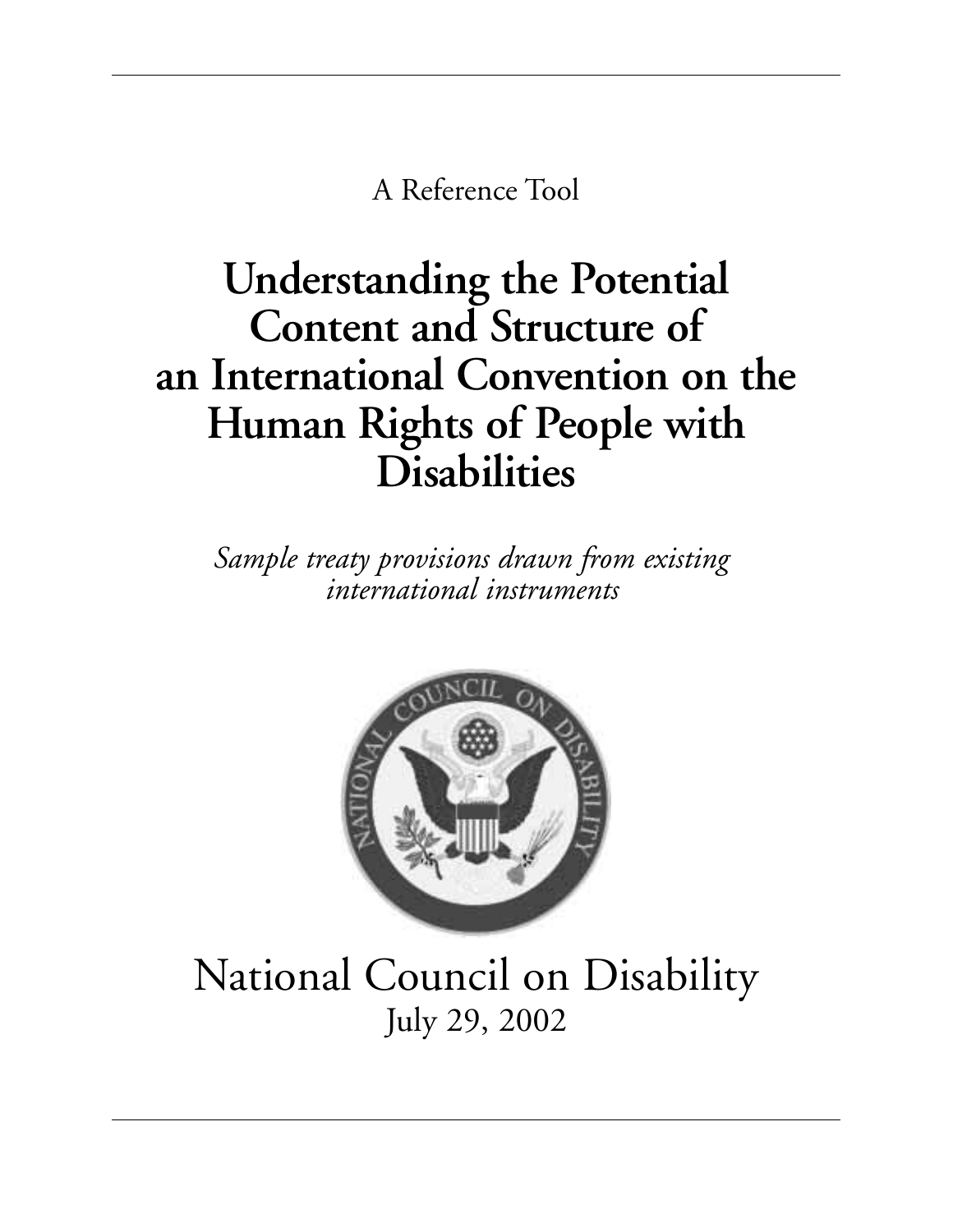National Council on Disability 1331 F Street, NW, Suite 850 Washington, DC 20004

# **Understanding the Potential Content and Structure of an International Convention on the Human Rights of People with Disabilities**

This report is also available in alternative formats and on NCD's award-winning Web site www.ncd.gov.

Publication date: July 29, 2002

202-272-2004 Voice 202-272-2074 TTY 202-272-2022 Fax

The views contained in the report do not necessarily represent those of the Administration as this and all NCD documents are not subject to the A-19 Executive Branch review process.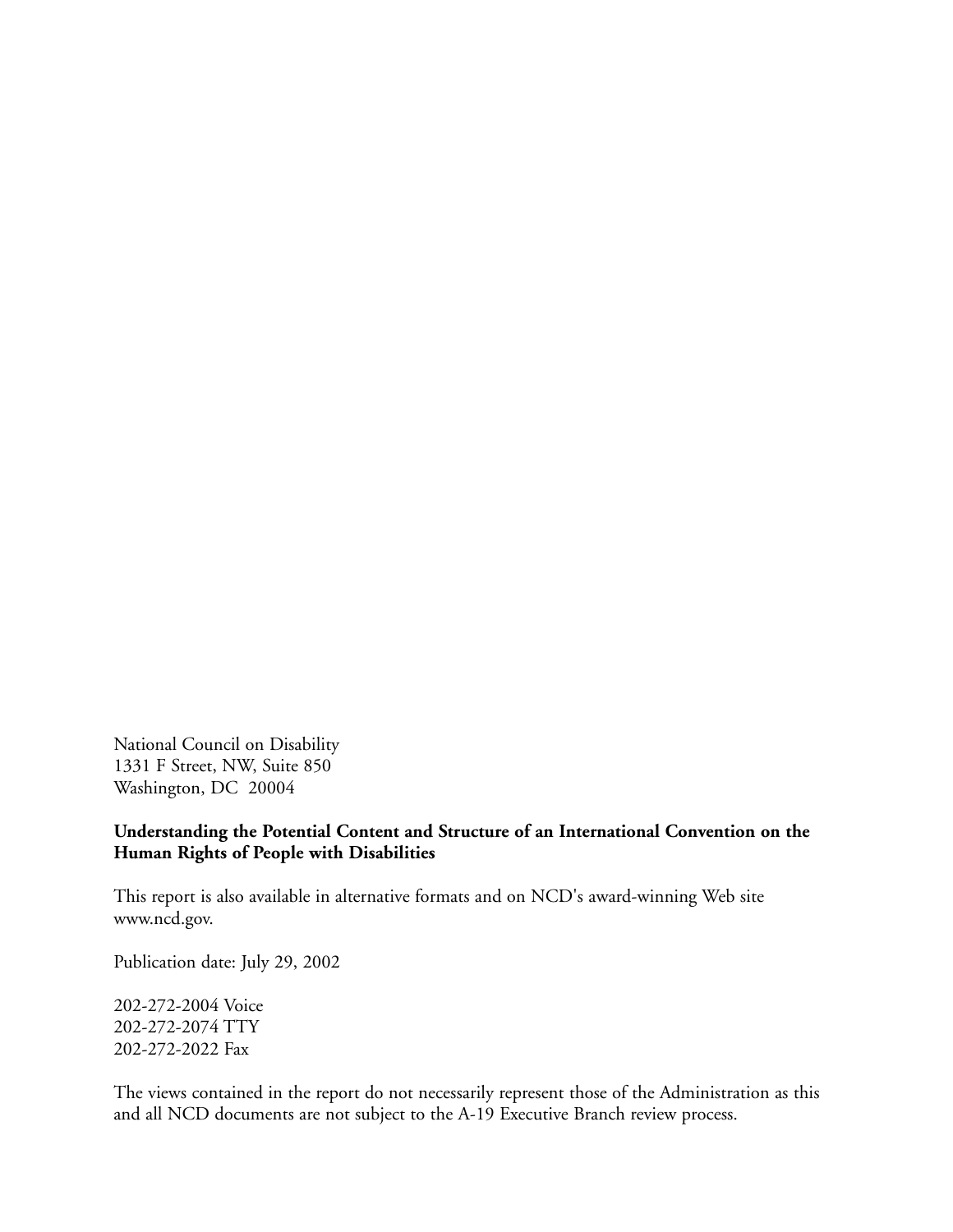# NATIONAL COUNCIL ON DISABILITY MEMBERS AND STAFF

# MEMBERS

Marca Bristo, Chairperson Kate Pew Wolters, First Vice Chairperson Hughey Walker, Second Vice Chairperson

Yerker Andersson, Ph.D. Dave N. Brown John D. Kemp Audrey McCrimon Gina McDonald Bonnie O'Day, Ph.D. Lilliam Rangel-Diaz Debra Robinson Ela Yazzie-King

## **STAFF**

Ethel D. Briggs, Executive Director Jeffrey T. Rosen, General Counsel and Director of Policy Mark S. Quigley, Director of Communications Martin Gould, Ed.D., Senior Research Specialist Gerrie Drake Hawkins, Ph.D., Program Specialist Pamela O'Leary, Interpreter Allan W. Holland, Chief Financial Officer Brenda Bratton, Executive Assistant Stacey S. Brown, Staff Assistant Carla Nelson, Office Automation Clerk Joan M. Durocher, Esq., Fellow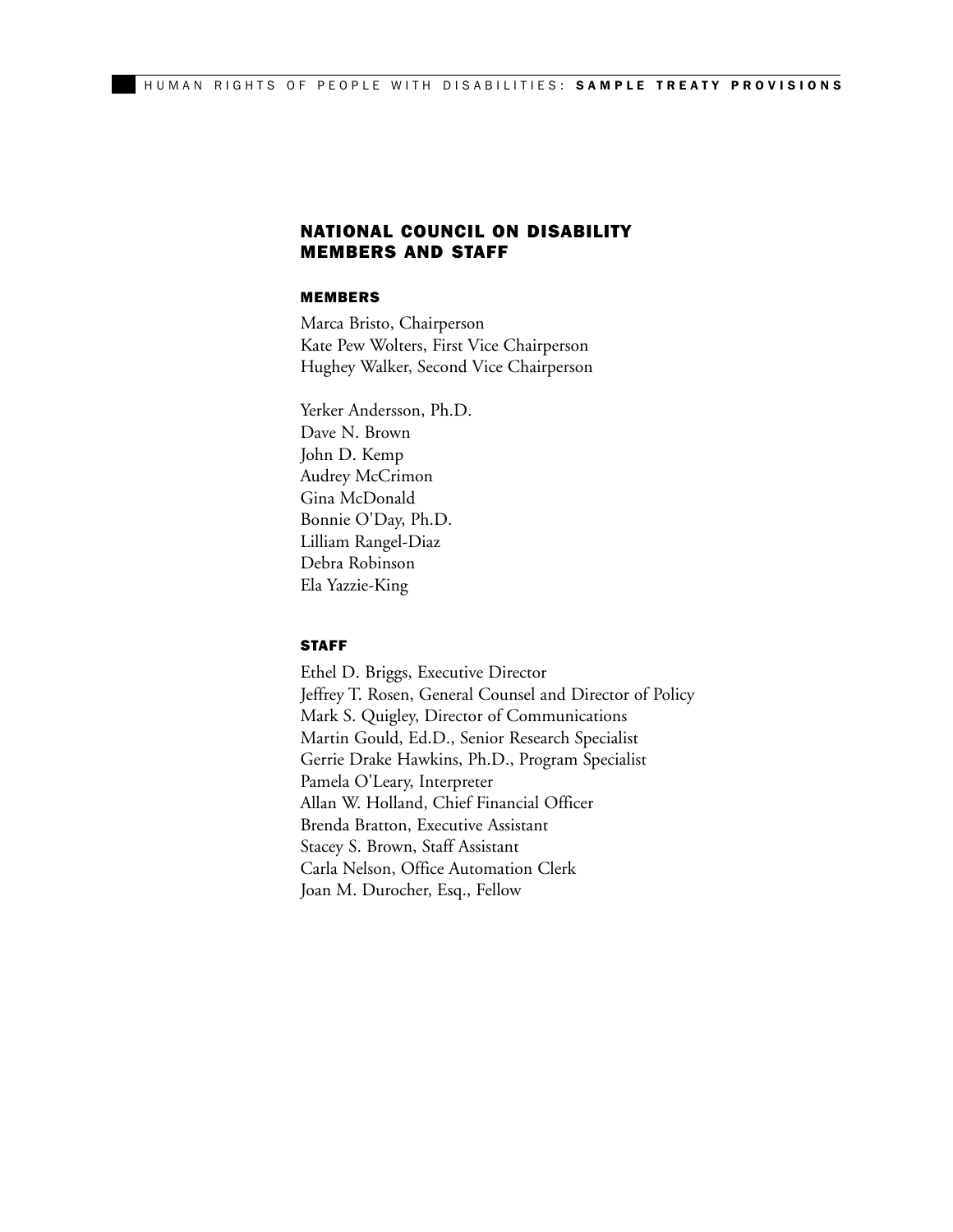## ACKNOWLEDGMENTS

The National Council on Disability (NCD) wishes to express its appreciation to Janet E. Lord, legal counsel and coordinator of Human Rights Programs at Landmine Survivors Network (LSN), who was commissioned by NCD to conduct research and to author this reference tool. NCD also recognizes Katherine N. Guernsey, international law consultant to LSN, for her essential assistance in the research and drafting of this document. Sue Schafer, consultant to LSN, assisted with the design and layout.

Joelle Balfe, consultant to NCD, provided substantive editing and drafting assistance throughout the process. Jeffrey Rosen, general counsel and policy director at NCD, provided support and guidance at all stages of the project.

Numerous individuals provided feedback on the manuscript drafts or parts of it: Zahabia Adamaly, Research Associate, Landmine Survivors Network; Rosangela Berman-Bieler, President, United States International Council on Disabilities; William K. Smith, MD, Center for International Rehabilitation; Steve Estey, Canadian Council on Disabilities; Arlene Kanter, Professor of Law, Syracuse University; and Gerard Quinn, Professor of Law, National University of Ireland, Galway.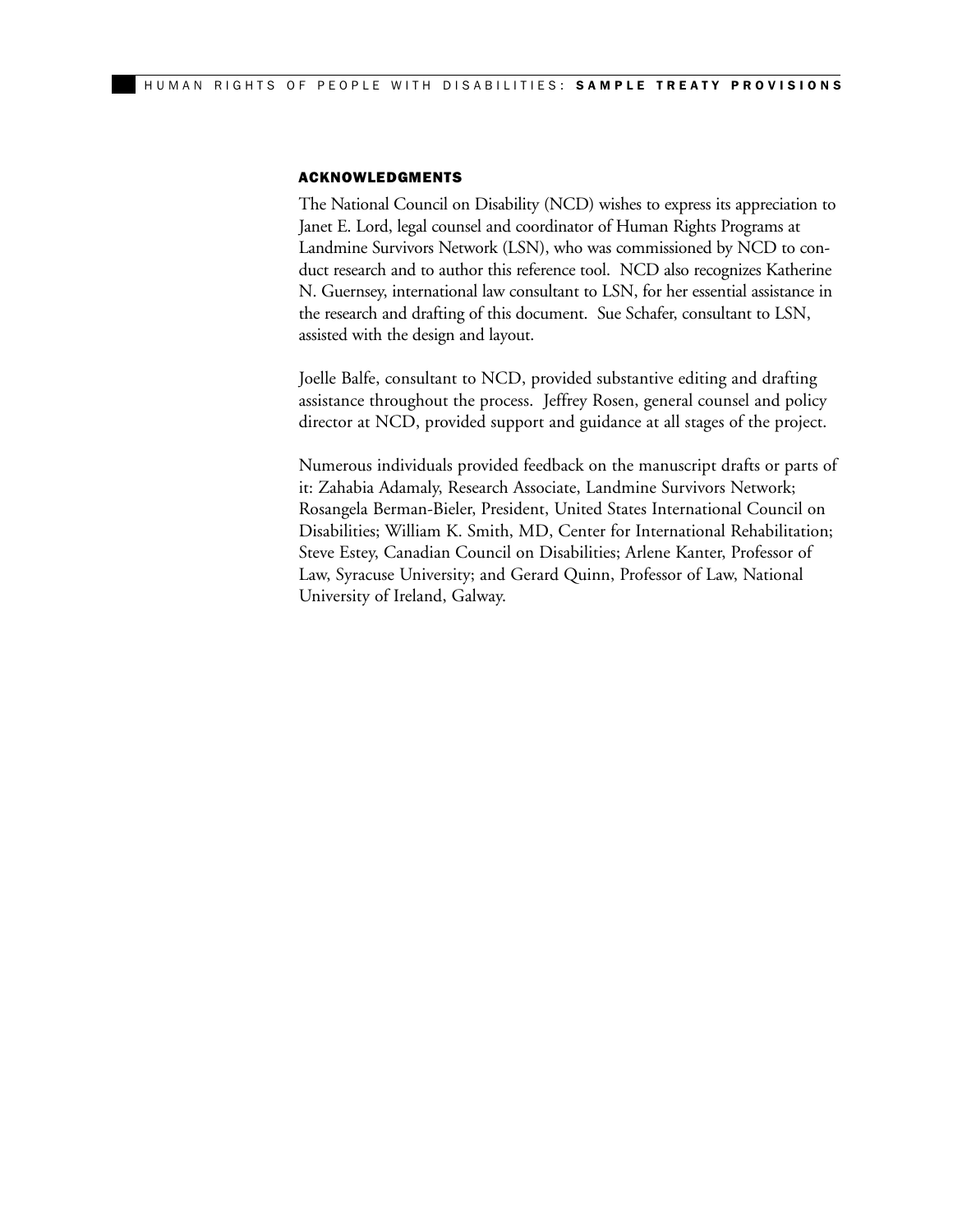# TABLE OF CONTENTS

| C. Action to Guarantee the Exercise and Enjoyment of Rights 8 |
|---------------------------------------------------------------|
|                                                               |
|                                                               |
|                                                               |
|                                                               |
|                                                               |
|                                                               |
|                                                               |
|                                                               |
|                                                               |
| M. Rights of Peaceful Assembly and Association  22            |
|                                                               |
|                                                               |
| P. Medical Care/Health/Rehabilitation 26-27                   |
|                                                               |
|                                                               |
|                                                               |
|                                                               |
|                                                               |
|                                                               |
|                                                               |
|                                                               |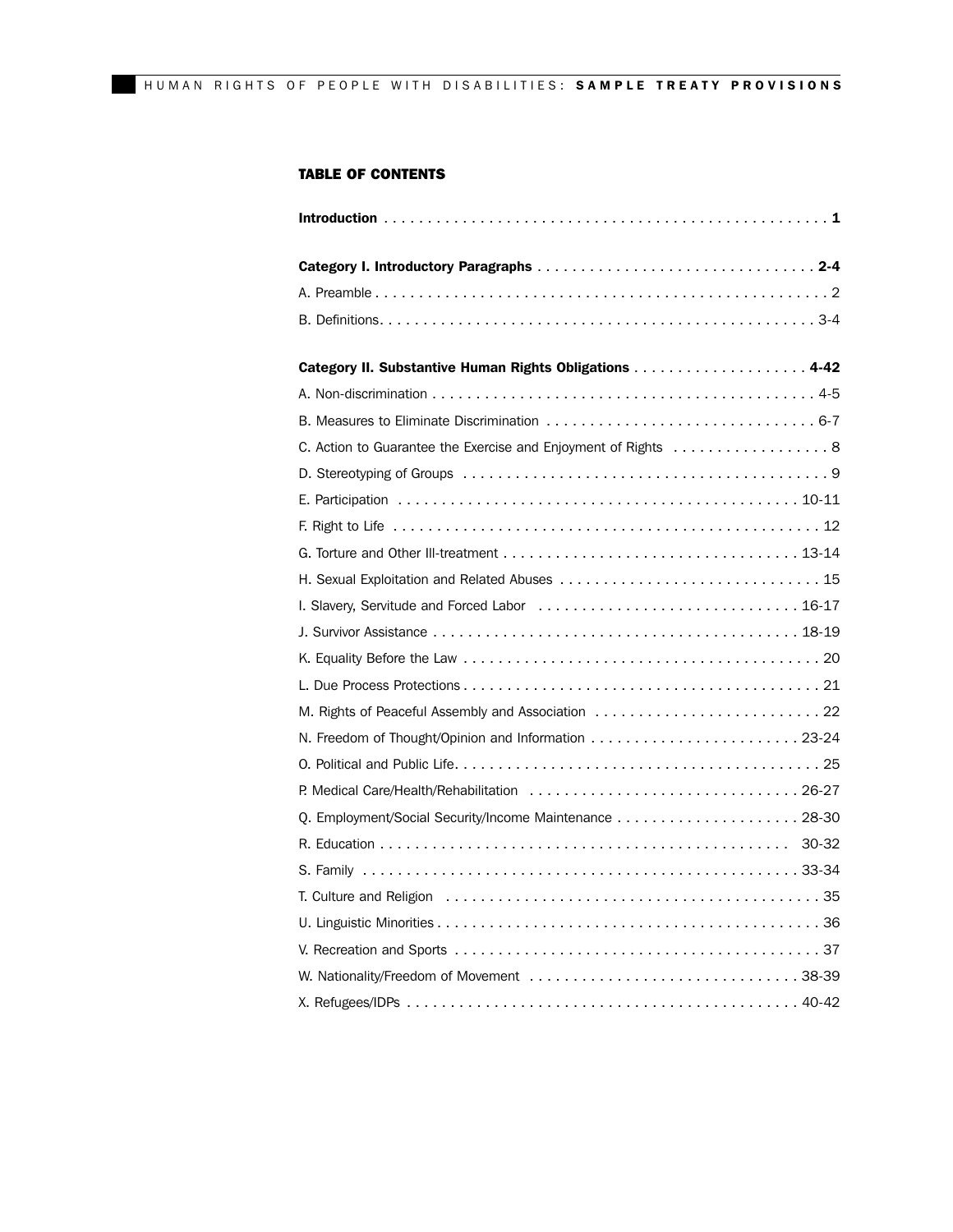| C. The Participation of Non-State Actors in International Treaty Processes 48-49 |
|----------------------------------------------------------------------------------|
|                                                                                  |
|                                                                                  |
| Category IV. Monitoring Treaty Obligations and Implementation Techniques 52-63   |
|                                                                                  |
|                                                                                  |
|                                                                                  |
|                                                                                  |
|                                                                                  |
|                                                                                  |
|                                                                                  |
|                                                                                  |
|                                                                                  |
|                                                                                  |
|                                                                                  |
|                                                                                  |
| C. Reservations, Understandings and Declarations (RUDs) 66-67                    |
|                                                                                  |
|                                                                                  |
|                                                                                  |
|                                                                                  |
|                                                                                  |
|                                                                                  |
|                                                                                  |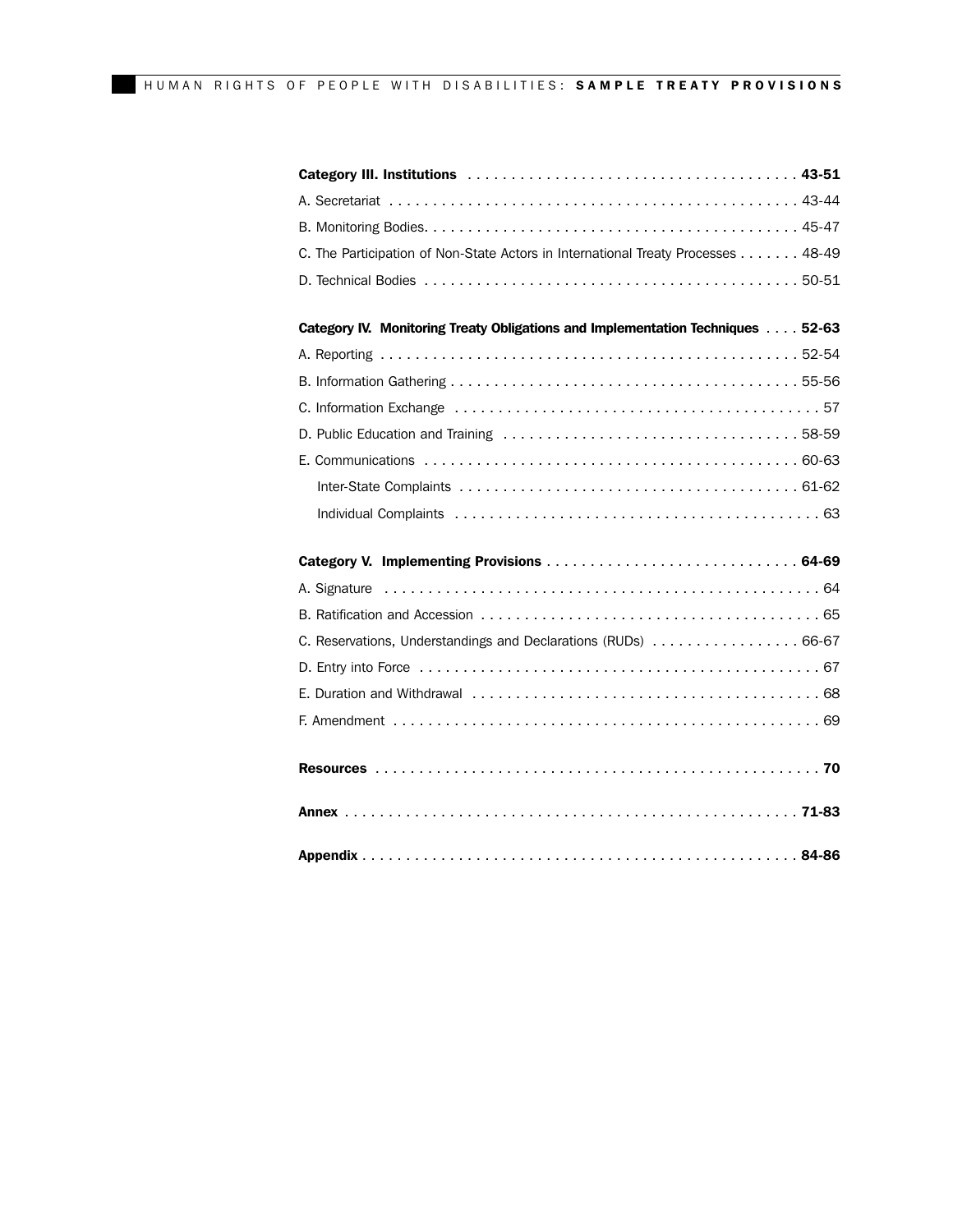## INTRODUCTION

Many advocates in the international disability community are familiar with the provisions of their domestic disability law, and understand the potential of these provisions to help shape the development of an international convention on the rights of people with disabilities. However, to prepare for productive participation in the development of an international treaty, it is essential to become familiar with some basic structural and substantive elements common to most international human rights treaties. Such knowledge will be useful both for those drafting treaty text and for those providing comments and suggestions to the drafters.

Knowledge of the standard categories of international law provisions will help participants address issues related to the structure of a draft treaty. Familiarity with how specific human rights principles have been addressed in other treaty contexts will be critical as drafters and commenter seek to articulate the substantive application of such principles in the context of the rights of people with disabilities. The purpose of this reference tool, therefore, is to outline the five general categories of provisions in a human rights treaty, and then to examine the specific types of provisions that are often contained in each particular category and how they have been approached in other texts.

To achieve this, sample provisions have been chosen from existing human rights treaties and other relevant documents and included under the appropriate categories, which include (i) introductory paragraphs; (ii) substantive obligations; (iii) institutions; (iv) implementation techniques; and (v) implementing provisions. Each example is preceded by a short commentary that suggests how the particular provision might apply in the context of disability (such as "Equality before the Law" and "Stereotyping of Groups") or simply how it is relevant to any convention (such as "Information Exchange", "Signature" and "Ratification").

Understanding how concepts have been handled in other treaties is the first step in successfully clarifying their application in the context of disability. However, in any convention development process, topics will arise that have never before been covered in an international treaty. For example, there are no provisions in existing treaties that clearly address the over-arching theme of "accessibility" as it is understood in the context of disability. This represents an opportunity for the disability community to break ground by elucidating an application of human rights principles that has yet to be addressed in international law. In acknowledgement of the fact that there will be brand new elements in the disability convention, this reference tool does not claim to be exhaustive. It simply cannot provide examples of potential elements that do not exist elsewhere in international law. Nonetheless, this tool can serve as one resource in the important process of examining the precedents to an international convention on the rights of people with disabilities. All resources should be consulted to find the best starting points for developing a comprehensive human rights framework for people with disabilities and to ensure that new provisions do not serve to undermine or confuse existing protections.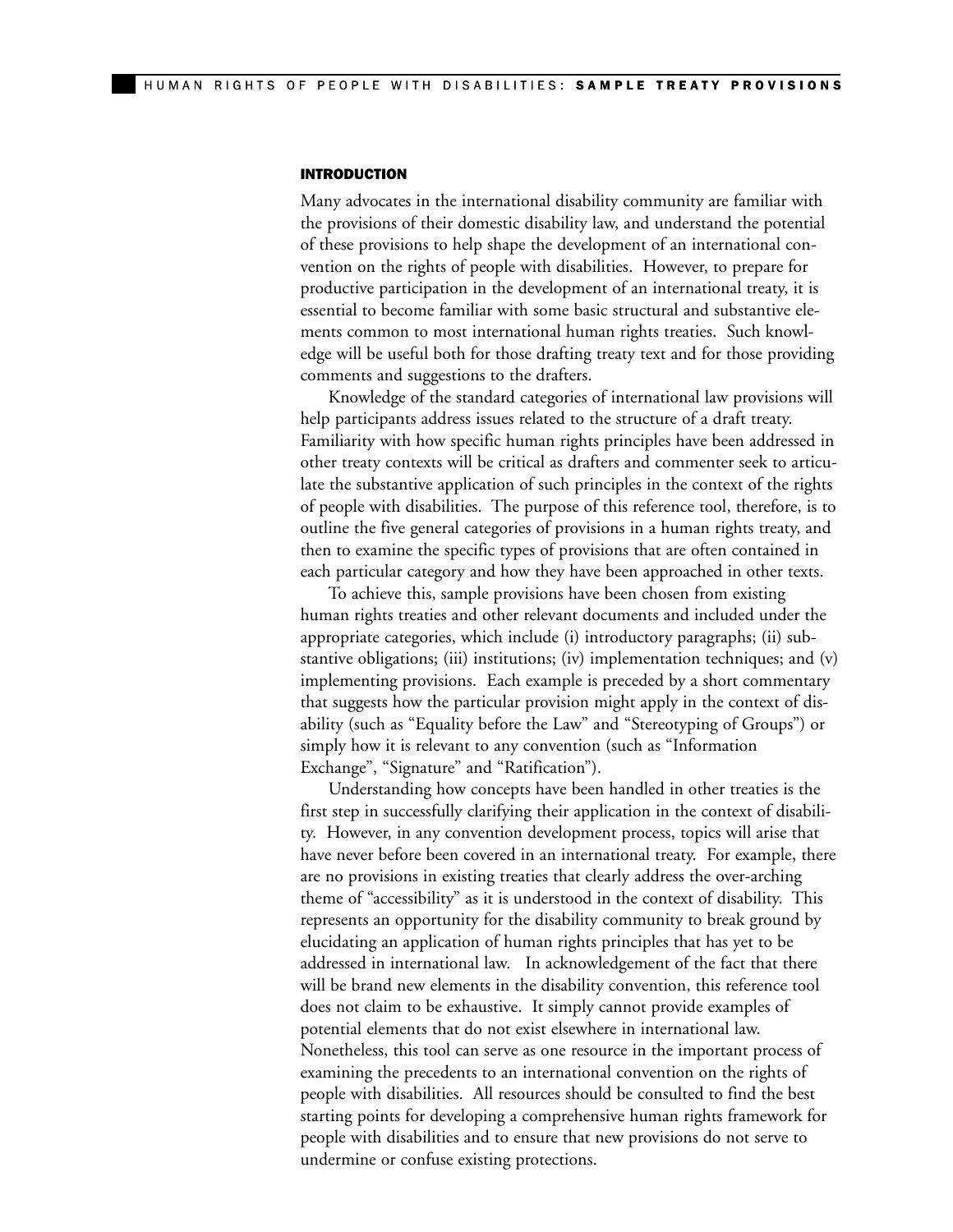#### CATEGORY I. INTRODUCTORY PARAGRAPHS

## A. Preamble

The preamble of a treaty is the introductory section that precedes the operative sections. In any international treaty, the preambular paragraphs provide useful historical context and the rationale for introducing a new instrument into the body of international law. The preamble of a treaty is not an operative part of a treaty, and is therefore not binding. However, the preamble serves the important purpose of establishing the object and purpose of a treaty and will often explain its relationship to prior developments in international law.

In the case of a treaty on the rights of people with disabilities, the preamble would likely reference existing binding and non-binding human rights documents relevant to the disability community and provide some statement regarding the need for further protections. In addition, the preamble might also link the concept of promoting the human rights of people with disabilities with other objectives, such as the pursuit of economic security and political stability.

#### Convention against Torture and Other Cruel, Inhuman or Degrading Treatment or Punishment, G.A. res. 39/46, [annex *entered into force*  , 39 U.N. GAOR Supp. (No. 51) at 197, U.N. Doc. A/39/51 (1984)], June 26, 1987

#### The States Parties to this Convention,

Considering that, in accordance with the principles proclaimed in the Charter of the United Nations, recognition of the equal and inalienable rights of all members of the human family is the foundation of freedom, justice and peace in the world,

Recognizing that those rights derive from the inherent dignity of the human person,

Considering the obligation of States under the Charter, in particular Article 55, to promote universal respect for, and observance of, human rights and fundamental freedoms,

Having regard to article 5 of the Universal Declaration of Human Rights and article 7 of the International Covenant on Civil and Political Rights, both of which provide that no one shall be subjected to torture or to cruel, inhuman or degrading treatment or punishment,

Having regard also to the Declaration on the Protection of All Persons from Being Subjected to Torture and Other Cruel, Inhuman or Degrading Treatment or Punishment, adopted by the General Assembly on 9 December 1975,

Desiring to make more effective the struggle against torture and other cruel, inhuman or degrading treatment or punishment throughout the world,

Have agreed as follows...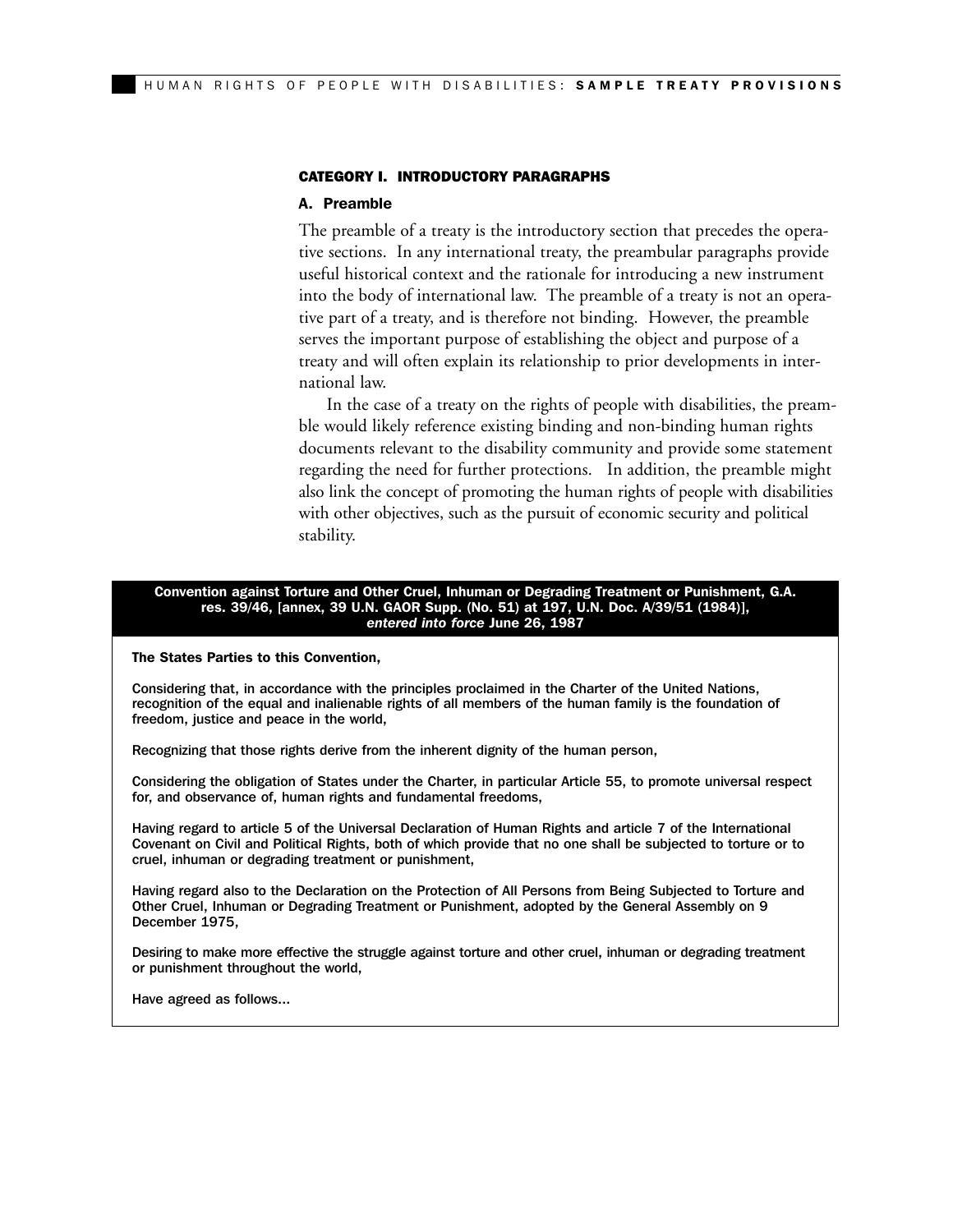## B. Definitions

Many human rights treaties precede the substantive obligations with a definitions section. Such a section may define how individual terms are to be interpreted or, as is often the case with human rights treaties targeting specific populations, the section may define the group(s) of people to whom the treaty applies. The inclusion of definitions clarifies how terms are to be used, aiding in the interpretation and implementation of the treaty as a whole. Given that "disability" has been defined in many different ways by many different sources, it is likely that a human rights treaty for people with disabilities would begin by defining what is meant by "disability" in the context of the treaty. It will be essential for people with disabilities and their representative organizations to be fully involved in the development of any provisions purporting to define "disability."

## Convention concerning Indigenous and Tribal Peoples in Independent Countries (ILO No. 169), 72 ILO Official Bull. 59, *entered into force* Sept. 5, 1991

#### Article 1

1. This Convention applies to:

(a) Tribal peoples in independent countries whose social, cultural and economic conditions distinguish them from other sections of the national community, and whose status is regulated wholly or partially by their own customs or traditions or by special laws or regulations;

(b) Peoples in independent countries who are regarded as indigenous on account of their descent from the populations which inhabited the country, or a geographical region to which the country belongs, at the time of conquest or colonisation or the establishment of present State boundaries and who, irrespective of their legal status, retain some or all of their own social, economic, cultural and political institutions.

2. Self-identification as indigenous or tribal shall be regarded as a fundamental criterion for determining the groups to which the provisions of this Convention apply.

3. The use of the term "peoples" in this Convention shall not be construed as having any implications as regards the rights which may attach to the term under international law.

Jan. 12, 1951

.S. 277,

#### Article 2

In the present Convention, genocide means any of the following acts committed with intent to destroy, in whole or in part, a national, ethnical, racial or religious group, as such:

(a) Killing members of the group;

(b) Causing serious bodily or mental harm to members of the group;

(c) Deliberately inflicting on the group conditions of life calculated to bring about its physical destruction in whole or in part;

(d) Imposing measures intended to prevent births within the group;

(e) Forcibly transferring children of the group to another group.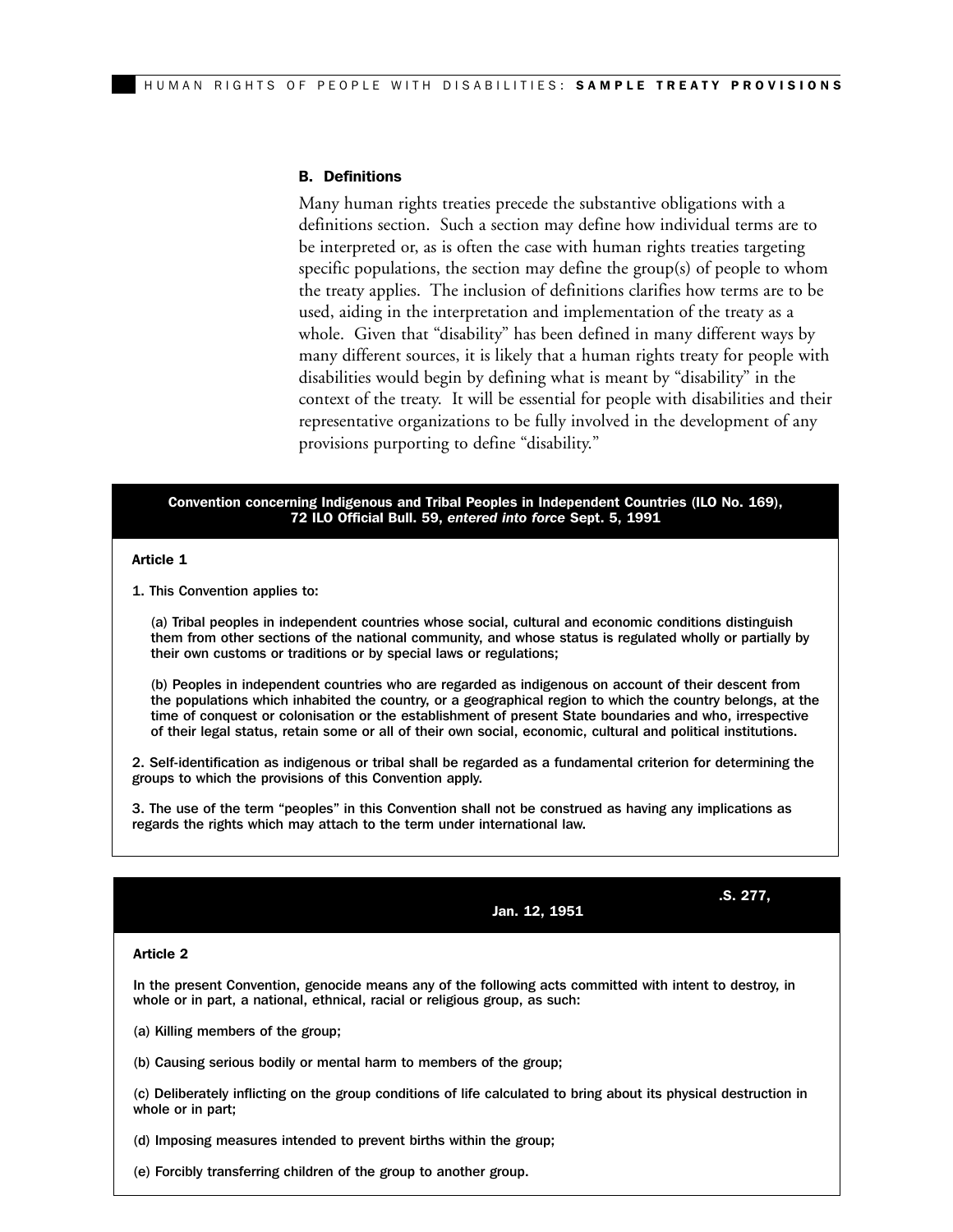#### International Convention on the Elimination of All Forms of Racial Discrimination, 660 U.N.T.S. 195, *entered into force*  Jan. 4, 1969

# Article I

1. In this Convention, the term "racial discrimination" shall mean any distinction, exclusion, restriction or preference based on race, colour, descent, or national or ethnic origin which has the purpose or effect of nullifying or impairing the recognition, enjoyment or exercise, on an equal footing, of human rights and fundamental freedoms in the political, economic, social, cultural or any other field of public life.

2. This Convention shall not apply to distinctions, exclusions, restrictions or preferences made by a State Party to this Convention between citizens and non-citizens.

3. Nothing in this Convention may be interpreted as affecting in any way the legal provisions of States Parties concerning nationality, citizenship or naturalization, provided that such provisions do not discriminate against any particular nationality.

4. Special measures taken for the sole purpose of securing adequate advancement of certain racial or ethnic groups or individuals requiring such protection as may be necessary in order to ensure such groups or individuals equal enjoyment or exercise of human rights and fundamental freedoms shall not be deemed racial discrimination, provided, however, that such measures do not, as a consequence, lead to the maintenance of separate rights for different racial groups and that they shall not be continued after the objectives for which they were taken have been achieved.

## CATEGORY II. SUBSTANTIVE HUMAN RIGHTS OBLIGATIONS

This section provides an overview of the types of relevant substantive obligations that appear in certain international human rights or other treaties. Substantive obligations represent the core of any convention and define the content and application of the human rights, which States Parties to the treaty undertake to respect and protect. Each section below introduces a type of provision, with an explanation in basic terms of the role of that type of provision and its potential relevance for people with disabilities. This is followed by one or more examples from existing international treaties of the type of provision in question. While it is clear that a treaty on the human rights of people with disabilities may not contain the complete range of provisions included below, and may (and should) indeed contain innovative provisions not represented in existing treaties, the provisions included here should serve as a useful reference as deliberations progress regarding what must be included in a new convention and how best to articulate both new and existing concepts within it. Furthermore, an understanding of existing substantive obligations is essential in order to make certain that a new treaty does not undercut human rights law.

# A. Non-discrimination

Nearly all of the major international human rights treaties contain non-discrimination clauses – provisions that prohibit discrimination against an individual in securing or respecting their exercise and enjoyment of universal human rights. This reflects the understanding that a high proportion of human rights violations against individuals occur on the basis that individuals differ in some respect from a given societal norm and are discriminated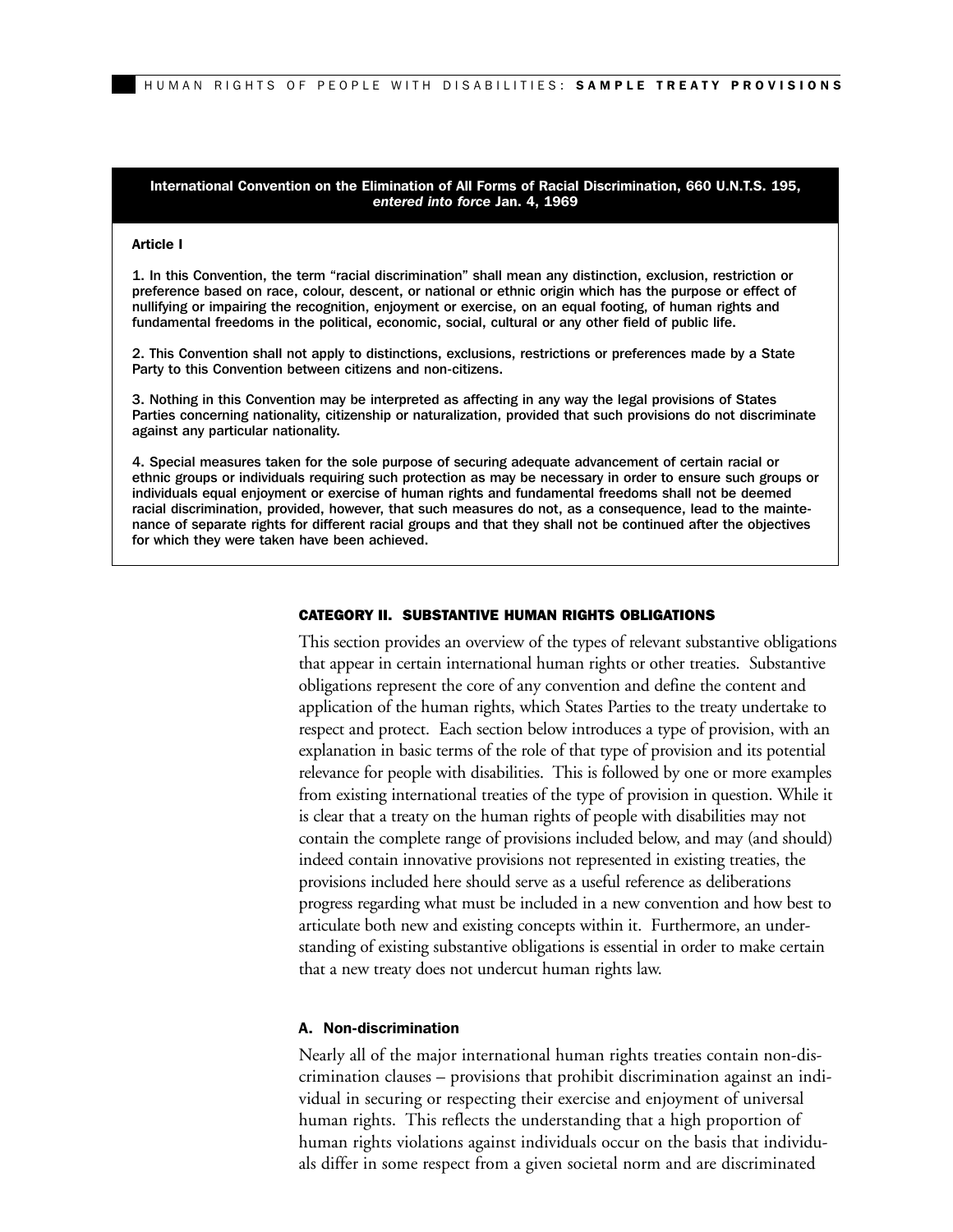against on that ground. Discrimination implies an act or conduct that denies to certain individuals equality of treatment with others because they belong to a particular group in society.

People with physical, mental and sensory disabilities frequently face discrimination based on their disability. In addition, membership in yet another group subject to discrimination often results in compounded discrimination. Thus, women living in poverty who also have a disability are among the most marginalized groups in society and frequently suffer multiple forms of discrimination. In many instances the media acts to further discrimination by drawing on stereotypes and portraying people with disabilities, or disability issues, in a negative light.

Apart from the general non-discrimination provisions appearing in the main international human rights treaties, three thematic treaties play an important role in addressing discrimination of particular groups and may be of particular interest for those participating in the development of an international convention on the rights of people with disabilities. These three thematic treaties are: (i) the Convention for the Elimination of All Forms of Discrimination against Women; (ii) the Convention for the Elimination of all Forms of Racial Discrimination; (iii) and the Convention on the Rights of the Child. In addition, the Inter-American Convention on the Elimination of All Forms of Discrimination against Persons with Disabilities addresses discrimination. It should be noted that as well as serving as a stand-alone provision in a human rights treaty for people with disabilities, a non-discrimination clause would also constitute a fundamental underlying principle for the other substantive obligations. Two sample non-discrimination clauses are provided below.

## Convention on the Elimination of All Forms of Discrimination against Women, G.A. res. 34/180, 34 U.N. GAOR Supp. (No. 46) at 193, U.N. Doc. A/34/46, *entered into force* Sept. 3, 1981

#### Article 1

For the purposes of the present Convention, the term "discrimination against women" shall mean any distinction, exclusion or restriction made on the basis of sex which has the effect or purpose of impairing or nullifying the recognition, enjoyment or exercise by women, irrespective of their marital status, on a basis of equality of men and women, of human rights and fundamental freedoms in the political, economic, social, cultural, civil or any other field.

American Convention on Human Rights, O.A.S.Treaty Series No. 36, 1144 U.N.T.S. 123, *entered into force*  July 18, 1978, reprinted in Basic Documents Pertaining to Human Rights in the Inter-American System, OEA/Ser.L.V/II.82 doc.6 rev.1 at 25 (1992)

### Article 1 Obligation to Respect Rights

1. The States Parties to this Convention undertake to respect the rights and freedoms recognized herein and to ensure to all persons subject to their jurisdiction the free and full exercise of those rights and freedoms, without any discrimination for reasons of race, color, sex, language, religion, political or other opinion, national or social origin, economic status, birth, or any other social condition.

2. For the purposes of this Convention, "person" means every human being.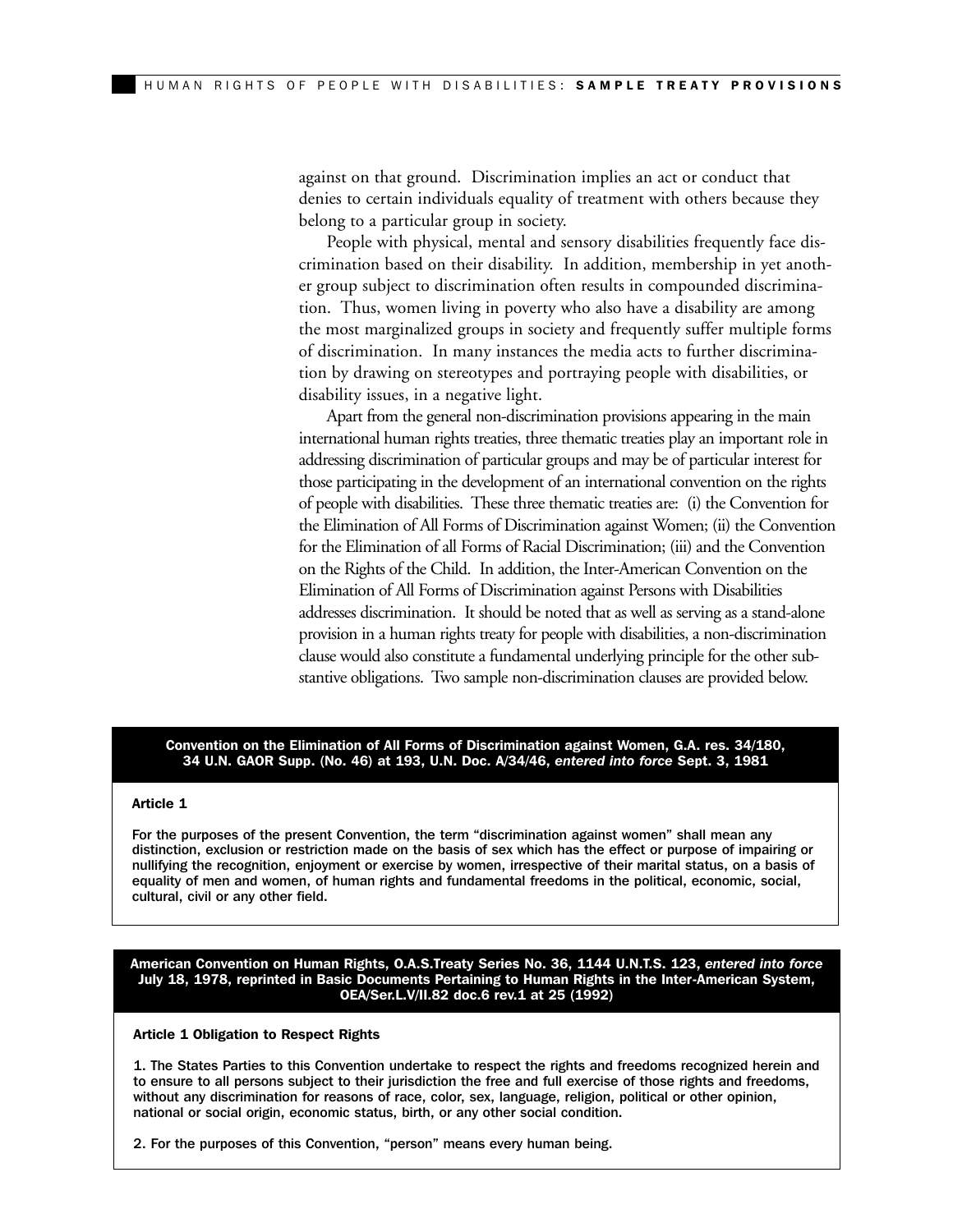#### B. Measures to Eliminate Discrimination

Discrimination against individuals can take many forms, and come from many sources beyond State actors or officials acting under color of State authority. Some human rights treaties specify the steps that States Parties must take to ensure that discrimination is removed from all levels of society. These steps may include the obligation not to support (directly or indirectly) those who practice discrimination; the removal of legislation that is discriminatory on its face or in its application; and the implementation of legislation prohibiting the discriminatory practices of public and private actors. As indicated in other sections of this reference tool, such measures are often bolstered by provisions that seek to educate and raise public awareness of the human rights issues addressed in the treaty.

### International Convention on the Elimination of All Forms of Racial Discrimination, 660 U.N.T.S. 195, *entered into force* Jan. 4, 1969

#### Article 2

1. States Parties condemn racial discrimination and undertake to pursue by all appropriate means and without delay a policy of eliminating racial discrimination in all its forms and promoting understanding among all races, and, to this end:

(a) Each State Party undertakes to engage in no act or practice of racial discrimination against persons, groups of persons or institutions and to en sure that all public authorities and public institutions, national and local, shall act in conformity with this obligation;

(b) Each State Party undertakes not to sponsor, defend or support racial discrimination by any persons or organizations;

(c) Each State Party shall take effective measures to review governmental, national and local policies, and to amend, rescind or nullify any laws and regulations which have the effect of creating or perpetuating racial discrimination wherever it exists;

(d) Each State Party shall prohibit and bring to an end, by all appropriate means, including legislation as required by circumstances, racial discrimination by any persons, group or organization;

(e) Each State Party undertakes to encourage, where appropriate, integrationist multiracial organizations and movements and other means of eliminating barriers between races, and to discourage anything that tends to strengthen racial division.

2. States Parties shall, when the circumstances so warrant, take, in the social, economic, cultural and other fields, special and concrete measures to ensure the adequate development and protection of certain racial groups or individuals belonging to them, for the purpose of guaranteeing them the full and equal enjoyment of human rights and fundamental freedoms. These measures shall in no case entail as a consequence the maintenance of unequal or separate rights for different racial groups after the objectives for which they were taken have been achieved.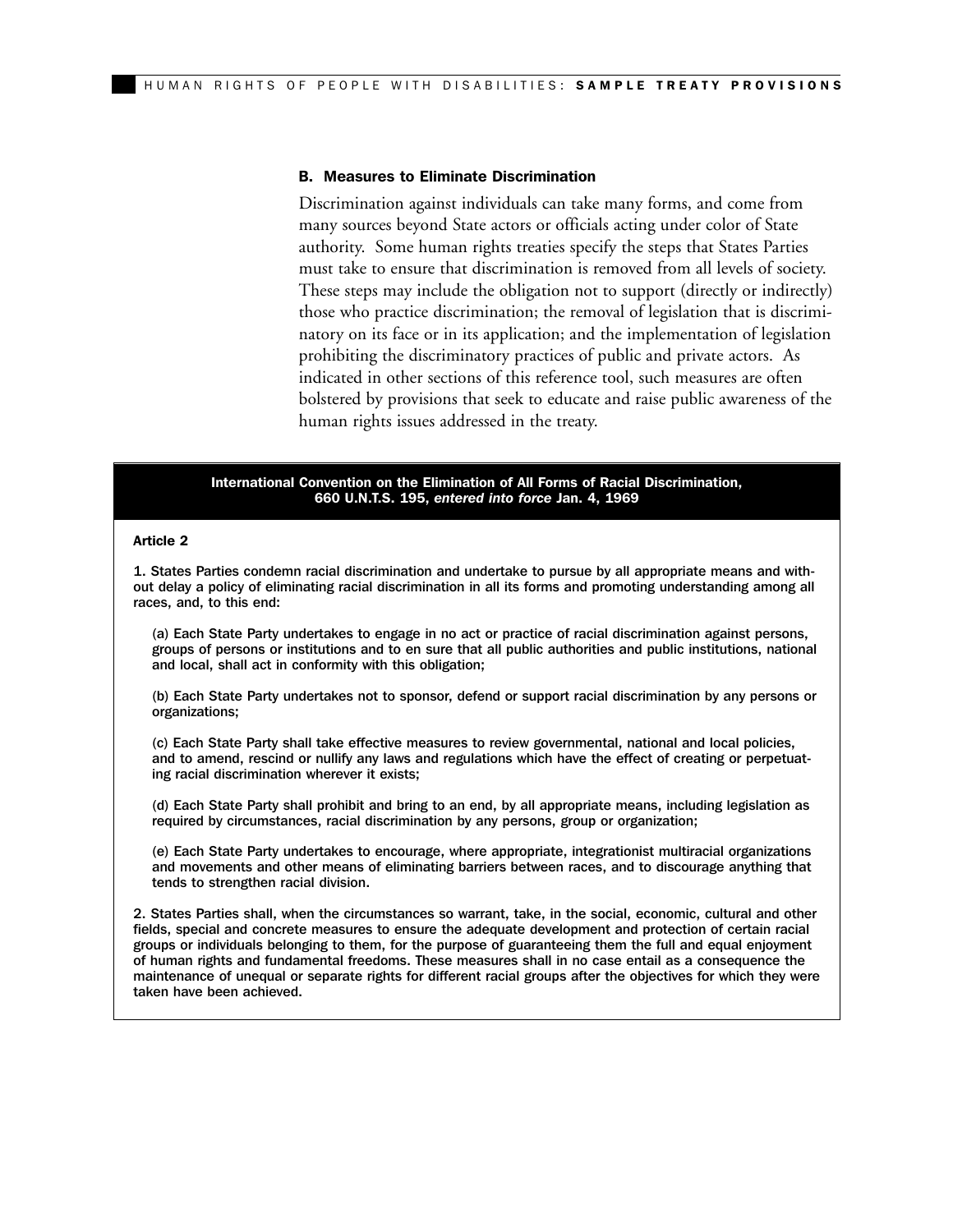#### Convention on the Elimination of All Forms of Discrimination against Women, G.A. res. 34/180, 34 U.N. GAOR Supp. (No. 46) at 193, U.N. Doc. A/34/46, *entered into force* Sept. 3, 1981

# Article 2

States Parties condemn discrimination against women in all its forms, agree to pursue by all appropriate means and without delay a policy of eliminating discrimination against women and, to this end, undertake:

(a) To embody the principle of the equality of men and women in their national constitutions or other appropriate legislation if not yet incorporated therein and to ensure, through law and other appropriate means, the practical realization of this principle;

(b) To adopt appropriate legislative and other measures, including sanctions where appropriate, prohibiting all discrimination against women;

(c) To establish legal protection of the rights of women on an equal basis with men and to ensure through competent national tribunals and other public institutions the effective protection of women against any act of discrimination;

(d) To refrain from engaging in any act or practice of discrimination against women and to ensure that public authorities and institutions shall act in conformity with this obligation;

(e) To take all appropriate measures to eliminate discrimination against women by any person, organization or enterprise;

(f) To take all appropriate measures, including legislation, to modify or abolish existing laws, regulations, customs and practices that constitute discrimination against women;

(g) To repeal all national penal provisions which constitute discrimination against women.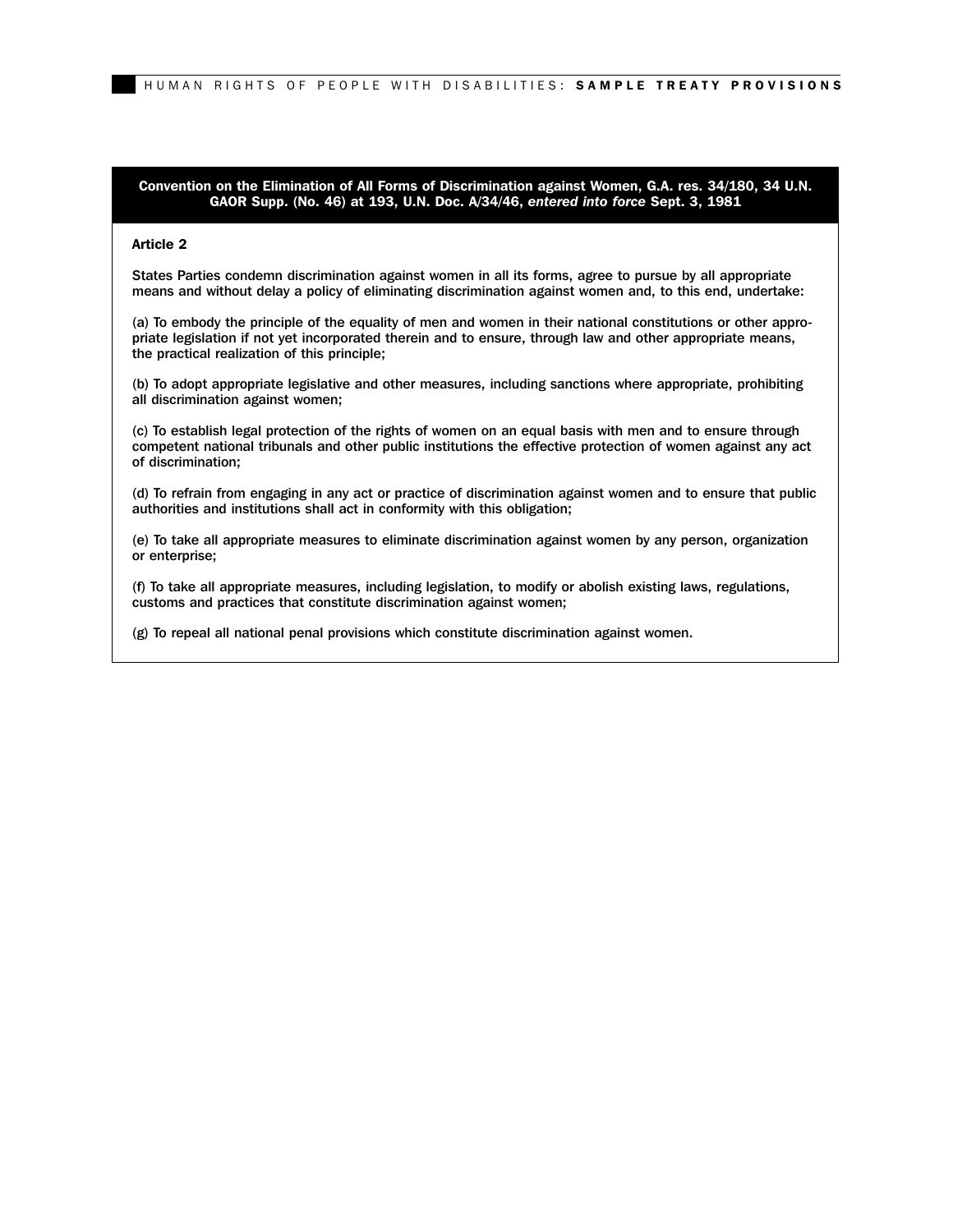#### C. Action to Guarantee the Exercise and Enjoyment of Rights

Some treaties contain provisions outlining positive obligations (i.e. obligations where States Parties are called to take specific action, rather than merely refraining from engaging in a prohibited act). Because treaties cannot, for obvious reasons, include an exhaustive list of all actions a State must take, some treaties also include a clause asserting that States must undertake any and all actions necessary to give effect to the exercise and enjoyment of the human rights outlined in the treaty. A provision such as this can be useful in cases where, for example, to achieve a particular standard in a particular country, more extensive action is required than is specified in the positive obligation(s) in the treaty. Furthermore, such provisions underscore the level and scope of States' responsibility to actively pursue all standards set by the treaty. For the most part these types of provisions (including the ones below) tend to be quite general, and their effectiveness is somewhat limited.

In the implementation of an international human rights treaty for people with disabilities, such a provision could be used to ensure that States Parties understand their obligation to give effect to the treaty obligations in many spheres such as political, cultural, and economic areas of society.

## Convention on the Elimination of All Forms of Discrimination against Women, G.A. res. 34/180, 34 U.N. GAOR Supp. (No. 46) at 193, U.N. Doc. A/34/46, *entered into force* Sept. 3, 1981

#### Article 3

States Parties shall take in all fields, in particular in the political, social, economic and cultural fields, all appropriate measures, including legislation, to ensure the full development and advancement of women, for the purpose of guaranteeing them the exercise and enjoyment of human rights and fundamental freedoms on a basis of equality with men.

## International Covenant on Civil and Political Rights, G.A. res. 2200A (XXI), 21 U.N. GAOR Supp. (No. 16) at 52, U.N. Doc. A/6316 (1966), 999 U.N.T.S. 171, *entered into force* Mar. 23, 1976

#### Article 2

…

2. Where not already provided for by existing legislative or other measures, each State Party to the present Covenant undertakes to take the necessary steps, in accordance with its constitutional processes and with the provisions of the present Covenant, to adopt such legislative or other measures as may be necessary to give effect to the rights recognized in the present Covenant.

3. Each State Party to the present Covenant undertakes:

(a) To ensure that any person whose rights or freedoms as herein recognized are violated shall have an effective remedy, notwithstanding that the violation has been committed by persons acting in an official capacity;

(b) To ensure that any person claiming such a remedy shall have his right thereto determined by competent judicial, administrative or legislative authorities, or by any other competent authority provided for by the legal system of the State, and to develop the possibilities of judicial remedy;

(c) To ensure that the competent authorities shall enforce such remedies when granted.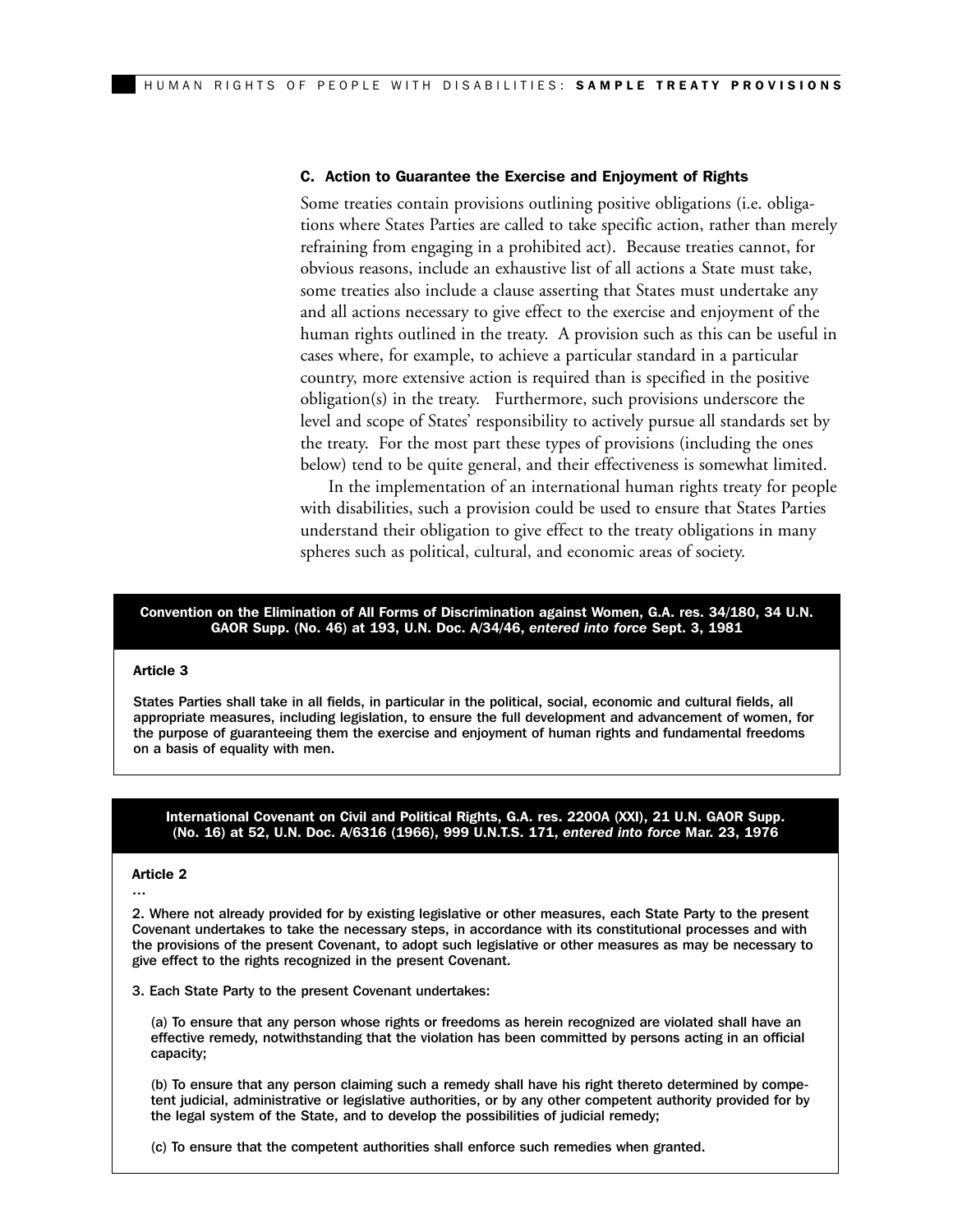## D. Stereotyping of Groups

Human rights treaties addressing specific forms of discrimination frequently include provisions which acknowledge the barriers faced in society by marginalized groups. Thus it is recognized that the process of stereotyping fuels both the development and application of discriminatory practices.

Indeed, stereotyping of people with disabilities – a pervasive practice throughout the world – frequently leads to inaccurate assumptions that form the basis of societal prejudices, stigma and discrimination. Because of the close nexus between the practices of stereotyping and discrimination, human rights treaties that seek to prevent discrimination will often include provisions aimed at preventing cultural stereotyping of the group or groups that are the focus of the treaty.

*(See Annex (I) for example from the UN Standard Rules on the Equalization of Opportunities for People With Disabilities.)* 

#### International Convention on the Elimination of All Forms of Racial Discrimination, 660 U.N.T.S. 195, *entered into force*  Jan. 4, 1969

#### Article 7

States Parties undertake to adopt immediate and effective measures, particularly in the fields of teaching, education, culture and information, with a view to combating prejudices which lead to racial discrimination and to promoting understanding, tolerance and friendship among nations and racial or ethnical groups, as well as to propagating the purposes and principles of the Charter of the United Nations, the Universal Declaration of Human Rights, the United Nations Declaration on the Elimination of All Forms of Racial Discrimination, and this Convention.

## Convention on the Elimination of All Forms of Discrimination against Women, G.A. res. 34/180, 34 U.N. GAOR Supp. (No. 46) at 193, U.N. Doc. A/34/46, *entered into force* Sept. 3, 1981

#### Article 5

States Parties shall take all appropriate measures:

(a) To modify the social and cultural patterns of conduct of men and women, with a view to achieving the elimination of prejudices and customary and all other practices which are based on the idea of the inferiority or the superiority of either of the sexes or on stereotyped roles for men and women;

(b) To ensure that family education includes a proper understanding of maternity as a social function and the recognition of the common responsibility of men and women in the upbringing and development of their children, it being understood that the interest of the children is the primordial consideration in all cases.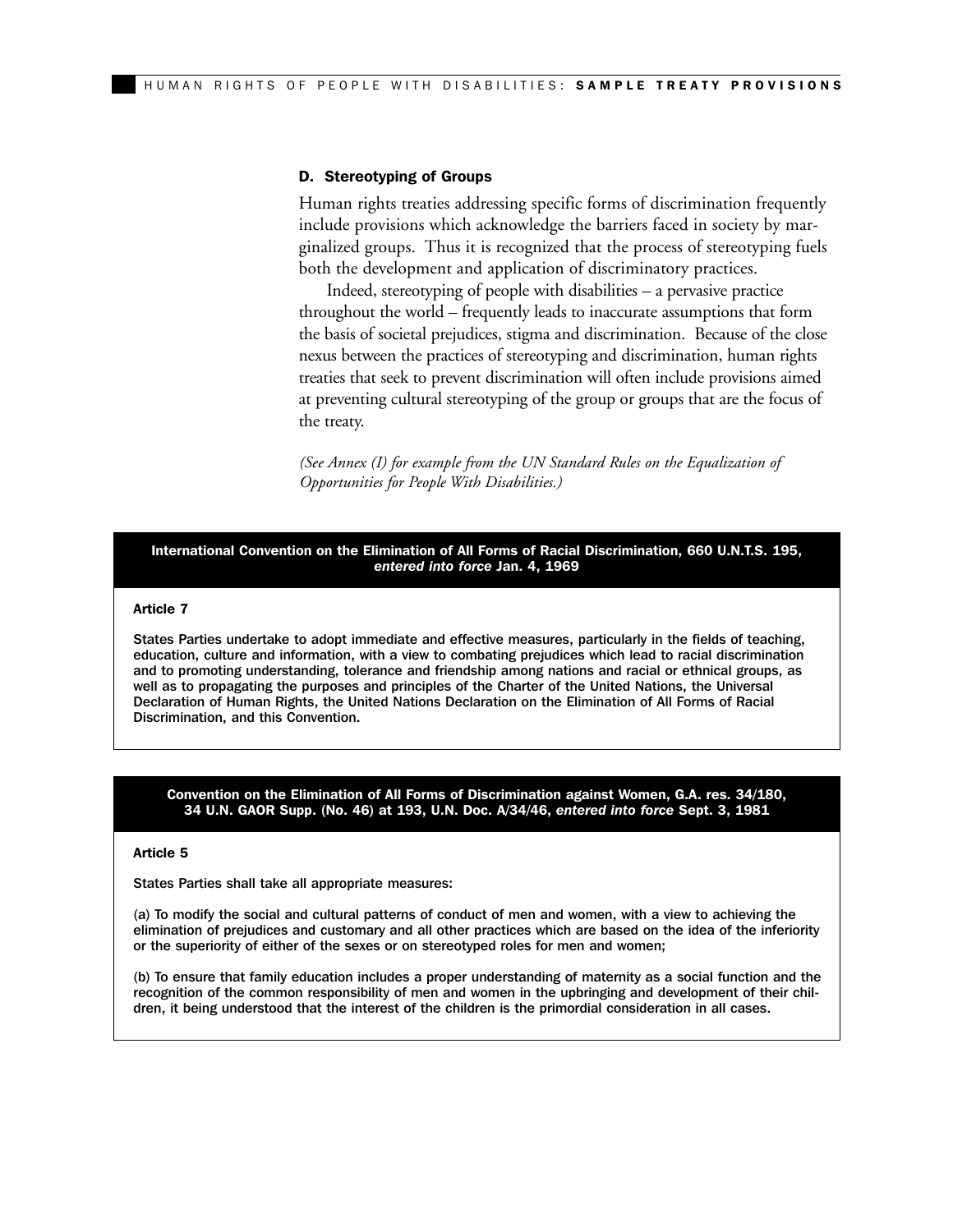## E. Participation

International law increasingly recognizes the right of participation in decision-making for those whose interests are affected. This right of participation is reflected in specific treaty provisions separately from traditional due process provisions that provide for participation in specific settings, such as trial settings.

People with disabilities have universally and persistently been denied the right to participate in decisions that affect their lives. Traditional perceptual models of disability have characterized people with disabilities as passive and dependent, which has encouraged the view that they have no role to play in decision-making even on issues that impact their lives. It is therefore crucial that people with disabilities take an active role in the development and implementation of any substantive human rights obligations that pertain to them, as well as the formation and functioning of any treaty monitoring bodies.

*(See Annex (II) for example from the UN Standard Rules on the Equalization of Opportunities for People With Disabilities.)* 

Convention on the Elimination of All Forms of Discrimination against Women, G.A. res. 34/180, 34 U.N. GAOR Supp. (No. 46) at 193, U.N. Doc. A/34/46, *entered into force* Sept. 3, 1981

#### Article 8

States Parties shall take all appropriate measures to ensure to women, on equal terms with men and without any discrimination, the opportunity to represent their Governments at the international level and to participate in the work of international organizations.

Convention on the Rights of the Child, G.A. res. 44/25, anne x, 44 U.N. GAOR Supp. (No. 49) at 167, U.N. Doc. A/44/49 (1989), *entered into force* Sept. 2, 1990

## Article 12

1. States Parties shall assure to the child who is capable of forming his or her own views the right to express those views freely in all matters affecting the child, the views of the child being given due weight in accordance with the age and maturity of the child.

2. For this purpose, the child shall in particular be provided the opportunity to be heard in any judicial and administrative proceedings affecting the child, either directly, or through a representative or an appropriate body, in a manner consistent with the procedural rules of national law.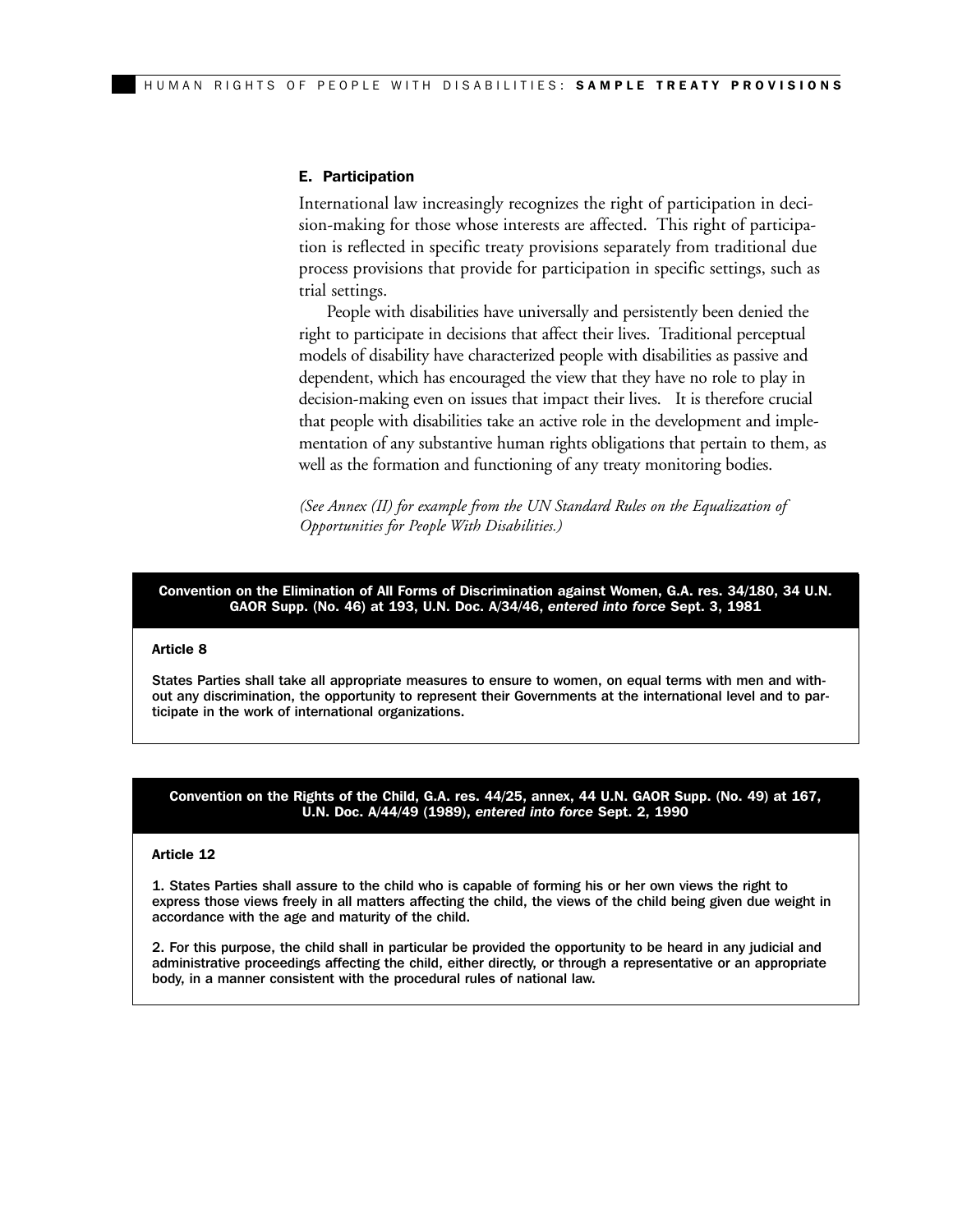## Convention concerning Indigenous and Tribal Peoples in Independent Countries (ILO No. 169), 72 ILO Official Bull. 59, *entered into force* Sept. 5, 1991

#### Article 6

1. In applying the provisions of this Convention, Governments shall:

(a) Consult the peoples concerned, through appropriate procedures and in particular through their representative institutions, whenever consideration is being given to legislative or administrative measures which may affect them directly;

(b) Establish means by which these peoples can freely participate, to at least the same extent as other sectors of the population, at all levels of decision-making in elective institutions and administrative and other bodies responsible for policies and programmes which concern them;

(c) Establish means for the full development of these peoples' own institutions and initiatives, and in appropriate cases provide the resources necessary for this purpose.

2. The consultations carried out in application of this Convention shall be undertaken, in good faith and in a form appropriate to the circumstances, with the objective of achieving agreement or consent to the proposed measures.

## Article 7

1. The peoples concerned shall have the right to decide their own priorities for the process of development as it affects their lives, beliefs, institutions and spiritual well-being and the lands they occupy or otherwise use, and to exercise control, to the extent possible, over their own economic, social and cultural development. In addition, they shall participate in the formulation, implementation and evaluation of plans and programmes for national and regional development which may affect them directly…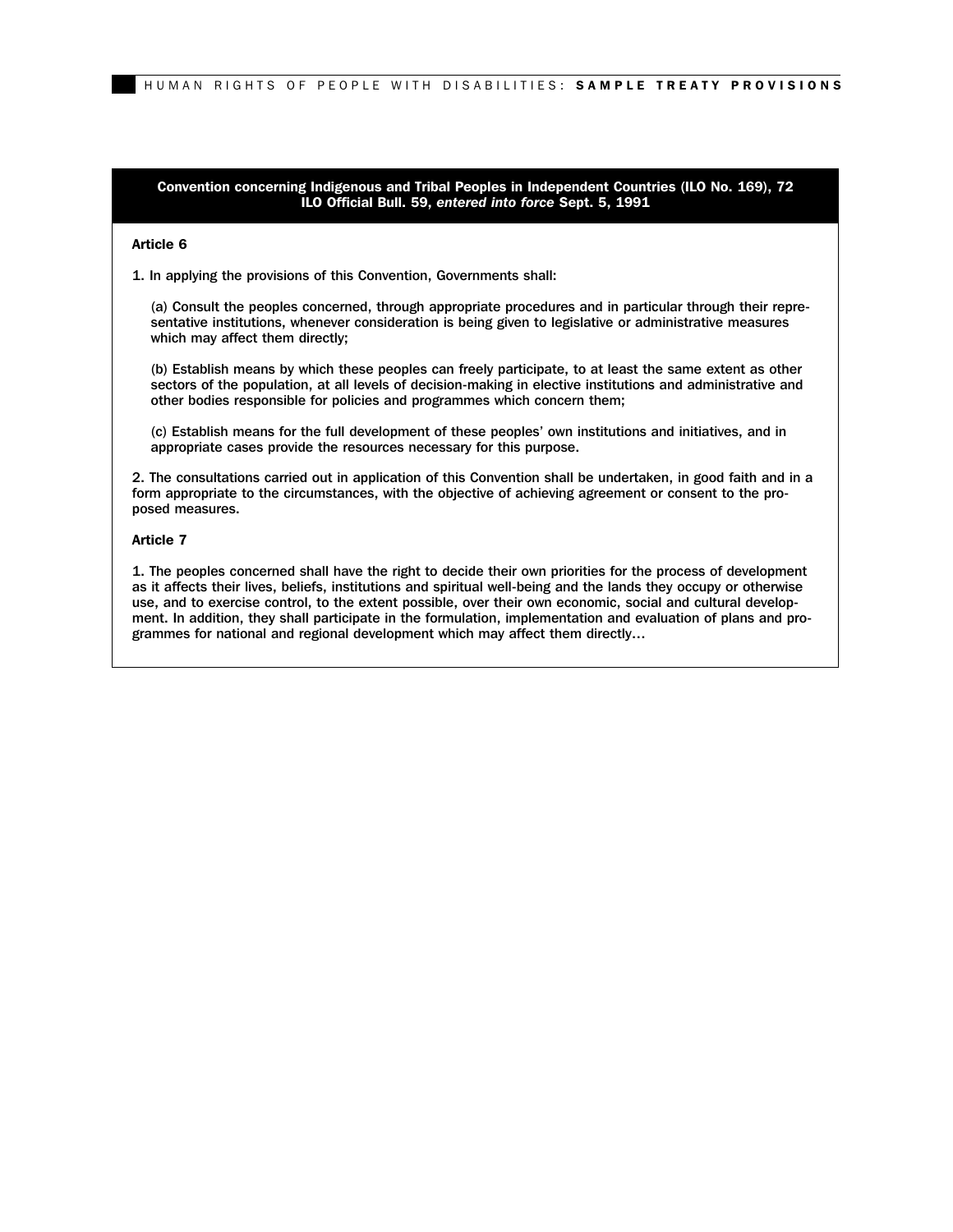## F. Right to Life

The right to life is the most fundamental of human rights protecting human existence and the integrity of the person and is a standard provision in the main international human rights documents.

The right to life under international human rights law has numerous links to disability. For example, the right to life is implicated in the context of the practice of euthanasia, which in many instances takes the form of withholding life-saving treatment to a newborn child with physical and/or mental disabilities. Many disability organizations have invoked the right to life challenge where children or adults with disabilities have died at the hands of medical practitioners or caregivers who have decided that their lives were 'not worth living'. In other cases, disability organizations have invoked the right to oppose physician-assisted suicide and related legislative initiatives. The right to life is therefore a core right relied upon frequently by disability organizations in their advocacy. In developing countries, the mortality rate of children with disabilities is frequently higher than non-disabled children because children with disabilities may not receive adequate care. These, and many other issues of relevance to people with disabilities, are not adequately addressed in existing international law.

#### International Covenant on Civil and Political Rights, G.A. res. 2200A (XXI), 21 U.N. GAOR Supp. (No. 16) at 52, U.N. Doc. A/6316 (1966), 999 U.N.T.S. 171, *entered into force* Mar. 23, 1976

#### Article 6

1. Every human being has the inherent right to life. This right shall be protected by law. No one shall be arbitrarily deprived of his life.

2. In countries which have not abolished the death penalty, sentence of death may be imposed only for the most serious crimes in accordance with the law in force at the time of the commission of the crime and not contrary to the provisions of the present Covenant and to the Convention on the Prevention and Punishment of the Crime of Genocide. This penalty can only be carried out pursuant to a final judgement rendered by a competent court.

3. When deprivation of life constitutes the crime of genocide, it is understood that nothing in this article shall authorize any State Party to the present Covenant to derogate in any way from any obligation assumed under the provisions of the Convention on the Prevention and Punishment of the Crime of Genocide.

4. Anyone sentenced to death shall have the right to seek pardon or commutation of the sentence. Amnesty, pardon or commutation of the sentence of death may be granted in all cases.

5. Sentence of death shall not be imposed for crimes committed by persons below eighteen years of age and shall not be carried out on pregnant women.

6. Nothing in this article shall be invoked to delay or to prevent the abolition of capital punishment by any State Party to the present Covenant.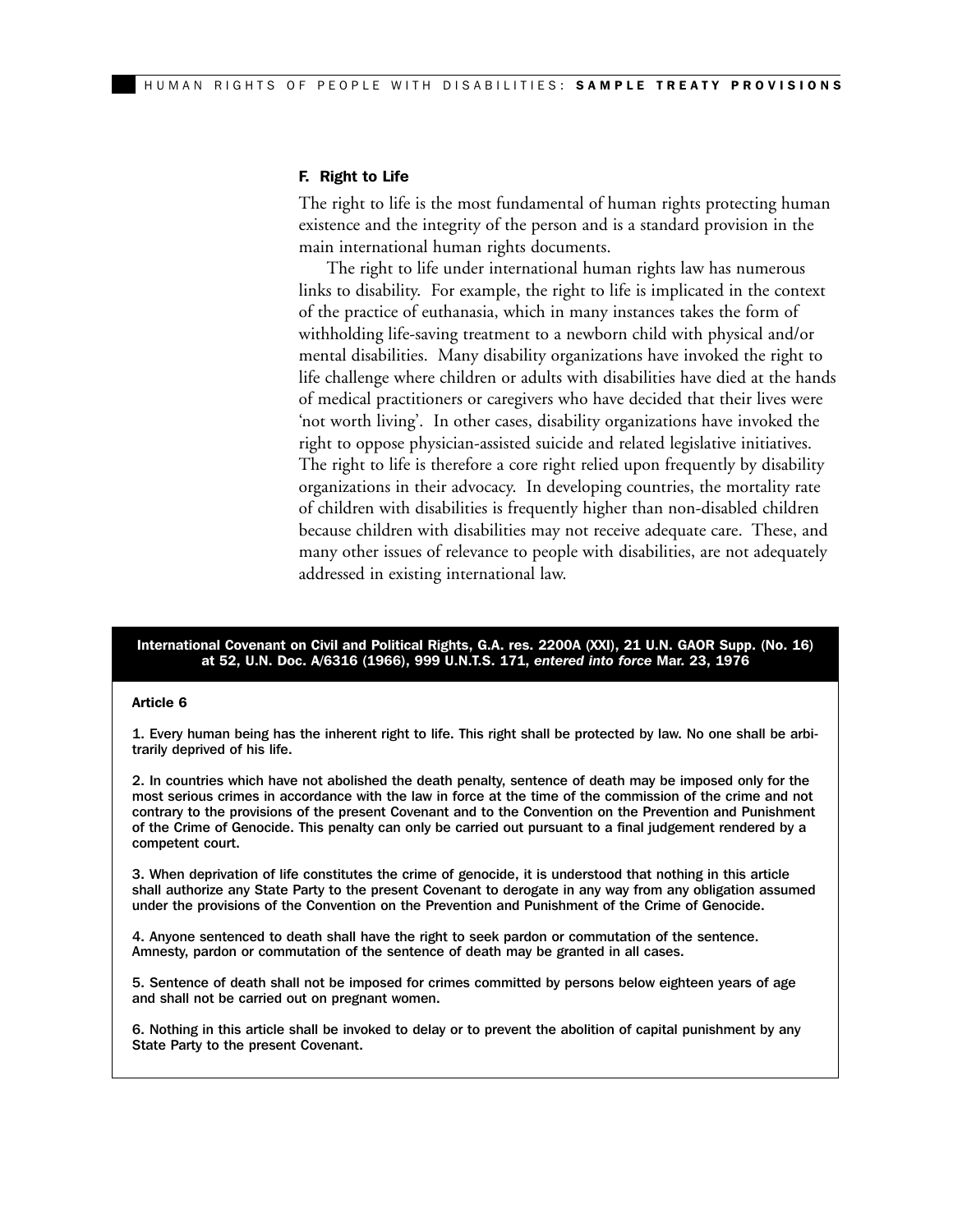#### G. Torture and Other Ill-treatment

Major human rights treaties recognize the right to be free from torture and other cruel, inhuman or degrading treatment and punishment, a principle that is, in any event, a rule of international customary law. A specialized international human rights treaty, the Convention against Torture, provides more detailed standards for the effective prohibition against torture and other ill treatment, including guarantees of survivor assistance and legal redress for those who have experienced torture or other forms of cruel, inhuman or degrading treatment. Existing law does not adequately address common abuses against people with disabilities that amount to torture or other ill treatment.

People with disabilities are particularly vulnerable to torture and other forms of inhuman or degrading treatment and violations against them may go unnoticed given their frequent occurrence in institutionalized settings or other places which are isolated and shielded from scrutiny. Significantly, the UN Human Rights Committee, which monitors the implementation of the Covenant on Civil and Political Rights, has recognized that States have a clear responsibility for human rights violations that occur in private institutions for people with disabilities. In addition, the Committee has stated that disabled people who are not considered capable of giving valid consent are entitled to special protection. Article 7 of the Covenant on Civil and Political Rights prohibits medical or scientific experimentation in the absence of free consent, a matter of significance given that medical procedures and research on disabled persons frequently occur without free and informed consent. The Principles for the Protection of Persons with Mental Illness (MI Principles), adopted by the UN General Assembly in 1991, provide detailed guidance for the interpretation of Article 7, insofar as people with disabilities who are in institutions are concerned. It should be noted that many psychiatric survivor groups are strongly opposed to the MI Principles, on the basis that they reflect a regressive medical model perspective instead of rights-based principles. There is a push among these groups and others for a comprehensive review of all standards pertaining to psychiatric treatment. A treaty process provides just such an opportunity.

International Covenant on Civil and Political Rights, G.A. res. 2200A (XXI), 21 U.N. GAOR Supp. (No. 16) at 52, U.N. Doc. A/6316 (1966), 999 U.N.T.S. 171, *entered into force* Mar. 23, 1976

## Article 7

No one shall be subjected to torture or to cruel, inhuman or degrading treatment or punishment. In particular, no one shall be subjected without his free consent to medical or scientific experimentation.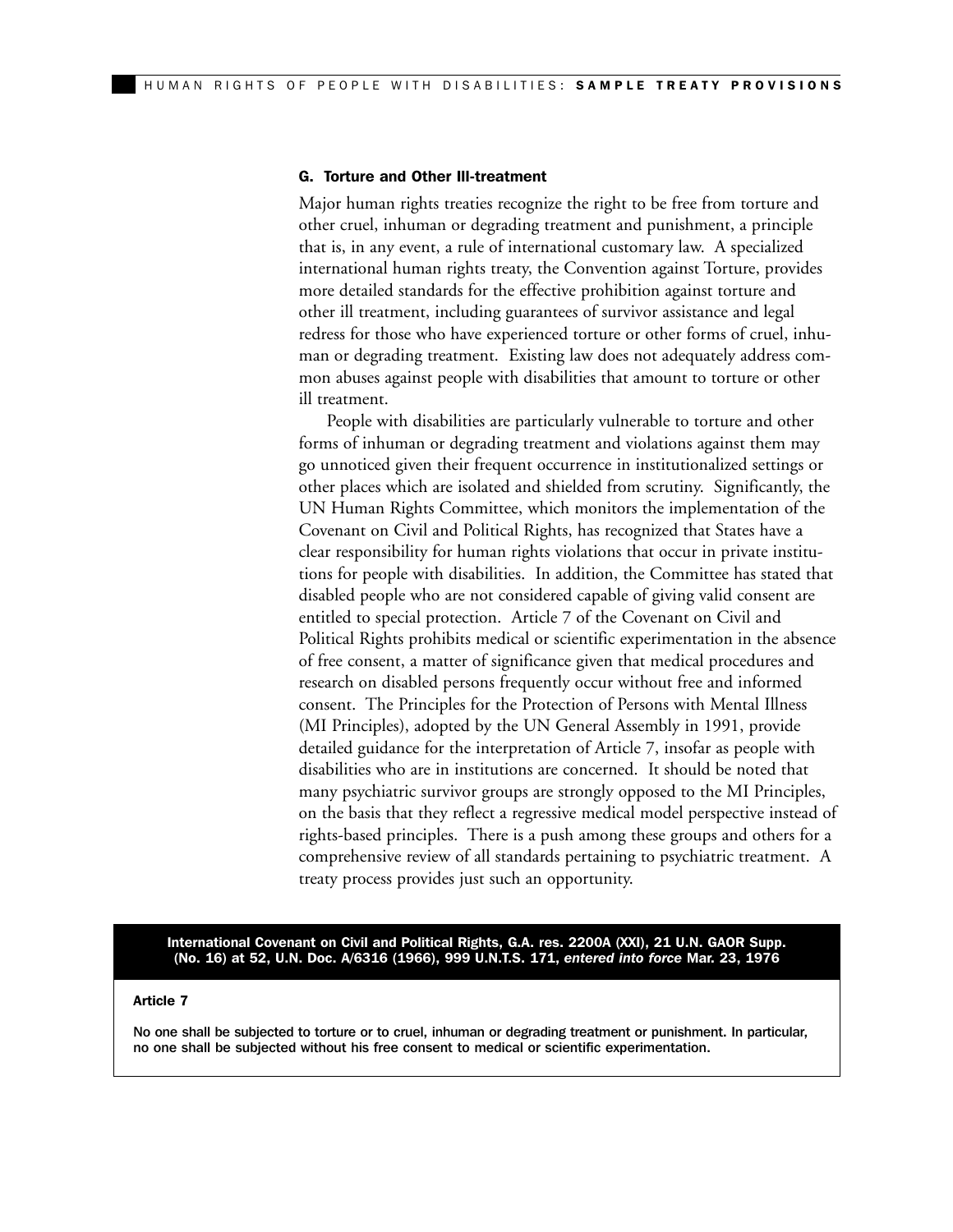## Convention against Torture and Other Cruel, Inhuman or Degrading Treatment or Punishment, G.A. res. 39/46, [annex, 39 U.N. GAOR Supp. (No. 51) at 197, U.N. Doc. A/39/51 (1984)], *entered into force* June 26, 1987

# Article 2

1. Each State Party shall take effective legislative, administrative, judicial or other measures to prevent acts of torture in any territory under its jurisdiction.

2. No exceptional circumstances whatsoever, whether a state of war or a threat of war, internal political instability or any other public emergency, may be invoked as a justification of torture.

3. An order from a superior officer or a public authority may not be invoked as a justification of torture.

#### Article 14

1. Each State Party shall ensure in its legal system that the victim of an act of torture obtains redress and has an enforceable right to fair and adequate compensation, including the means for as full rehabilitation as possible. In the event of the death of the victim as a result of an act of torture, his dependents shall be entitled to compensation.

2. Nothing in this article shall affect any right of the victim or other persons to compensation which may exist under national law.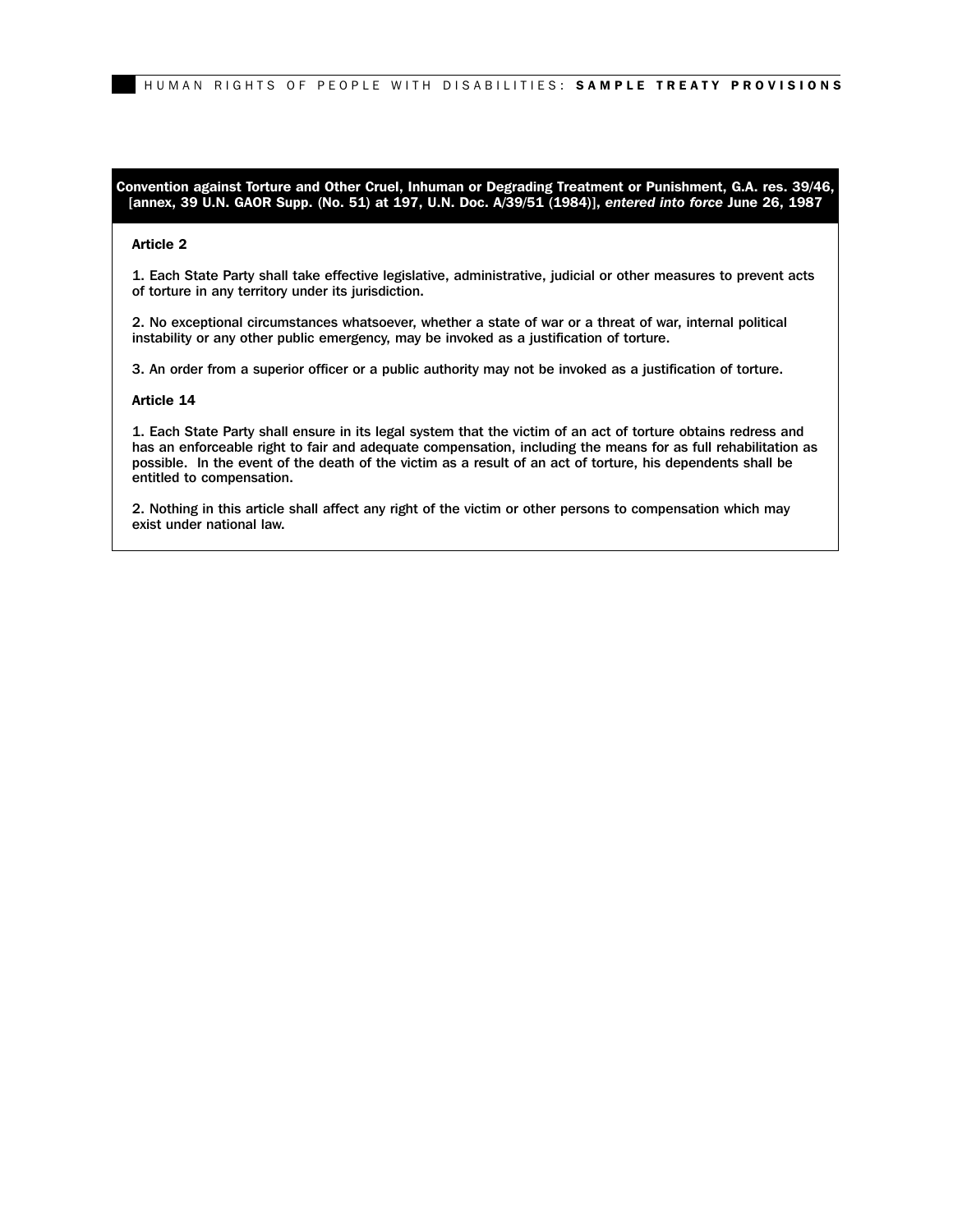#### H. Sexual Exploitation and Related Abuses

Sexual abuse, sexual exploitation, and domestic abuse are all forms of abuse to which people with disabilities can be particularly vulnerable, despite the fact that existing human rights provisions provide the right to be free from such abuse. Institutional and other settings frequently expose people with disabilities to abusive individuals, at the same time as leaving the abused individuals with no adequate means of redress to halt the abuse or bring abusers to justice. The likelihood of abuse is even greater for those who may not be in a position to fully recognize some subtler forms of emotional or psychological abuse due to the nature of their disability (e.g., developmental or intellectual disabilities).

*(See Annex (III) for example from the UN Standard Rules on the Equalization of Opportunities for People With Disabilities.)* 

#### Convention on the Rights of the Child, G.A. res. 44/25, anne x, 44 U.N. GAOR Supp. (No. 49) at 167, U.N. Doc. A/44/49 (1989), *entered into force* Sept. 2, 1990

#### Article 34

States Parties undertake to protect the child from all forms of sexual exploitation and sexual abuse. For these purposes, States Parties shall in particular take all appropriate national, bilateral and multilateral measures to prevent:

(a) The inducement or coercion of a child to engage in any unlawful sexual activity;

(b) The exploitative use of children in prostitution or other unlawful sexual practices;

(c) The exploitative use of children in pornographic performances and materials.

## Convention on the Elimination of All Forms of Discrimination against Women, G.A. res. 34/180, 34 U.N. GAOR Supp. (No. 46) at 193, U.N. Doc. A/34/46, *entered into force* Sept. 3, 1981

## Article 6

States Parties shall take all appropriate measures, including legislation, to suppress all forms of traffic in women and exploitation of prostitution of women.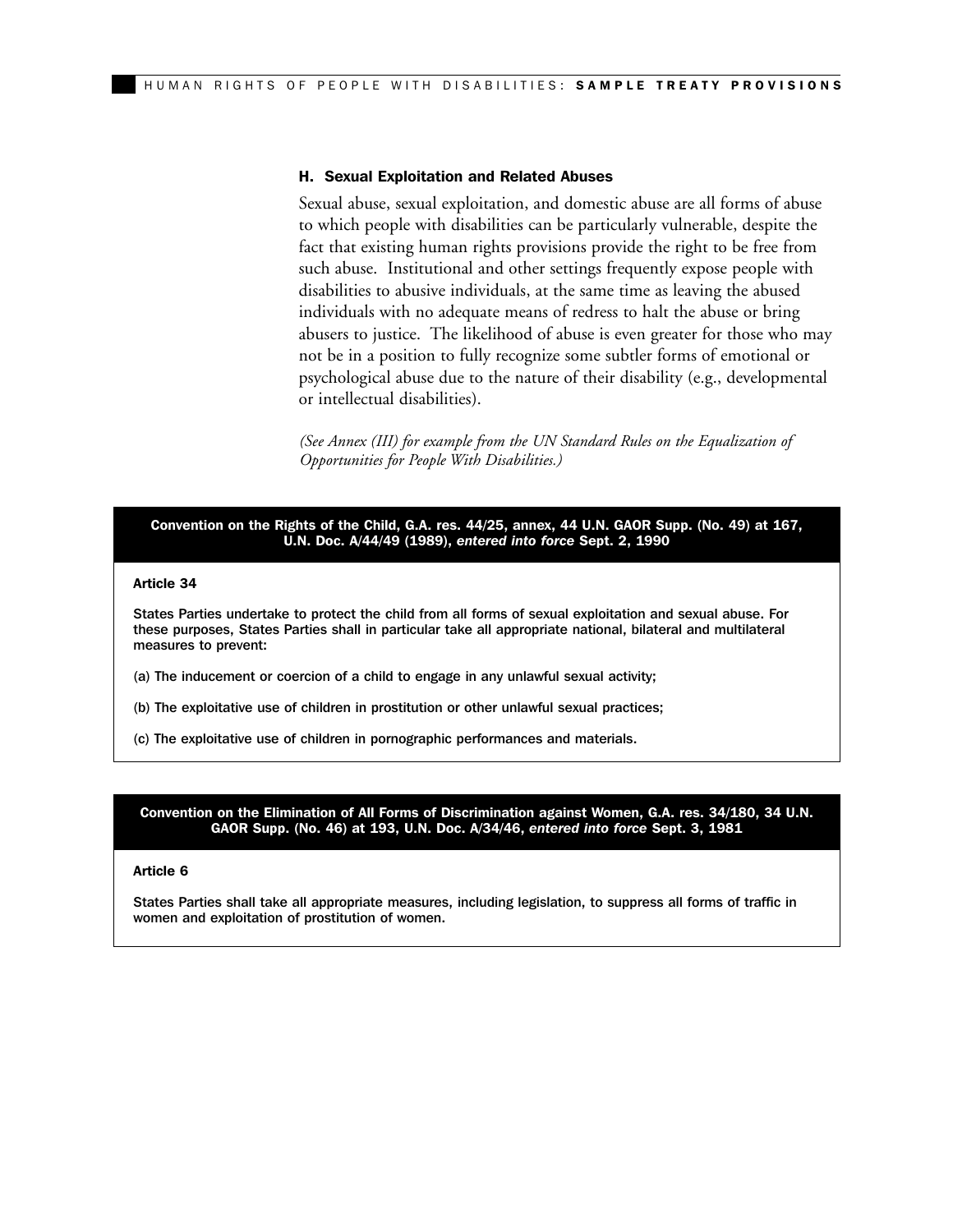#### I. Slavery, Servitude and Forced Labor

Freedom from slavery was among the first human rights to become a subject matter of international law and the prohibition against slavery and related practices is a standard provision in the general international human rights treaties. The provisions concerning slavery generally cover four different practices, namely, slavery, the slave trade, servitude and forced (or compulsory) labor. Contemporary forms of slavery and servitude have tended to focus on trafficking in women and children, as well as human organ trafficking, and international human rights law continues to develop in this sphere.

A UN Working Group on Contemporary Forms of Slavery addresses these issues and has recognized that disabled people are subjected to these practices. People with disabilities, and, in particular, people with intellectual disabilities, are at risk for a variety of exploitative labor practices, many in unregulated settings or in "sheltered workshops," some of which may rise to the level of prohibited practices under the slavery, servitude and forced labor rules of international human rights law. Organizations of women with disabilities have exposed the bondage-like treatment of women with mental disabilities who are married to men interested in having a dependent wife to control.

International Covenant on Civil and Political Rights, G.A. res. 2200A (XXI), 21 U.N. GAOR Supp. (No. 16) at 52, U.N. Doc. A/6316 (1966), 999 U.N.T.S. 171, *entered into force* Mar. 23, 1976

#### Article 8

1. No one shall be held in slavery; slavery and the slave-trade in all their forms shall be prohibited.

2. No one shall be held in servitude.

3. (a) No one shall be required to perform forced or compulsory labour;

(b) Paragraph 3 (a) shall not be held to preclude, in countries where imprisonment with hard labour may be imposed as a punishment for a crime, the performance of hard labour in pursuance of a sentence to such punishment by a competent court;

(c) For the purpose of this paragraph the term "forced or compulsory labour" shall not include:

(i) Any work or service, not referred to in subparagraph (b), normally required of a person who is under detention in consequence of a lawful order of a court, or of a person during conditional release from such detention;

(ii) Any service of a military character and, in countries where conscientious objection is recognized, any national service required by law of conscientious objectors;

(iii) Any service exacted in cases of emergency or calamity threatening the life or well-being of the community;

(iv) Any work or service which forms part of normal civil obligations.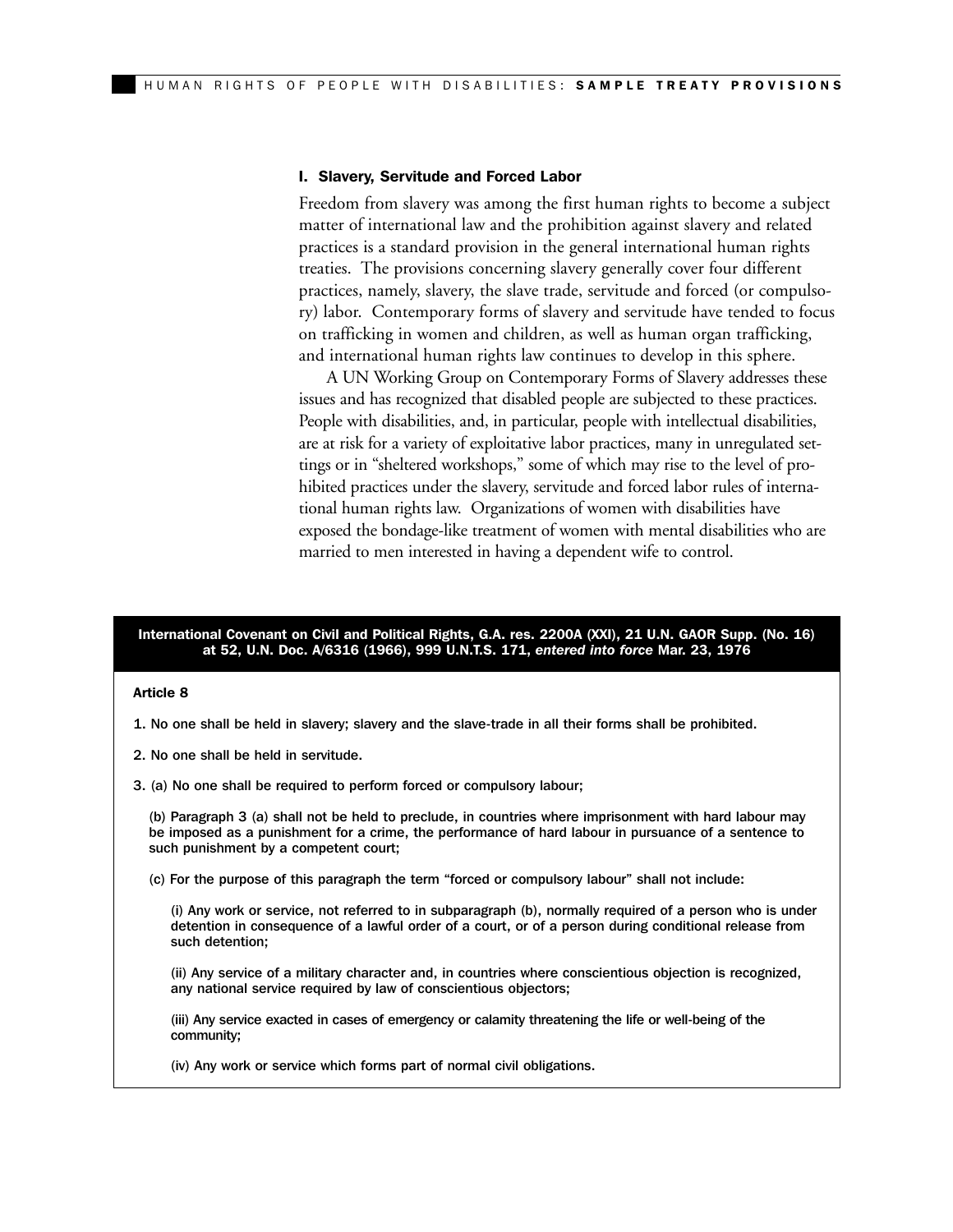## American Convention on Human Rights, O.A.S. Treaty Series No. 36,1144 U.N.T.S. 123, *entered into force*  July 18, 1978,reprinted in Basic Documents Pertaining to Human Rights in theInter-American System, OEA/Ser.L.V/II.82 doc. 6 rev. 1 at 25 (1992)

### Article 6 Freedom from Slavery

1. No one shall be subject to slavery or to involuntary servitude, which are prohibited in all their forms, as are the slave trade and traffic in women.

2. No one shall be required to perform forced or compulsory labor. This provision shall not be interpreted to mean that, in those countries in which the penalty established for certain crimes is deprivation of liberty at forced labor, the carrying out of such a sentence imposed by a competent court is prohibited. Forced labor shall not adversely affect the dignity or the physical or intellectual capacity of the prisoner.

3. For the purposes of this article, the following do not constitute forced or compulsory labor:

a. work or service normally required of a person imprisoned in execution of a sentence or formal decision passed by the competent judicial authority. Such work or service shall be carried out under the supervision and control of public authorities, and any persons performing such work or service shall not be placed at the disposal of any private party, company, or juridical person;

b. military service and, in countries in which conscientious objectors are recognized, national service that the law may provide for in lieu of military service;

c. service exacted in time of danger or calamity that threatens the existence or the well-being of the community; or

d. work or service that forms part of normal civic obligations.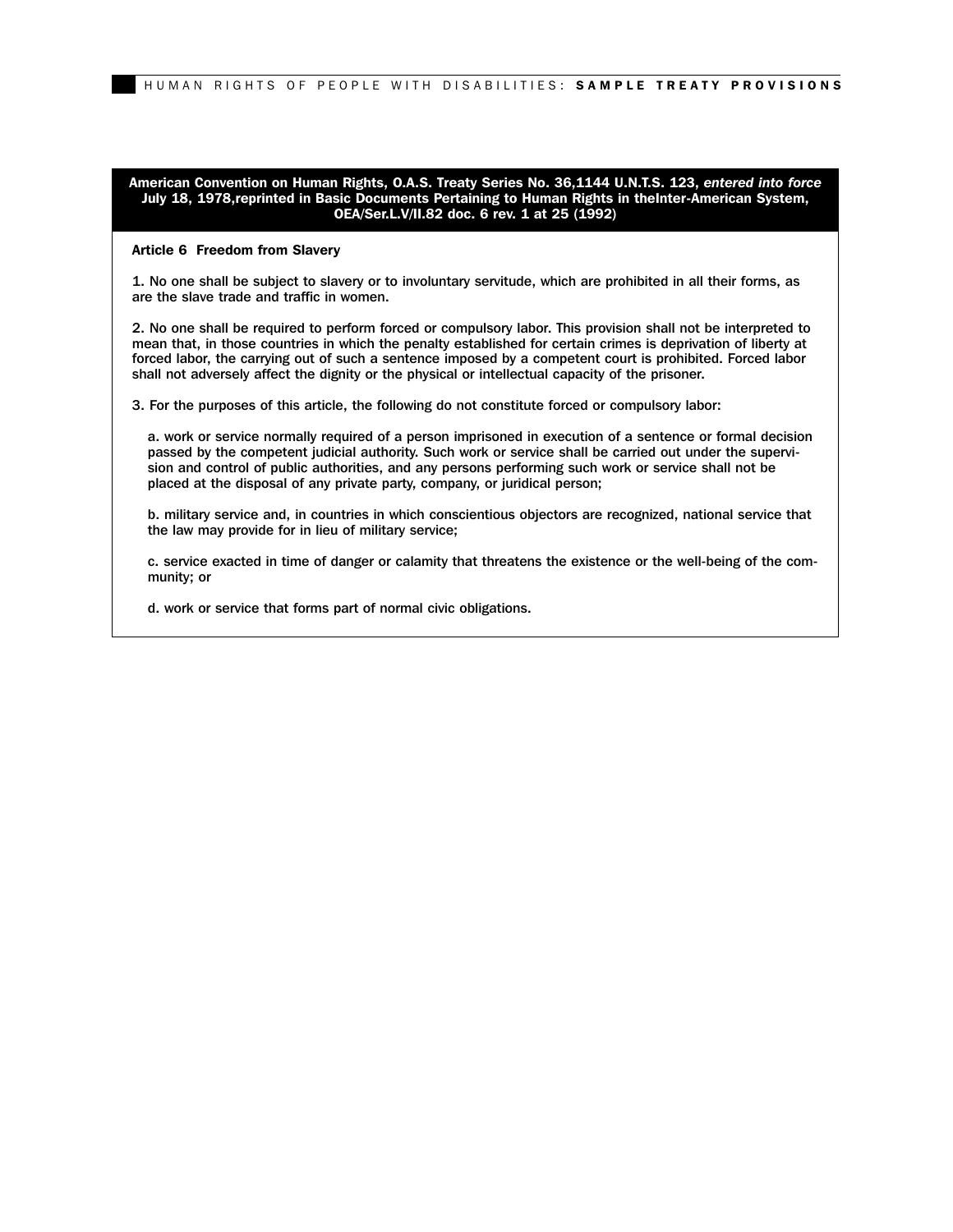#### J. Survivor Assistance

Some international law treaties recognize the rights of trauma survivors and survivors of various human rights abuses to certain protections. For example, the Rights of the Child Convention recognizes the rights of children to receive treatment if they have been subjected to maltreatment and to seek judicial intervention where necessary. The Mine Ban Treaty contains obligations for States Parties to provide assistance to victims by providing medical care and rehabilitation, as well as ensuring the social and economic reintegration of landmine survivors. While survivor rights in particular contexts represent a new and emerging area of international human rights law, some awareness of these provisions is important as they may inform the development of an international convention on the human rights of people with disabilities. Such obligations may become particularly relevant if an international convention addresses the rights of those who have, for example, suffered human rights abuses during institutional confinement.

Convention on the prohibition of the use, stockpiling, production and transfer of antipersonnel mines and on their destruction, adopted at Oslo, Norway on September 18, 1997,*entered into force* Mar. 1, 1999

Article 6(3) International cooperation and assistance

3. Each State Party in a position to do so shall provide assistance for the care and rehabilitation, and social and economic reintegration, of mine victims and for mine awareness programs. Such assistance may be provided, inter alia, through the United Nations system, international, regional or national organizations or institutions, the International Committee of the Red Cross, national Red Cross and Red Crescent societies and their International Federation, non-governmental organizations, or on a bilateral basis.

#### Convention on the Rights of the Child, G.A. res. 44/25, anne x, 44 U.N. GAOR Supp. (No. 49) at 167, U.N. Doc. A/44/49 (1989), *entered into force* Sept. 2, 1990

#### Article 19

States Parties shall take all appropriate legislative, administrative, social and educational measures to protect the child from all forms of physical or mental violence, injury or abuse, neglect or negligent treatment, maltreatment or exploitation, including sexual abuse, while in the care of parent(s), legal guardian(s) or any other person who has the care of the child.

2. Such protective measures should, as appropriate, include effective procedures for the establishment of social programmes to provide necessary support for the child and for those who have the care of the child, as well as for other forms of prevention and for identification, reporting, referral, investigation, treatment and follow-up of instances of child maltreatment described heretofore, and, as appropriate, for judicial involvement.

#### Article 39

States Parties shall take all appropriate measures to promote physical and psychological recovery and social reintegration of a child victim of: any form of neglect, exploitation, or abuse; torture or any other form of cruel, inhuman or degrading treatment or punishment; or armed conflicts. Such recovery and reintegration shall take place in an environment which fosters the health, self-respect and dignity of the child.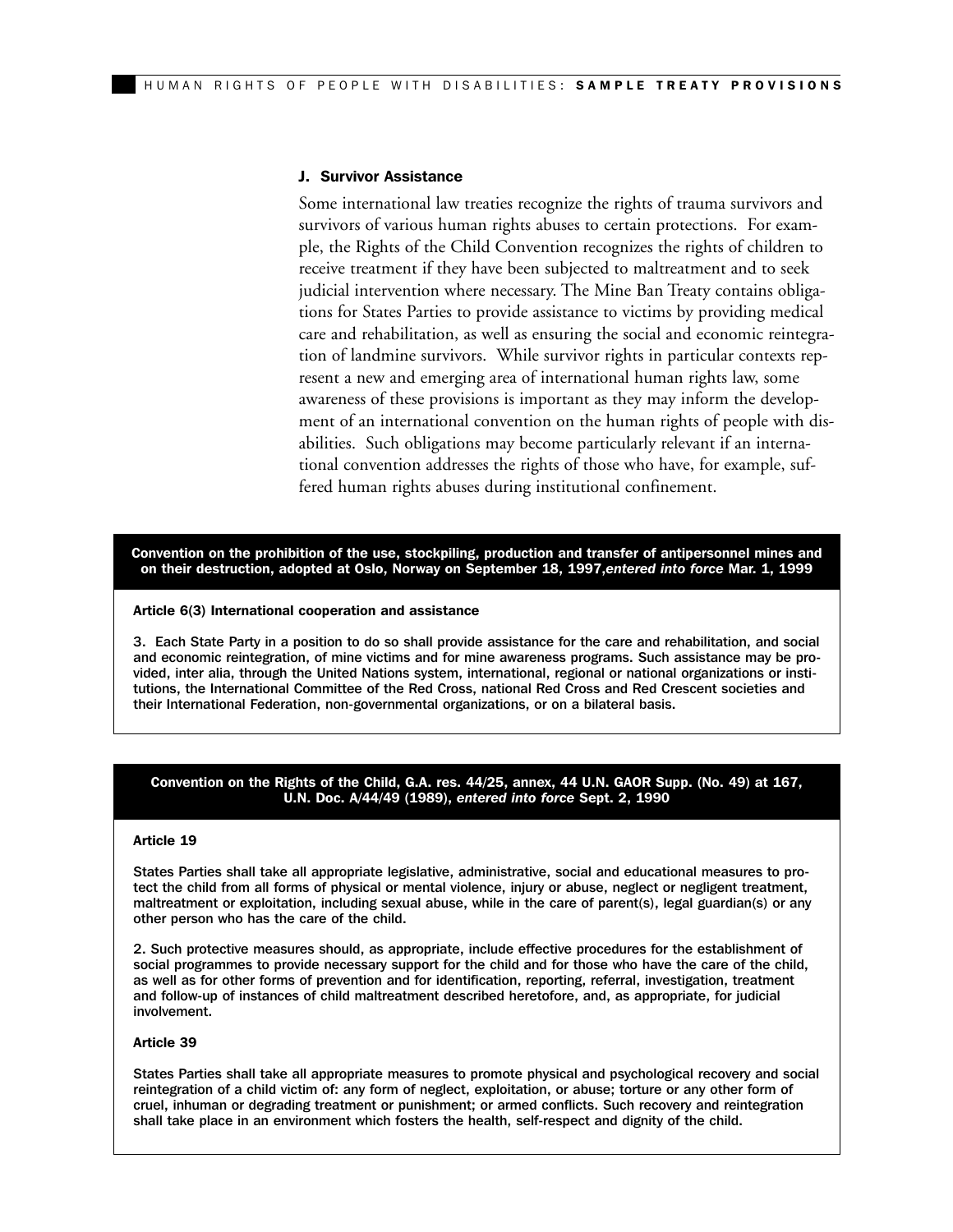Convention against Torture and Other Cruel, Inhuman or Degrading Treatment or Punishment, G.A. res. 39/46, [annex, 39 U.N. GAOR Supp. (No. 51) at 197, U.N. Doc. A/39/51 (1984)], *entered into force* June 26, 1987

## Article 14

1. Each State Party shall ensure in its legal system that the victim of an act of torture obtains redress and has an enforceable right to fair and adequate compensation, including the means for as full rehabilitation as possible. In the event of the death of the victim as a result of an act of torture, his dependents shall be entitled to compensation.

2. Nothing in this article shall affect any right of the victim or other persons to compensation which may exist under national law.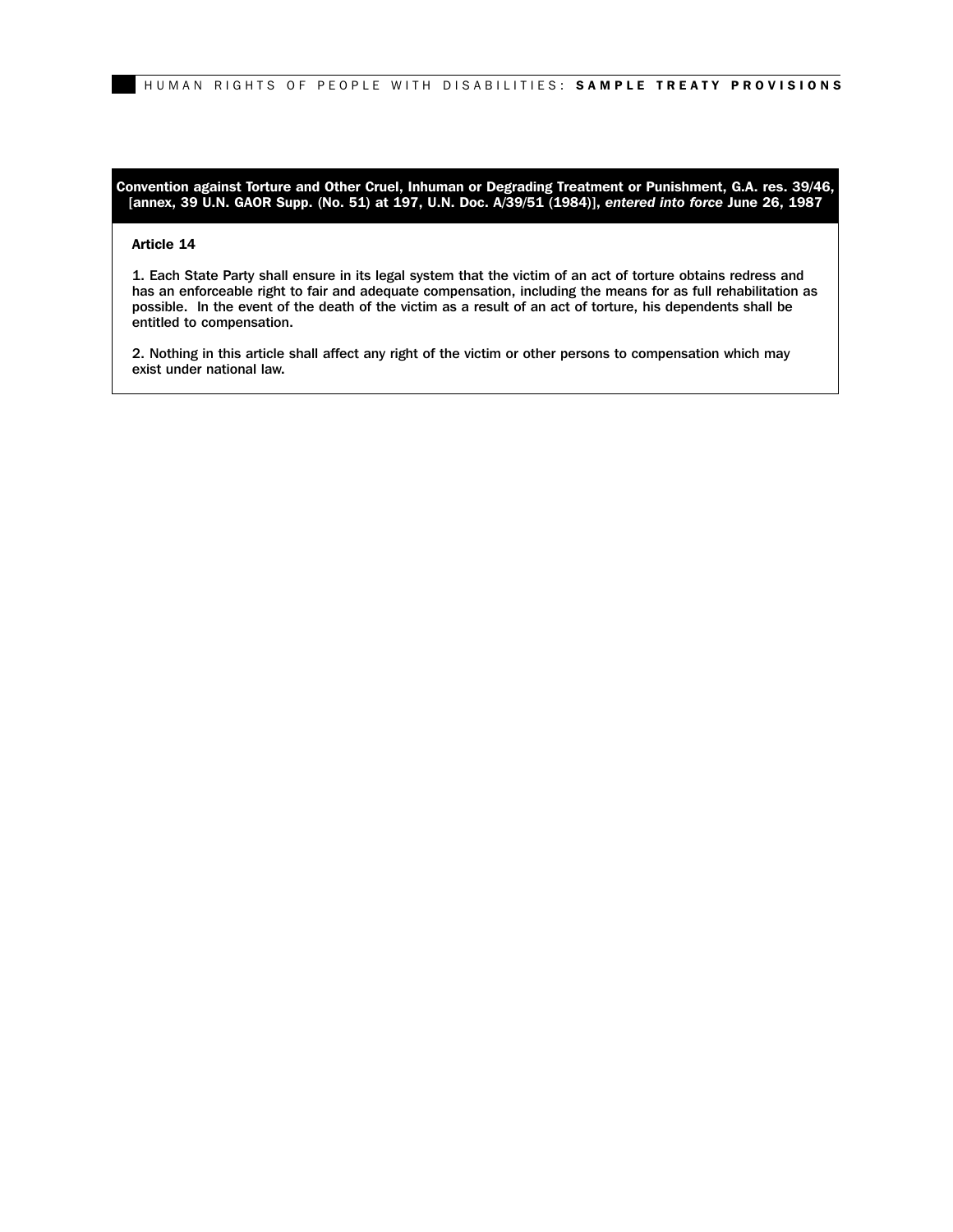## K. Equality Before the Law

The three related concepts of equality before the law, equal protection of the law and protection from discrimination appear in the main international human rights treaties. Essentially, these three concepts provide that all people are entitled to equality of access to the courts, equality of application of the law, and freedom from discrimination under the law. For people with disabilities, full enjoyment of the right to equality before the law is frequently hampered by discrimination in application of the law, denial of competent counsel, as well as the failure to make necessary accommodations so that people with disabilities are able to access the courts and/or participate fully in judicial proceedings. Such accommodations may include the use of Braille documents, sign language interpreters, documents in plain language (for those with cognitive disabilities) or the guarantee of physical access to the courts.

## International Covenant on Civil and Political Rights, G.A. res. 2200A (XXI), 21 U.N. GAOR Supp. (No. 16) at 52, U.N. Doc. A/6316 (1966), 999 U.N.T.S. 171, *entered into force*Mar. 23, 1976

#### Article 14

1. All persons shall be equal before the courts and tribunals. In the determination of any criminal charge against him, or of his rights and obligations in a suit at law, everyone shall be entitled to a fair and public hearing by a competent, independent and impartial tribunal established by law. The press and the public may be excluded from all or part of a trial for reasons of morals, public order (ordre public) or national security in a democratic society, or when the interest of the private lives of the parties so requires, or to the extent strictly necessary in the opinion of the court in special circumstances where publicity would prejudice the interests of justice; but any judgement rendered in a criminal case or in a suit at law shall be made public except where the interest of juvenile persons otherwise requires or the proceedings concern matrimonial disputes or the guardianship of children.

## Article 26

All persons are equal before the law and are entitled without any discrimination to the equal protection of the law. In this respect, the law shall prohibit any discrimination and guarantee to all persons equal and effective protection against discrimination on any ground such as race, colour, sex, language, religion, political or other opinion, national or social origin, property, birth or other status.

American Convention on Human Rights, O.A.S. Treaty Series No. 36, 1144 U.N.T.S. 123, *entered into force*  July 18, 1978, reprinted in Basic Documents Pertaining to Human Rights in the Inter-American System, OEA/Ser.L.V/II.82 doc.6 rev.1 at 25 (1992)

#### Article 24 Right to Equal Protection

All persons are equal before the law. Consequently, they are entitled, without discrimination, to equal protection of the law.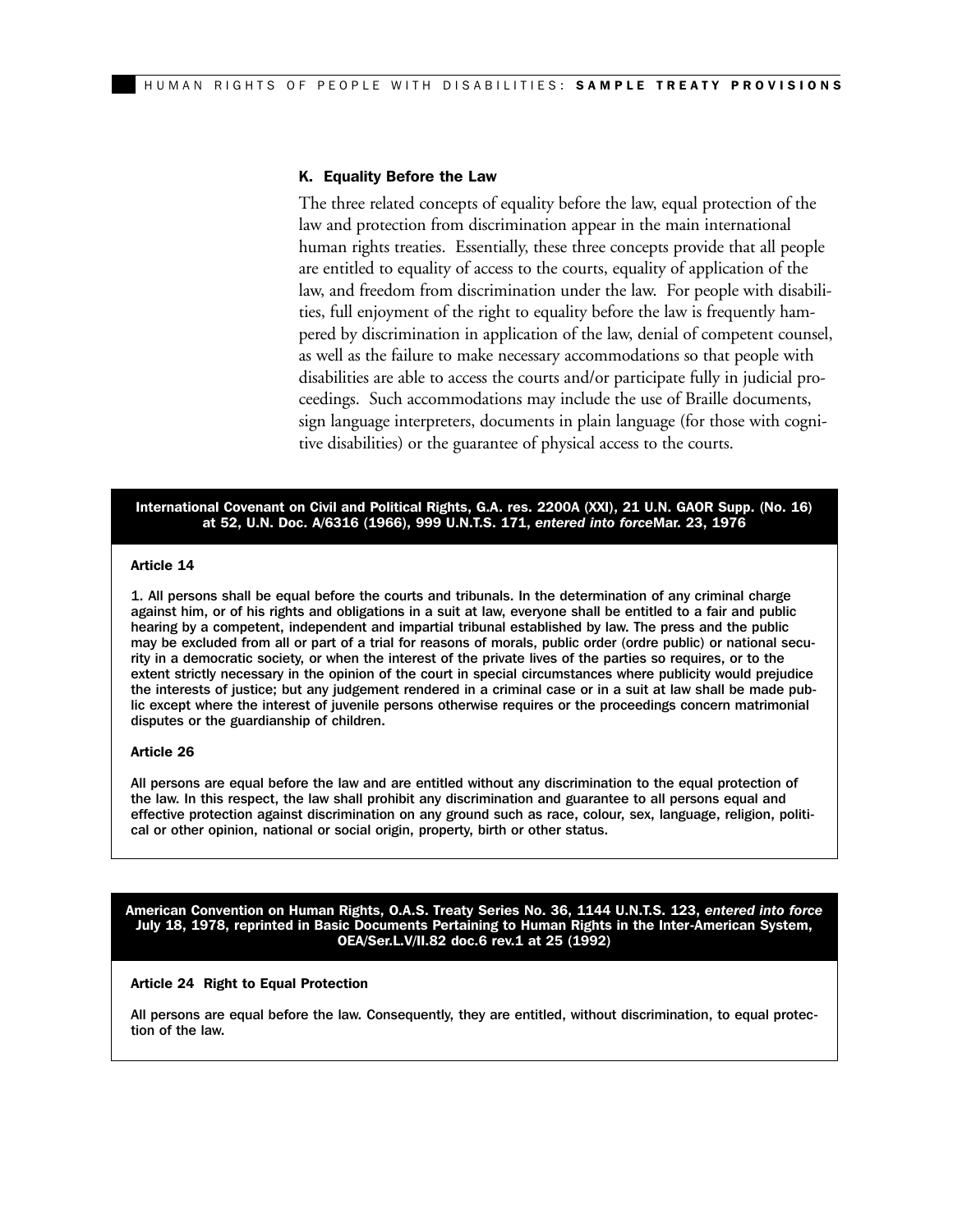## L. Due Process Protections

All people who are subjected to restrictions upon their liberty in the form of detention or arrest are entitled to certain minimum protections designed to ensure that the reasons for – and nature of – their detention or arrest are lawful. Such protections include timely access to a court to determine the lawfulness of their detention or arrest and compensation in the event that the detention or arrest is found to be unlawful. Due process protections are not only relevant to people with disabilities who find themselves subject to the criminal justice system, but they are particularly relevant to those people with disabilities who are subjected to involuntary institutional committals, which many consider in all cases, due process notwithstanding, to be an abuse of human rights.

## International Covenant on Civil and Political Rights, G.A. res. 2200A (XXI), 21 U.N. GAOR Supp. (No. 16) at 52, U.N. Doc. A/6316 (1966), 999 U.N.T.S. 171, *entered into force* Mar. 23, 1976

#### Article 9

1. Everyone has the right to liberty and security of person. No one shall be subjected to arbitrary arrest or detention. No one shall be deprived of his liberty except on such grounds and in accordance with such procedure as are established by law.

2. Anyone who is arrested shall be informed, at the time of arrest, of the reasons for his arrest and shall be promptly informed of any charges against him.

3. Anyone arrested or detained on a criminal charge shall be brought promptly before a judge or other officer authorized by law to exercise judicial power and shall be entitled to trial within a reasonable time or to release. It shall not be the general rule that persons awaiting trial shall be detained in custody, but release may be subject to guarantees to appear for trial, at any other stage of the judicial proceedings, and, should occasion arise, for execution of the judgement.

4. Anyone who is deprived of his liberty by arrest or detention shall be entitled to take proceedings before a court, in order that that court may decide without delay on the lawfulness of his detention and order his release if the detention is not lawful.

5. Anyone who has been the victim of unlawful arrest or detention shall have an enforceable right to compensation.

#### Article 10

1. All persons deprived of their liberty shall be treated with humanity and with respect for the inherent dignity of the human person.

2. (a) Accused persons shall, save in exceptional circumstances, be segregated from convicted persons and shall be subject to separate treatment appropriate to their status as unconvicted persons;

(b) Accused juvenile persons shall be separated from adults and brought as speedily as possible for adjudication.

3. The penitentiary system shall comprise treatment of prisoners the essential aim of which shall be their reformation and social rehabilitation. Juvenile offenders shall be segregated from adults and be accorded treatment appropriate to their age and legal status.

#### Article 11

No one shall be imprisoned merely on the ground of inability to fulfill a contractual obligation.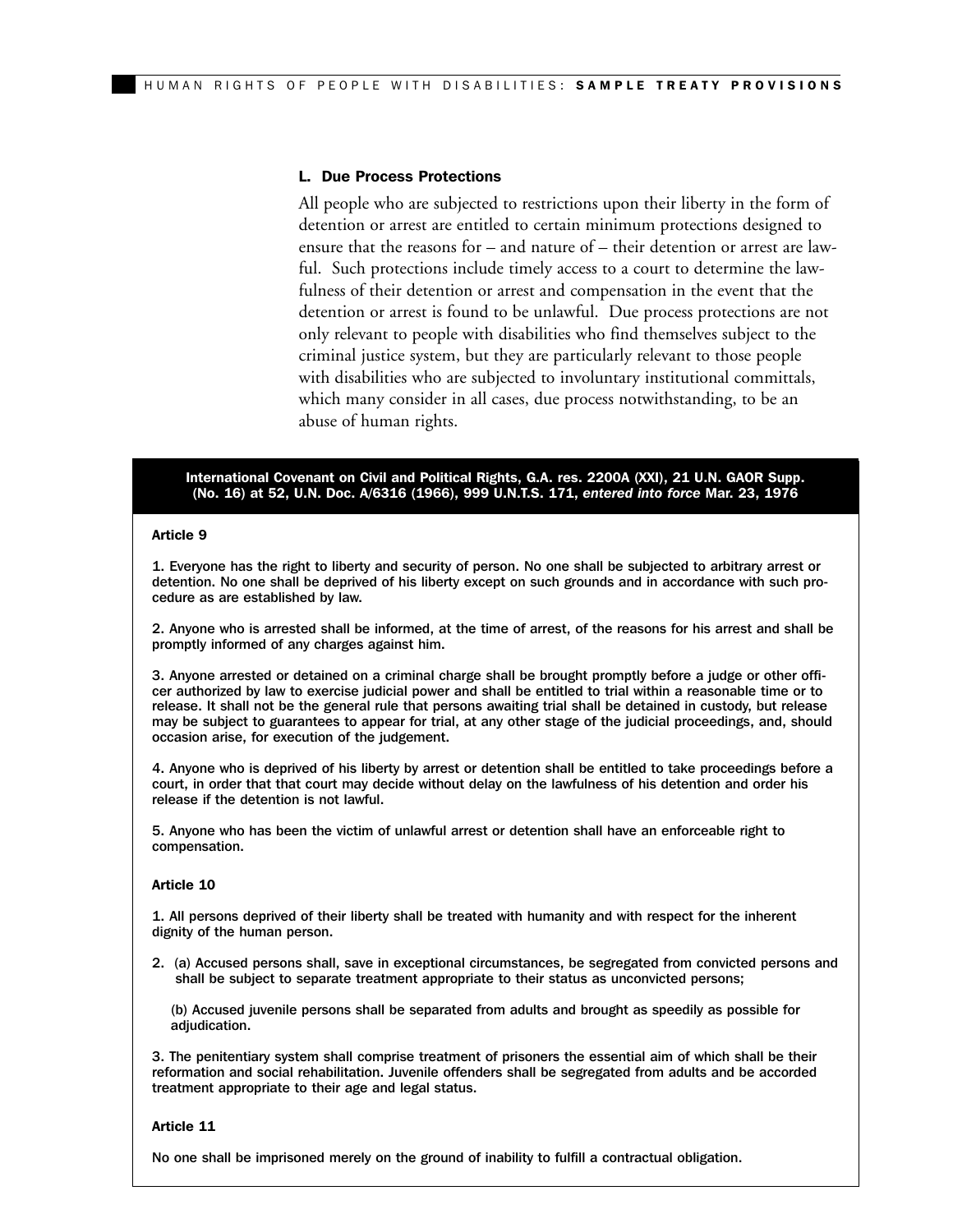#### M. Rights of Peaceful Assembly and Association

The provisions that address the right of peaceful assembly and the right of association guarantee the rights of individuals to meet together publicly and in private and to organize themselves into associations of individuals with a common interest in the political, social, cultural, religious, sporting, and other realms. These rights are not unrestricted and governments may place legal restrictions on the exercise of these rights, but only insofar as the restrictions are necessary to preserve such interests as national security, public safety, health, or the freedom of others.

In many respects, the rights of peaceful assembly and association form the bedrock of all civil and political rights. In their absence, it would be exceedingly difficult for individuals denied the rights of peaceful assembly and association to fully realize their other civil and political rights. For people with disabilities, the enjoyment of these rights is often hindered by inadequate accessibility to the venues of meetings, or to the information distributed. Given that exclusion from community is a pervasive feature of disability discrimination, the rights of peaceful assembly and association – and the conditions that make such rights realizable for people with disabilities – are fundamental in the disability context.

## International Covenant on Civil and Political Rights, G.A. res. 2200A (XXI), 21 U.N. GAOR Supp. (No. 16) at 52, U.N. Doc. A/6316 (1966), 999 U.N.T.S. 171, *entered into force* Mar. 23, 1976

## Article 21

The right of peaceful assembly shall be recognized. No restrictions may be placed on the exercise of this right other than those imposed in conformity with the law and which are necessary in a democratic society in the interests of national security or public safety, public order (ordre public), the protection of public health or morals or the protection of the rights and freedoms of others.

(European) Convention for the Protection of Human Rights and Fundamental Freedoms, 213 U.N.T.S. 222, Sept. 21, 1970, 20 December 1971, 1 Januar y 1990, and 1 November 1998, respectively entered into force Sept. 3, 1953, as amended by Protocols Nos 3, 5, 8, and 11, *entered into force* 

#### Article 11 Freedom of assembly and association

1. Everyone has the right to freedom of peaceful assembly and to freedom of association with others, including the right to form and to join trade unions for the protection of his interests.

2. No restrictions shall be placed on the exercise of these rights other than such as are prescribed by law and are necessary in a democratic society in the interests of national security or public safety, for the prevention of disorder or crime, for the protection of health or morals or for the protection of the rights and freedoms of others. This article shall not prevent the imposition of lawful restrictions on the exercise of these rights by members of the armed forces, of the police or of the administration of the State.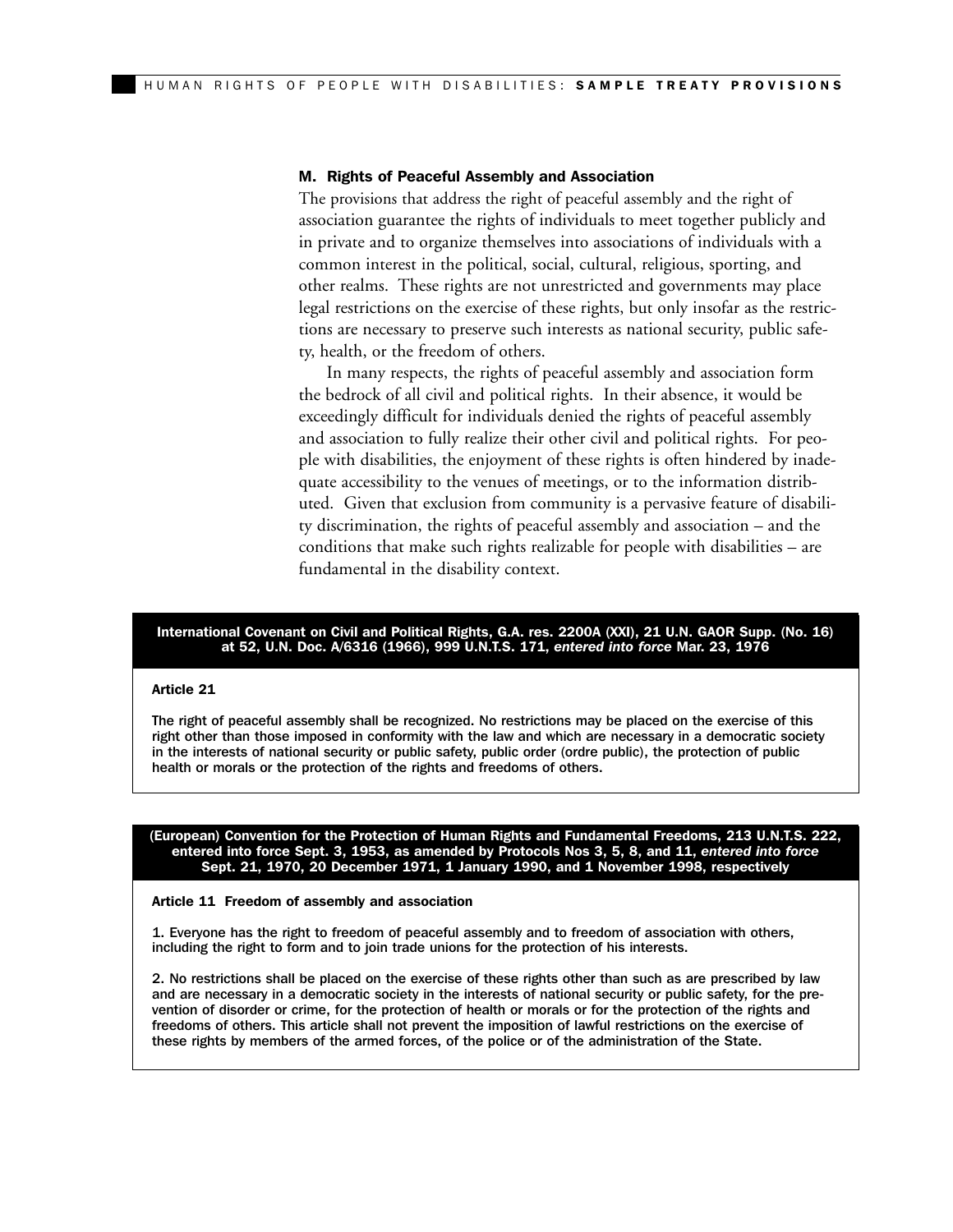#### N. Freedom of Thought/Opinion and Information

All human beings are entitled to freedom of thought and opinion, even if the exercise of the idea in question would itself be illegal or otherwise in conflict with the ideas of others. In other words, this right recognizes the sanctity of the human mind to freely investigate, question and develop any idea. The right to information guarantees not only the right to exchange information with others and give expression to the ideas formed, but also the right to receive information so that ideas may be developed. Although some provisions place no restrictions on these rights, others stress that the rights also come with duties and responsibilities, and thus permit restrictions in the interest of preserving the rights or reputations of others, or preserving national security and public health or morals. While some provisions permit prior censorship in the furtherance of these interests, others stress the use of a system of liability for use when these interests are harmed by the exchange of information.

Access to information is essential if a person is to be able to develop as an individual and participate fully in society. In the context of disability, however, access to information is yet another right frequently restricted in its application by inadequate consideration of the issue of accessibility. Many people with disabilities require assistive technologies or alternative formats (such as Braille or sign language) to enable them to access needed information. Similarly, the denial of such services and/or materials can severely hamper the ability of people with disabilities to fully communicate the ideas that they wish to express.

#### International Covenant on Civil and Political Rights, G.A. res. 2200A (XXI), 21 U.N. GAOR Supp. (No. 16) at 52, U.N. Doc. A/6316 (1966), 999 U.N.T.S. 171, *entered into force* Mar. 23, 1976

#### Article 19

1. Everyone shall have the right to hold opinions without interference.

2. Everyone shall have the right to freedom of expression; this right shall include freedom to seek, receive and impart information and ideas of all kinds, regardless of frontiers, either orally, in writing or in print, in the form of art, or through any other media of his choice.

3. The exercise of the rights provided for in paragraph 2 of this article carries with it special duties and responsibilities. It may therefore be subject to certain restrictions, but these shall only be such as are provided by law and are necessary:

- (a) For respect of the rights or reputations of others;
- (b) For the protection of national security or of public order (ordre public), or of public health or morals.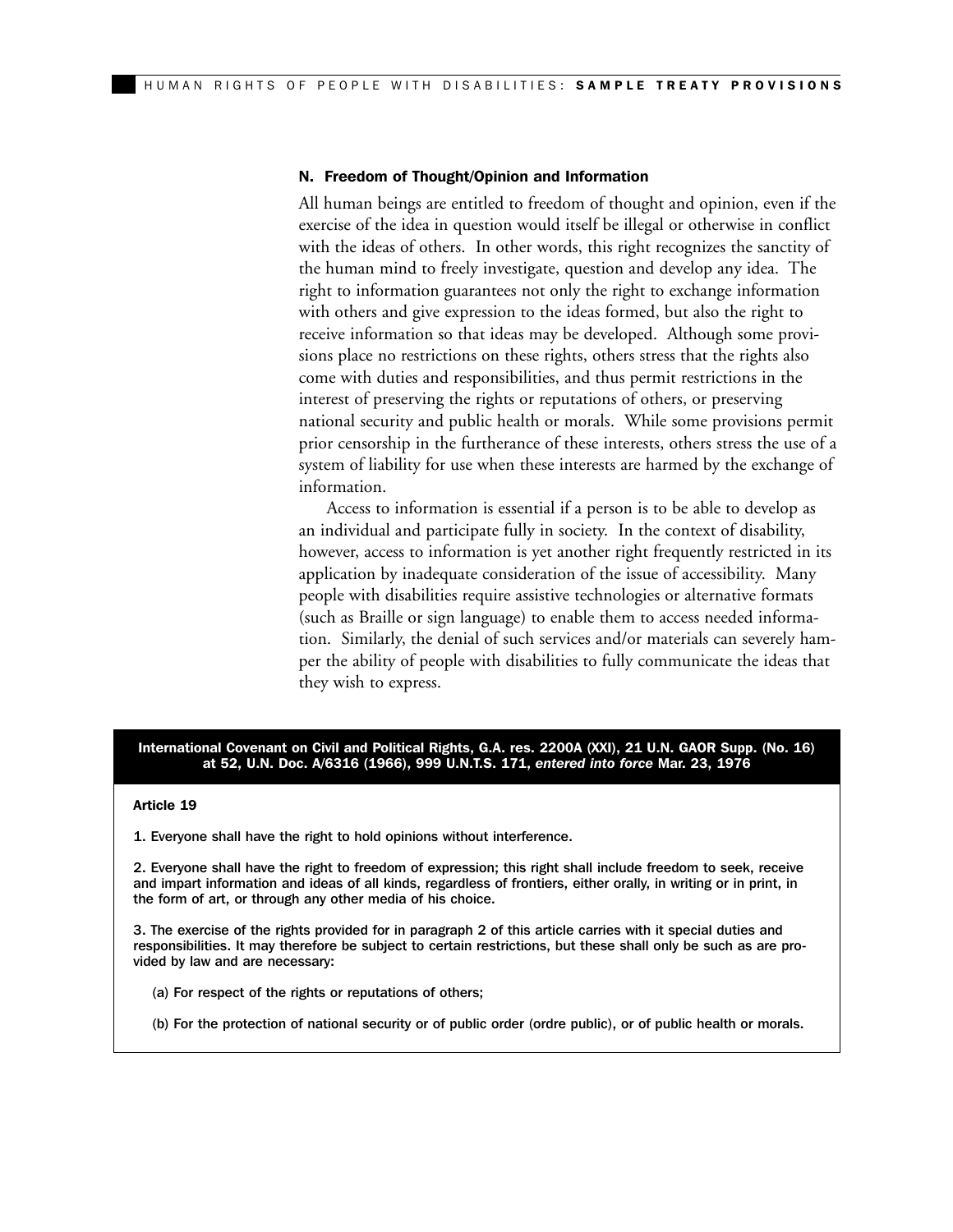#### American Convention on Human Rights, O.A.S. Treaty Series No. 36, 1144 U.N.T.S. 123,*entered into force*  July 18, 1978, reprinted in Basic Documents Pertaining to Human Rights in the Inter-American System, OEA/Ser.L.V/II.82 doc.6 rev.1 at 25 (1992)

Article 13 Freedom of Thought and Expression

1. Everyone has the right to freedom of thought and expression. This right includes freedom to seek, receive, and impart information and ideas of all kinds, regardless of frontiers, either orally, in writing, in print, in the form of art, or through any other medium of one's choice.

2. The exercise of the right provided for in the foregoing paragraph shall not be subject to prior censorship but shall be subject to subsequent imposition of liability, which shall be expressly established by law to the extent necessary to ensure:

- a. respect for the rights or reputations of others; or
- b. the protection of national security, public order, or public health or morals.

3. The right of expression may not be restricted by indirect methods or means, such as the abuse of government or private controls over newsprint, radio broadcasting frequencies, or equipment used in the dissemination of information, or by any other means tending to impede the communication and circulation of ideas and opinions.

4. Notwithstanding the provisions of paragraph 2 above, public entertainments may be subject by law to prior censorship for the sole purpose of regulating access to them for the moral protection of childhood and adolescence.

5. Any propaganda for war and any advocacy of national, racial, or religious hatred that constitute incitements to lawless violence or to any other similar action against any person or group of persons on any grounds including those of race, color, religion, language, or national origin shall be considered as offenses punishable by law.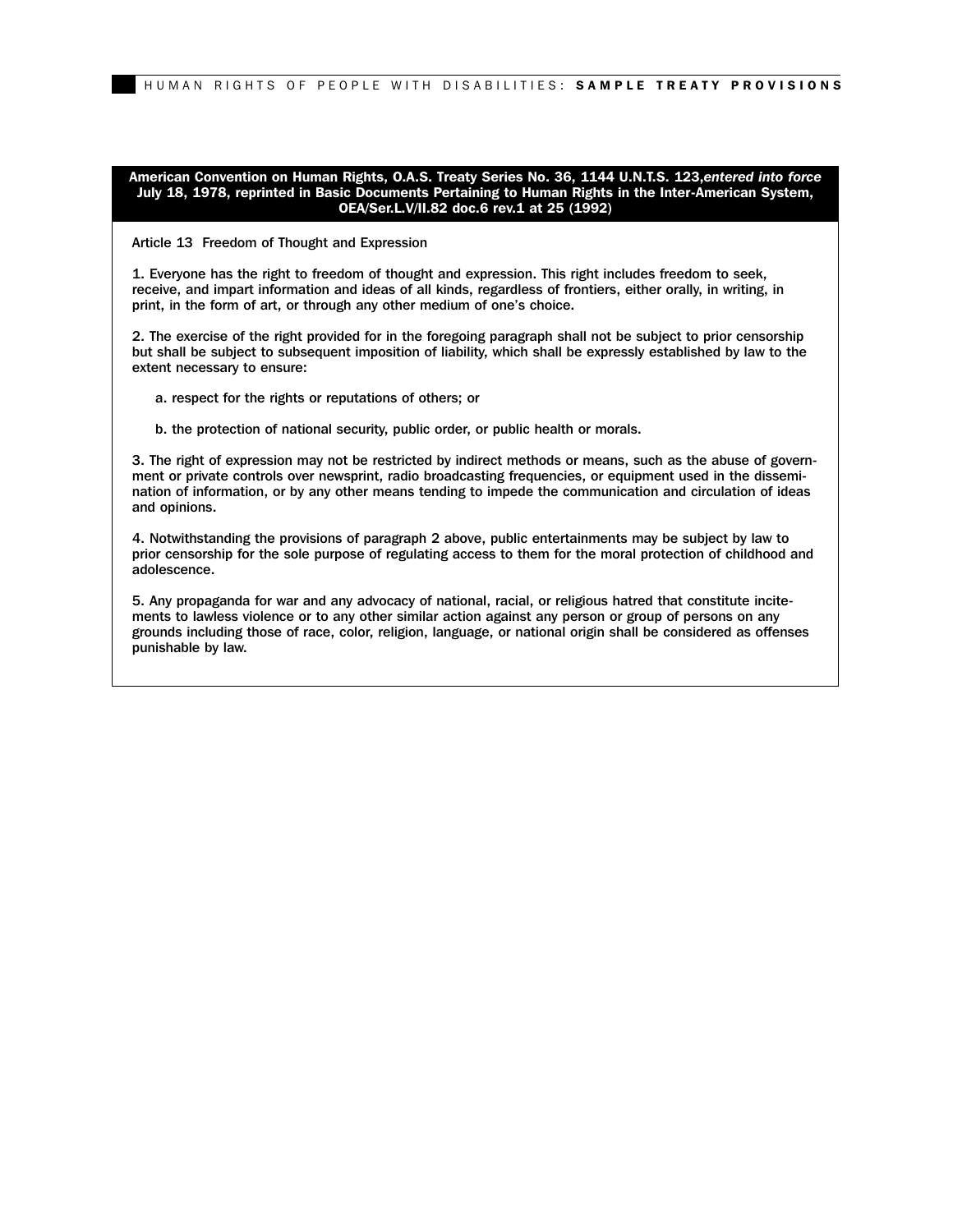## O. Political and Public Life

Political and public life refers to the rights of people to participate in the governing of their country through elections, political activities, and the holding of public office. Although these rights may frequently be restricted to those who are citizens and who do not have a criminal record, in practice people with disabilities often face many more restrictions. People with disabilities often have no opportunity to exercise their rights in connection political activities. For example, inaccessible voting booths prevent many people with disabilities from participating in elections, and for those who are able to vote, inappropriate efforts to improve accessibility frequently violate the disabled voter's right to privacy and a secret ballot. In addition, legislation governing who has the right to vote often disenfranchises those who have mental disabilities, even when the disability does not in fact hinder an individual's ability to make an informed decision. Societal discrimination also prohibits many people with disabilities from holding public office, again limiting the ability of people with disabilities to take an active role in the governing of the societies in which they live.

#### International Covenant on Civil and Political Rights, G.A. res. 2200A (XXI), 21 U.N. GAOR Supp. (No. 16) at 52, U.N. Doc. A/6316 (1966), 999 U.N.T.S. 171, *entered into force* Mar. 23, 1976

#### Article 25

Every citizen shall have the right and the opportunity, without any of the distinctions mentioned in article 2 and without unreasonable restrictions:

(a) To take part in the conduct of public affairs, directly or through freely chosen representatives;

(b) To vote and to be elected at genuine periodic elections which shall be by universal and equal suffrage and shall be held by secret ballot, guaranteeing the free expression of the will of the electors;

(c) To have access, on general terms of equality, to public service in his country.

#### American Convention on Human Rights, O.A.S. Treaty Series No. 36, 1144 U.N.T.S. 123, *entered into force*  July 18, 1978, reprinted in Basic Documents Pertaining to Human Rights in the Inter-American System, OEA/Ser.L.V/II.82 doc.6 rev.1 at 25 (1992)

#### Article 23 Right to Participate in Government

1. Every citizen shall enjoy the following rights and opportunities:

a. to take part in the conduct of public affairs, directly or through freely chosen representatives;

b. to vote and to be elected in genuine periodic elections, which shall be by universal and equal suffrage and by secret ballot that guarantees the free expression of the will of the voters; and

c. to have access, under general conditions of equality, to the public service of his country.

2. The law may regulate the exercise of the rights and opportunities referred to in the preceding paragraph only on the basis of age, nationality, residence, language, education, civil and mental capacity, or sentencing by a competent court in criminal proceedings.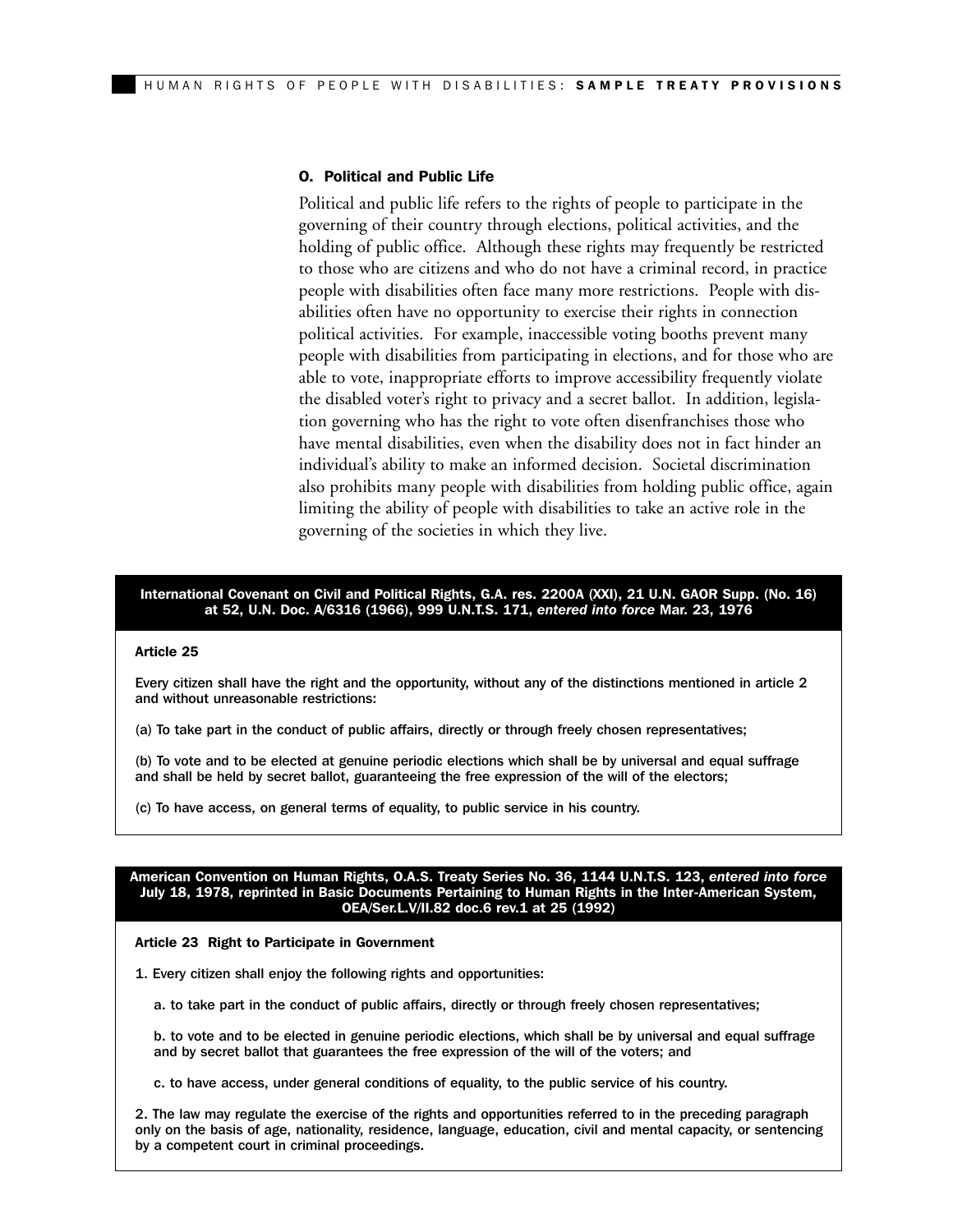#### P. Medical Care/Health/Rehabilitation

While health-related human rights provisions do not guarantee the right of people to health, they do recognize the right of all to access to health care, so that people may attain the highest level of health of which they themselves are capable. Although restrictions can be placed on this right, recognizing the limited resources of the State, restrictions do not recognize the right of the State to limit health care on an individual basis. In other words, there is no scope for discrimination against individuals in the implementation of this right.

People with disabilities are often restricted in their access to adequate health care because of individual discrimination, or because of a societal policy of distributing resources in a manner that limits the resources available for the provision of health-care to people with disabilities. In many instances, these unfair limitations in access to health care further restrict the ability of people with disabilities in other human right areas. For instance, many people with disabilities who would be fully able to work if their general health were maintained cannot work because they do not have access to general health care.

In many instances throughout the world, people with disabilities are subjected to inappropriate and highly detrimental "treatment" and practices in the name of health care or rehabilitation. In other cases, people with disabilities – particularly children or people with mental disabilities – are subjected to medical experimentation in the absence of any procedure for consent or other protections. Even where consent is sought, people are often unable to provide full and informed consent, because the information they need to make an informed decision is not provided in an appropriately accessible format. People with both physical and mental disabilities are often subject to procedures, hospitalization and institutionalization against their will and are often housed in institutions which purport to provide beneficial treatment but which are all too often warehouses where egregious abuses take place. It is also appropriate to mention here that the mental and physical health of people with disabilities can be severely impacted by the implementation of harmful traditional practices (such as female genital mutilation) that can exacerbate existing disabilities, or lead to the development of otherwise preventable disabilities.

*(See Annex (IV) for example from the UN Standard Rules on the Equalization of Opportunities for People With Disabilities.)* 

# African [Banjul] Charter on Human and Peoples' Rights, adopted June 27, 1981, OAU Doc. CAB/LEG/67/3 rev. 5, 21 I.L.M. 58 (1982), *entered into force* Oct. 21, 1986

## Article 16

1. Every individual shall have the right to enjoy the best attainable state of physical and mental health.

2. States Parties to the present Charter shall take the necessary measures to protect the health of their people and to ensure that they receive medical attention when they are sick.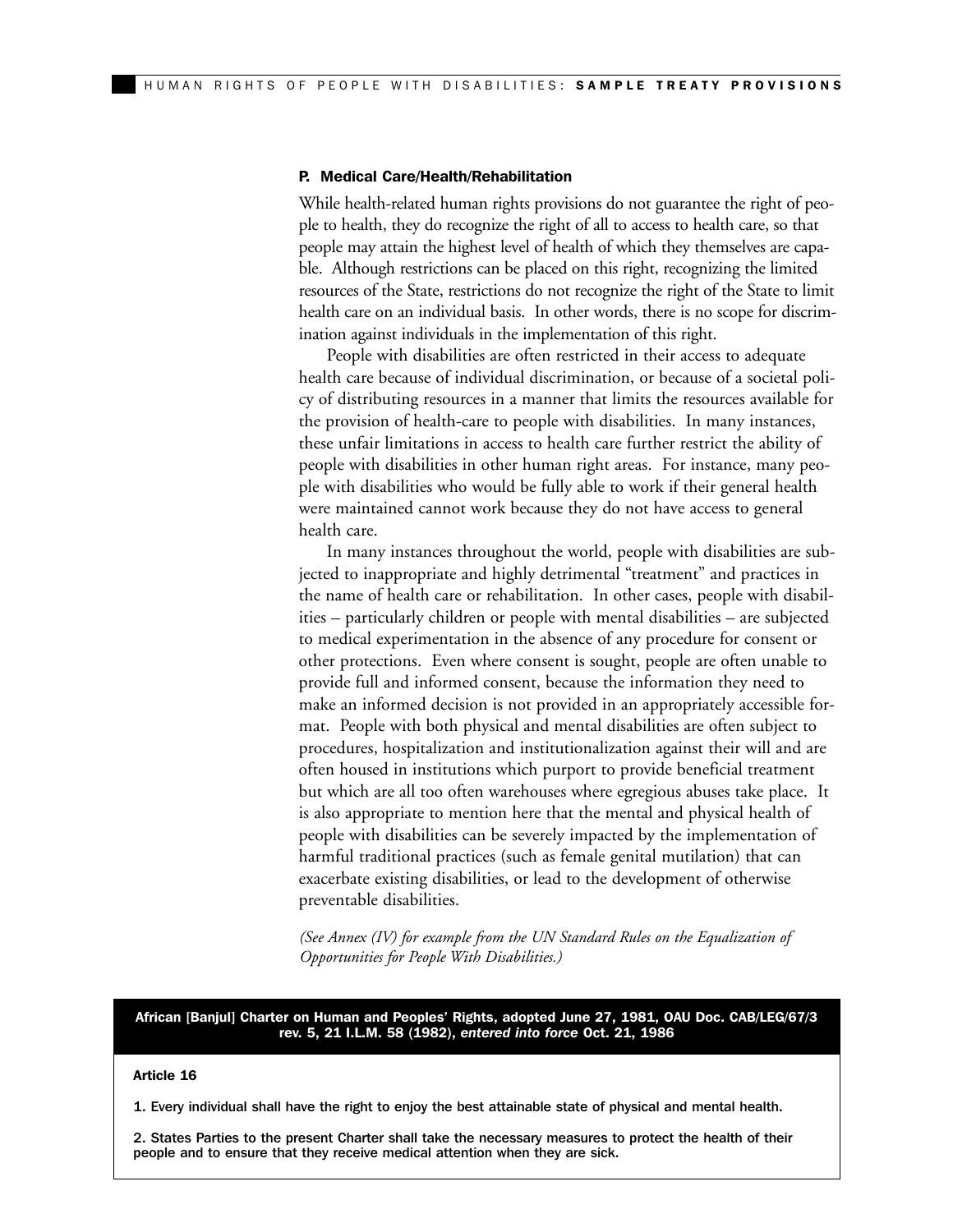## International Covenant on Economic, Social and Cultural Rights, G.A. res. 2200A (XXI), 21 U.N.GAOR Supp. (No. 16) at 49, U.N. Doc. A/6316 (1966), 993 U.N.T.S. 3, *entered into force* Jan. 3, 1976

#### Article 12

1. The States Parties to the present Covenant recognize the right of everyone to the enjoyment of the highest attainable standard of physical and mental health.

2. The steps to be taken by the States Parties to the present Covenant to achieve the full realization of this right shall include those necessary for:

(a) The provision for the reduction of the stillbirth-rate and of infant mortality and for the healthy development of the child;

(b) The improvement of all aspects of environmental and industrial hygiene;

(c) The prevention, treatment and control of epidemic, endemic, occupational and other diseases;

(d) The creation of conditions which would assure to all medical service and medical attention in the event of sickness.

## Convention on the Elimination of All Forms of Discrimination against Women, G.A. res. 34/180, 34 U.N. GAOR Supp. (No. 46) at 193, U.N. Doc. A/34/46, *entered into force* Sept. 3, 1981

#### Article 5

States Parties shall take all appropriate measures:

(a) To modify the social and cultural patterns of conduct of men and women, with a view to achieving the elimination of prejudices and customary and all other practices which are based on the idea of the inferiority or the superiority of either of the sexes or on stereotyped roles for men and women;

#### Convention on the Rights of the Child, G.A. res. 44/25, anne x, 44 U.N. GAOR Supp. (No. 49) at 167, U.N. Doc. A/44/49 (1989), *entered into force* Sept. 2, 1990

#### Article 24

1. States Parties recognize the right of the child to the enjoyment of the highest attainable standard of health and to facilities for the treatment of illness and rehabilitation of health. States Parties shall strive to ensure that no child is deprived of his or her right of access to such health care services.

2. States Parties shall pursue full implementation of this right and, in particular, shall take appropriate measures:

(a) To diminish infant and child mortality;

(b) To ensure the provision of necessary medical assistance and health care to all children with emphasis on the development of primary health care;

(c) To combat disease and malnutrition, including within the framework of primary health care, through, inter alia, the application of readily available technology and through the provision of adequate nutritious foods and clean drinking-water, taking into consideration the dangers and risks of environmental pollution;

(d) To ensure appropriate pre-natal and post-natal health care for mothers;

(e) To ensure that all segments of society, in particular parents and children, are informed, have access to education and are supported in the use of basic knowledge of child health and nutrition, the advantages of breastfeeding, hygiene and environmental sanitation and the prevention of accidents;

(f) To develop preventive health care, guidance for parents and family planning education and services.

3. States Parties shall take all effective and appropriate measures with a view to abolishing traditional practices prejudicial to the health of children.

4. States Parties undertake to promote and encourage international co-operation with a view to achieving progressively the full realization of the right recognized in the present article. In this regard, particular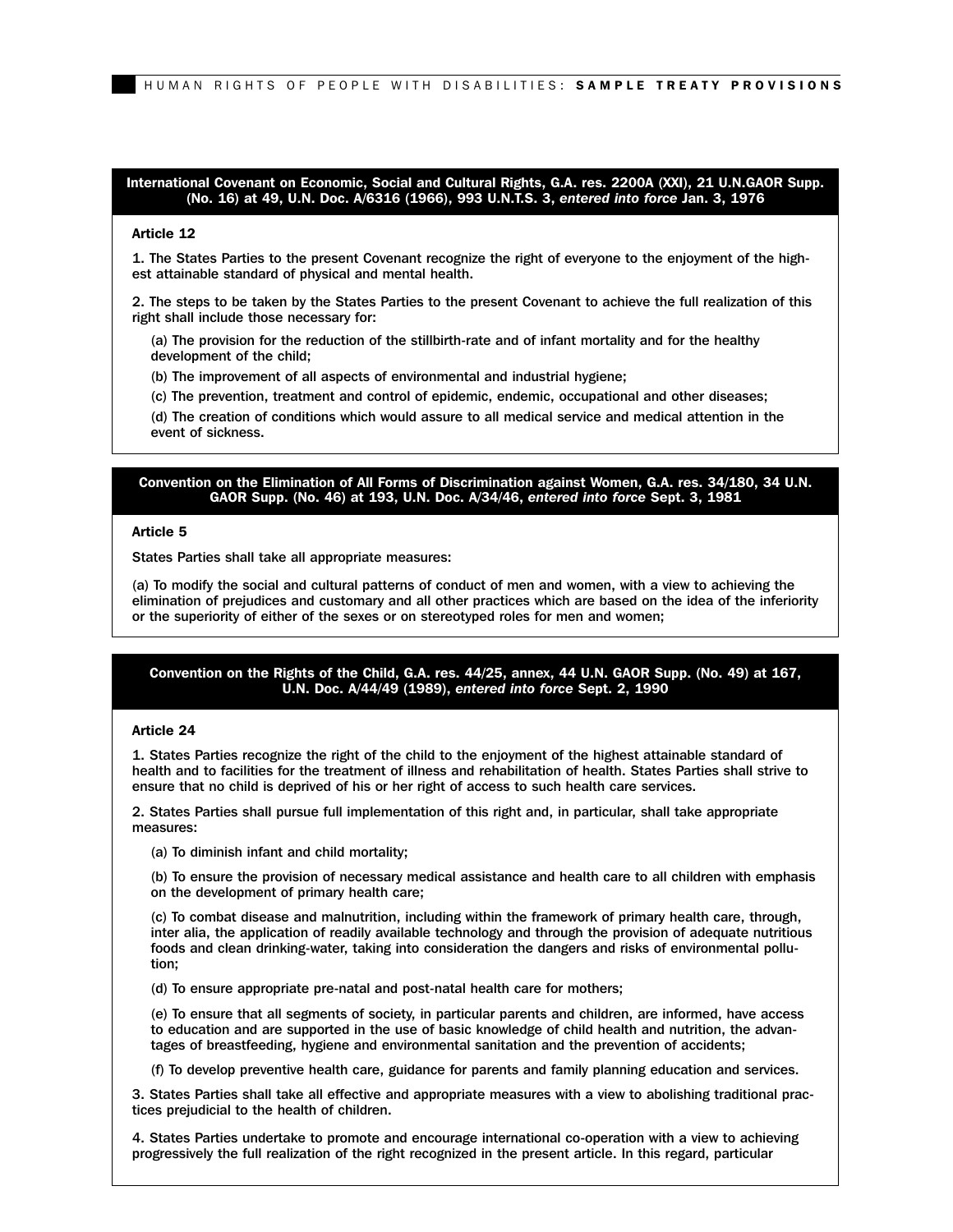## Q. Employment/Social Security/Income Maintenance

In the same way that right to health provisions do not guarantee full health, provisions guaranteeing the right to work do not guarantee that every individual will be given a job. Rather, they guarantee the right of an individual to the opportunity to gain his or her living by work freely chosen by that individual. Provision of this opportunity may entail removing educational and discriminatory barriers that face the individual. In addition, the individual is guaranteed fair pay and favorable working conditions. Where the individual is unable to gain an adequate living through employment, social security and income maintenance provisions guarantee the right to an adequate standard of living.

In the context of employment, people with disabilities again often face discrimination, with employers unwilling to hire them and/or unwilling to make reasonable accommodations that would improve (or make possible) conditions of work. Where people with disabilities do have access to work or vocational rehabilitation, employment is often on the basis of lower wages with reduced benefits. In many instances, the work is not linked to the person's abilities and skills, and is determined on the basis of a third person's assessment without input from the person in question. Even in cases where people with disabilities do find employment, they face endemic workplace harassment. People with disabilities often have to rely upon an inadequate income maintenance system in order to maintain their standard of living. They may live outside the social system and belong to the poorest sector of society.

*(See Annex (V) for example from the UN Standard Rules on the Equalization of Opportunities for People With Disabilities.)*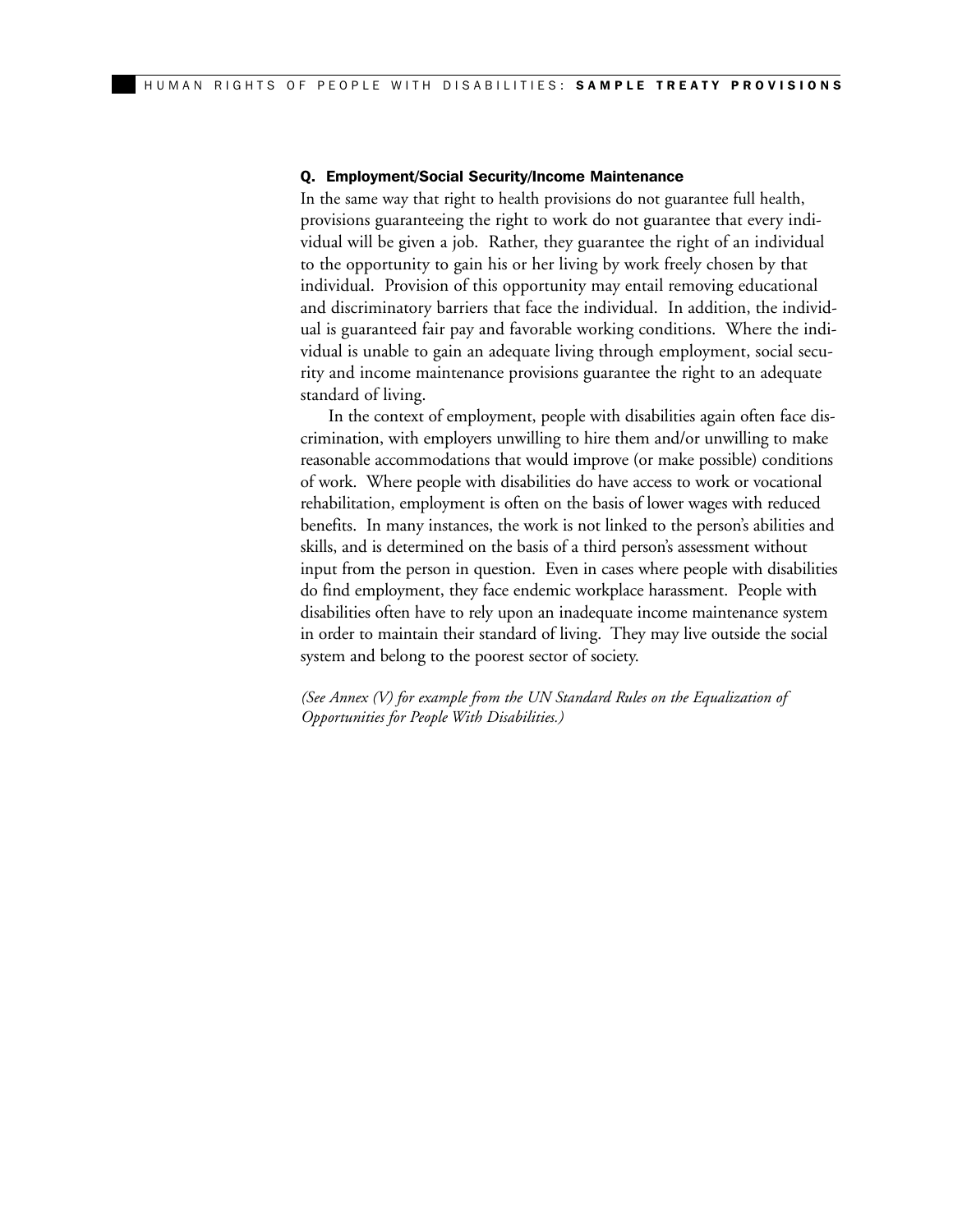#### International Covenant on Economic, Social and Cultural Rights, G.A. res. 2200A (XXI), 21 U.N.GAOR Supp. (No. 16) at 49, U.N. Doc. A/6316 (1966), 993 U.N.T.S. 3, *entered into force* Jan. 3, 1976

#### Article 6

1. The States Parties to the present Covenant recognize the right to work, which includes the right of everyone to the opportunity to gain his living by work which he freely chooses or accepts, and will take appropriate steps to safeguard this right.

2. The steps to be taken by a State Party to the present Covenant to achieve the full realization of this right shall include technical and vocational guidance and training programmes, policies and techniques to achieve steady economic, social and cultural development and full and productive employment under conditions safeguarding fundamental political and economic freedoms to the individual.

#### Article 7

The States Parties to the present Covenant recognize the right of everyone to the enjoyment of just and favourable conditions of work which ensure, in particular:

(a) Remuneration which provides all workers, as a minimum, with:

(i) Fair wages and equal remuneration for work of equal value without distinction of any kind, in particular women being guaranteed conditions of work not inferior to those enjoyed by men, with equal pay for equal work;

(ii) A decent living for themselves and their families in accordance with the provisions of the present Covenant;

(b) Safe and healthy working conditions;

(c) Equal opportunity for everyone to be promoted in his employment to an appropriate higher level, subject to no considerations other than those of seniority and competence;

d) Rest, leisure and reasonable limitation of working hours and periodic holidays with pay, as well as remuneration for public holidays

#### Article 9

The States Parties to the present Covenant recognize the right of everyone to social security, including social insurance.

#### Article 11

1. The States Parties to the present Covenant recognize the right of everyone to an adequate standard of living for himself and his family, including adequate food, clothing and housing, and to the continuous improvement of living conditions. The States Parties will take appropriate steps to ensure the realization of this right, recognizing to this effect the essential importance of international co-operation based on free consent.

2. The States Parties to the present Covenant, recognizing the fundamental right of everyone to be free from hunger, shall take, individually and through international co-operation, the measures, including specific programmes, which are needed:

(a) To improve methods of production, conservation and distribution of food by making full use of technical and scientific knowledge, by disseminating knowledge of the principles of nutrition and by developing or reforming agrarian systems in such a way as to achieve the most efficient development and utilization of natural resources;

(b) Taking into account the problems of both food-importing and food-exporting countries, to ensure an equitable distribution of world food supplies in relation to need.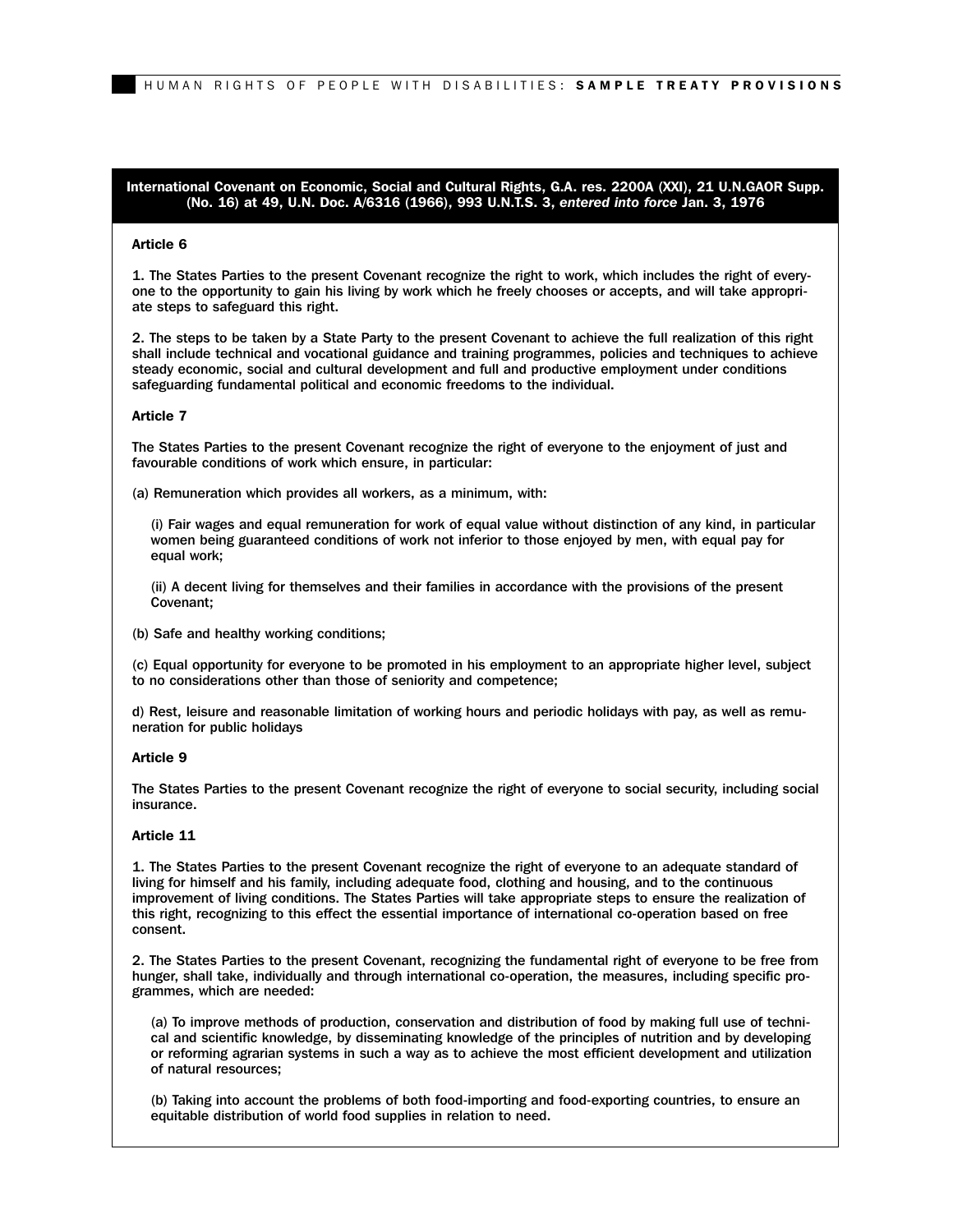#### European Social Charter, 529 U.N.T.S. 89, *entered into force* Feb. 26, 1965

#### Part I

The Contracting Parties accept as the aim of their policy, to be pursued by all appropriate means, both national and international in character, the attainment of conditions in which the following rights and principles may be effectively realised:

1. Everyone shall have the opportunity to earn his living in an occupation freely entered upon.

#### Part II

The Contracting Parties undertake, as provided for in Part III, to consider themselves bound by the obligations laid down in the following articles and paragraphs.

#### Article 1 The right to work

With a view to ensuring the effective exercise of the right to work, the Contracting Parties undertake:

1. To accept as one of their primary aims and responsibilities the achievement and maintenance of as high and stable a level of employment as possible, with a view to the attainment of full employment;

2. To protect effectively the right of the worker to earn his living in an occupation freely entered upon;

3. To establish or maintain free employment services for all workers;

4. To provide or promote appropriate vocational guidance, training and rehabilitation.

### R. Education

Education provisions tend to take a non-discrimination approach, guaranteeing the right of all to education with the objective of full human development and full participation in society. Some provisions specify that the education provided shall be State funded, while other provisions do not specify whether the education will be publicly or privately funded. Many provisions recognize the right of parents to choose the type of education their children receive, particularly as it relates to religious and moral teachings.

The provision of education to people who have, or who are perceived as having, 'special needs' is often unaddressed in the human rights field, although it is occasionally addressed in the context of vocational training. Thus, people with disabilities, particularly those with intellectual disabilities, frequently find themselves forced into an educational setting not of their choosing and often not appropriate to their actual needs. So often people with disabilities receive inferior and inappropriate educational experiences, both in mainstream and segregated schools. People with disabilities also find themselves excluded from higher education on the basis of discrimination. All of these actions serve to limit the ability of many people with disabilities to develop their full potential as individuals, and to participate fully in society.

*(See Annex (VI) for example from the UN Standard Rules on the Equalization of Opportunities for People With Disabilities.)*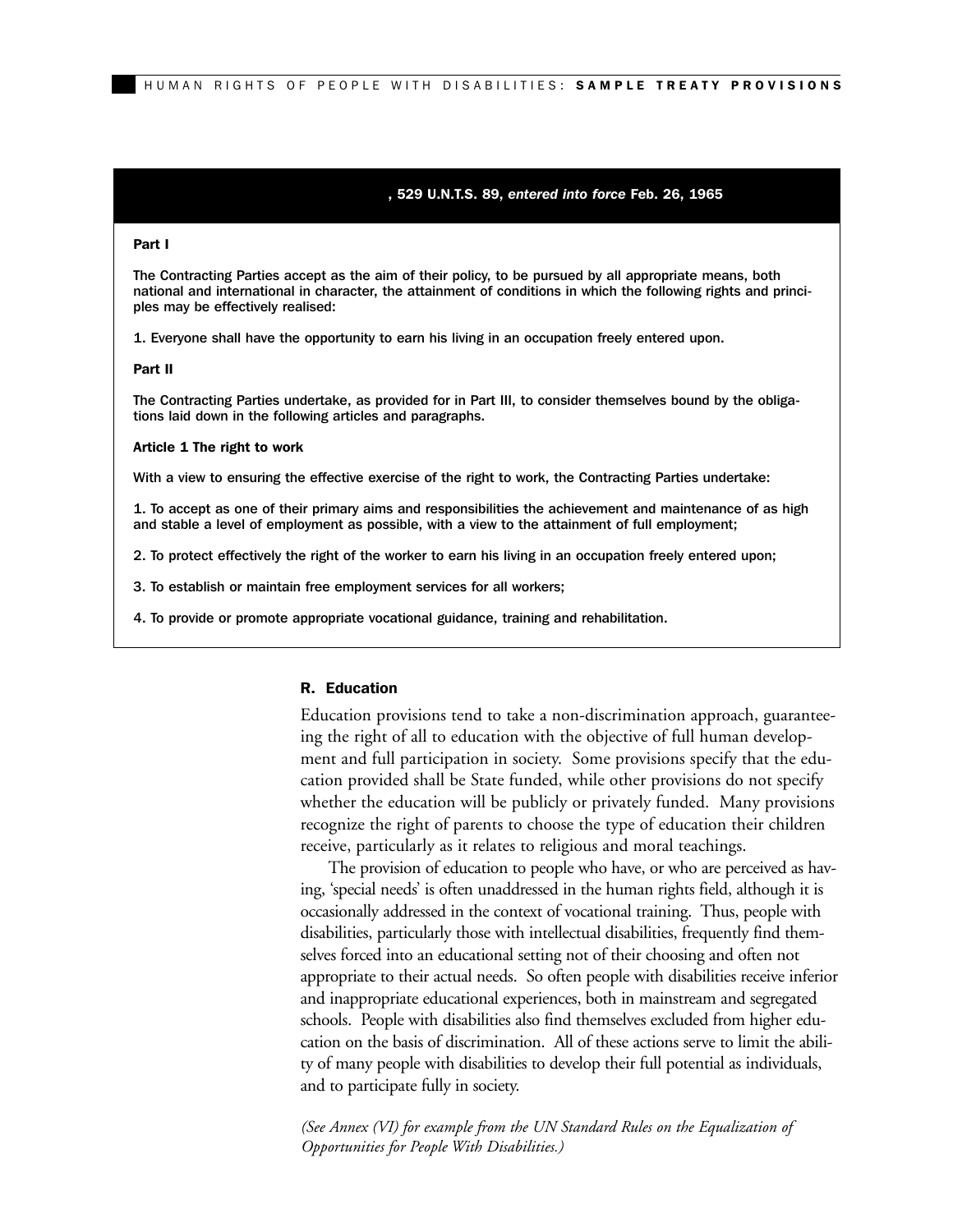### International Covenant on Economic, Social and Cultural Rights, G.A. res. 2200A (XXI), 21 U.N.GAOR Supp. (No. 16) at 49, U.N. Doc. A/6316 (1966), 993 U.N.T.S. 3, *entered into force* Jan. 3, 1976

### Article 13

1. The States Parties to the present Covenant recognize the right of everyone to education. They agree that education shall be directed to the full development of the human personality and the sense of its dignity, and shall strengthen the respect for human rights and fundamental freedoms. They further agree that education shall enable all persons to participate effectively in a free society, promote understanding, tolerance and friendship among all nations and all racial, ethnic or religious groups, and further the activities of the United Nations for the maintenance of peace.

2. The States Parties to the present Covenant recognize that, with a view to achieving the full realization of this right:

(a) Primary education shall be compulsory and available free to all;

(b) Secondary education in its different forms, including technical and vocational secondary education, shall be made generally available and accessible to all by every appropriate means, and in particular by the progressive introduction of free education;

(c) Higher education shall be made equally accessible to all, on the basis of capacity, by every appropriate means, and in particular by the progressive introduction of free education;

(d) Fundamental education shall be encouraged or intensified as far as possible for those persons who have not received or completed the whole period of their primary education;

(e) The development of a system of schools at all levels shall be actively pursued, an adequate fellowship system shall be established, and the material conditions of teaching staff shall be continuously improved.

3. The States Parties to the present Covenant undertake to have respect for the liberty of parents and, when applicable, legal guardians to choose for their children schools, other than those established by the public authorities, which conform to such minimum educational standards as may be laid down or approved by the State and to ensure the religious and moral education of their children in conformity with their own convictions.

4. No part of this article shall be construed so as to interfere with the liberty of individuals and bodies to establish and direct educational institutions, subject always to the observance of the principles set forth in paragraph I of this article and to the requirement that the education given in such institutions shall conform to such minimum standards as may be laid down by the State.

## Article 14

Each State Party to the present Covenant which, at the time of becoming a Party, has not been able to secure in its metropolitan territory or other territories under its jurisdiction compulsory primary education, free of charge, undertakes, within two years, to work out and adopt a detailed plan of action for the progressive implementation, within a reasonable number of years, to be fixed in the plan, of the principle of compulsory education free of charge for all.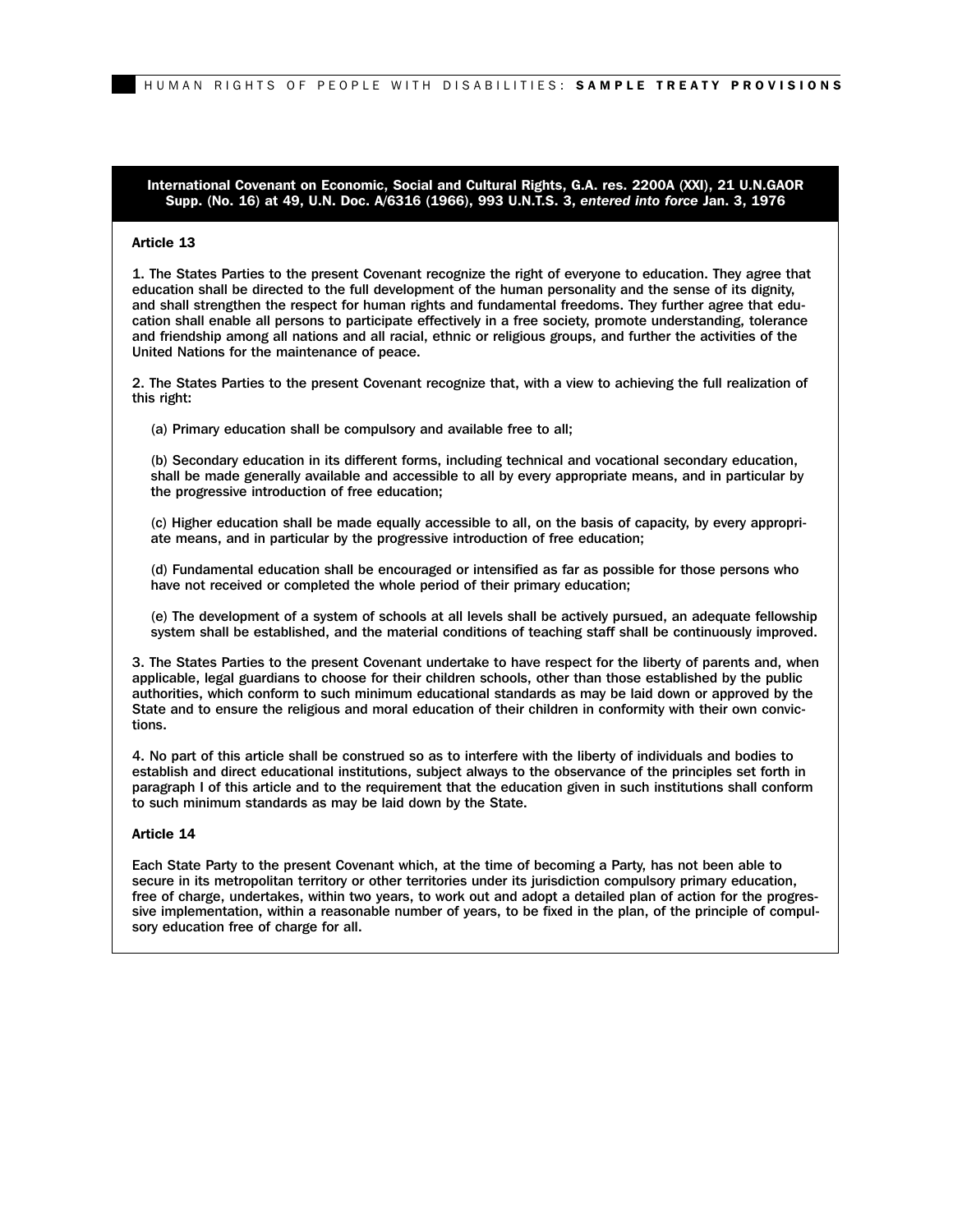Convention against Discrimination in Education, 429 U.N.T.S. 93, *entered into force* May 22, 1962

## Article 1

1. For the purpose of this Convention, the term "discrimination" includes any distinction, exclusion, limitation or preference which, being based on race, colour, sex, language, religion, political or other opinion, national or social origin, economic condition or birth, has the purpose or effect of nullifying or impairing equality of treatment in education and in particular:

(a) Of depriving any person or group of persons of access to education of any type or at any level;

(b) Of limiting any person or group of persons to education of an inferior standard;

(c) Subject to the provisions of article 2 of this Convention, of establishing or maintaining separate educational systems or institutions for persons or groups of persons; or

(d) Of inflicting on any person or group of persons conditions which are incompatible with the dignity of man.

2. For the purposes of this Convention, the term "education" refers to all types and levels of education, and includes access to education, the standard and quality of education, and the conditions under which it is given.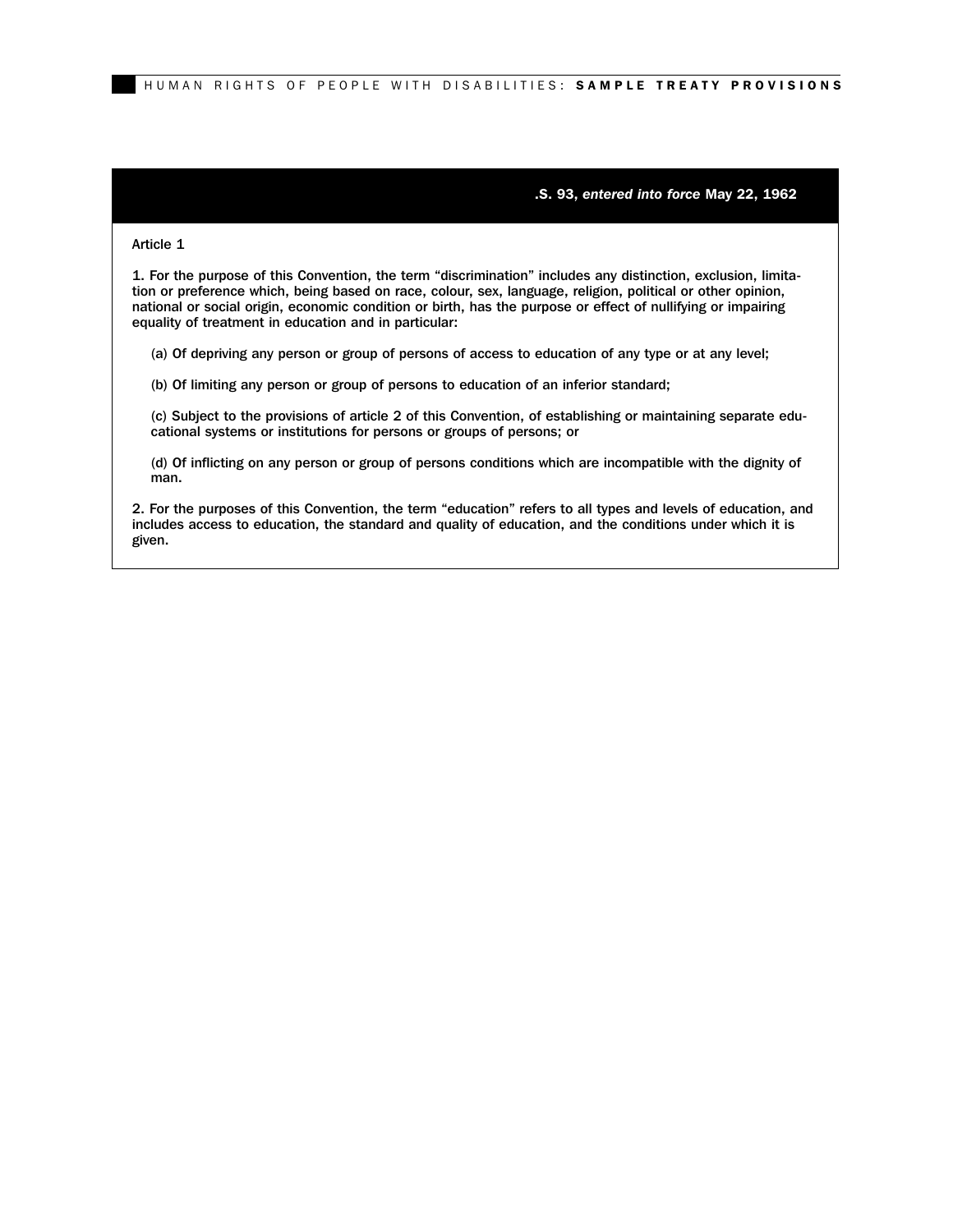# S. Family

The international human rights framework recognizes the importance of the family unit in human life, and the need for legal protection of the family. Unfortunately, the main human rights conventions do not explicitly link protection of the family to people with disabilities, meaning that people with disabilities do not currently enjoy the highest levels of protection with regard to their rights to live with their families, marry, have intimate relationships, and start their own families.

*(See Annex (VII) for example from the UN Standard Rules on the Equalization of Opportunities for People With Disabilities.)* 

## International Covenant on Civil and Political Rights, G.A. res. 2200A (XXI), 21 U.N. GAOR Supp. (No. 16) at 52, U.N. Doc. A/6316 (1966), 999 U.N.T.S. 171, *entered into force* Mar. 23, 1976

Article 23

1. The family is the natural and fundamental group unit of society and is entitled to protection by society and the State.

2. The right of men and women of marriageable age to marry and to found a family shall be recognized.

3. No marriage shall be entered into without the free and full consent of the intending spouses.

4. States Parties to the present Covenant shall take appropriate steps to ensure equality of rights and responsibilities of spouses as to marriage, during marriage and at its dissolution. In the case of dissolution, provision shall be made for the necessary protection of any children.

## International Covenant on Economic, Social and Cultural Rights, G.A. res. 2200A (XXI), 21 U.N.GAOR Supp. (No. 16) at 49, U.N. Doc. A/6316 (1966), 993 U.N.T.S. 3, *entered into force* Jan. 3, 1976

## Article 10

The States Parties to the present Covenant recognize that:

1. The widest possible protection and assistance should be accorded to the family, which is the natural and fundamental group unit of society, particularly for its establishment and while it is responsible for the care and education of dependent children. Marriage must be entered into with the free consent of the intending spouses.

2. Special protection should be accorded to mothers during a reasonable period before and after childbirth. During such period working mothers should be accorded paid leave or leave with adequate social security benefits.

3. Special measures of protection and assistance should be taken on behalf of all children and young persons without any discrimination for reasons of parentage or other conditions. Children and young persons should be protected from economic and social exploitation. Their employment in work harmful to their morals or health or dangerous to life or likely to hamper their normal development should be punishable by law. States should also set age limits below which the paid employment of child labour should be prohibited and punishable by law.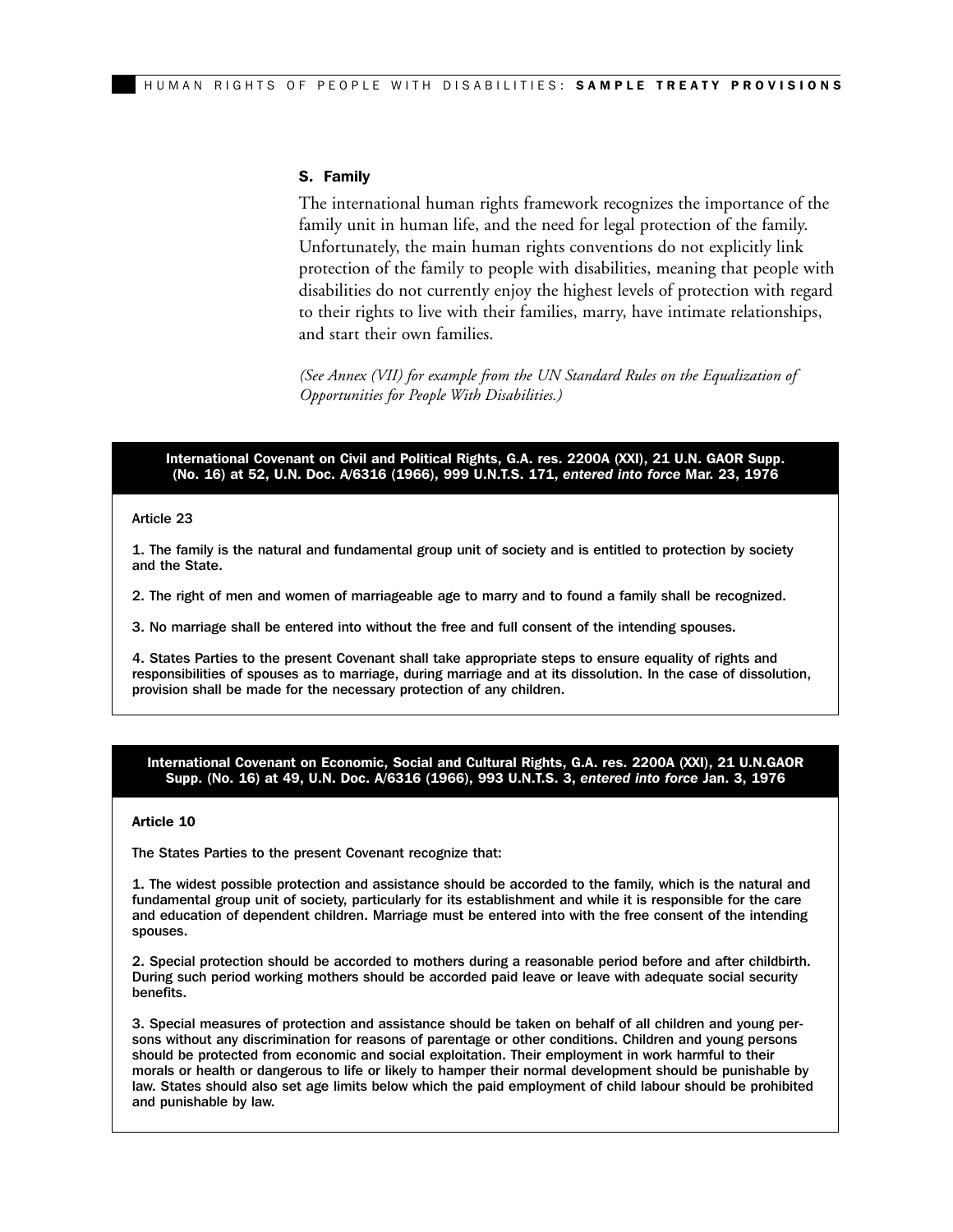### Convention on the Rights of the Child, G.A. res. 44/25, anne x, 44 U.N. GAOR Supp. (No. 49) at 167, U.N. Doc. A/44/49 (1989), *entered into force* Sept. 2, 1990

# Article 9

1. States Parties shall ensure that a child shall not be separated from his or her parents against their will, except when competent authorities subject to judicial review determine, in accordance with applicable law and procedures, that such separation is necessary for the best interests of the child. Such determination may be necessary in a particular case such as one involving abuse or neglect of the child by the parents, or one where the parents are living separately and a decision must be made as to the child's place of residence.

2. In any proceedings pursuant to paragraph 1 of the present article, all interested parties shall be given an opportunity to participate in the proceedings and make their views known.

3. States Parties shall respect the right of the child who is separated from one or both parents to maintain personal relations and direct contact with both parents on a regular basis, except if it is contrary to the child's best interests.

4. Where such separation results from any action initiated by a State Party, such as the detention, imprisonment, exile, deportation or death (including death arising from any cause while the person is in the custody of the State) of one or both parents or of the child, that State Party shall, upon request, provide the parents, the child or, if appropriate, another member of the family with the essential information concerning the whereabouts of the absent member(s) of the family unless the provision of the information would be detrimental to the well-being of the child. States Parties shall further ensure that the submission of such a request shall of itself entail no adverse consequences for the person(s) concerned.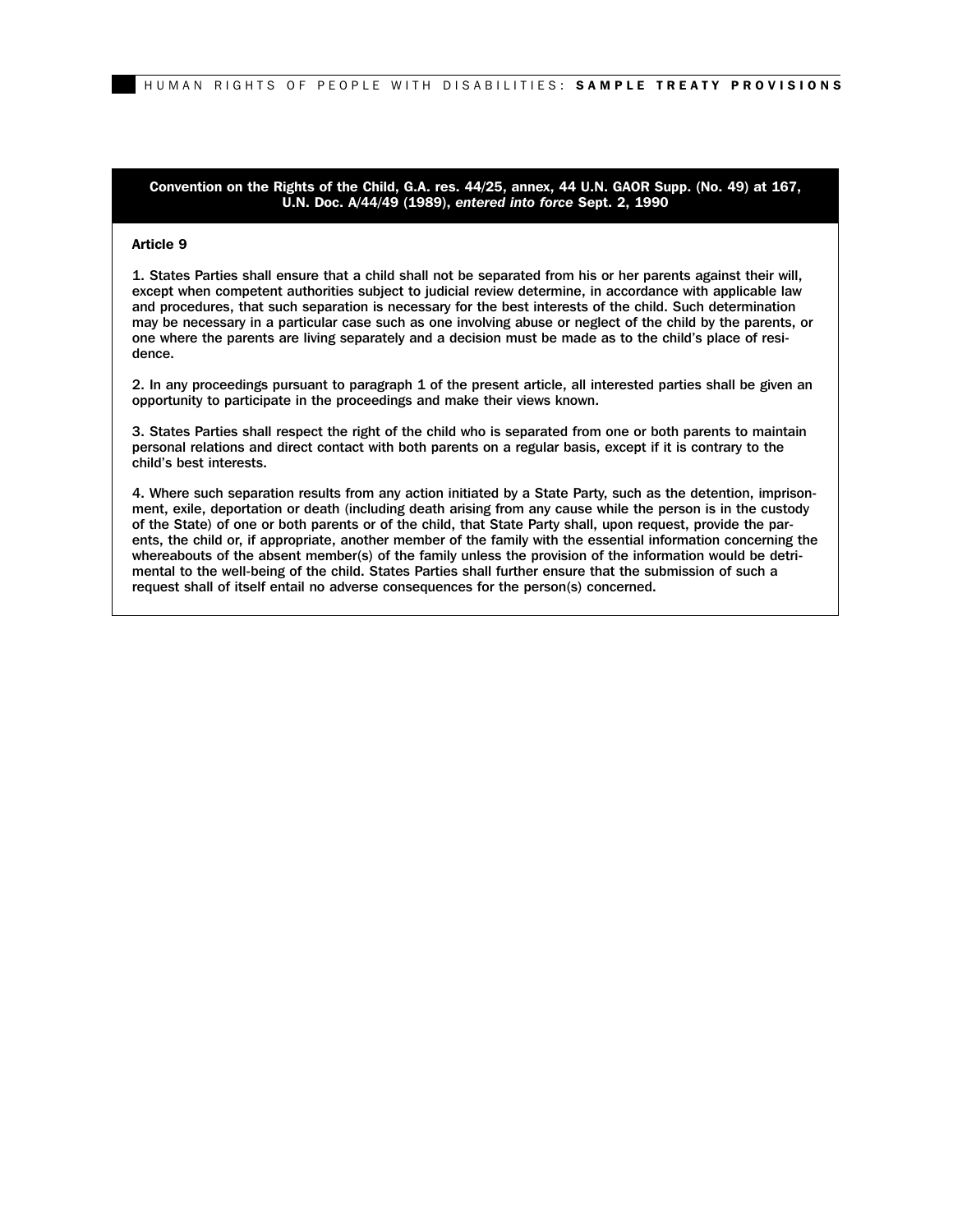## T. Culture and Religion

All people have the right to participate in the cultural life of their community, and the right to hold, express, and practice their religious beliefs without facing harassment or coercion to change them. To the extent that restrictions may be placed on these rights, these restrictions may be in furtherance of such interests as public safety and the protection of the rights and freedoms of others. Thus, people with disabilities should not, as they often are, be restricted from the practice of their religious beliefs, nor should they be prohibited from participating in the cultural life of the community.

*(See Annex (VIII) for example from the UN Standard Rules on the Equalization of Opportunities for People With Disabilities.)* 

# International Covenant on Civil and Political Rights, G.A. res. 2200A (XXI), 21 U.N. GAOR Supp. (No. 16) at 52, U.N. Doc. A/6316 (1966), 999 U.N.T.S. 171, *entered into force* Mar. 23, 1976

## Article 18

1. Everyone shall have the right to freedom of thought, conscience and religion. This right shall include freedom to have or to adopt a religion or belief of his choice, and freedom, either individually or in community with others and in public or private, to manifest his religion or belief in worship, observance, practice and teaching.

2. No one shall be subject to coercion which would impair his freedom to have or to adopt a religion or belief of his choice.

3. Freedom to manifest one's religion or beliefs may be subject only to such limitations as are prescribed by law and are necessary to protect public safety, order, health, or morals or the fundamental rights and freedoms of others. 4. The States Parties to the present Covenant undertake to have respect for the liberty of parents and, when applicable, legal guardians to ensure the religious and moral education of their children in conformity with their own convictions.

### Convention on the Rights of the Child, G.A. res. 44/25, anne x, 44 U.N. GAOR Supp. (No. 49) at 167, U.N. Doc. A/44/49 (1989), *entered into force* Sept. 2, 1990

### Article 30

In those States in which ethnic, religious or linguistic minorities or persons of indigenous origin exist, a child belonging to such a minority or who is indigenous shall not be denied the right, in community with other members of his or her group, to enjoy his or her own culture, to profess and practise his or her own religion, or to use his or her own language.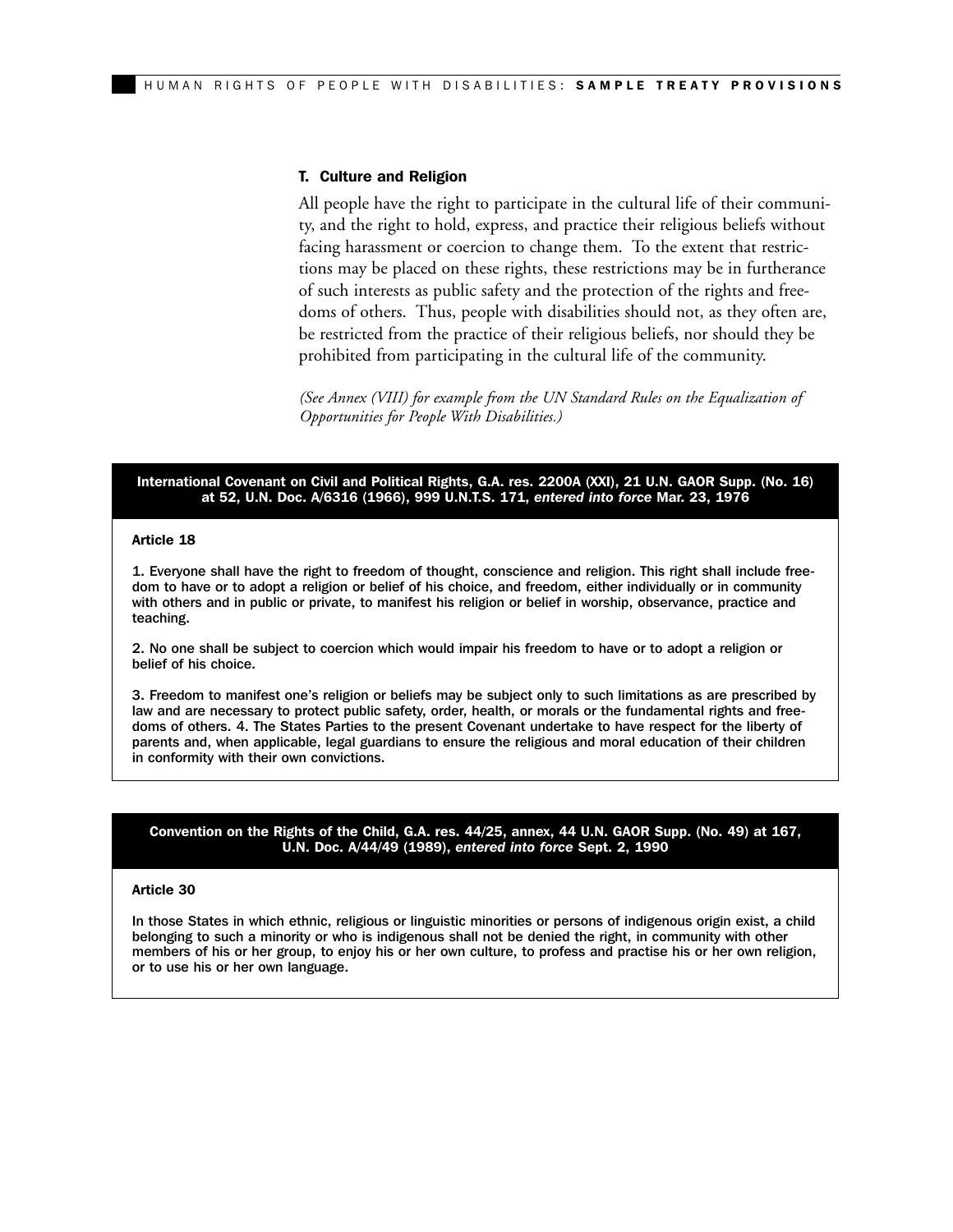## U. Linguistic Minorities

International human rights law recognizes the rights of linguistic minorities to use and develop their own languages and cultures, and also to access language education so that they may attain fluency in additional "official" or "national" languages. Such protections are of great relevance to those people with disabilities who utilize sign language, Braille, or other methods of communication.

# International Covenant on Civil and Political Rights, G.A. res. 2200A (XXI), 21 U.N. GAOR Supp. (No. 16) at 52, U.N. Doc. A/6316 (1966), 999 U.N.T.S. 171, *entered into force* Mar. 23, 1976

### Article 27

In those States in which ethnic, religious or linguistic minorities exist, persons belonging to such minorities shall not be denied the right, in community with the other members of their group, to enjoy their own culture, to profess and practise their own religion, or to use their own language.

## Convention concerning Indigenous and Tribal Peoples in Independent Countries (ILO No. 169), 72 ILO Official Bull. 59, *entered into force* Sept. 5, 1991

# Article 28

1. Children belonging to the peoples concerned shall, wherever practicable, be taught to read and write in their own indigenous language or in the language most commonly used by the group to which they belong. When this is not practicable, the competent authorities shall undertake consultations with these peoples with a view to the adoption of measures to achieve this objective.

2. Adequate measures shall be taken to ensure that these peoples have the opportunity to attain fluency in the national language or in one of the official languages of the country.

3. Measures shall be taken to preserve and promote the development and practice of the indigenous languages of the peoples concerned.

## Article 30

1. Governments shall adopt measures appropriate to the traditions and cultures of the peoples concerned, to make known to them their rights and duties, especially in regard to labour, economic opportunities, education and health matters, social welfare and their rights deriving from this Convention.

2. If necessary, this shall be done by means of written translations and through the use of mass communications in the languages of these peoples.

### Convention on the Rights of the Child, G.A. res. 44/25, anne x, 44 U.N. GAOR Supp. (No. 49) at 167, U.N. Doc. A/44/49 (1989), *entered into force* Sept. 2, 1990

### Article 30

In those States in which ethnic, religious or linguistic minorities or persons of indigenous origin exist, a child belonging to such a minority or who is indigenous shall not be denied the right, in community with other members of his or her group, to enjoy his or her own culture, to profess and practise his or her own religion, or to use his or her own language.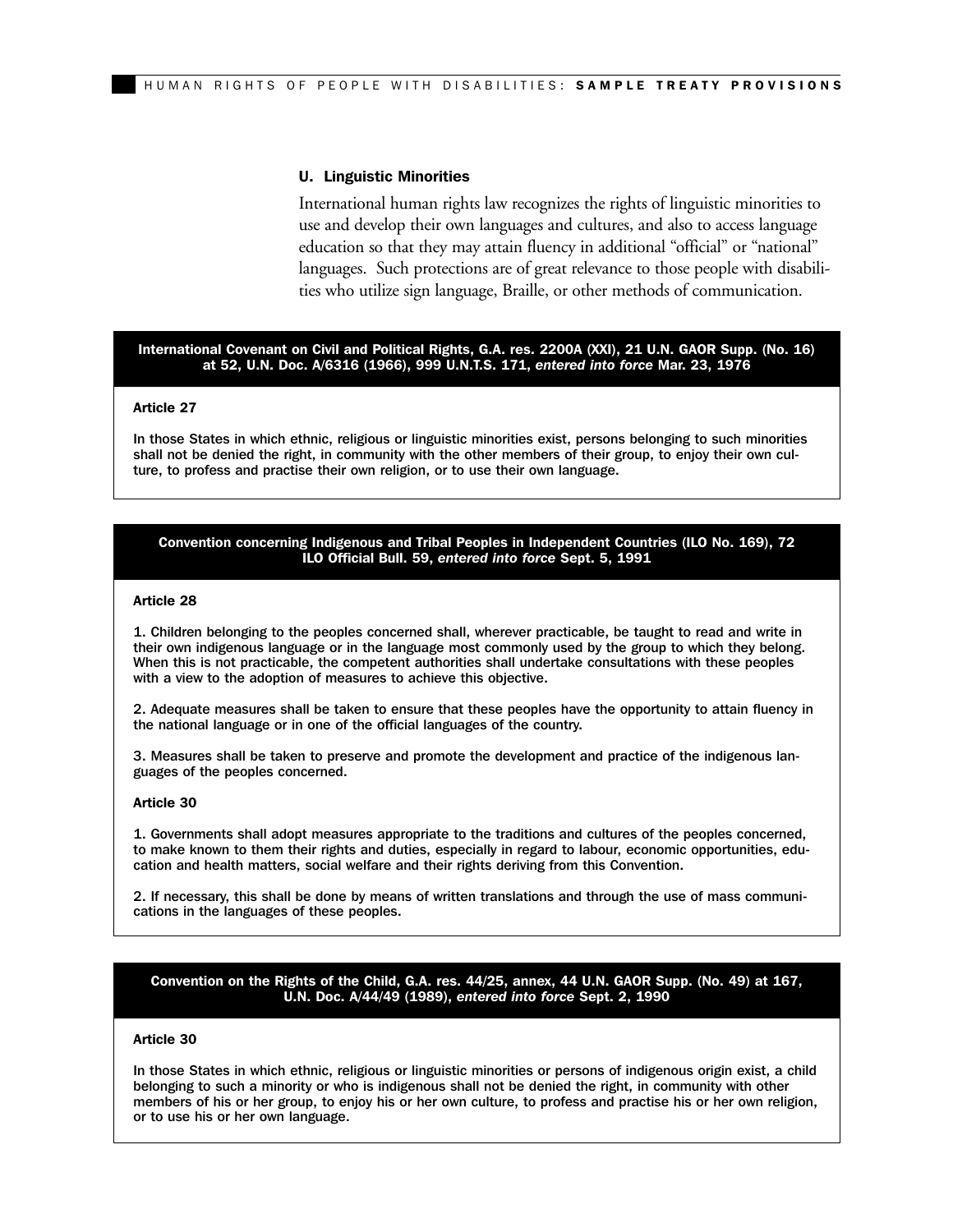# V. Recreation and Sports

In addition to favorable conditions of work, all people have a right to rest and leisure time to engage in recreation and activities such as sports. People with disabilities may face discrimination both in their receipt of leisure time and also in their access to recreational activities, such as sports. In some cases this discrimination manifests itself in the complete denial of access to these activities, while in other cases people with disabilities may be denied the accommodations necessary to facilitate their involvement.

## International Covenant on Economic, Social and Cultural Rights, G.A. res. 2200A (XXI), 21 U.N.GAOR Supp. (No. 16) at 49, U.N. Doc. A/6316 (1966), 993 U.N.T.S. 3, *entered into force* Jan. 3, 1976

#### Article 7

The States Parties to the present Covenant recognize the right of everyone to the enjoyment of just and favourable conditions of work which ensure, in particular…

(d ) Rest, leisure and reasonable limitation of working hours and periodic holidays with pay, as well as remuneration for public holidays

## Convention on the Elimination of All Forms of Discrimination against Women, G.A. res. 34/180, 34 U.N. GAOR Supp. (No. 46) at 193, U.N. Doc. A/34/46, *entered into force* Sept. 3, 1981

## Article 13

States Parties shall take all appropriate measures to eliminate discrimination against women in other areas of economic and social life in order to ensure, on a basis of equality of men and women, the same rights, in particular…

(c) The right to participate in recreational activities, sports and all aspects of cultural life.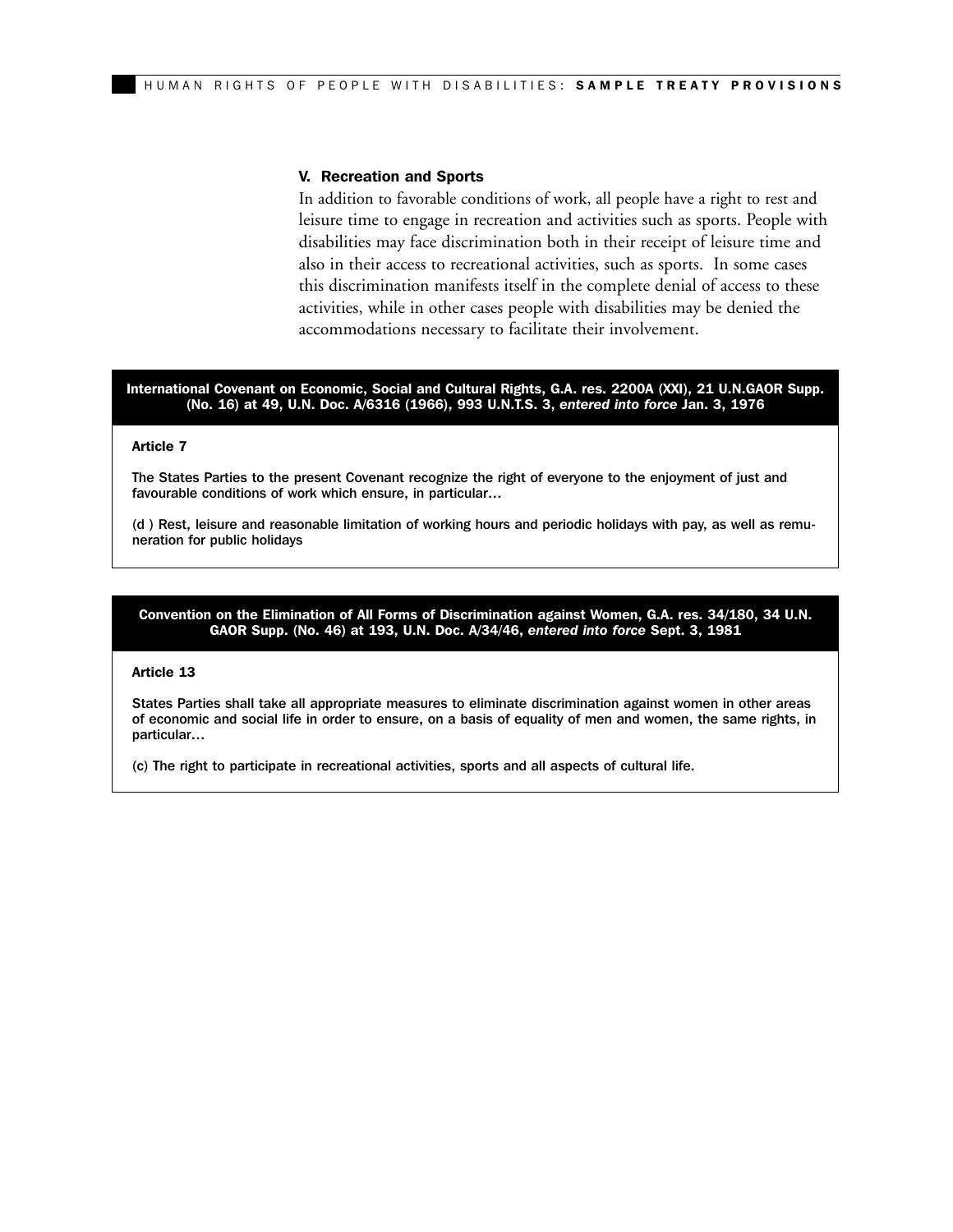### W. Nationality/Freedom of Movement

Human rights provisions are unambiguous in their guarantee of the right of all people to a nationality. In addition, all people have the right to move freely within the borders of their State, as well as to leave and return to it, subject only to restrictions necessary to protect interests such as national security, public safety, health, and the prevention of crime.

Many people with disabilities are denied their right to a nationality and/or they are denied their right to possess the indicia of their nationality with the discriminatory confiscation of their identification and other similar papers. This restricts their freedom of movement both within and outside of their country. Freedom of movement can also be physically restricted by confinement of people with disabilities in institutions, as well as through the denial of accessible streets, buildings and transport. For those people with disabilities who wish to immigrate to other countries, immigration laws that overtly discriminate against people with disabilities can also serve to restrict their freedom of movement.

## American Convention on Human Rights, O.A.S. Treaty Series No. 36, 1144 U.N.T.S. 123,*entered into force*  July 18, 1978, reprinted in Basic Documents Pertaining to Human Rights in the Inter-American System, OEA/Ser.L.V/II.82 doc.6 rev.1 at 25 (1992)

Article 20 Right to Nationality

1. Every person has the right to a nationality.

2. Every person has the right to the nationality of the state in whose territory he was born if he does not have the right to any other nationality.

3. No one shall be arbitrarily deprived of his nationality or of the right to change it.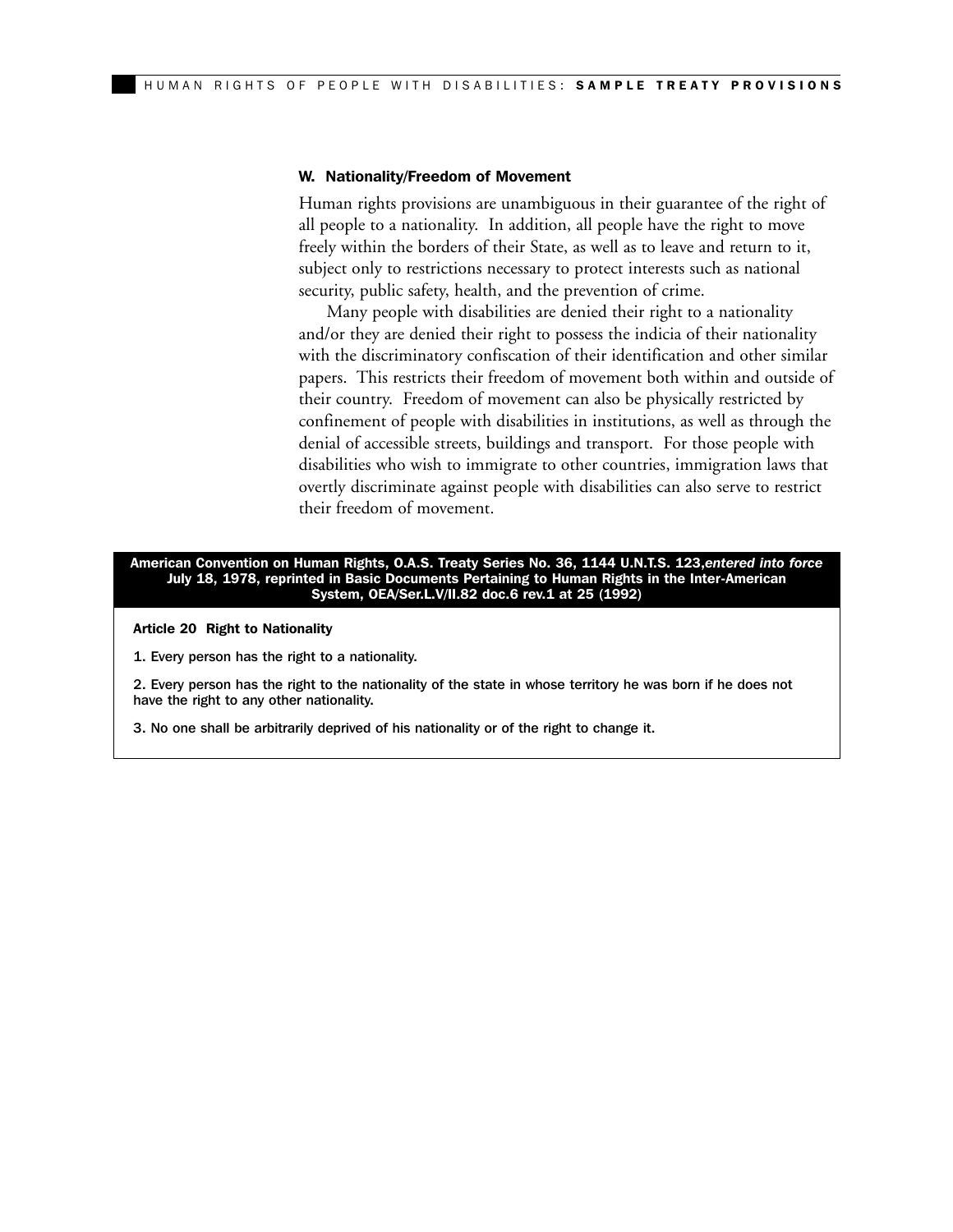### Protocol No. 4 to the Convention for the Protection of Human Rights and Fundamental Freedoms, E.T .S. No. 46, *entered into force* May 2, 1968

## Article 2

1. Everyone lawfully within the territory of a State shall, within that territory, have the right to liberty of movement and freedom to choose his residence.

2. Everyone shall be free to leave any country, including his own.

3. No restrictions shall be placed on the exercise of these rights other than such as are in accordance with law and are necessary in a democratic society in the interests of national security or public safety, for the maintenance of "ordre public", for the prevention of crime, for the protection of health or morals, or for the protection of the rights and freedoms of others.

4. The rights set forth in paragraph 1 may also be subject, in particular areas, to restrictions imposed in accordance with law and justified by the public interests in a democratic society.

### Article 3

1. No one shall be expelled, by means either of an individual or of a collective measure, from the territory of the State of which he is a national.

2. No one shall be deprived of the right to enter the territory of the State of which he is a national.

## Article 4

Collective expulsion of aliens is prohibited.

## International Covenant on Civil and Political Rights, G.A. res. 2200A (XXI), 21 U.N. GAOR Supp. (No. 16) at 52, U.N. Doc. A/6316 (1966), 999 U.N.T.S. 171, *entered into force* Mar. 23, 1976

### Article 12

1. Everyone lawfully within the territory of a State shall, within that territory, have the right to liberty of movement and freedom to choose his residence.

2. Everyone shall be free to leave any country, including his own.

3. The above-mentioned rights shall not be subject to any restrictions except those which are provided by law, are necessary to protect national security, public order (ordre public), public health or morals or the rights and freedoms of others, and are consistent with the other rights recognized in the present Covenant.

4. No one shall be arbitrarily deprived of the right to enter his own country.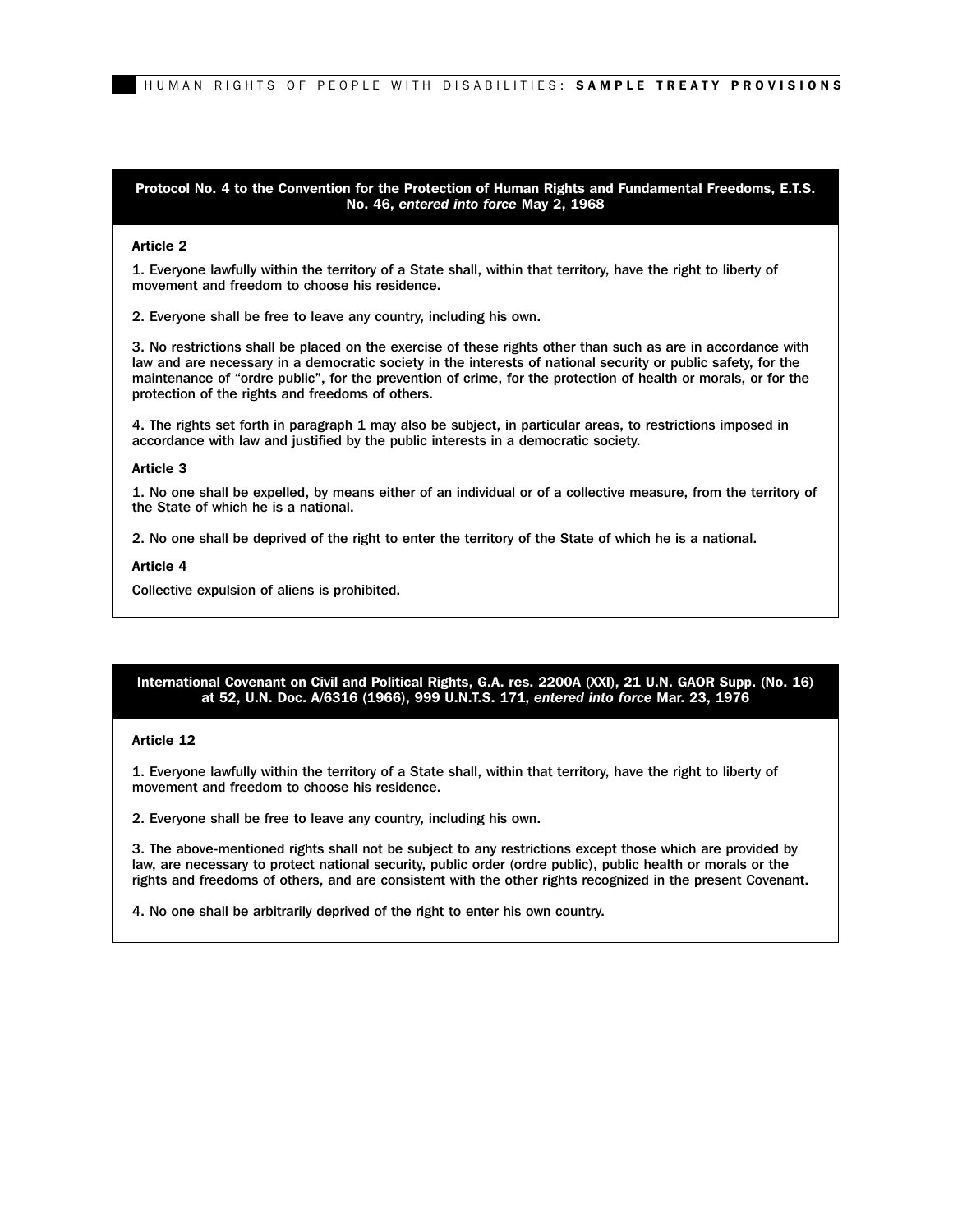## X. Refugees/IDPs

If a person will be the subject of persecution in their country on such grounds as race, religion, political or social group, or political belief, they may be entitled under the Refugee Convention to seek asylum in another country. If they satisfy the requirements of that convention, or if they can show that they will be subjected to torture or genocide (forms of persecution from which we are all supposed to be free), they will be granted the right of non-refoulement, so that they may be sent to another country but not back to the country where they will face persecution.

For those who are persecuted on the grounds of their disability, they, like people persecuted on such grounds as gender (a category not listed in the Refugee Convention), frequently have difficulty accessing the protection of the Refugee Convention. Those who are able to gain the protection of nonrefoulement may, however, not receive the type of health care or level of accessibility required, particularly if they are housed in a refugee detention center or camp. This can be particularly true for children with disabilities who become separated from their families. Although these children are entitled to the same rights as other refugee children to receive adequate care and to be reunited with their families, children with disabilities are often at risk of being neglected, or becoming trapped in institutions with little hope of family reunification.

For those people with disabilities who are internally displaced (e.g., displaced within their own country) either through natural, economic or other catastrophe, the fact that the Refugee Convention does not apply to them means that levels of protection can be even lower, thus placing them in further jeopardy.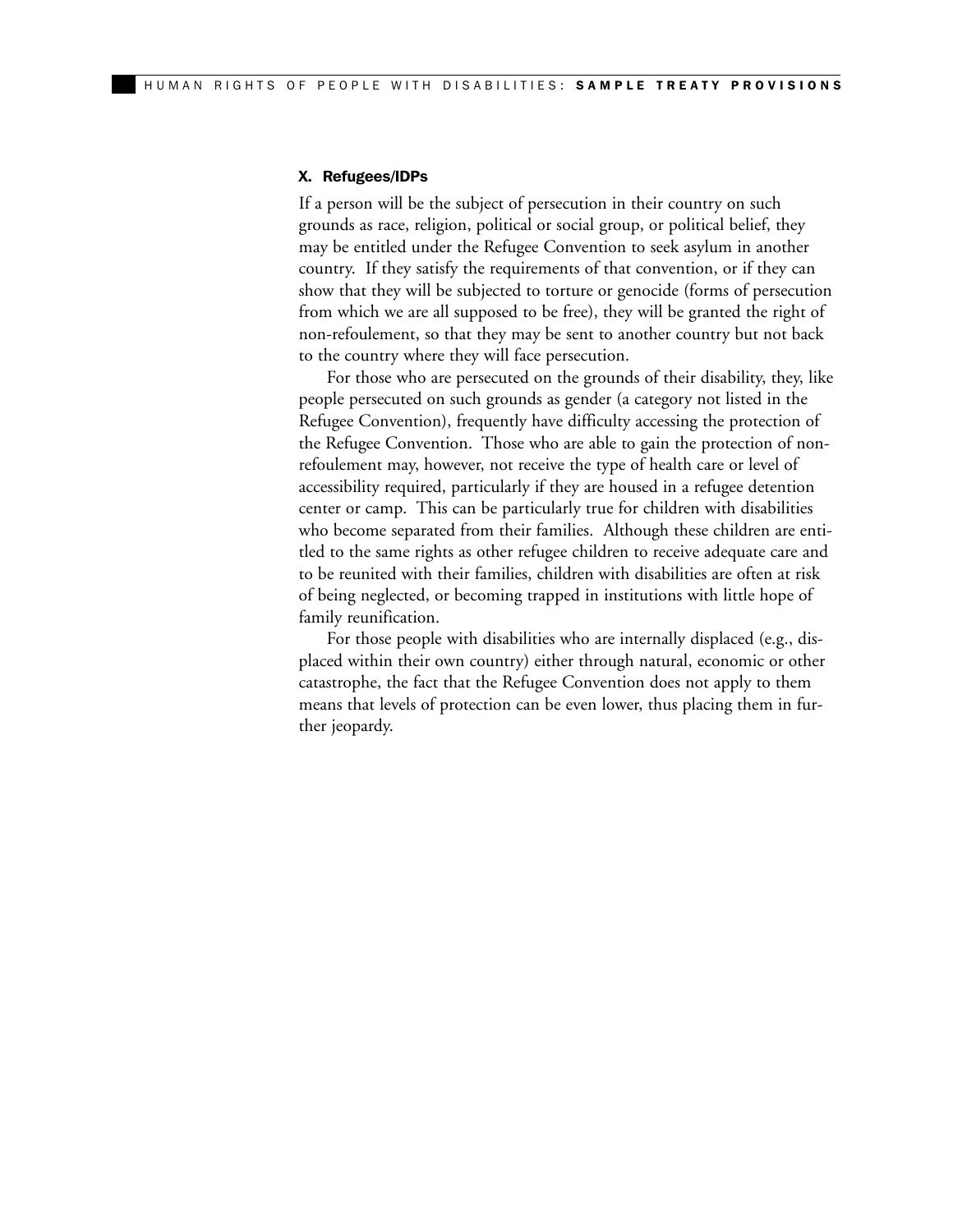### efugees, 189 U.N.T.S. 150, entered into force April 22, 1954

#### Article 1 Definition of the term "refugee"

A. For the purposes of the present Convention, the term "refugee" shall apply to any person who:

(1) Has been considered a refugee under the Arrangements of 12 May 1926 and 30 June 1928 or under the Conventions of 28 October 1933 and 10 February 1938, the Protocol of 14 September 1939 or the Constitution of the International Refugee Organization;

Decisions of non-eligibility taken by the International Refugee Organization during the period of its activities shall not prevent the status of refugee being accorded to persons who fulfil the conditions of paragraph 2 of this section;

(2) As a result of events occurring before I January 1951 and owing to well-founded fear of being persecuted for reasons of race, religion, nationality, membership of a particular social group or political opinion, is outside the country of his nationality and is unable, or owing to such fear, is unwilling to avail himself of the protection of that country; or who, not having a nationality and being outside the country of his former habitual residence as a result of such events, is unable or, owing to such fear, is unwilling to return to it.

In the case of a person who has more than one nationality, the term "the country of his nationality" shall mean each of the countries of which he is a national, and a person shall not be deemed to be lacking the protection of the country of his nationality if, without any valid reason based on well-founded fear, he has not availed himself of the protection of one of the countries of which he is a national…

#### Article 32 Expulsion

1. The Contracting States shall not expel a refugee lawfully in their territory save on grounds of national security or public order.

2. The expulsion of such a refugee shall be only in pursuance of a decision reached in accordance with due process of law. Except where compelling reasons of national security otherwise require, the refugee shall be allowed to submit evidence to clear himself, and to appeal to and be represented for the purpose before competent authority or a person or persons specially designated by the competent authority.

3. The Contracting States shall allow such a refugee a reasonable period within which to seek legal admission into another country. The Contracting States reserve the right to apply during that period such internal measures as they may deem necessary.

Article 33 Prohibition of expulsion or return ("refoulement")

1. No Contracting State shall expel or return ("refouler") a refugee in any manner whatsoever to the frontiers of territories where his life or freedom would be threatened on account of his race, religion, nationality, membership of a particular social group or political opinion.

2. The benefit of the present provision may not, however, be claimed by a refugee whom there are reasonable grounds for regarding as a danger to the security of the country in which he is, or who, having been convicted by a final judgement of a particularly serious crime, constitutes a danger to the community of that country.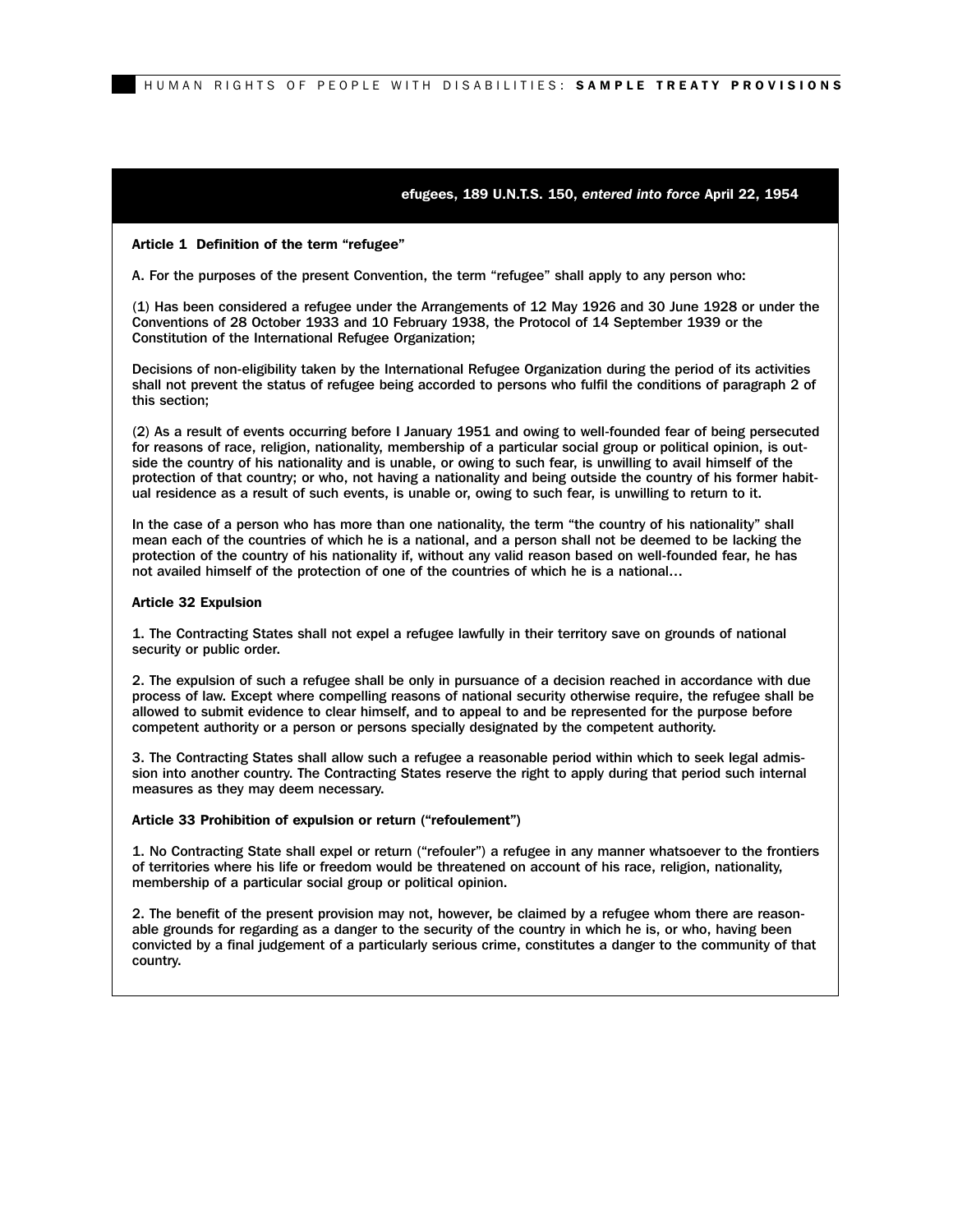### Convention on the Rights of the Child, G.A. res. 44/25, anne x, 44 U.N. GAOR Supp. (No. 49) at 167, U.N. Doc. A/44/49 (1989), *entered into force* Sept. 2, 1990

# Article 22

1. States Parties shall take appropriate measures to ensure that a child who is seeking refugee status or who is considered a refugee in accordance with applicable international or domestic law and procedures shall, whether unaccompanied or accompanied by his or her parents or by any other person, receive appropriate protection and humanitarian assistance in the enjoyment of applicable rights set forth in the present Convention and in other international human rights or humanitarian instruments to which the said States are Parties.

2. For this purpose, States Parties shall provide, as they consider appropriate, co-operation in any efforts by the United Nations and other competent intergovernmental organizations or non-governmental organizations co-operating with the United Nations to protect and assist such a child and to trace the parents or other members of the family of any refugee child in order to obtain information necessary for reunification with his or her family. In cases where no parents or other members of the family can be found, the child shall be accorded the same protection as any other child permanently or temporarily deprived of his or her family environment for any reason, as set forth in the present Convention.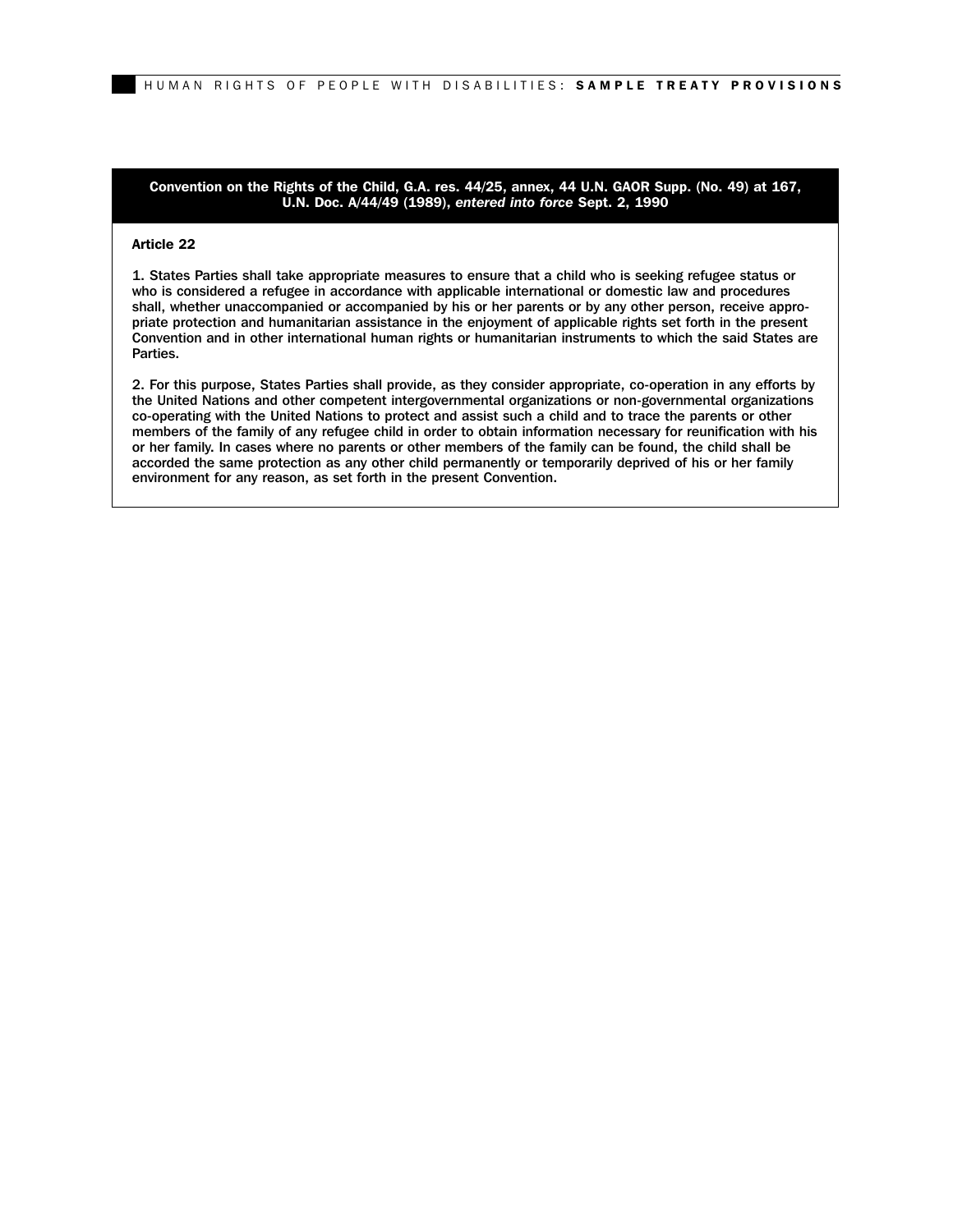### CATEGORY III. INSTITUTIONS

It is common for many treaties to set forth not only substantive obligations, but also provisions establishing institutions to address how the treaty will be implemented. This is now standard practice for international human rights conventions, with the main treaties establishing – usually within the treaty itself – committees or "treaty-monitoring bodies" to monitor State compliance with obligations. International environmental treaties have particularly well-developed institutions, which take the form of administrative secretariats, treaty-monitoring bodies, and scientific and technology committees. These institutions provide monitoring, conduct data gathering and analysis and perform other functions related to the implementation of the treaty. Such institutional bodies also provide civil society with venues for active participation in the process of implementation, either through direct contact with the States Parties at conferences, or through submission of information and reports.

The establishment of permanent institutions for an international treaty on the human rights of people with disabilities will provide disability-related groups with crucial opportunities to contribute to the effective implementation of the treaty. A strong treaty-monitoring body, which includes qualified people with disabilities serving in key positions, is essential for a legitimate and credible enforcement mechanism. Furthermore, to address the complicated issues surrounding data collection and analysis of disability issues, the establishment of an additional technical body composed primarily of people with disabilities with relevant experience and expertise seems compelling. Although this would represent an innovation in international human rights conventions, such a model deserves some attention give the fact that it has found success in the international environmental law context. Whatever the ultimate format of the treaty institutions, it is crucial that the institutions be established on an equal footing with existing human rights institutions, so that resources are allocated in a manner that facilitates their effective functioning.

# A. Secretariat

The secretariat forms the administrative body for a treaty, receiving and processing general information and reports, arranging meetings, as well as performing other day-to-day treaty-related administrative tasks. In some instances – particularly in the context of international environmental law treaties – a treaty will provide for the establishment of a secretariat within the terms of the agreement. In other cases – and this is the norm in international human rights treaties – a treaty will simply designate an international organization within its system to provide the necessary staff and facilities for the functions of the treaty to be performed. Examples from the environmental and human rights contexts are provided below.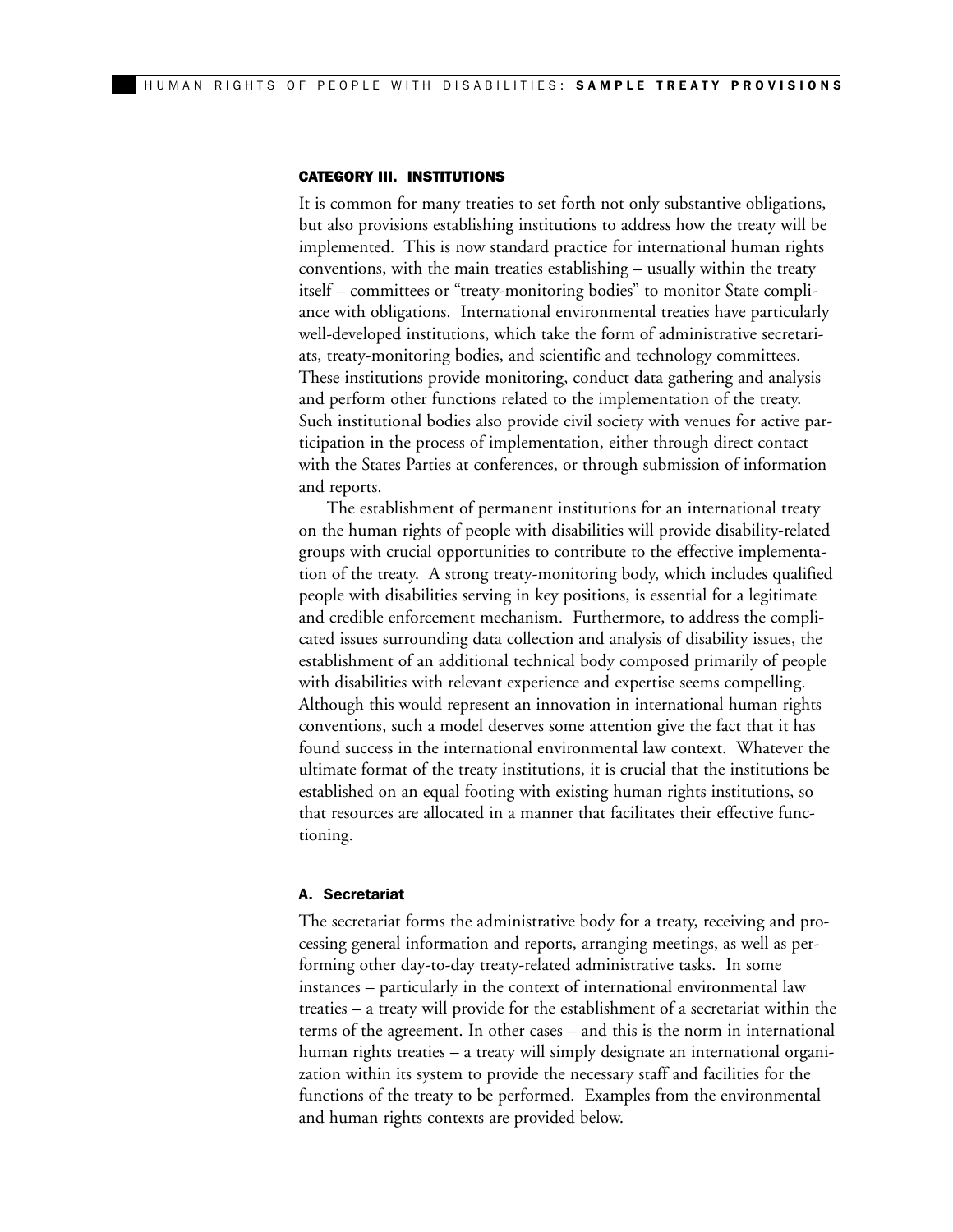## The United Nations Convention to Combat Desertification (UNCCD), adopted June 17, 1994, 33 I.L.M. 1332 (1994), *entered into force* Dec. 26, 1996

#### Article 23 Permanent Secretariat

1. A Permanent Secretariat is hereby established.

2. The functions of the Permanent Secretariat shall be:

(a) to make arrangements for sessions of the Conference of the Parties and its subsidiary bodies established under the Convention and to provide them with services as required;

(b) to compile and transmit reports submitted to it;

(c) to facilitate assistance to affected developing country Parties, on request, particularly those in Africa, in the compilation and communication of information required under the Convention;

(d) to coordinate its activities with the secretariats of other relevant international bodies and conventions;

(e) to enter, under the guidance of the Conference of the Parties, into such administrative and contractual arrangements as may be required for the effective discharge of its functions;

(f) to prepare reports on the execution of its functions under this Convention and present them to the Conference of the Parties; and

(g) to perform such other secretariat functions as may be determined by the Conference of the Parties.

3. The Conference of the Parties, at its first session, shall designate a Permanent Secretariat and make arrangements for its functioning.

## International Covenant on Civil and Political Rights, G.A. res. 2200A (XXI), 21 U.N. GAOR Supp. (No. 16) at 52, U.N. Doc. A/6316 (1966), 999 U.N.T.S. 171, *entered into force* Mar. 23, 1976

### Article 36

The Secretary-General of the United Nations shall provide the necessary staff and facilities for the effective performance of the functions of the Committee under the present Covenant.

# African [Banjul] Charter on Human and Peoples' Rights, adopted June 27, 1981, OAU Doc. CAB/LEG/67/3 rev. 5, 21 I.L.M. 58 (1982), *entered into force* Oct. 21, 1986

# **Article 41**

The Secretary-General of the Organization of African Unity shall appoint the Secretary of the Commission. He shall also provide the staff and services necessary for the effective discharge of the duties of the Commission. The Organization of African Unity shall bear the costs of the staff and services…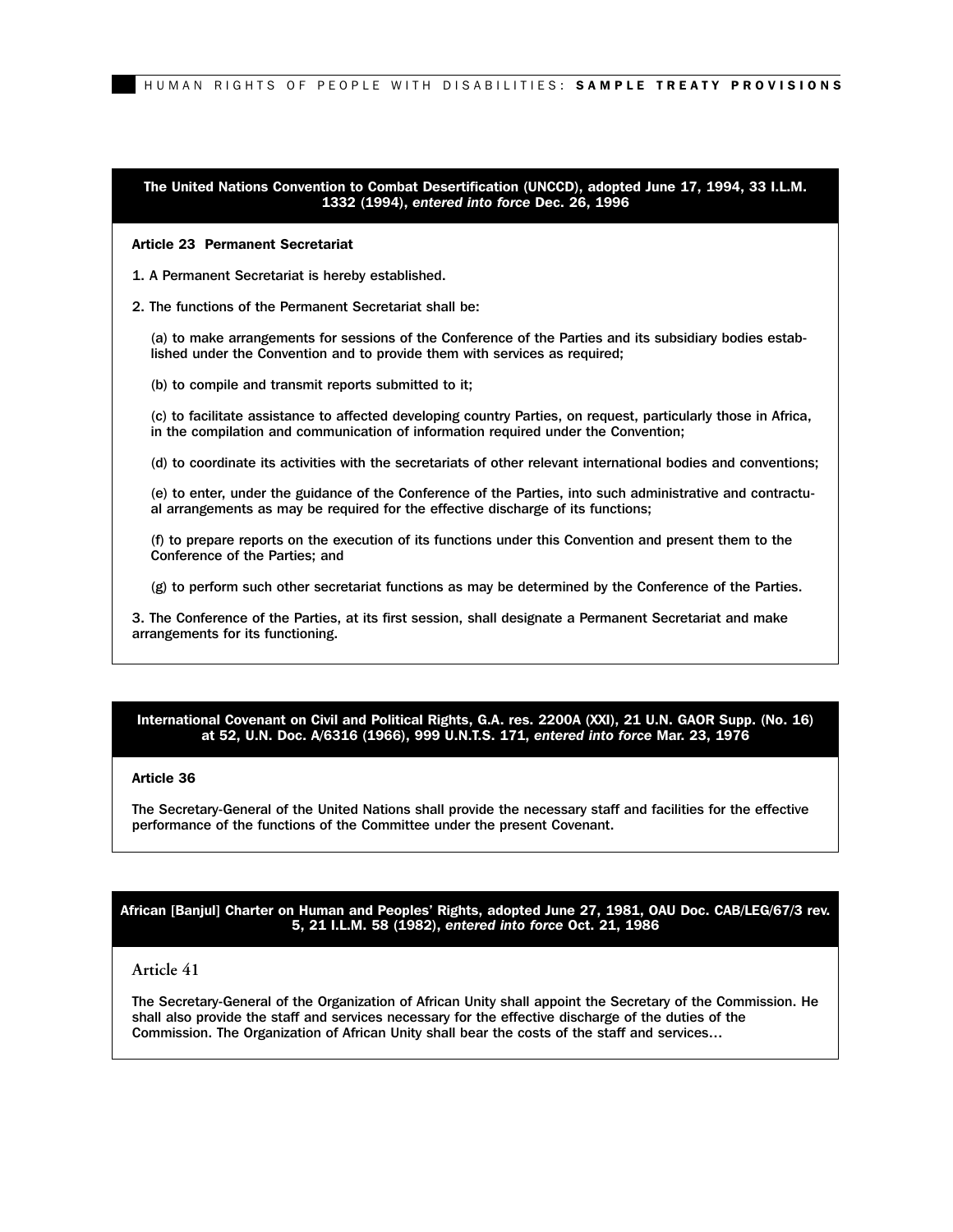## B. Monitoring Bodies

International treaties in the environmental and human rights contexts typically establish an institution to oversee the implementation of and compliance with treaty obligations. Such subsidiary bodies, commonly referred to as "committees" or "treaty-monitoring bodies" are frequently tasked with collecting information (usually in the form of reports) submitted by participating States on measures taken to implement treaty obligations. Such bodies are also empowered to evaluate and report upon the implementation process. Treaty-monitoring bodies receive information concerning compliance and implementation from NGOs or other entities. This is usually on an informal basis or is sometimes provided for in their rules of procedure. If the rights of people with disabilities are to be developed and interpreted in any meaningful way, the right of participation must be fully enforced so that people with disabilities play a central role in the functioning of any treaty monitoring bodies, both as members of a monitoring committee and through the active participation of disability organizations. Also, if the monitoring bodies are to participate constructively in the development and interpretation of the human rights of people with disabilities, they must be accorded adequate resources to meet for sufficient periods of time.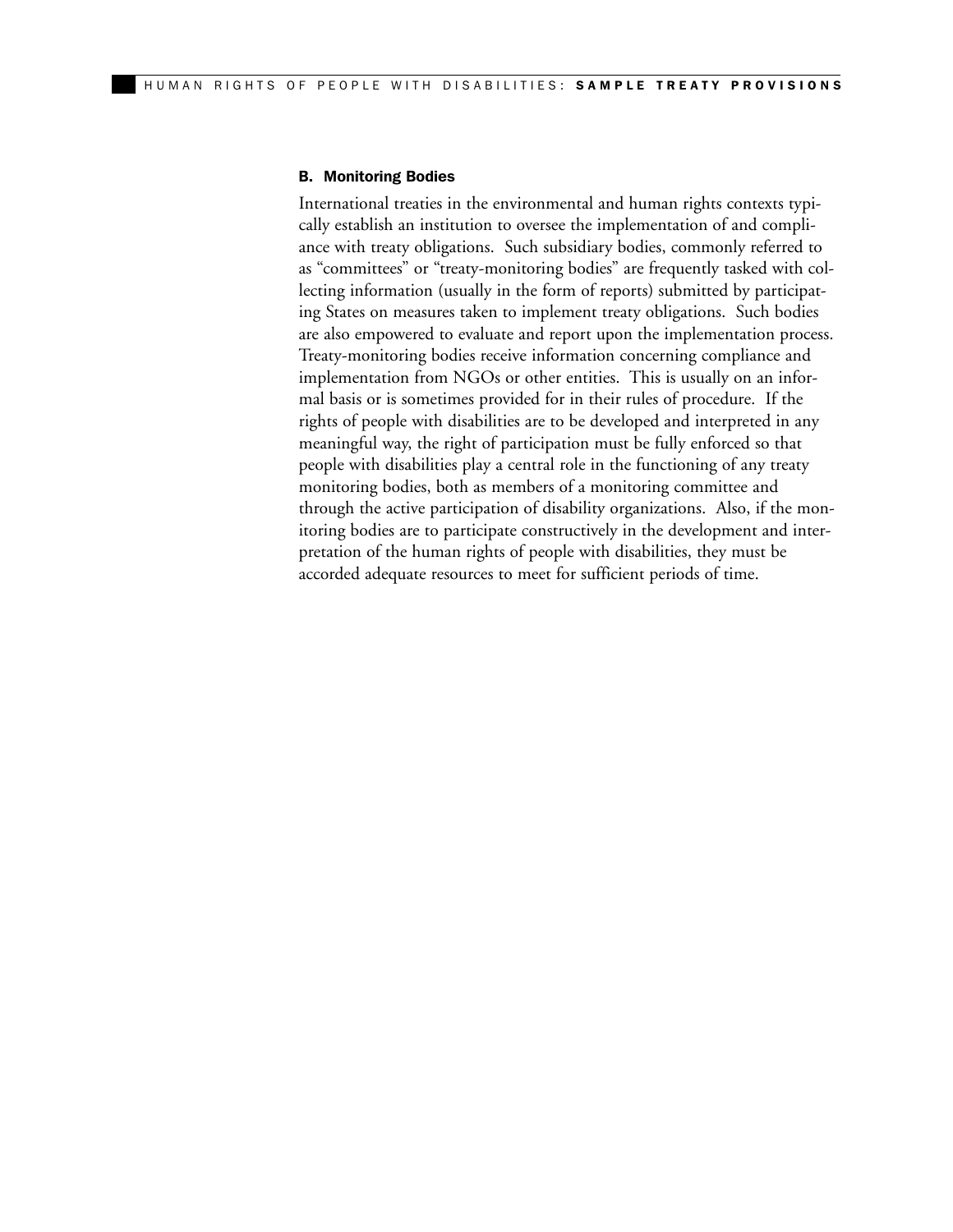### Convention on the Rights of the Child, G.A. res. 44/25, anne x, 44 U.N. GAOR Supp. (No. 49) at 167, U.N. Doc. A/44/49 (1989), *entered into force* Sept. 2, 1990

### Article 43

1. For the purpose of examining the progress made by States Parties in achieving the realization of the obligations undertaken in the present Convention, there shall be established a Committee on the Rights of the Child, which shall carry out the functions hereinafter provided.

2. The Committee shall consist of ten experts of high moral standing and recognized competence in the field covered by this Convention. The members of the Committee shall be elected by States Parties from among their nationals and shall serve in their personal capacity, consideration being given to equitable geographical distribution, as well as to the principal legal systems.

3. The members of the Committee shall be elected by secret ballot from a list of persons nominated by States Parties. Each State Party may nominate one person from among its own nationals.

4. The initial election to the Committee shall be held no later than six months after the date of the entry into force of the present Convention and thereafter every second year. At least four months before the date of each election, the Secretary-General of the United Nations shall address a letter to States Parties inviting them to submit their nominations within two months. The Secretary-General shall subsequently prepare a list in alphabetical order of all persons thus nominated, indicating States Parties which have nominated them, and shall submit it to the States Parties to the present Convention.

5. The elections shall be held at meetings of States Parties convened by the Secretary-General at United Nations Headquarters. At those meetings, for which two thirds of States Parties shall constitute a quorum, the persons elected to the Committee shall be those who obtain the largest number of votes and an absolute majority of the votes of the representatives of States Parties present and voting.

6. The members of the Committee shall be elected for a term of four years. They shall be eligible for reelection if renominated. The term of five of the members elected at the first election shall expire at the end of two years; immediately after the first election, the names of these five members shall be chosen by lot by the Chairman of the meeting.

7. If a member of the Committee dies or resigns or declares that for any other cause he or she can no longer perform the duties of the Committee, the State Party which nominated the member shall appoint another expert from among its nationals to serve for the remainder of the term, subject to the approval of the Committee.

8. The Committee shall establish its own rules of procedure.

9. The Committee shall elect its officers for a period of two years.

10. The meetings of the Committee shall normally be held at United Nations Headquarters or at any other convenient place as determined by the Committee. The Committee shall normally meet annually. The duration of the meetings of the Committee shall be determined, and reviewed, if necessary, by a meeting of the States Parties to the present Convention, subject to the approval of the General Assembly.

11. The Secretary-General of the United Nations shall provide the necessary staff and facilities for the effective performance of the functions of the Committee under the present Convention.

12. With the approval of the General Assembly, the members of the Committee established under the present Convention shall receive emoluments from United Nations resources on such terms and conditions as the Assembly may decide.

*continued next page*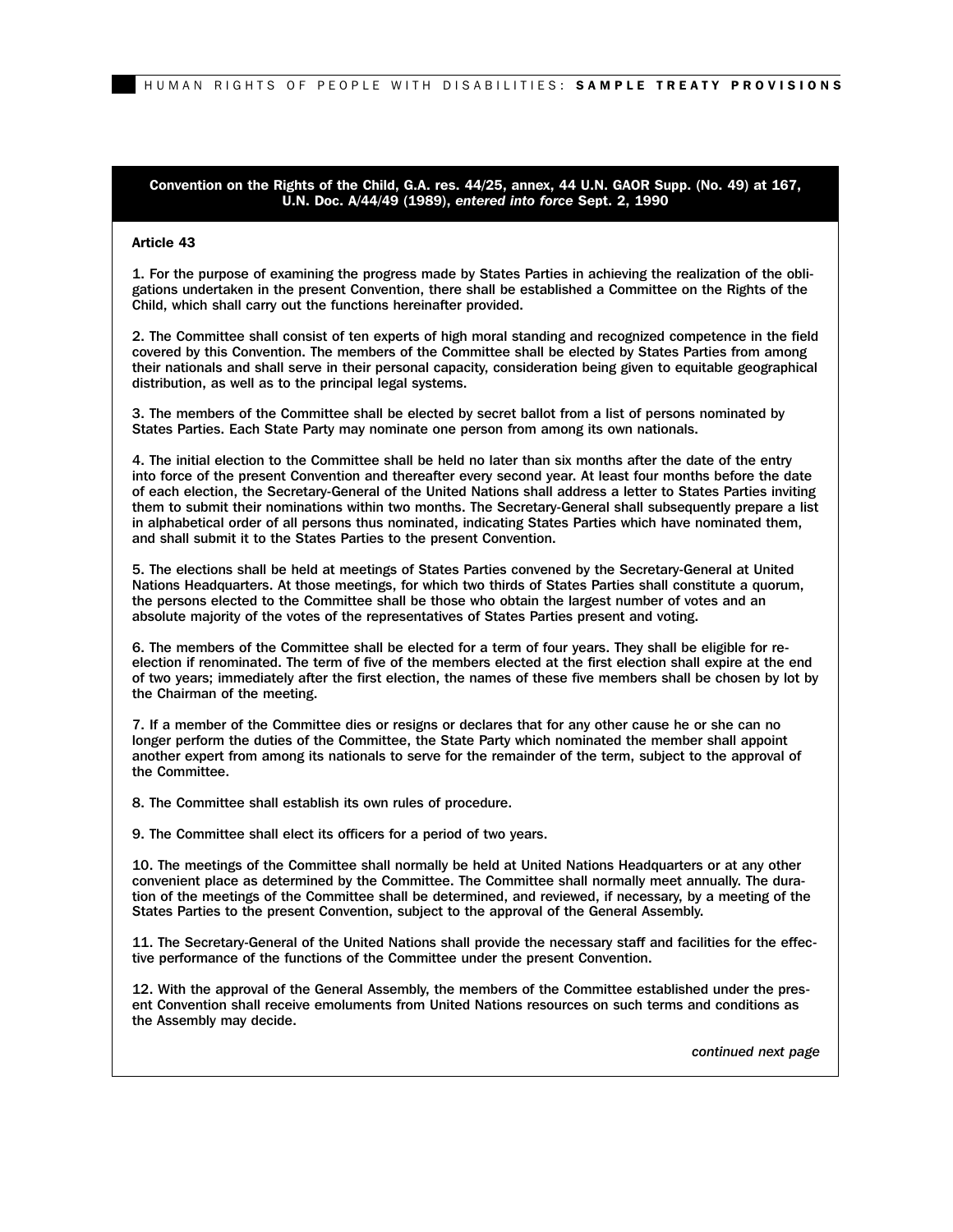### Convention on the Rights of the Child, G.A. res. 44/25, anne x, 44 U.N. GAOR Supp. (No. 49) at 167, U.N. Doc. A/44/49 (1989), *entered into force* Sept. 2, 1990

### Article 44

1. States Parties undertake to submit to the Committee, through the Secretary-General of the United Nations, reports on the measures they have adopted which give effect to the rights recognized herein and on the progress made on the enjoyment of those rights:

(a) Within two years of the entry into force of the Convention for the State Party concerned;

(b) Thereafter every five years.

2. Reports made under the present article shall indicate factors and difficulties, if any, affecting the degree of fulfillment of the obligations under the present Convention. Reports shall also contain sufficient information to provide the Committee with a comprehensive understanding of the implementation of the Convention in the country concerned.

3. A State Party which has submitted a comprehensive initial report to the Committee need not, in its subsequent reports submitted in accordance with paragraph 1 (b) of the present article, repeat basic information previously provided.

4. The Committee may request from States Parties further information relevant to the implementation of the Convention.

5. The Committee shall submit to the General Assembly, through the Economic and Social Council, every two years, reports on its activities.

6. States Parties shall make their reports widely available to the public in their own countries.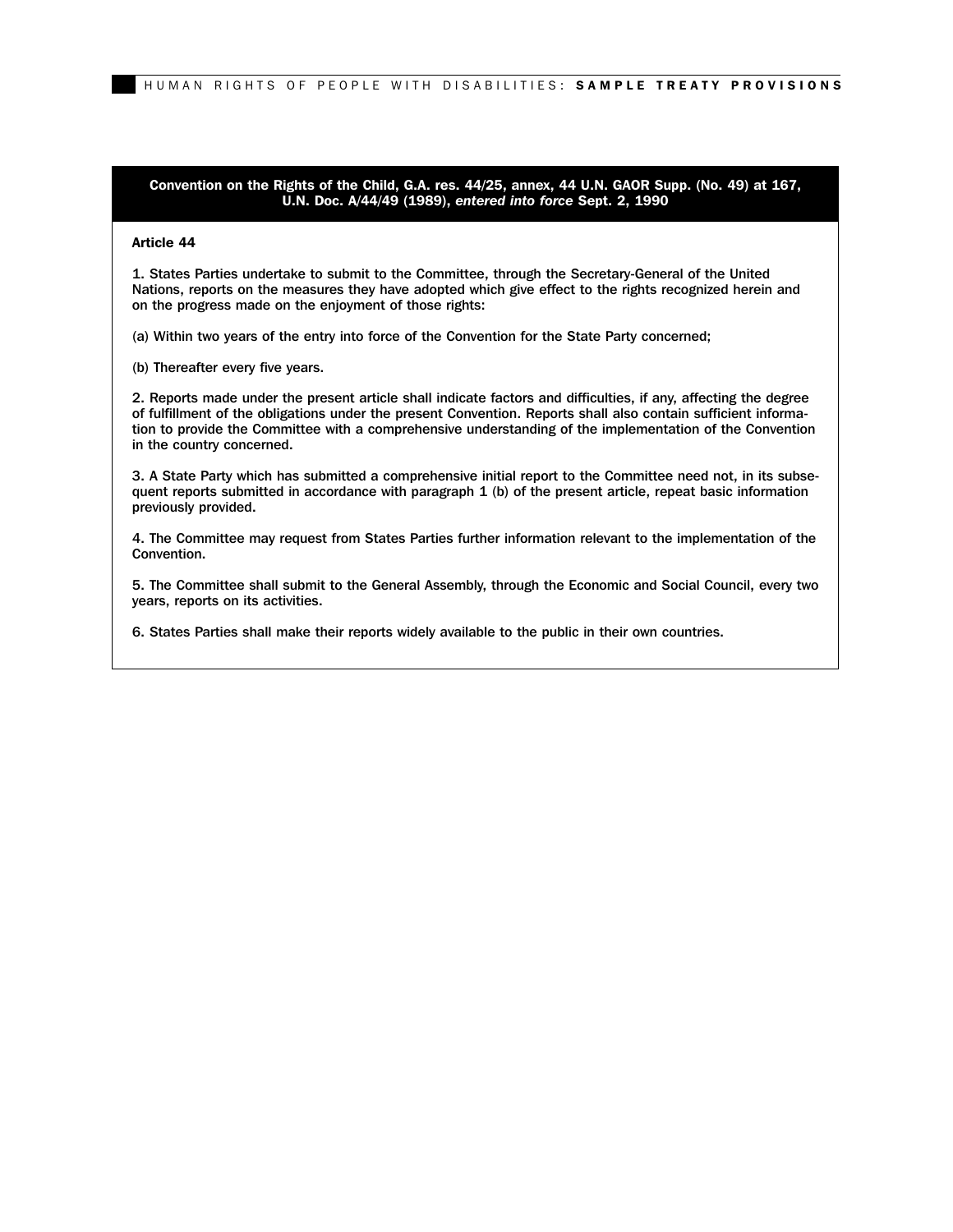# C. The Participation of Non-State Actors in International Treaty Processes

The participation of non-state actors to treaties is sometimes provided for in the text of the treaty itself. This is particularly so for international environmental law treaties which allow for the participation of relevant inter-governmental bodies, NGOs and other actors as observers in meetings of the States Parties or in meetings of relevant treaty monitoring bodies. Given the pattern of exclusion experienced by people with disabilities in decision-making processes at both the national and international level, the participation of people with disabilities and their representative organizations in any institutions and mechanisms created by an international convention on the rights of people with disabilities will be essential. The Convention on the Rights of the Child provides one good example in the human rights context. There are other examples of provisions allowing for the participation of non-parties in the environmental and some other contexts, although the participation of non-state actors in these types of treaties this type of participation often occurs as a part of periodic Conferences of the Parties which are not a usual feature of human rights treaties.

## Convention on the Rights of the Child, G.A. res. 44/25, anne x, 44 U.N. GAOR Supp. (No. 49) at 167, U.N. Doc. A/44/49 (1989), *entered into force* Sept. 2, 1990

## Article 45

In order to foster the effective implementation of the Convention and to encourage international co-operation in the field covered by the Convention:

(a) The specialized agencies, the United Nations Children's Fund and other United Nations organs shall be entitled to be represented at the consideration of the implementation of such provisions of the present Convention as fall within the scope of their mandate. The Committee may invite the specialized agencies, the United Nations Children's Fund and other competent bodies as it may consider appropriate to provide expert advice on the implementation of the Convention in areas falling within the scope of their respective mandates. The Committee may invite the specialized agencies, the United Nations Children's Fund and other United Nations organs to submit reports on the implementation of the Convention in areas falling within the scope of their activities; …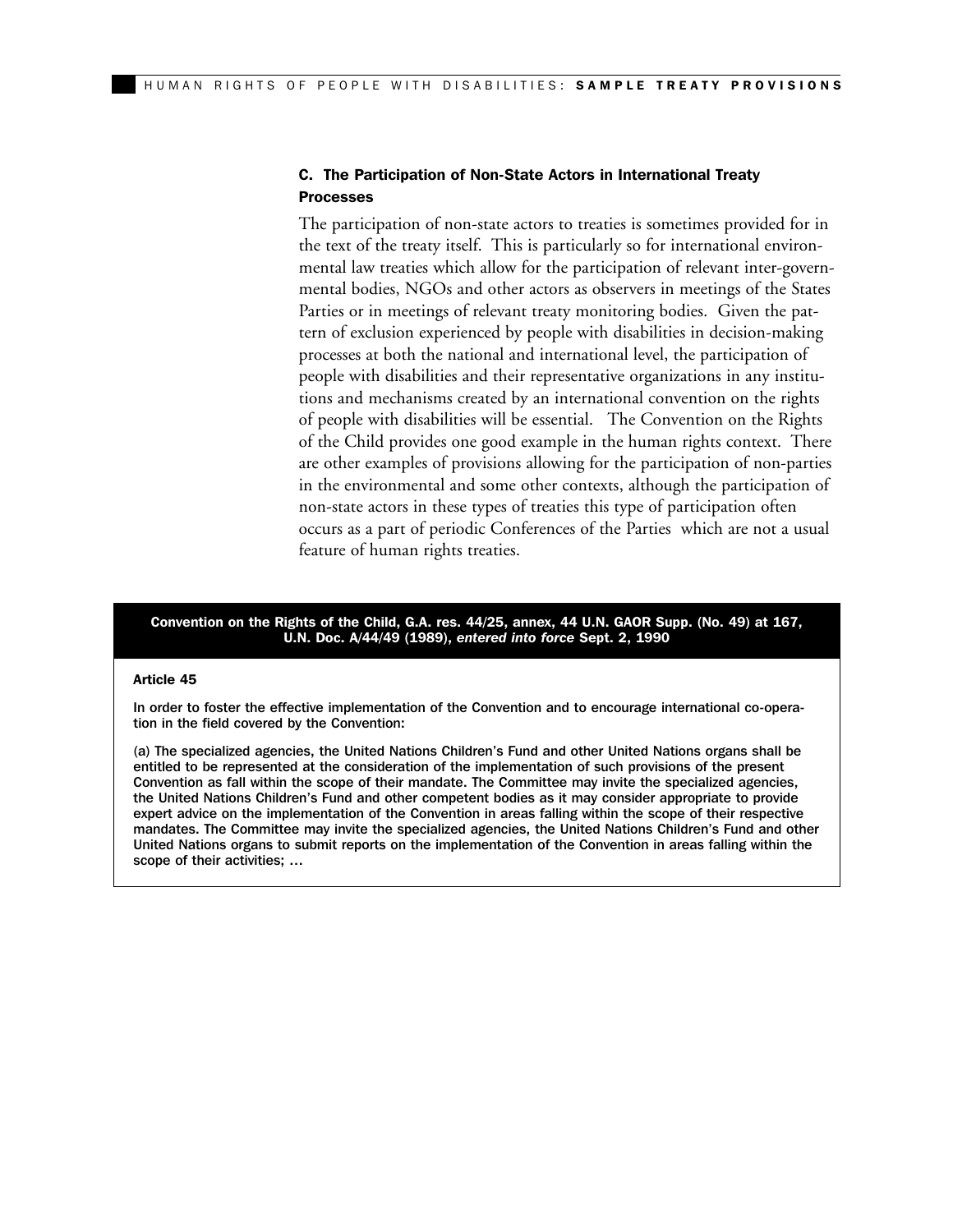Convention on the Prohibition of the use, stockpiling, production and transfer of antipersonnel mines and on their destruction, adopted at Oslo, Norway on September 18, 1997, *entered into force* Mar. 1, 1999

#### Article 11 Meetings of the States Parties

…

4. States not parties to this Convention, as well as the United Nations, other relevant international organizations or institutions, regional organizations, the International Committee of the Red Cross and relevant nongovernmental organizations may be invited to attend these meetings as observers in accordance with the agreed Rules of Procedure.

# Article 12 Review Conferences

…

3. States not parties to this Convention, as well as the United Nations, other relevant international organizations or institutions, regional organizations, the International Committee of the Red Cross and relevant nongovernmental organizations may be invited to attend each Review Conference as observers in accordance with the agreed Rules of Procedure.

July 1, 1975

### Article XI Conference of the Parties

6. The United Nations, its Specialized Agencies and the International Atomic Energy Agency, as well as any State not a Party to the present Convention, may be represented at meetings of the Conference by observers, who shall have the right to participate but not to vote.

7. Any body or agency technically qualified in protection, conservation or management of wild fauna and flora, in the following categories, which has informed the Secretariat of its desire to be represented at meetings of the Conference by observers, shall be admitted unless at least one-third of the Parties present object:

(a) international agencies or bodies, either governmental or non-governmental, and national governmental agencies and bodies; and

(b) national non-governmental agencies or bodies which have been approved for this purpose by the State in which they are located. Once admitted, these observers shall have the right to participate but not to vote.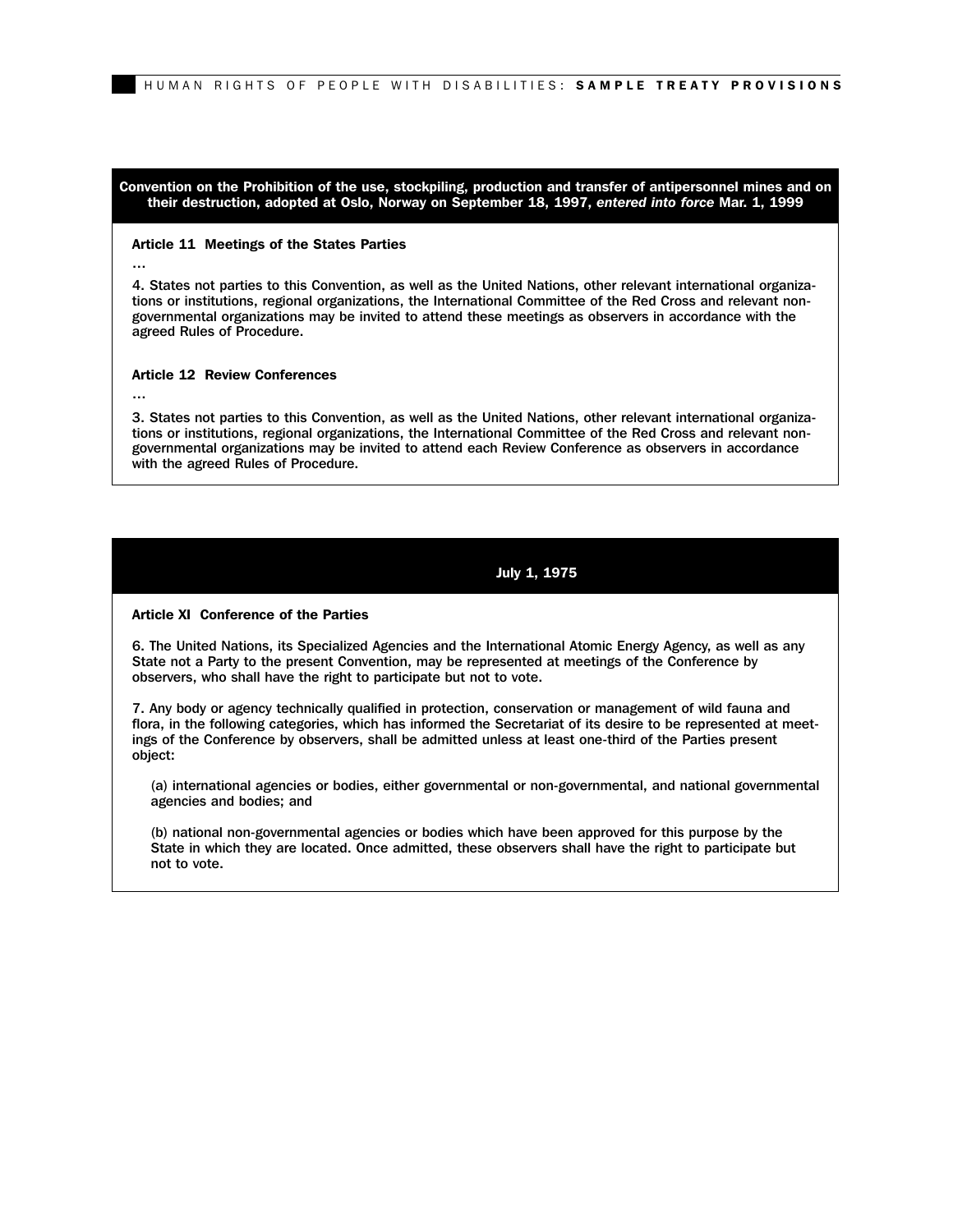## D. Technical Bodies

Where particular expertise is required to assess information relating to the implementation of a treaty, a more technical body may also be established by a treaty provision, distinguished in its data-gathering role from the main treaty monitoring committee. Such treaty-established technical bodies typically consist of individuals with particularized expertise in the area in question. In the context of a human rights treaty for people with disabilities, it might consist of a separate committee with unique disability and human rights experience with full participation by people with disabilities and representing all segments of the disability community. Given the lack of expertise on disability policy and issues in international organizations, such a body may well be warranted in an international convention on the rights of people with disabilities.

# The United Nations Framework Convention on Climate Change, adopted May 9, 1992, 31 I.L.M. 849 (1992), *entered into force* Mar. 21, 1994

Article 9 Subsidiary Body for Scientific and Technical Advice

1. A subsidiary body for scientific and technological advice is hereby established to provide the Conference of the Parties and, as appropriate, its other subsidiary bodies with timely information and advice on scientific and technological matters relating to the Convention. This body shall be open to participation by all Parties and shall be multidisciplinary. It shall comprise government representatives competent in the relevant field of expertise. It shall report regularly to the Conference of the Parties on all aspects of its work.

2. Under the guidance of the Conference of the Parties, and drawing upon existing competent international bodies, this body shall:

(a) Provide assessments of the state of scientific knowledge relating to climate change and its effects;

(b) Prepare scientific assessments on the effects of measures taken in the implementation of the Convention;

(c) Identify innovative, efficient and state-of-the-art technologies and know-how and advise on the ways and means of promoting development and/or transferring such technologies;

(d) Provide advice on scientific programmes, international cooperation in research and development related to climate change, as well as on ways and means of supporting endogenous capacity-building in developing countries; and

(e) Respond to scientific, technological and methodological questions that the Conference of the Parties and its subsidiary bodies may put to the body.

3. The functions and terms of reference of this body may be further elaborated by the Conference of the Parties.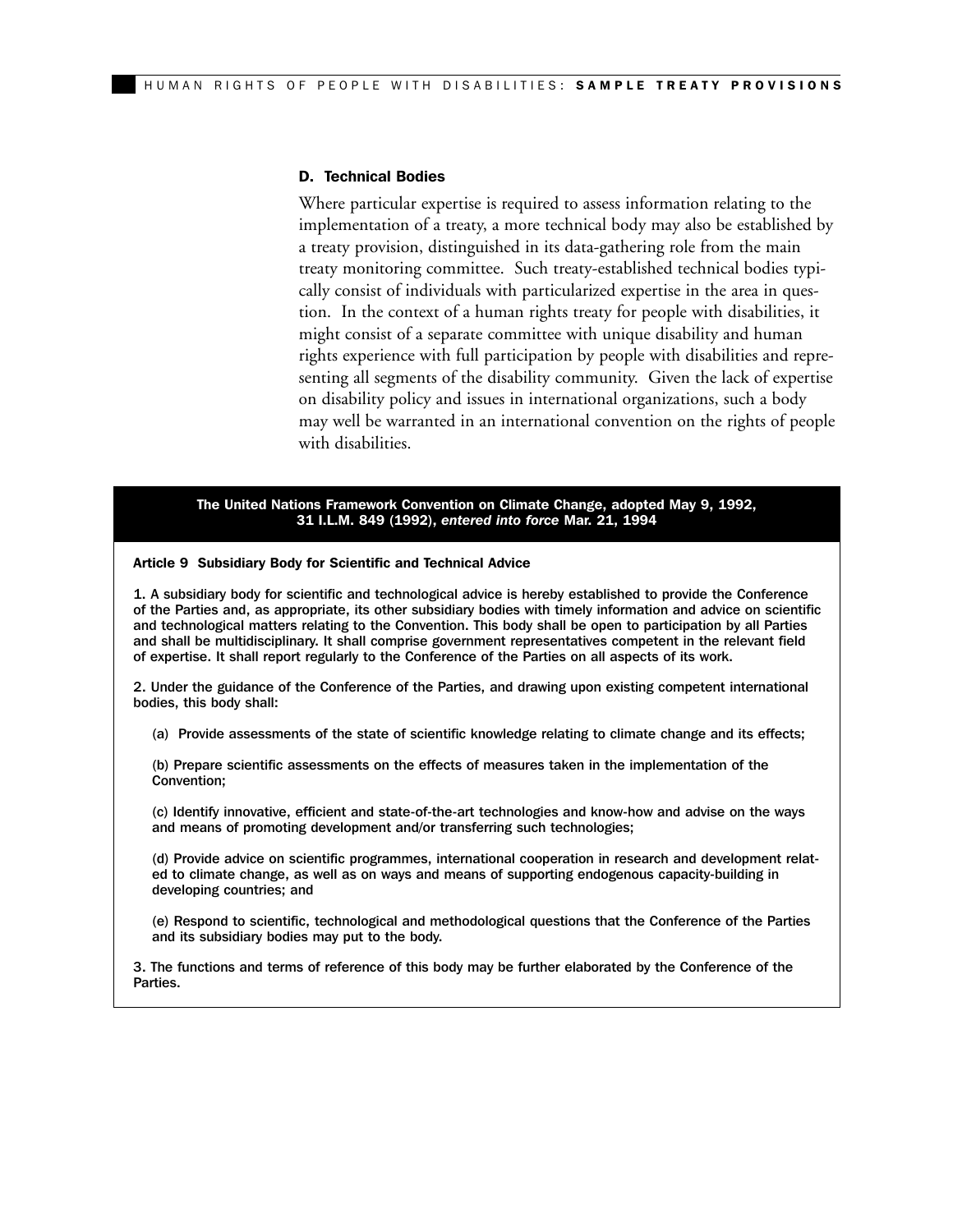## The United Nations Convention to Combat Desertification (UNCCD), adopted June 17, 1994, 33 I.L.M. 1332 (1994), *entered into force* Dec. 26, 1996

#### Article 24 Committee on Science and Technology

1. A Committee on Science and Technology is hereby established as a subsidiary body of the Conference of the Parties to provide it with information and advice on scientific and technological matters relating to combating desertification and mitigating the effects of drought. The Committee shall meet in conjunction with the ordinary sessions of the Conference of the Parties and shall be multidisciplinary and open to the participation of all Parties. It shall be composed of government representatives competent in the relevant fields of expertise. The Conference of the Parties shall decide, at its first session, on the terms of reference of the Committee.

2. The Conference of the Parties shall establish and maintain a roster of independent experts with expertise and experience in the relevant fields. The roster shall be based on nominations received in writing from the Parties, taking into account the need for a multidisciplinary approach and broad geographical representation.

3. The Conference of the Parties may, as necessary, appoint ad hoc panels to provide it, through the Committee, with information and advice on specific issues regarding the state of the art in fields of science and technology relevant to combating desertification and mitigating the effects of drought. These panels shall be composed of experts whose names are taken from the roster, taking into account the need for a multidisciplinary approach and broad geographical representation. These experts shall have scientific backgrounds and field experience and shall be appointed by the Conference of the Parties on the recommendation of the Committee. The Conference of the Parties shall decide on the terms of reference and the modalities of work of these panels.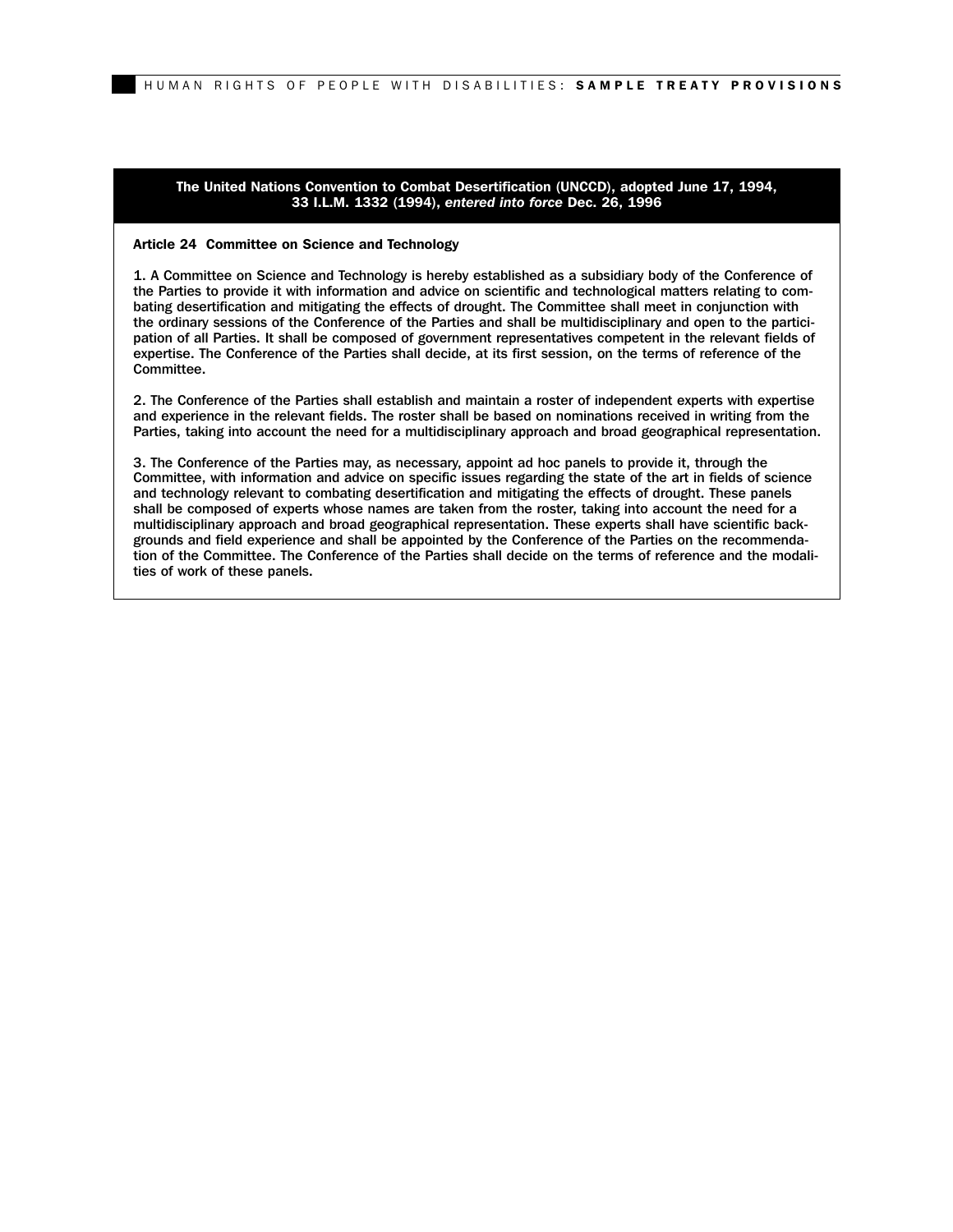# CATEGORY IV. MONITORING TREATY OBLIGATIONS AND IMPLEMENTATION **TECHNIQUES**

## A. Reporting

A standard method of monitoring compliance with treaty obligations by States Parties is to require States to provide period reports on measures they have taken to implement the treaty provisions. The reporting obligation is normally established in the treaty and may require States to report to the established treaty monitoring body or to other States Parties. Such reporting is a typical feature of international human rights as well as other types of international treaties, particularly environmental law treaties.

Reporting procedures are a standard technique for monitoring compliance with treaty obligations and in helping to ensure that States have taken action to implement their obligations. A reporting obligation arises where a party to a treaty is required to provide a periodic report to the institutions established under the treaty – usually the treaty monitoring body or committee – or to other States Parties under the treaty. These reporting requirements oblige States to report on the measures they have taken in the implementation of their treaty commitments. Reporting is a typical feature of international human rights treaties as well as other types of international treaties, particularly international environmental law agreements. Reports may be required annually, bi-annually or according to some other time frame and may require general or very detailed information regarding efforts to implement the treaty, obstacles faced in implementation, and other matters. They allow the treaty monitoring body and the other States Parties to assess the extent to which obligations are being met. The strongest treaty reporting provisions are those that specify what information that States Parties must include in their reports. In the human rights context, the reporting provisions tend to be quite general but may be supplemented by treaty-monitoring guidelines over time. Still, given the complexity of disability-related human rights issues and the problems with gathering credible information on disability in the past, reporting provisions in a convention on the rights of people with disabilities should be as detailed and specific as possible.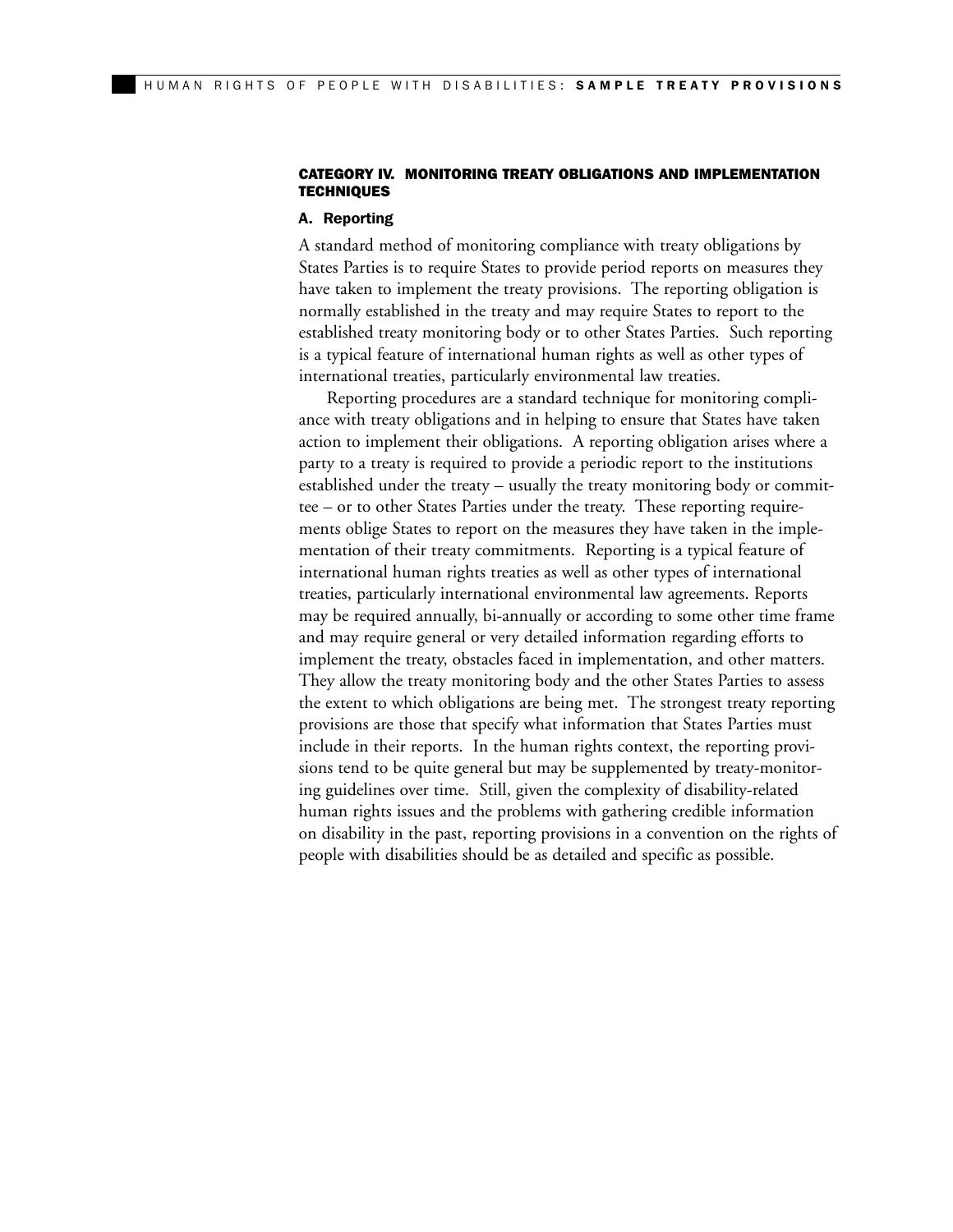### Convention on the Rights of the Child, G.A. res. 44/25, anne x, 44 U.N. GAOR Supp. (No. 49) at 167, U.N. Doc. A/44/49 (1989), *entered into force* Sept. 2, 1990

### Article 44

1. States Parties undertake to submit to the Committee, through the Secretary-General of the United Nations, reports on the measures they have adopted which give effect to the rights recognized herein and on the progress made on the enjoyment of those rights:

- (a) Within two years of the entry into force of the Convention for the State Party concerned;
- (b) Thereafter every five years.

2. Reports made under the present article shall indicate factors and difficulties, if any, affecting the degree of fulfillment of the obligations under the present Convention. Reports shall also contain sufficient information to provide the Committee with a comprehensive understanding of the implementation of the Convention in the country concerned.

3. A State Party which has submitted a comprehensive initial report to the Committee need not, in its subsequent reports submitted in accordance with paragraph 1 (b) of the present article, repeat basic information previously provided.

4. The Committee may request from States Parties further information relevant to the implementation of the Convention.

5. The Committee shall submit to the General Assembly, through the Economic and Social Council, every two years, reports on its activities.

6. States Parties shall make their reports widely available to the public in their own countries.

## Convention on the Elimination of All Forms of Discrimination against Women, G.A. res. 34/180, 34 U.N. GAOR Supp. (No. 46) at 193, U.N. Doc. A/34/46, *entered into force* Sept. 3, 1981

### Article 18

1. States Parties undertake to submit to the Secretary-General of the United Nations, for consideration by the Committee, a report on the legislative, judicial, administrative or other measures which they have adopted to give effect to the provisions of the present Convention and on the progress made in this respect:

- (a) Within one year after the entry into force for the State concerned;
- (b) Thereafter at least every four years and further whenever the Committee so requests.

2. Reports may indicate factors and difficulties affecting the degree of fulfillment of obligations under the present Convention.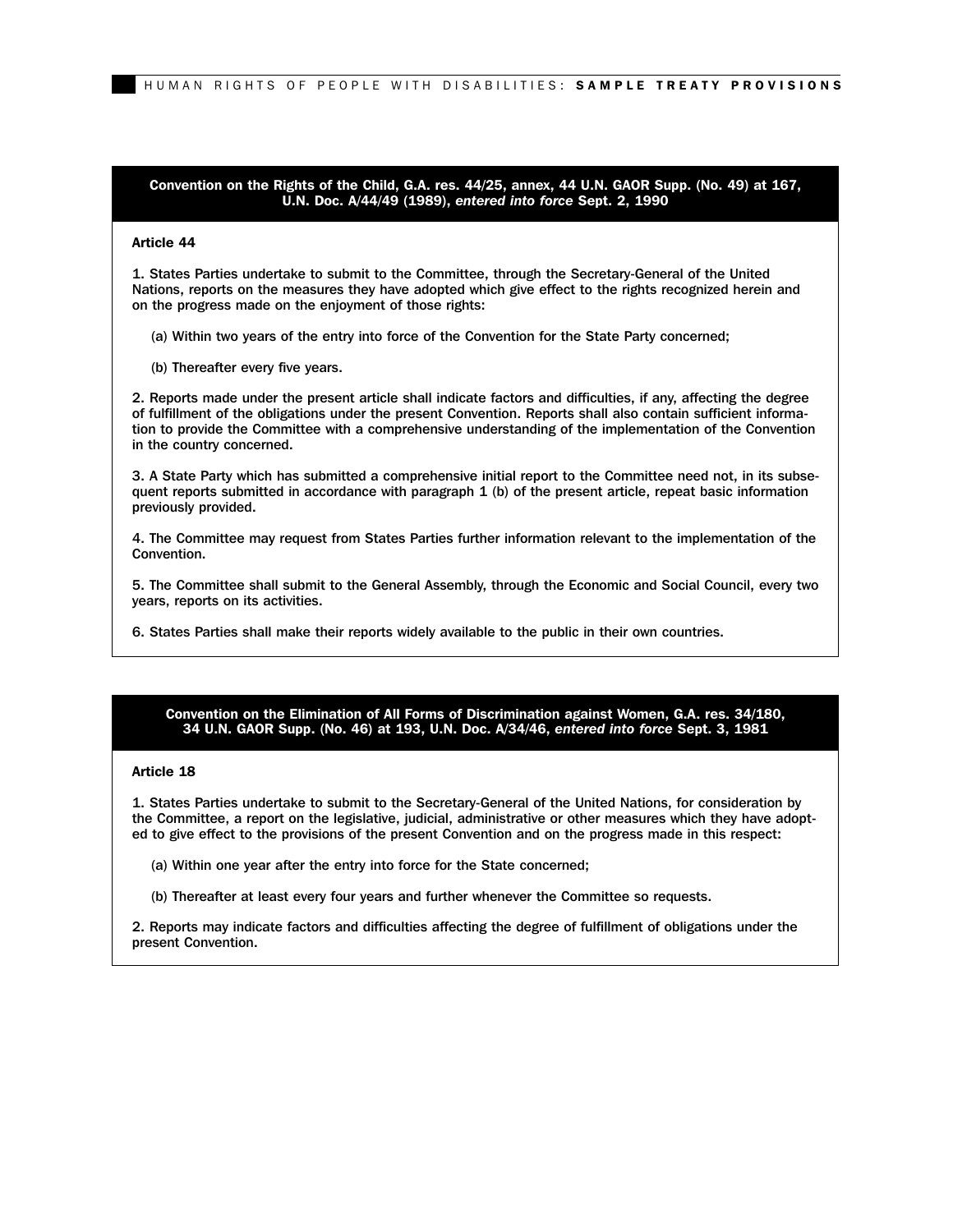## International Convention for the Regulation of Whaling, adopted 2 December 1946, *entered into force* Nov. 10, 1948

# Article VIII

1. Notwithstanding anything contained in this Convention any Contracting Government may grant to any of its nationals a special permit authorizing that national to kill, take and treat whales for purposes of scientific research subject to such restrictions as to number and subject to such other conditions as the Contracting Government thinks fit, and the killing, taking, and treating of whales in accordance with the provisions of this Article shall be exempt from the operation of this Convention. Each Contracting Government shall report at once to the Commission all such authorizations which it has granted. Each Contracting Government may at any time revoke any such special permit which it has granted.

2. Any whales taken under these special permits shall so far as practicable be processed and the proceeds shall be dealt with in accordance with directions issued by the Government by which the permit was granted.

3. Each Contracting Government shall transmit to such body as may be designated by the Commission, in so far as practicable, and at intervals of not more than one year, scientific information available to that Government with respect to whales and whaling, including the results of research conducted pursuant to paragraph 1 of this Article and to Article IV.

4. Recognizing that continuous collection and analysis of biological data in connection with the operations of factory ships and land stations are indispensable to sound and constructive management of the whale fisheries, the Contracting Governments will take all practicable measures to obtain such data.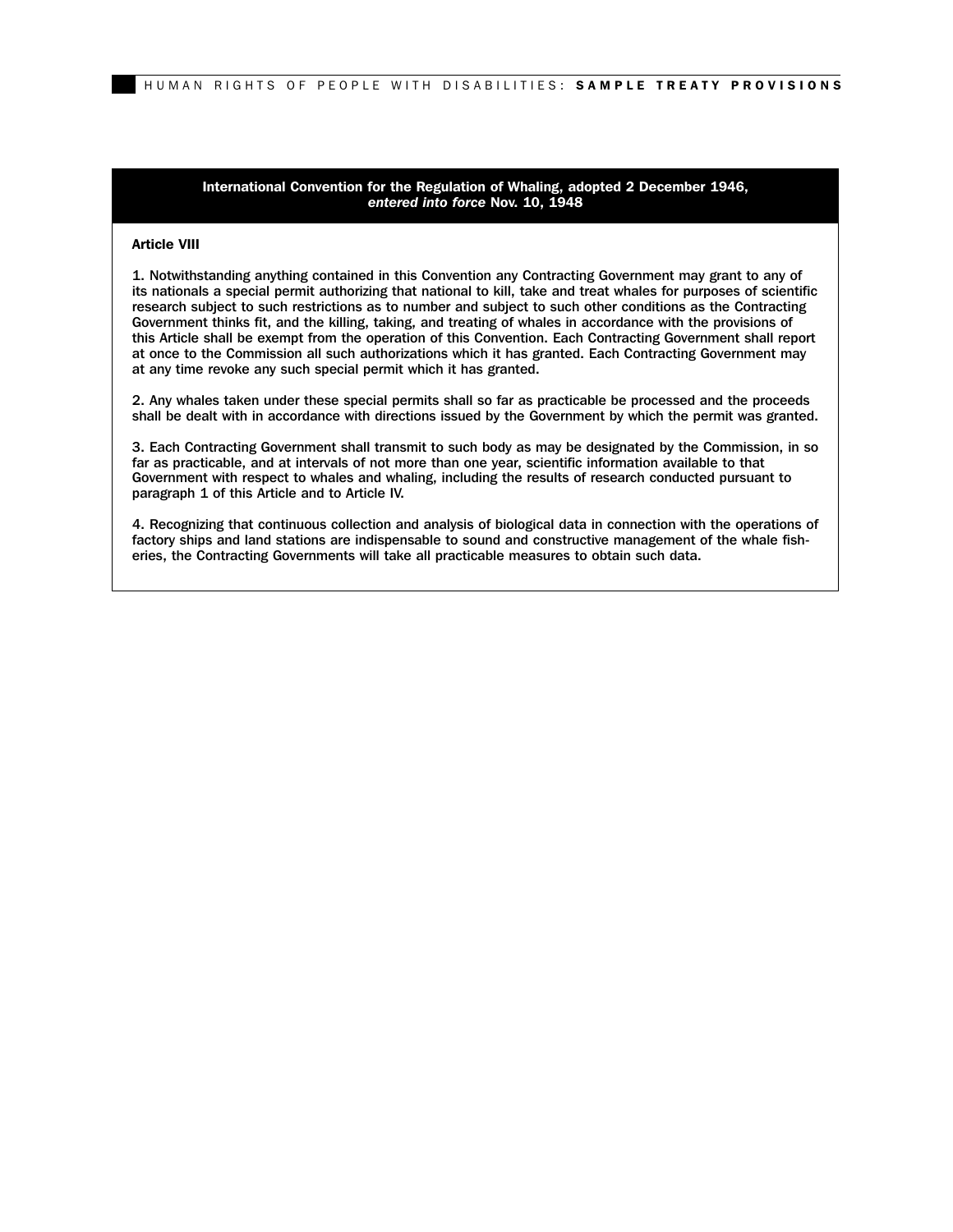### B. Information Gathering

In some instances, international agreements—particularly in the environmental context—require that information relevant to specific or general obligations be collected. Such activities may be undertaken by States individually or jointly, or by international organizations. The reasons for such information gathering may include research or identifying patterns and trends that reflect the state of the problems covered by the treaty. For example, a number of environmental law treaties require information to be provided on health of workers, carriage of oil, air quality of the working environment, fisheries conservation levels, marine environment, and freshwater resources. It should be noted that when the information is gathered, those participating in the collection process should take all steps necessary to preserve the privacy of those providing information.

## Inter-American Convention on the Prevention, Punishment and Eradication of Violence Against Women, 33 I.L.M. 1534 (1994), *entered into force* Mar. 5, 1995

# Article 8

The States Parties agree to undertake progressively specific measures, including programs: …

(h). to ensure research and the gathering of statistics and other relevant information relating to the causes, consequences and frequency of violence against women, in order to assess the effectiveness of measures to prevent, punish and eradicate violence against women and to formulate and implement the necessary changes; …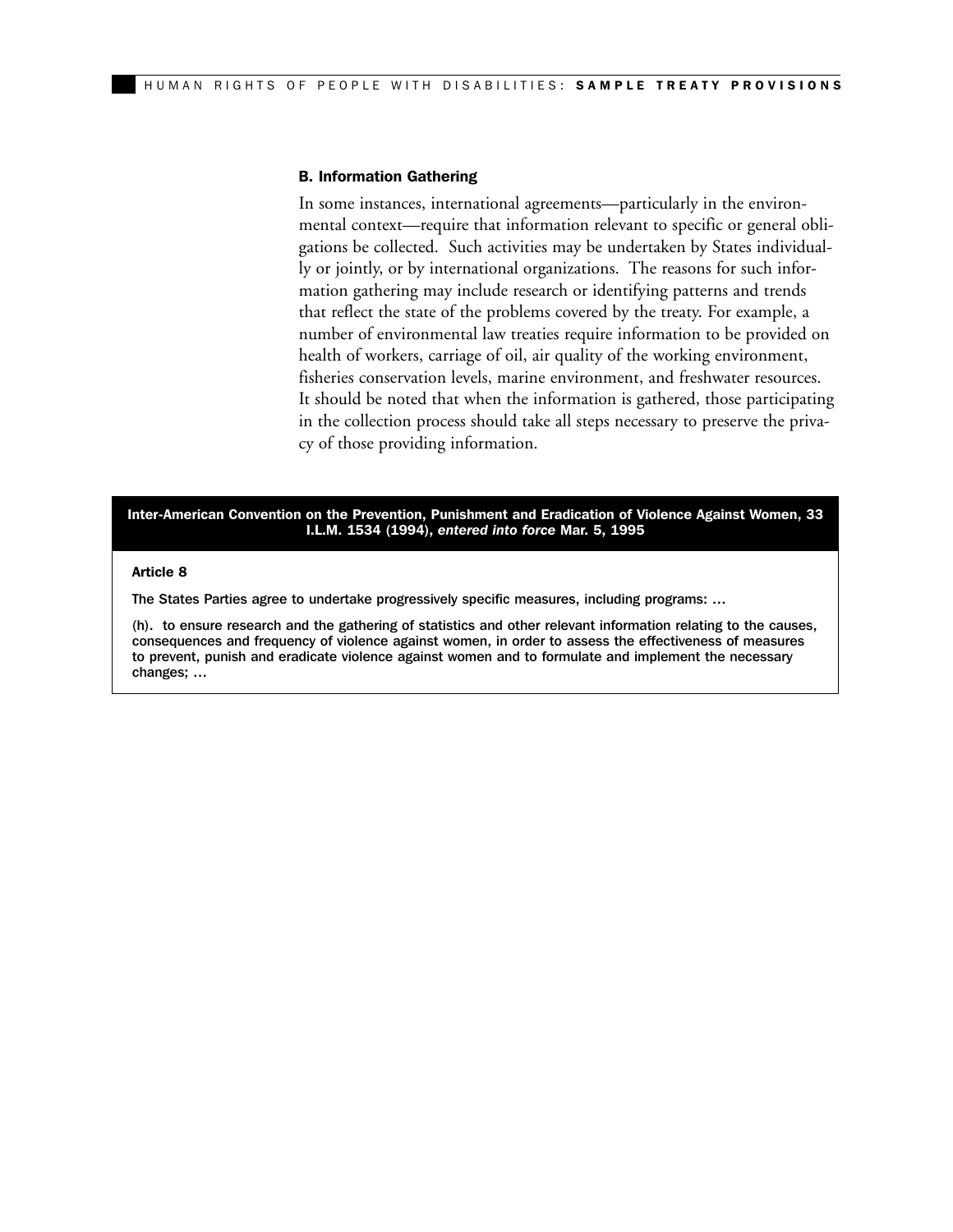## The United Nations Convention to Combat Desertification (UNCCD), adopted June 17, 1994, 33 I.L.M. 1332 (1994), *entered into force* Dec. 26, 1996

#### Article 16 Information collection, analysis and exchange

The Parties agree, according to their respective capabilities, to integrate and coordinate the collection, analysis and exchange of relevant short term and long term data and information to ensure systematic observation of land degradation in affected areas and to understand better and assess the processes and effects of drought and desertification. This would help accomplish, inter alias, early warning and advance planning for periods of adverse climatic variation in a form suited for practical application by users at all levels, including especially local populations. To this end, they shall, as appropriate:

(a) facilitate and strengthen the functioning of the global network of institutions and facilities for the collection, analysis and exchange of information, as well as for systematic observation at all levels, which shall, inter alias:

- (i) aim to use compatible standards and systems;
- (ii) encompass relevant data and stations, including in remote areas;

(iii) use and disseminate modern technology for data collection, transmission and assessment on land degradation; and

(iv) link national, sub regional and regional data and information centres more closely with global information sources;

(b) ensure that the collection, analysis and exchange of information address the needs of local communities and those of decision makers, with a view to resolving specific problems, and that local communities are involved in these activities;

(c) support and further develop bilateral and multilateral programmes and projects aimed at defining, conducting, assessing and financing the collection, analysis and exchange of data and information, including, inter alias, integrated sets of physical, biological, social and economic indicators;

(d) make full use of the expertise of competent intergovernmental and non-governmental organizations, particularly to disseminate relevant information and experiences among target groups in different regions;

(e) give full weight to the collection, analysis and exchange of socio-economic data, and their integration with physical and biological data;

(f) exchange and make fully, openly and promptly available information from all publicly available sources relevant to combating desertification and mitigating the effects of drought; and

(g) subject to their respective national legislation and/or policies, exchange information on local and traditional knowledge, ensuring adequate protection for it and providing appropriate return from the benefits derived from it, on an equitable basis and on mutually agreed terms, to the local populations concerned.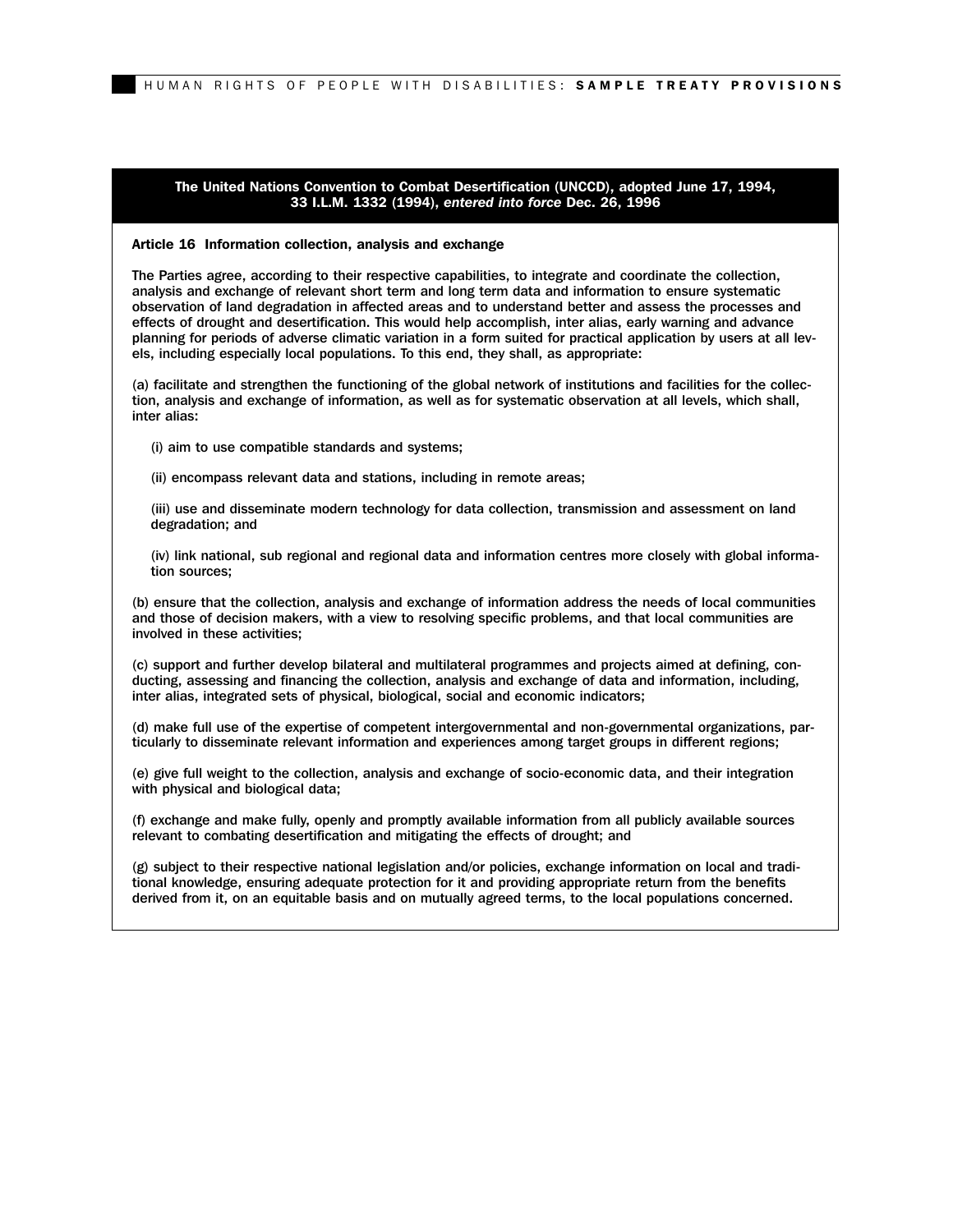## C. Information Exchange

Information exchange provisions seek to ensure that information gathered pursuant to the treaty in question is effectively utilized and shared. Many information exchange provisions require States Parties to cooperate by shar ing research or other information with each other either directly or through a treaty secretariat or other information gathering body. In addition, some provisions require States Parties (particularly developed countries) to assist those (usually developing countries) that are less resource-rich in collecting, analyzing, distributing and developing the research mandated by the treaty.

Vienna Convention for the Protection of the Ozone Layer, adopted March 22, 1985, 26 I.L.M. 1529 (1987), *entered into force* Sept. 22, 1988

#### Article 4 Co-operation in the legal, scientific and technical fields

1. The Parties shall facilitate and encourage the exchange of scientific, technical, socio-economic, commercial and legal information relevant to this Convention as further elaborated in annex II. Such information shall be supplied to bodies agreed upon by the Parties. Any such body receiving information regarded as confidential by the supplying Party shall ensure that such information is not disclosed and shall aggregate it to protect its confidentiality before it is made available to all Parties.

2. The Parties shall co-operate, consistent with their national laws, regulations and practices and taking into account in particular the needs of the developing countries, in promoting, directly or through competent international bodies, the development and transfer of technology and knowledge. Such co-operation shall be carried out particularly through:

(a) Facilitation of the acquisition of alternative technologies by other Parties;

(b) Provision of information on alternative technologies and equipment, and supply of special manuals or guides to them;

(c) The supply of necessary equipment and facilities for research and systematic observations;

(d) Appropriate training of scientific and technical personnel.

### Stockholm Convention on Persistent Organic P ollutants, adopted 23 May 2001, 40 I.L.M. 532 (2001), *not yet in force*

#### Article 9 Information exchange

1. Each Party shall facilitate or undertake the exchange of information relevant to:

- (a) The reduction or elimination of the production, use and release of persistent organic pollutants; and
- (b) Alternatives to persistent organic pollutants, including information relating to their risks as well as to their economic and social costs.
- 2. The Parties shall exchange the information referred to in paragraph 1 directly or through the Secretariat.
- 3. Each Party shall designate a national focal point for the exchange of such information.

4. The Secretariat shall serve as a clearing-house mechanism for information on persistent organic pollutants, including information provided by Parties, intergovernmental organizations and nongovernmental organizations.

5. For the purposes of this Convention, information on health and safety of humans and the environment shall not be regarded as confidential. Parties that exchange other information pursuant to this Convention shall protect any confidential information as mutually agreed.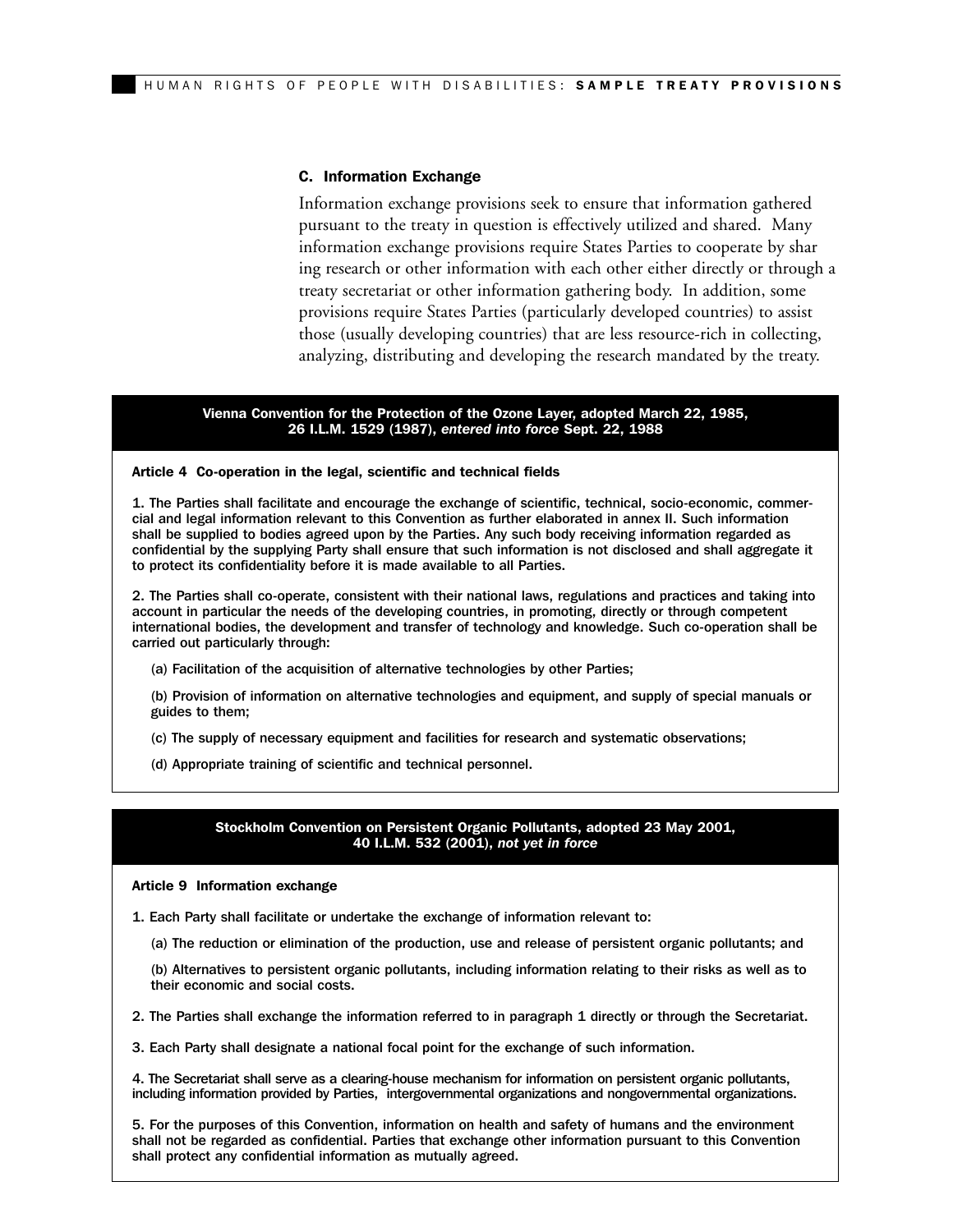## D. Public Education and Training

With increasing regularity, international treaties require States Parties to improve public awareness and education in a given area. This is particularly true for international environmental agreements, though other treaties simi larly give attention to public awareness and education. Training, which is slightly more specific, features in some international treaties on topics such as protection of workers. Finally, certain treaties provide for publicity to be given to particular hazards, specially protected areas, or to maritime naviga tion dangers.

In the context of disability, public education and awareness features as a central component and precondition to equalizing the opportunities of peo ple with disabilities and are recognized as such in Rule 1 of the UN Standard Rules. *(See Annex (I) for Rule 1)* Public education and awareness about dis ability is crucial in order to address stereotypes and prejudices against people with disabilities and for members of society to understand and appreciate the human rights to which people with disabilities are entitled. Training about disability (regarding legal issues, reasonable accommodations, accessibility, etc.) is likewise of fundamental importance if people with disabilities are to be fully integrated into society, whether in the workplace, public life, educa tional arena or elsewhere. Media training is also very important as the media can play a crucial role in dispelling stereotypes by providing positive, accurate portrayals of people with disabilities. Finally, publicity and public awareness education regarding environmental dangers is relevant in situations where people face the risk of preventable disabilities as a result of landmines, unexploded ordinances or other hazards.

The following provisions pertaining to education, awareness and publici ty provide some indication of how provisions concerning these issues have been framed in existing international treaties

Convention against Torture and Other Cruel, Inhuman or Degrading Treatment or Punishment, G.A. res. 39/46, [annex, 39 U.N. GAOR Supp. (No. 51) at 197, U.N. Doc. A/39/51 (1984)], *entered into force* June 26, 1987

#### Article 10

1. Each State Party shall ensure that education and information regarding the prohibition against torture are fully included in the training of law enforcement personnel, civil or military, medical personnel, public officials and other persons who may be involved in the custody, interrogation or treatment of any individual subjected to any form of arrest, detention or imprisonment.

2. Each State Party shall include this prohibition in the rules or instructions issued in regard to the duties and functions of any such person.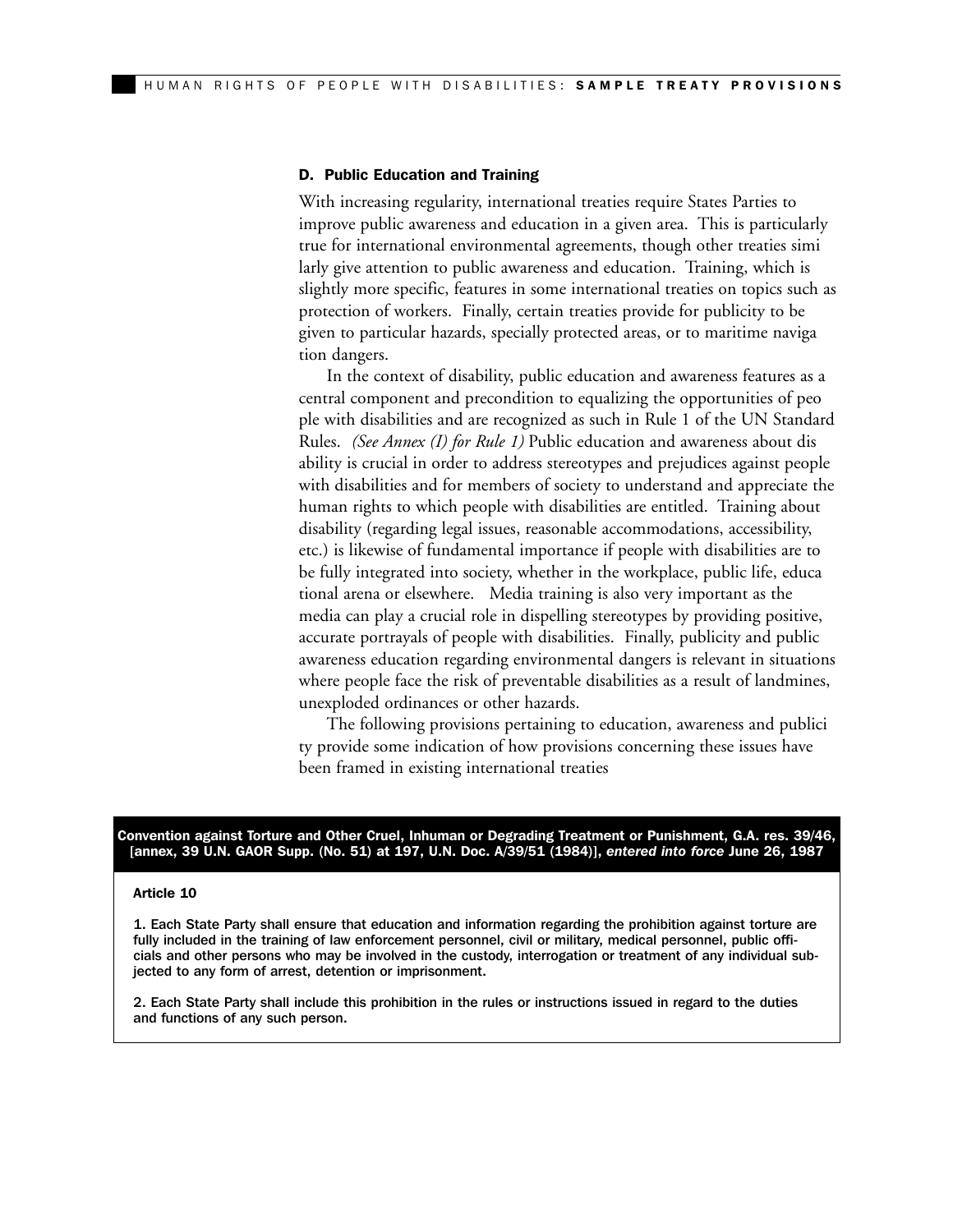## Dec. 29, 1993 , adopted 22 June 1992, 31 I.L.M. 818 (1992),

#### Article 13 Public Education and Awareness

The Contracting Parties shall:

(a) Promote and encourage understanding of the importance of, and the measures required for, the conservation of biological diversity, as well as its propagation through media, and the inclusion of these topics in educational programmes; and

(b) Cooperate, as appropriate, with other States and international organizations in developing educational and public awareness programmes, with respect to conservation and sustainable use of biological diversity.

## The United Nations Framework Convention on Climate Change, adopted 9 May 1992, 31 I.L.M. 849 (1992), *entered into force* Mar. 21, 1994

Article 6 Education, Training and Public Awareness

In carrying out their commitments under Article 4, paragraph 1(i), the Parties shall:

(a) Promote and facilitate at the national and, as appropriate, sub regional and regional levels, and in accordance with national laws and regulations, and within their respective capacities:

(i) The development and implementation of educational and public awareness programmes on climate change and its effects;

(ii) Public access to information on climate change and its effects;

(iii) Public participation in addressing climate change and its effects and developing adequate responses; and

(iv) Training of scientific, technical and managerial personnel.

(b) Cooperate in and promote, at the international level, and, where appropriate, using existing bodies:

(i) The development and exchange of educational and public awareness material on climate change and its effects; and

(ii) The development and implementation of education and training programmes, including the strengthening of national institutions and the exchange or secondment of personnel to train experts in this field, in particular for developing countries.

## Convention Concerning the Protection of the World Cultural and Natural Heritage, adopted 23 November 1972, 11 I.L.M. 1358 (1972), *entered into force* Dec. 17, 1995

VI. Educational Programmes

Article 27

1. The States Parties to this Convention shall endeavor by all appropriate means, and in particular by educational and information programmes, to strengthen appreciation and respect by their peoples of the cultural and natural heritage defined in Articles 1 and 2 of the Convention.

2. They shall undertake to keep the public broadly informed of the dangers threatening this heritage and of the activities carried on in pursuance of this Convention.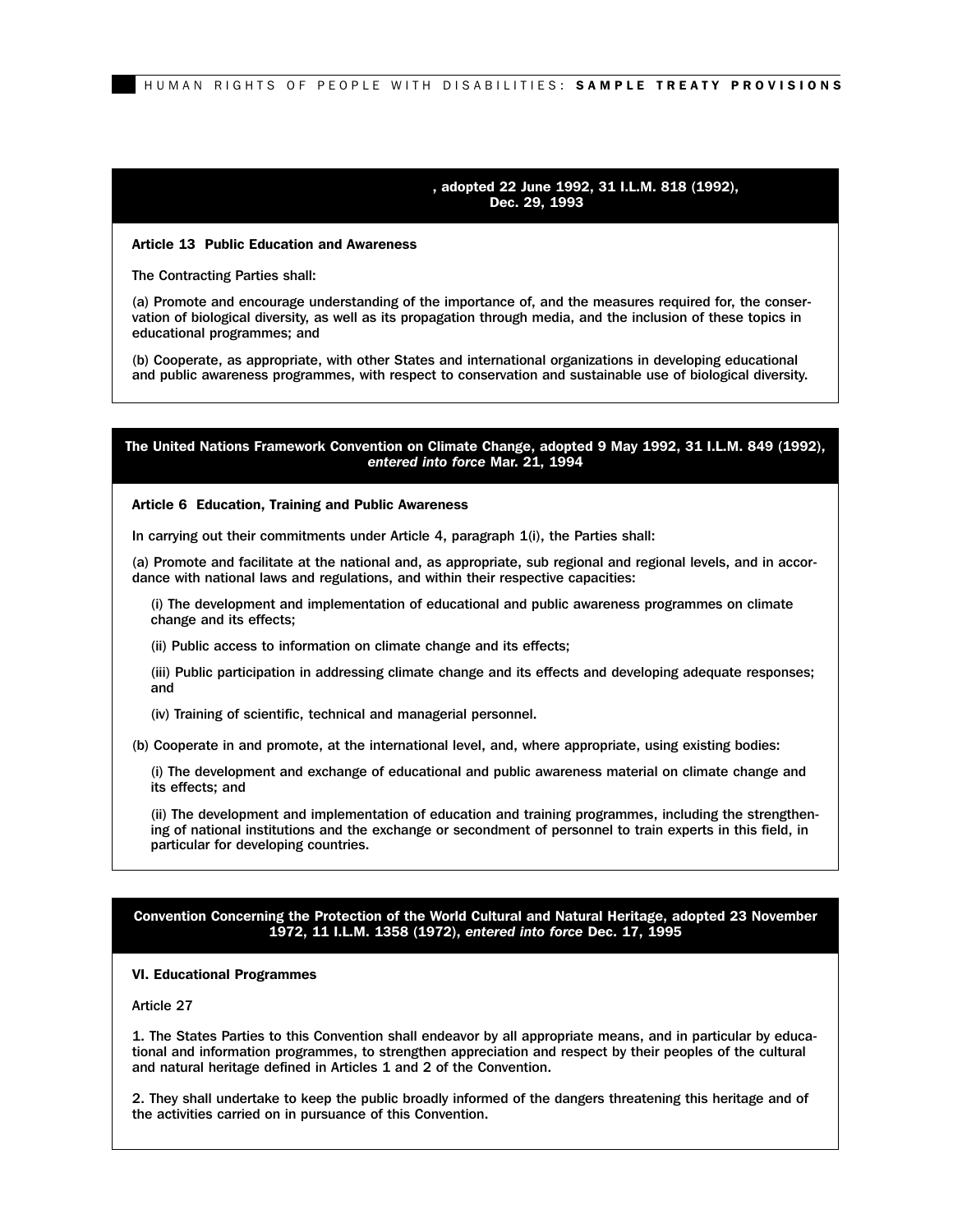## E. Communications

Some international treaties, especially in the human rights field, establish procedures through which reports/communications of treaty violations can be submitted to a treaty monitoring body by States, interested groups or individuals. "Inter-state complaints" are submitted by one State alleging violations by another State. Often, the treaty will require a State to consent to the procedure before another State can register such a complaint. In the context of the Mine Ban Treaty, treaty provisions allow for inter-state "clarifications" for the resolution of questions regarding State implementation of the treaty. "Individual complaints" may also be provided for in treaty provisions, although in some instances a separate agreement may be established to provide for individuals or groups to submit allegations of State violations. For example, the International Covenant on Civil and Political Rights has a separate Optional Protocol to which States may become a party in order to allow for the possibility of individual communications. States parties identified in a communication are usually given an opportunity to respond, and then the relevant body examines the evidence and issues a report. The report will usually comment on the veracity of the claims alleged in the communication and what, if any, remedial measures must be taken by the relevant States Parties. The degree of public access to the communications, responses and reports varies between treaties. The establishment of a communications procedure for an international human rights treaty for people with disabilities could provide a highly effective tool for people with disabilities to participate in the oversight of the treaty implementation process. Such a procedure might also provide an avenue for the personal redress of human rights abuses committed under the treaty.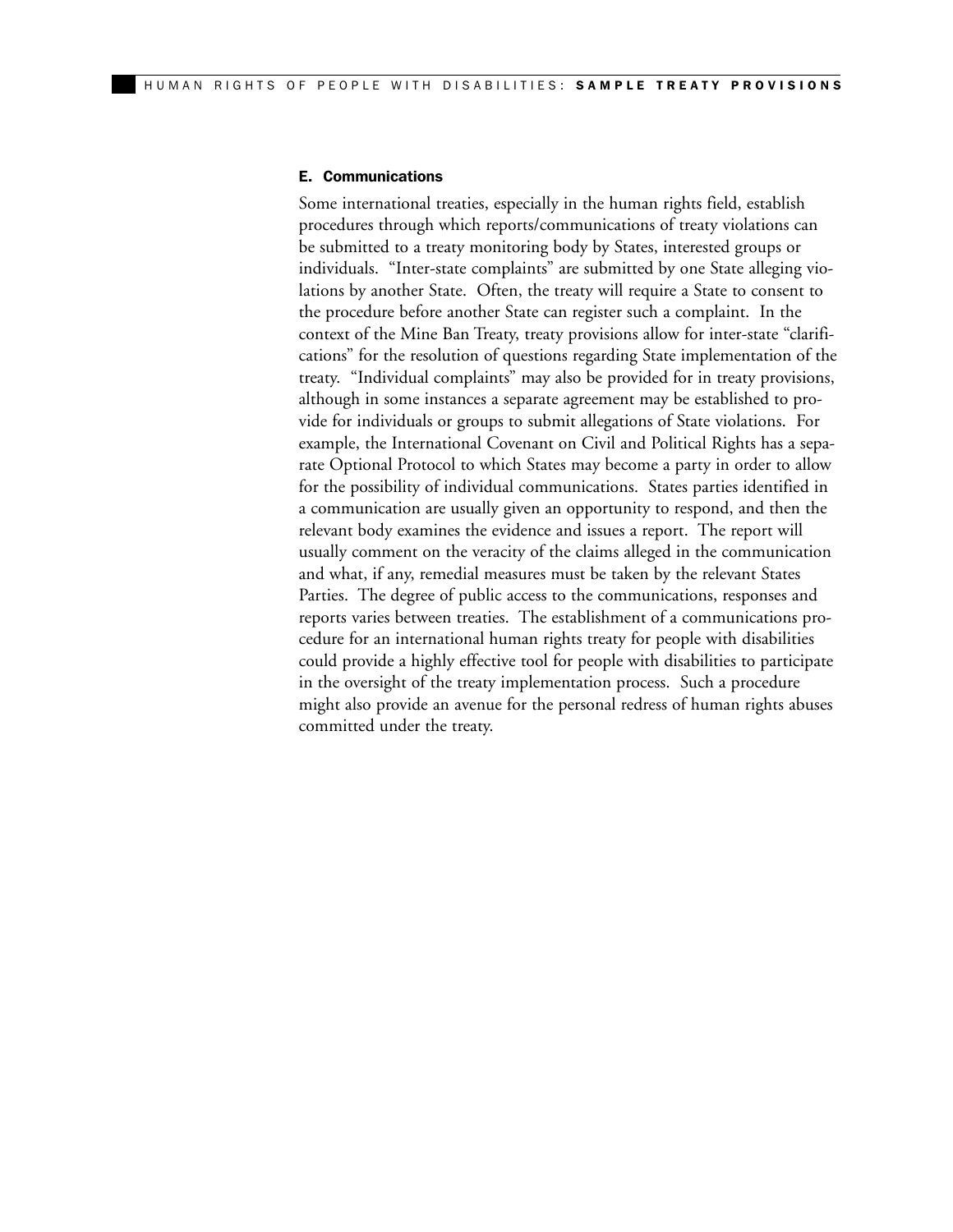# INTER-STATE COMPLAINTS

International Covenant on Civil and Political Rights, G.A. res. 2200A (XXI), 21 U.N. GAOR Supp. (No. 16) at 52, U.N. Doc. A/6316 (1966), 999 U.N.T.S. 171, *entered into force* Mar. 23, 1976

### Article 41

1. A State Party to the present Covenant may at any time declare under this article that it recognizes the competence of the Committee to receive and consider communications to the effect that a State Party claims that another State Party is not fulfilling its obligations under the present Covenant. Communications under this article may be received and considered only if submitted by a State Party which has made a declaration recognizing in regard to itself the competence of the Committee. No communication shall be received by the Committee if it concerns a State Party which has not made such a declaration. Communications received under this article shall be dealt with in accordance with the following procedure:

(a) If a State Party to the present Covenant considers that another State Party is not giving effect to the provisions of the present Covenant, it may, by written communication, bring the matter to the attention of that State Party. Within three months after the receipt of the communication the receiving State shall afford the State which sent the communication an explanation, or any other statement in writing clarifying the matter which should include, to the extent possible and pertinent, reference to domestic procedures and remedies taken, pending, or available in the matter;

(b) If the matter is not adjusted to the satisfaction of both States Parties concerned within six months after the receipt by the receiving State of the initial communication, either State shall have the right to refer the matter to the Committee, by notice given to the Committee and to the other State;

(c) The Committee shall deal with a matter referred to it only after it has ascertained that all available domestic remedies have been invoked and exhausted in the matter, in conformity with the generally recognized principles of international law. This shall not be the rule where the application of the remedies is unreasonably prolonged;

(d) The Committee shall hold closed meetings when examining communications under this article;

(e) Subject to the provisions of subparagraph (c), the Committee shall make available its good offices to the States Parties concerned with a view to a friendly solution of the matter on the basis of respect for human rights and fundamental freedoms as recognized in the present Covenant;

(f) In any matter referred to it, the Committee may call upon the States Parties concerned, referred to in subparagraph (b), to supply any relevant information;

(g) The States Parties concerned, referred to in subparagraph (b), shall have the right to be represented when the matter is being considered in the Committee and to make submissions orally and/or in writing;

(h) The Committee shall, within twelve months after the date of receipt of notice under subparagraph (b), submit a report:

(i) If a solution within the terms of subparagraph (e) is reached, the Committee shall confine its report to a brief statement of the facts and of the solution reached;

(ii) If a solution within the terms of subparagraph (e) is not reached, the Committee shall confine its report to a brief statement of the facts; the written submissions and record of the oral submissions made by the States Parties concerned shall be attached to the report. In every matter, the report shall be communicated to the States Parties concerned.

2. The provisions of this article shall come into force when ten States Parties to the present Covenant have made declarations under paragraph I of this article. Such declarations shall be deposited by the States Parties with the Secretary-General of the United Nations, who shall transmit copies thereof to the other States Parties. A declaration may be withdrawn at any time by notification to the Secretary-General. Such a withdrawal shall not prejudice the consideration of any matter which is the subject of a communication already transmitted under this article; no further communication by any State Party shall be received after the notification of withdrawal of the declaration has been received by the Secretary-General, unless the State Party concerned has made a new declaration.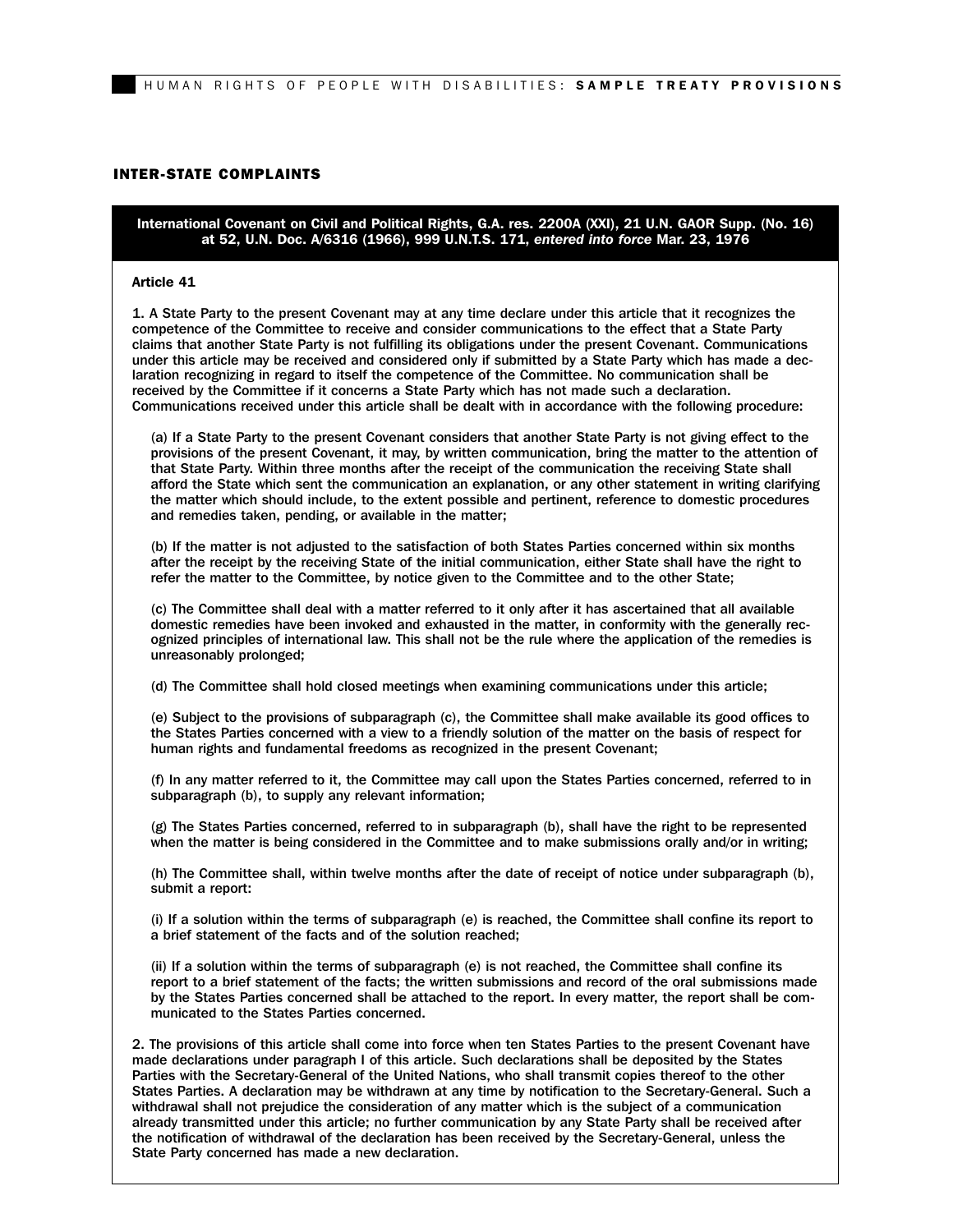Convention on the Prohibition of the use, stockpiling, production and transfer of antipersonnel mines and on their destruction. Adopted at Oslo, Norway on September 18, 1997, *entered into force* Mar. 1, 1999

Article 8 Facilitation and clarification of compliance

1.The States Parties agree to consult and cooperate with each other regarding the implementation of the provisions of this Convention, and to work together in a spirit of cooperation to facilitate compliance by States parties with their obligations under this Convention.

2.If one or more States Parties wish to clarify and seek to resolve questions relating to compliance with the provisions of this Convention by another State Party, it may submit, through the Secretary-General of the United Nations, a Request for Clarification of that matter to that State Party. Such a request shall be accompanied by all appropriate information. Each State Party shall refrain from unfounded Requests for Clarification, care being taken to avoid abuse. A State Party that receives a Request for Clarification shall provide, through the Secretary-General of the United Nations, within 28 days to the requesting State Party all information which would assist in clarifying this matter.

3.If the requesting State Party does not receive a response through the Secretary-General of the United Nations within that time period, or deems the response to the Request for Clarification to be unsatisfactory, it may submit the matter through the Secretary-General of the United Nations to the next Meeting of the States Parties. The Secretary-General of the United Nations shall transmit the submission, accompanied by all appropriate information pertaining to the Request for Clarification, to all States Parties. All such information shall be presented to the requested State Party which shall have the right to respond.

4.Pending the convening of any meeting of the States Parties, any of the States Parties concerned may request the Secretary-General of the United Nations to exercise his or her good offices to facilitate the clarification requested.

5.The requesting State Party may propose through the Secretary-General of the United Nations the convening of a Special Meeting of the States Parties to consider the matter. The Secretary-General of the United Nations shall thereupon communicate this proposal and all information submitted by the States Parties concerned, to all States Parties with a request that they indicate whether they favour a Special Meeting of the States Parties, for the purpose of considering the matter. In the event that within 14 days from the date of such communication, at least one-third of the States Parties favours such a Special Meeting, the Secretary-General of the United Nations shall convene this Special Meeting of the States Parties within a further 14 days. A quorum for this Meeting shall consist of a majority of States Parties.

6.The Meeting of the States Parties or the Special Meeting of the States Parties, as the case may be, shall first determine whether to consider the matter further, taking into account all information submitted by the States Parties concerned. The Meeting of the States Parties or the Special Meeting of the States Parties shall make every effort to reach a decision by consensus. If despite all efforts to that end no agreement has been reached, it shall take this decision by a majority of States Parties present and voting.

7.All States Parties shall cooperate fully with the Meeting of the States Parties or the Special Meeting of the States Parties in the fulfillment of its review of the matter, including any fact-finding missions that are authorized in accordance with paragraph 8.

…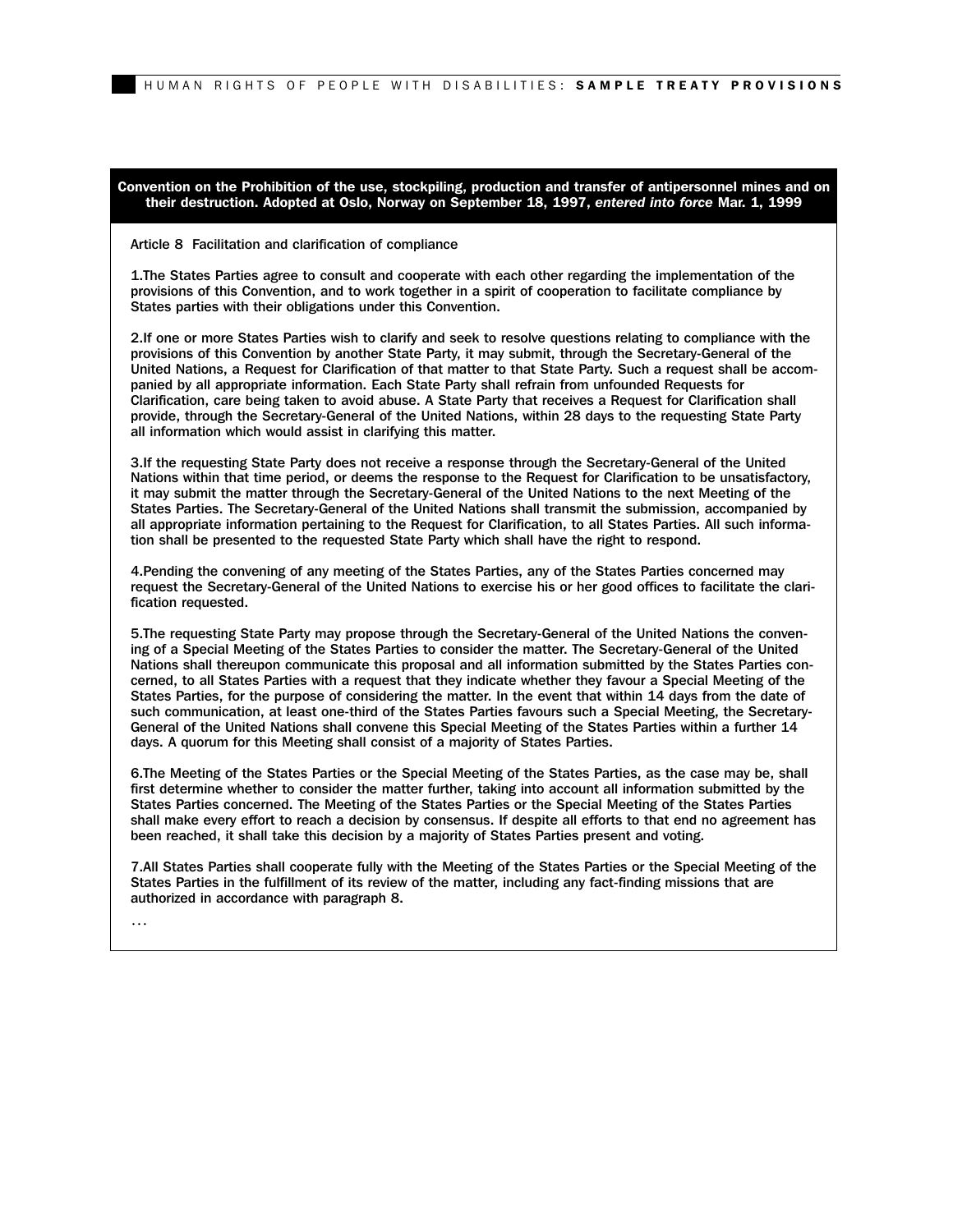# INDIVIDUAL COMPLAINTS

Optional Protocol to the International Covenant on Civil and Political Rights, G.A. res. 2200A (XXI), 21 U.N. GAOR Supp. (No. 16) at 59, U.N. Doc. A/6316 (1966), 999 U.N.T.S. 302, *entered into force* Mar. 23, 1976

### Article 1

A State Party to the Covenant that becomes a Party to the present Protocol recognizes the competence of the Committee to receive and consider communications from individuals subject to its jurisdiction who claim to be victims of a violation by that State Party of any of the rights set forth in the Covenant. No communication shall be received by the Committee if it concerns a State Party to the Covenant which is not a Party to the present Protocol.

### Article 2

Subject to the provisions of article 1, individuals who claim that any of their rights enumerated in the Covenant have been violated and who have exhausted all available domestic remedies may submit a written communication to the Committee for consideration.

#### Article 3

The Committee shall consider inadmissible any communication under the present Protocol which is anonymous, or which it considers to be an abuse of the right of submission of such communications or to be incompatible with the provisions of the Covenant.

### Article 4

1. Subject to the provisions of article 3, the Committee shall bring any communications submitted to it under the present Protocol to the attention of the State Party to the present Protocol alleged to be violating any provision of the Covenant.

2. Within six months, the receiving State shall submit to the Committee written explanations or statements clarifying the matter and the remedy, if any, that may have been taken by that State.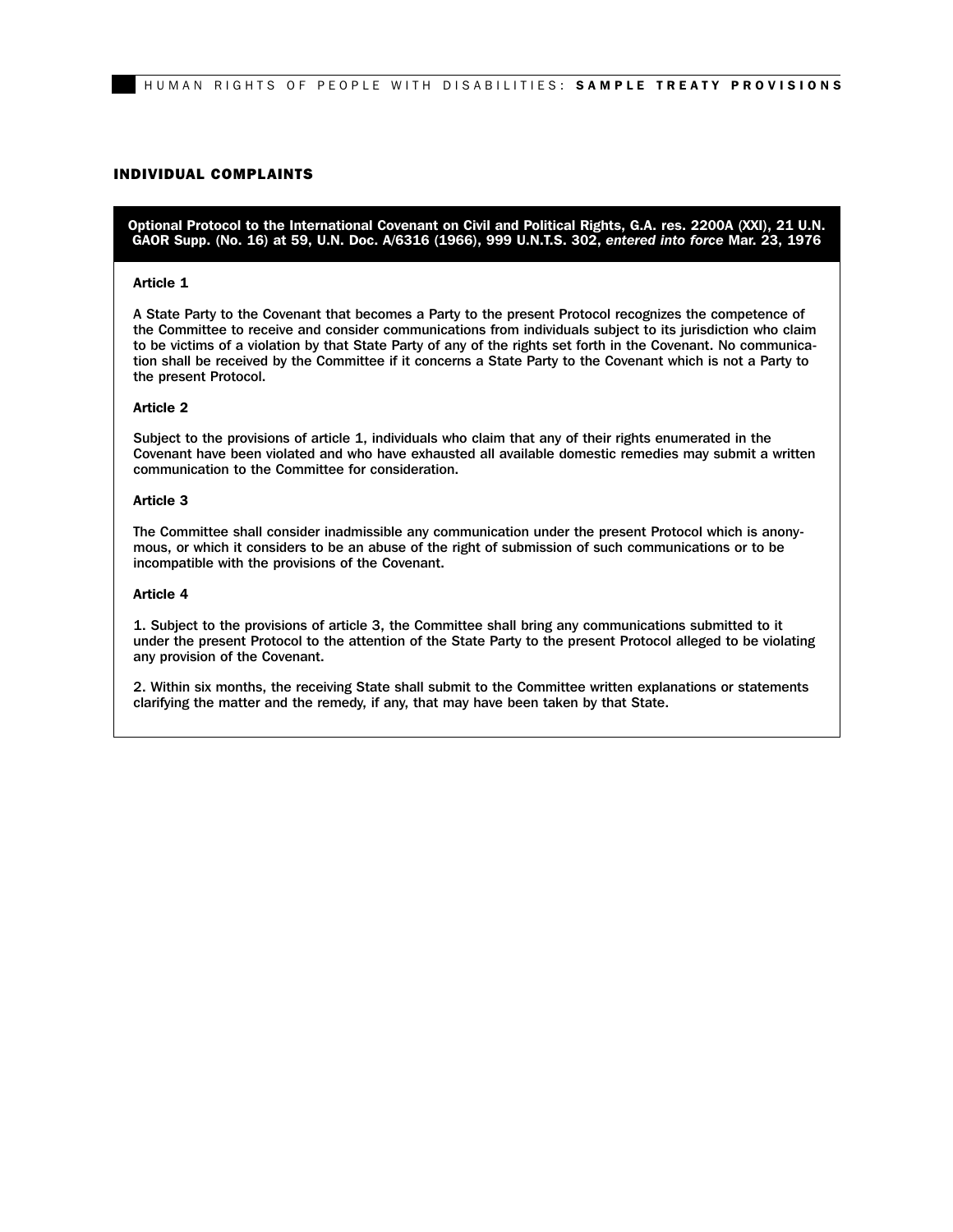### CATEGORY IV. IMPLEMENTING PROVISIONS

Unlike the substantive provisions that define the content of the human rights obligations, the implementing provisions determine how the treaty will take effect. For example, the implementing provisions determine which States are eligible to become parties to the convention, how those States may become parties, and how and when the treaty will becoming binding against the States Parties. The implementing provisions will also indicate whether and how States Parties can limit the application of any of the substantive obligations to themselves. This latter point is particularly important to examine, because a treaty can be seriously compromised if States are able to make extensive reservations that severely limit the application and implementation of substantive provisions in a reserving State.

## A. Signature

The signing of a convention by the authorized representative of a State constitutes the first step towards a State becoming a party to the convention. Having signed the treaty, the State is not yet bound to abide by all the specific provisions of the treaty even if the treaty has come into force. Instead, the State is bound to abide by the object and purpose of the convention, i.e. the essential character of the convention as usually expressed in the convention's preambular text. This level of obligation is maintained until the State either ratifies the treaty (causing it to assume responsibility for all of the provisions for which it has not filed a valid reservation), or sends notice that it is rejecting the treaty and has no intention of ever ratifying it (thus releasing it from any obligation to abide by the treaty). Multilateral treaties are usually open for signature to a broad range of States, but it is possible for a treaty to be restrictive so that, for example, only States members of a particular inter-governmental organization (such as the United Nations or one of its specialized agencies) may join.

Convention on the Elimination of All Forms of Discrimination against Women, G.A. res. 34/180, 34 U.N. GAOR Supp. (No. 46) at 193, U.N. Doc. A/34/46, *entered into force* Sept. 3, 1981

### Article 25

1. The present Convention shall be open for signature by all States.

2. The Secretary-General of the United Nations is designated as the depositary of the present Convention…

International Covenant on Civil and Political Rights, G.A. res. 2200A (XXI), 21 U.N. GAOR Supp. (No. 16) at 52, U.N. Doc. A/6316 (1966), 999 U.N.T.S. 171, *entered into force* Mar. 23, 1976

## Article 48

1. The present Covenant is open for signature by any State Member of the United Nations or member of any of its specialized agencies, by any State Party to the Statute of the International Court of Justice, and by any other State which has been invited by the General Assembly of the United Nations to become a Party to the present Covenant.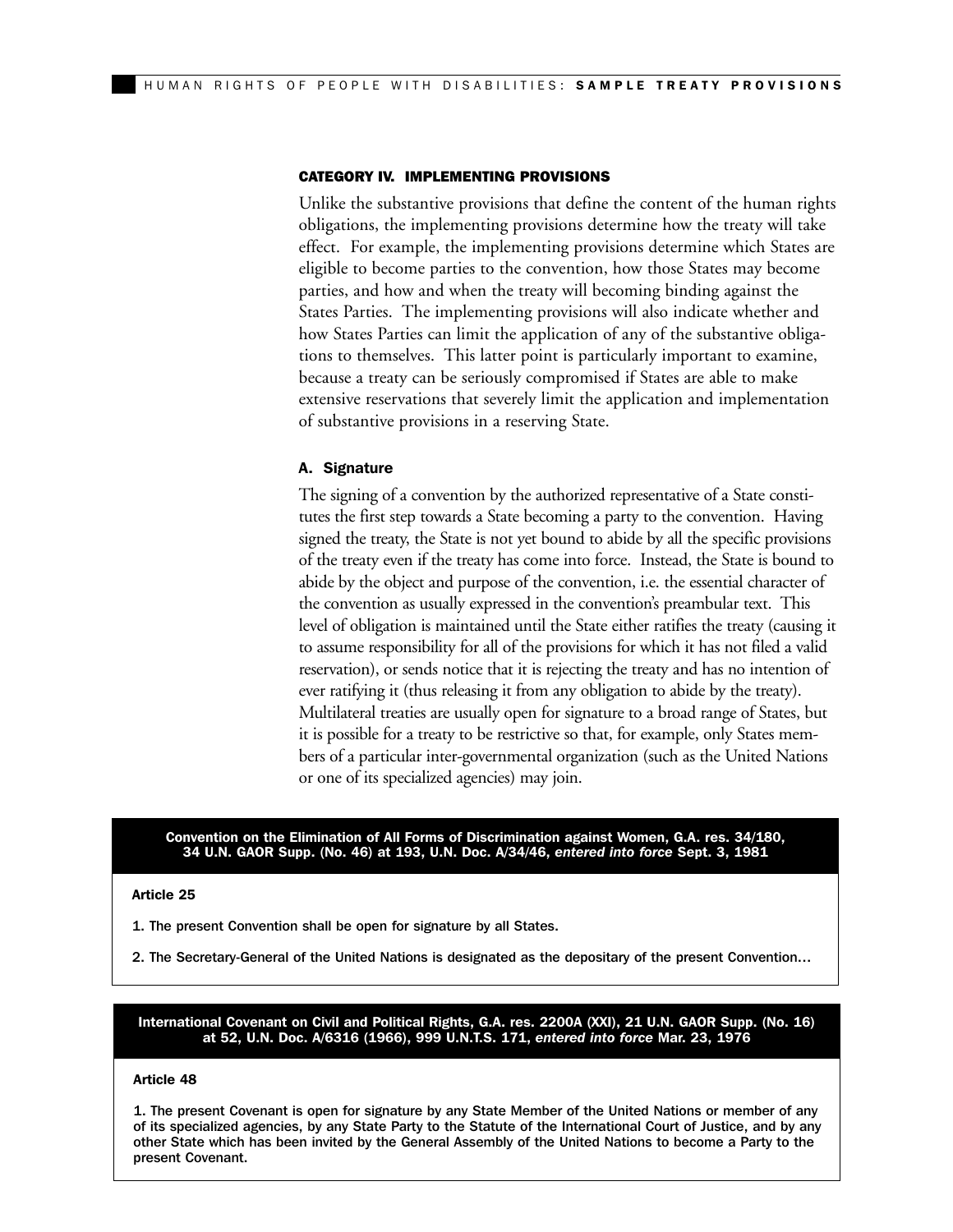## B. Ratification and Accession

Ratification refers to the act by which a State becomes a member or "States Party" to a treaty within the period specified by the treaty. Unless a process of accession is used to attain membership (i.e. the period for signing a treaty has ended and a State instead joins by depositing an instrument of accession with the appropriate body). A State will usually sign the convention, and then send the document to its governing legislature for ratification. The actual process of ratification is governed by domestic laws, and so is different in each country. If the time period has expired for signing and ratifying the treaty, a process of accession can be used to attain membership instead. Generally, this is done by a State depositing an instrument of accession with the appropriate body.

| Jan. 12, 1951                                                                                                                                                                                                                               | .S. 277. |
|---------------------------------------------------------------------------------------------------------------------------------------------------------------------------------------------------------------------------------------------|----------|
| Article 11                                                                                                                                                                                                                                  |          |
| The present Convention shall be open until 31 December 1949 for signature on behalf of any member of the<br>United Nations and of any non-member State to which an invitation to sign has been addressed by the<br><b>General Assembly.</b> |          |
| The present Convention shall be ratified, and the instruments of ratification shall be depositied with the<br>Secretary-General of the United Nations.                                                                                      |          |
| After 1 January 1950, the present convention may be acceded to on behalf of any Member of the United<br>Nations and of any non-member State which has received an invitiation as aforesaid. Instruments of acces-                           |          |

sion shall be deposited with the Secretary-General of the United Nations.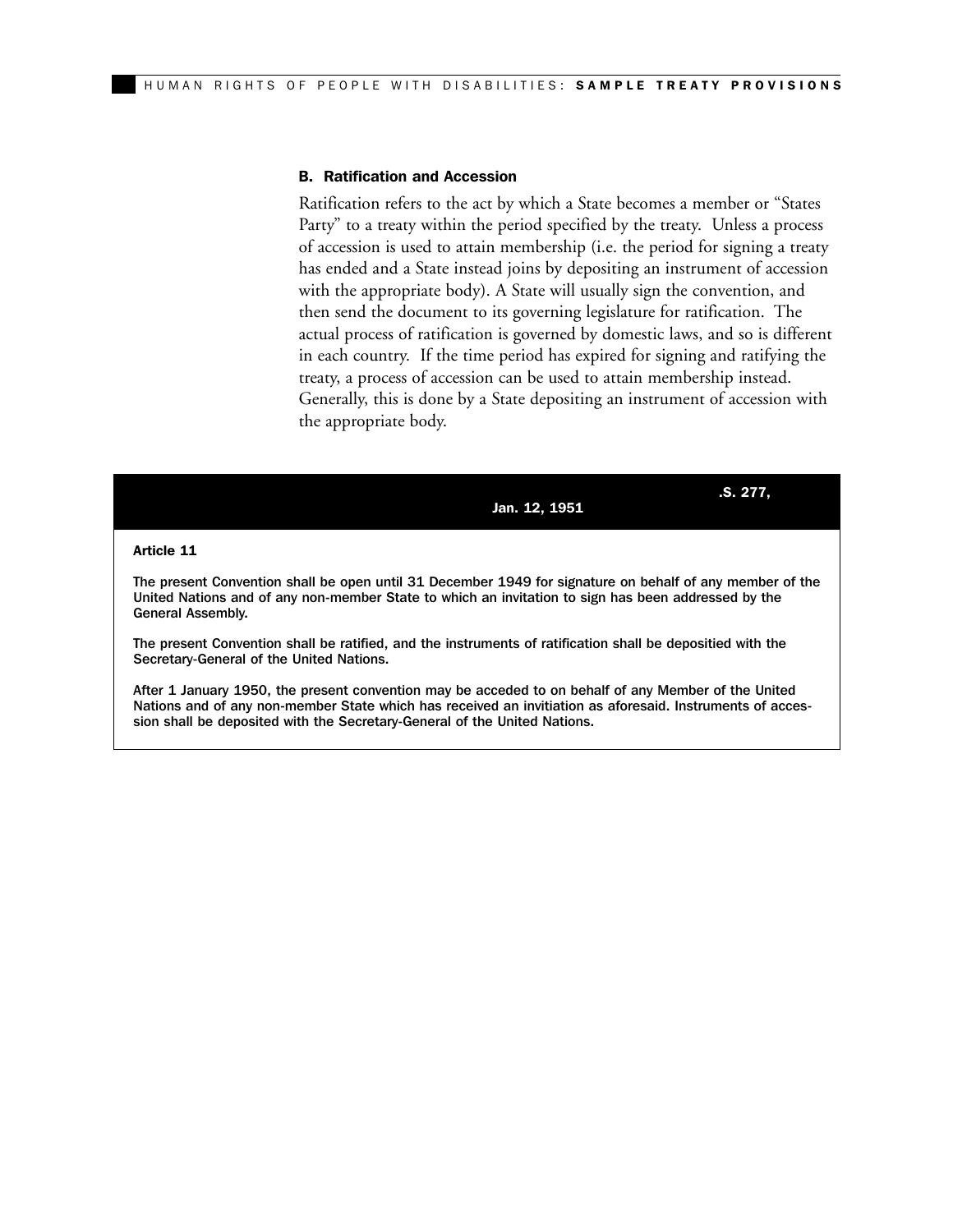### C. Reservations, Understandings and Declarations (RUDs)

Although some treaties do not permit the filing of RUDs, most will permit States to file RUDs at the time they ratify or accede to a convention. RUDs are tools used by States to limit the scope of application of a convention, or to make clear how a State interprets some aspect of the convention. For example, if a provision of a treaty will violate a State's domestic constitutional provisions, that State will usually file a reservation to the provision so that the specified provision does not apply to the State and cannot be enforced against it. If the reservation contravenes the essential object and purpose of a treaty, then the reservation will be invalid and the treaty provision in question will usually still apply to the State. Treaties will often be divided up into derogable and nonderogable provisions, so that States may make reservations to certain treaty provisions, but not to others. While understandings and declarations do not exempt the application of convention provisions to a State, they do provide States with an opportunity to clarify how they believe a particular provision should be interpreted. The process of accepting or rejecting the RUDs of one State by another is complicated and has implications for the relationship between the two States in question (as well as spillover effects between each of those States and other States). Rules regarding this process can be found in the Vienna Convention on the Law of Treaties.

# The United Nations Convention to Combat Desertification (UNCCD), adopted June 17, 1994, 33 I.L.M. 1332 (1994), *entered into force* Dec. 26, 1996

## Article 37 Reservations

No reservations may be made to this Convention.

## Convention on the Rights of the Child, G.A. res. 44/25, anne x, 44 U.N. GAOR Supp. (No. 49) at 167, U.N. Doc. A/44/49 (1989), *entered into force* Sept. 2, 1990

### Article 51

1. The Secretary-General of the United Nations shall receive and circulate to all States the text of reservations made by States at the time of ratification or accession.

2. A reservation incompatible with the object and purpose of the present Convention shall not be permitted.

3. Reservations may be withdrawn at any time by notification to that effect addressed to the Secretary-General of the United Nations, who shall then inform all States. Such notification shall take effect on the date on which it is received by the Secretary-General.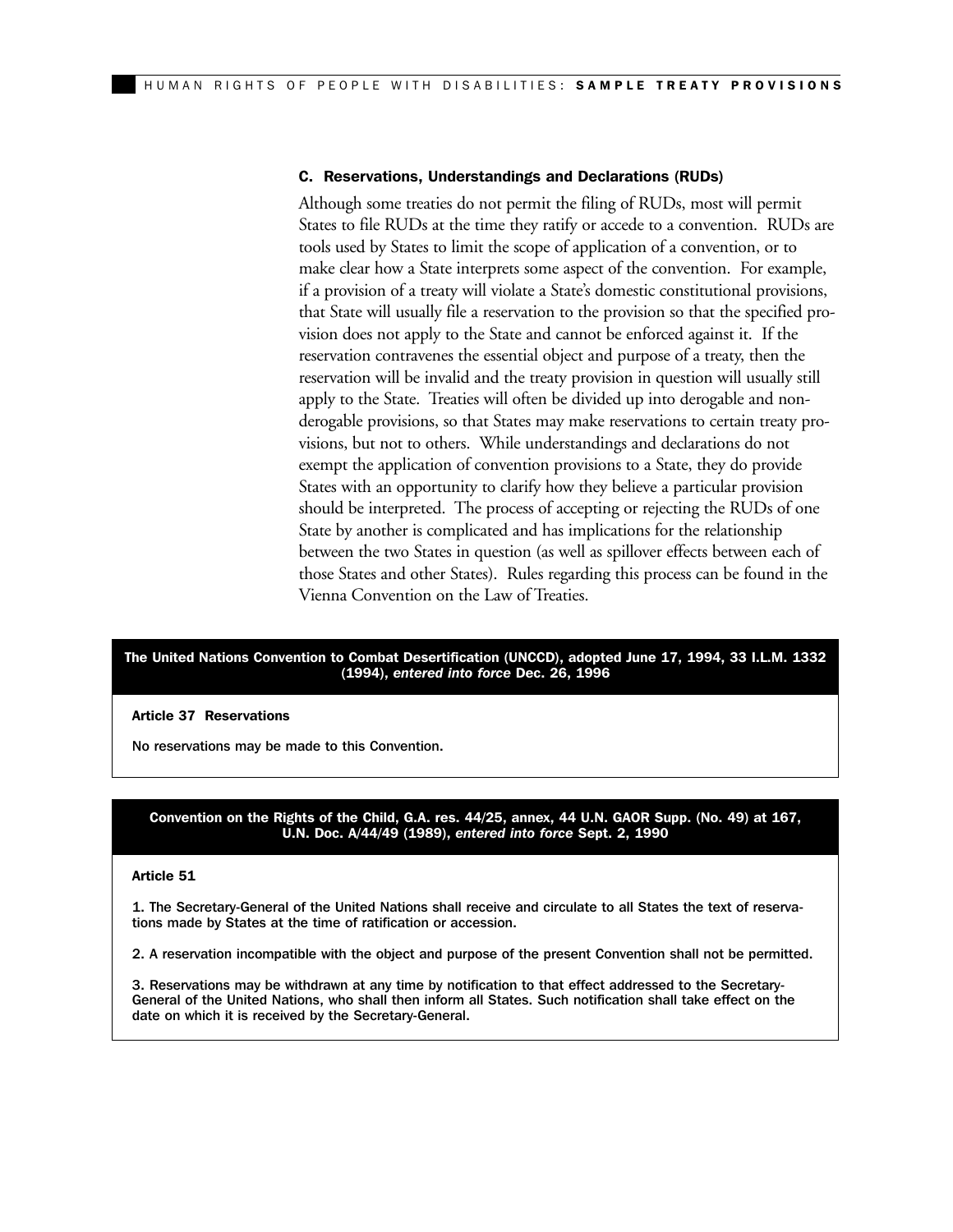#### International Covenant on Civil and Political Rights, G.A. res. 2200A (XXI), 21 U.N. GAOR Supp. (No. 16) at 52, U.N. Doc. A/6316 (1966), 999 U.N.T.S. 171, *entered into force* Mar. 23, 1976

#### Article 5

1. Nothing in the present Covenant may be interpreted as implying for any State, group or person any right to engage in any activity or perform any act aimed at the destruction of any of the rights and freedoms recognized herein or at their limitation to a greater extent than is provided for in the present Covenant.

2. There shall be no restriction upon or derogation from any of the fundamental human rights recognized or existing in any State Party to the present Covenant pursuant to law, conventions, regulations or custom on the pretext that the present Covenant does not recognize such rights or that it recognizes them to a lesser extent.

#### D. Entry into Force

The treaty becomes fully enforceable upon States Parties once it has "entered into force." Typically, a treaty will specify how many States must become parties to the treaty before it enters into force. If the specified number of States Parties is never reached, then the treaty is never fully binding upon the States Parties. If a State becomes a party to a treaty after the treaty has entered into force, the treaty may enter into force immediately for that new party, or it may enter into force at a later date depending upon the provisions of the treaty. (e.g. ICCPR Art. 49(2).)

# International Covenant on Civil and Political Rights, G.A. res. 2200A (XXI), 21 U.N. GAOR Supp. (No. 16) at 52, U.N. Doc. A/6316 (1966), 999 U.N.T.S. 171, *entered into force* Mar. 23, 1976

#### Article 49

1. The present Covenant shall enter into force three months after the date of the deposit with the Secretary-General of the United Nations of the thirty-fifth instrument of ratification or instrument of accession.

2. For each State ratifying the present Covenant or acceding to it after the deposit of the thirty-fifth instrument of ratification or instrument of accession, the present Covenant shall enter into force three months after the date of the deposit of its own instrument of ratification or instrument of accession.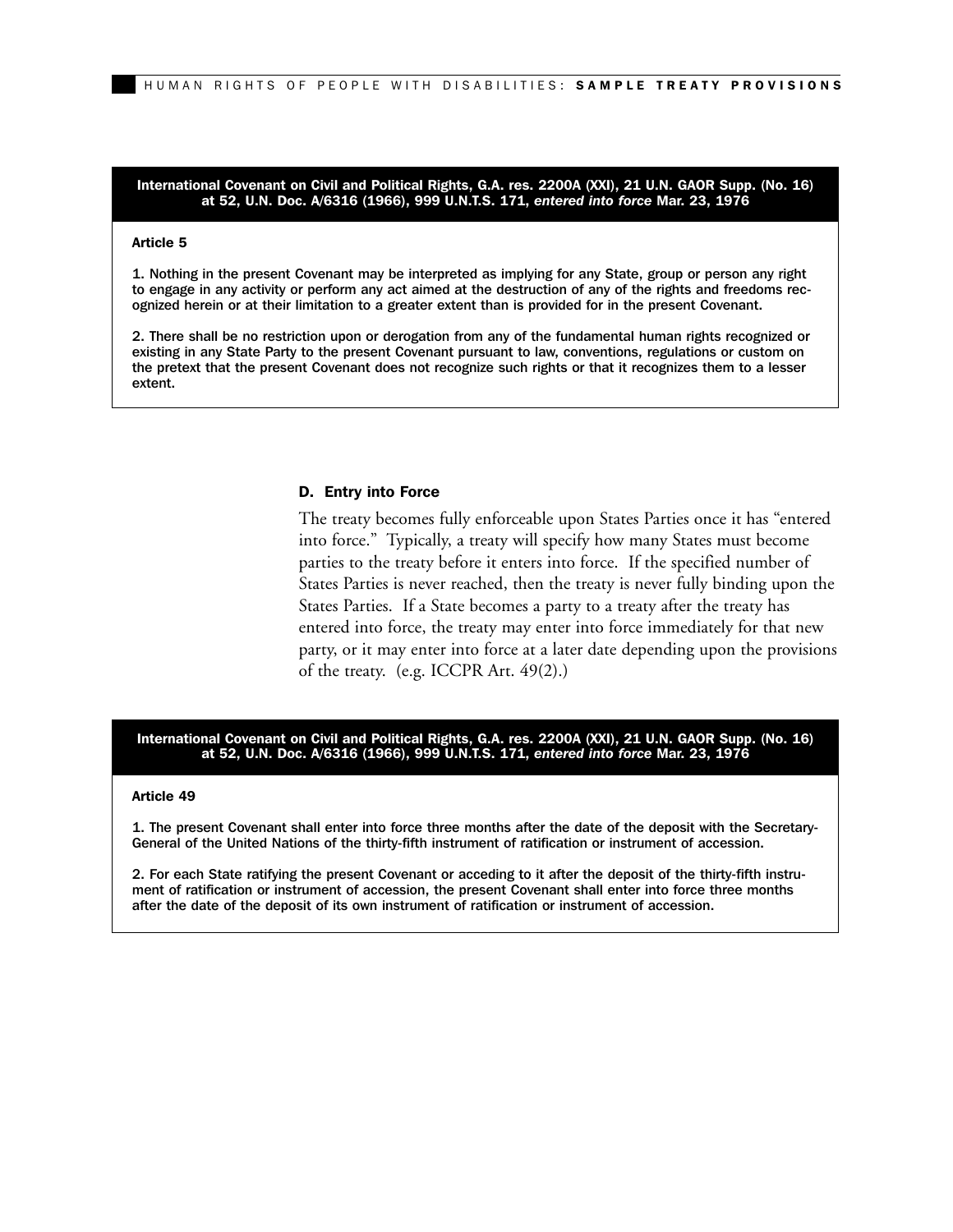# E. Duration and Withdrawal

A treaty will often specify the length of time for which it will apply, be that a matter of years or indefinitely. Some treaties specify that they will remain in force for a designated number of years, at the end of which the States Parties may agree to extend the duration of the treaty for an additional period. Other treaties make no mention of duration and thus are deemed to last indefinitely, or at least until such time as the States Parties agree to abandon the treaty. Some treaties include provisions specifying whether and how a States Party may withdraw from a treaty so that the State is no longer bound by the terms of the treaty, although this is less common for international human rights treaties.

| Jan. 12, 1951                                                                                                                                                                                                                                        | .S. 277, |
|------------------------------------------------------------------------------------------------------------------------------------------------------------------------------------------------------------------------------------------------------|----------|
| Article 14                                                                                                                                                                                                                                           |          |
| The present Convention shall remain in effect for a period of ten years as from the date of its coming into force.                                                                                                                                   |          |
| It shall thereafter remain in force for successive periods of five years for such Contracting Parties as have<br>not denounced it at least six months before the expiration of the current period.                                                   |          |
| Denunciation shall be effected by a written notification addressed to the Secretary-General of the United<br>Nations.                                                                                                                                |          |
| <b>Article 15</b>                                                                                                                                                                                                                                    |          |
| If, as a result of denunciations, the number of Parties to the present Convention should become less than<br>sixteen, the Convention shall cease to be in force as from the date on which the last of these denunciations<br>shall become effective. |          |
| Article 16                                                                                                                                                                                                                                           |          |
| A request for the revision of the present Convention may be made at any time by any Contracting Party by<br>means of a notification in writing addressed to the Secretary-General.                                                                   |          |
| The General Assembly shall decide upon the steps, if any, to be taken in respect of such request.                                                                                                                                                    |          |
|                                                                                                                                                                                                                                                      |          |
| Convention on the Prohibition of the use, stockpiling, production and transfer of antipersonnel mines and on                                                                                                                                         |          |

#### Article 20

Duration and withdrawal

1. This Convention shall be of unlimited duration.

2. Each State Party shall, in exercising its national sovereignty, have the right to withdraw from this Convention. It shall give notice of such withdrawal to all other States Parties, to the Depositary and to the United Nations Security Council. Such instrument of withdrawal shall include a full explanation of the reasons motivating this withdrawal.

their destruction. Adopted at Oslo, Norway on September 18, 1997, *entered into force* Mar. 1, 1999

3. Such withdrawal shall only take effect six months after the receipt of the instrument of withdrawal by the Depositary. If, however, on the expiry of that six-month period, the withdrawing State Party is engaged in an armed conflict, the withdrawal shall not take effect before the end of the armed conflict.

4. The withdrawal of a State Party from this Convention shall not in any way affect the duty of States to continue fulfilling the obligations assumed under any relevant rules of international law.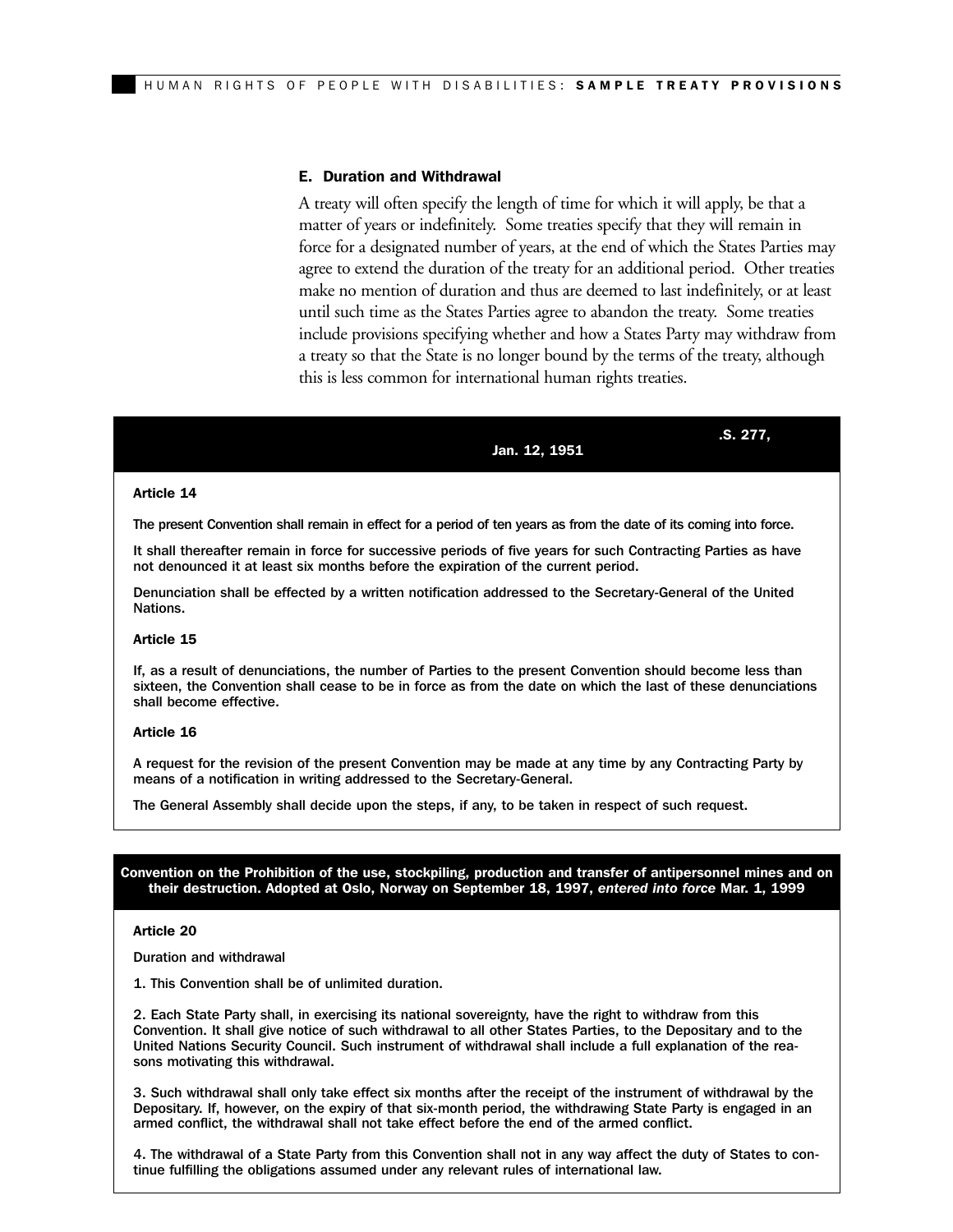#### F. Amendment

It is not uncommon for human rights treaties to foresee the need for changes and additions to the obligations expressed in the treaty. Thus, many treaties provide for an amendment procedure to effect changes in the original treaty text. In some instances, separate agreements in the form of optional protocols are later adopted which do not act to amend the original treaty provisions, but instead introduce new obligations developed in relationship to the original treaty. Such optional protocols are themselves treaties and are binding only upon those States that choose to become parties to them.

#### Convention on the Rights of the Child, G.A. res. 44/25, anne at 167, U.N. Doc. A/44/49 (1989), x, 44 U.N. GAOR Supp. (No. 49) *entered into force* Sept. 2, 1990

# Article 50

1. Any State Party may propose an amendment and file it with the Secretary-General of the United Nations. The Secretary-General shall thereupon communicate the proposed amendment to States Parties, with a request that they indicate whether they favour a conference of States Parties for the purpose of considering and voting upon the proposals. In the event that, within four months from the date of such communication, at least one third of the States Parties favour such a conference, the Secretary-General shall convene the conference under the auspices of the United Nations. Any amendment adopted by a majority of States Parties present and voting at the conference shall be submitted to the General Assembly for approval…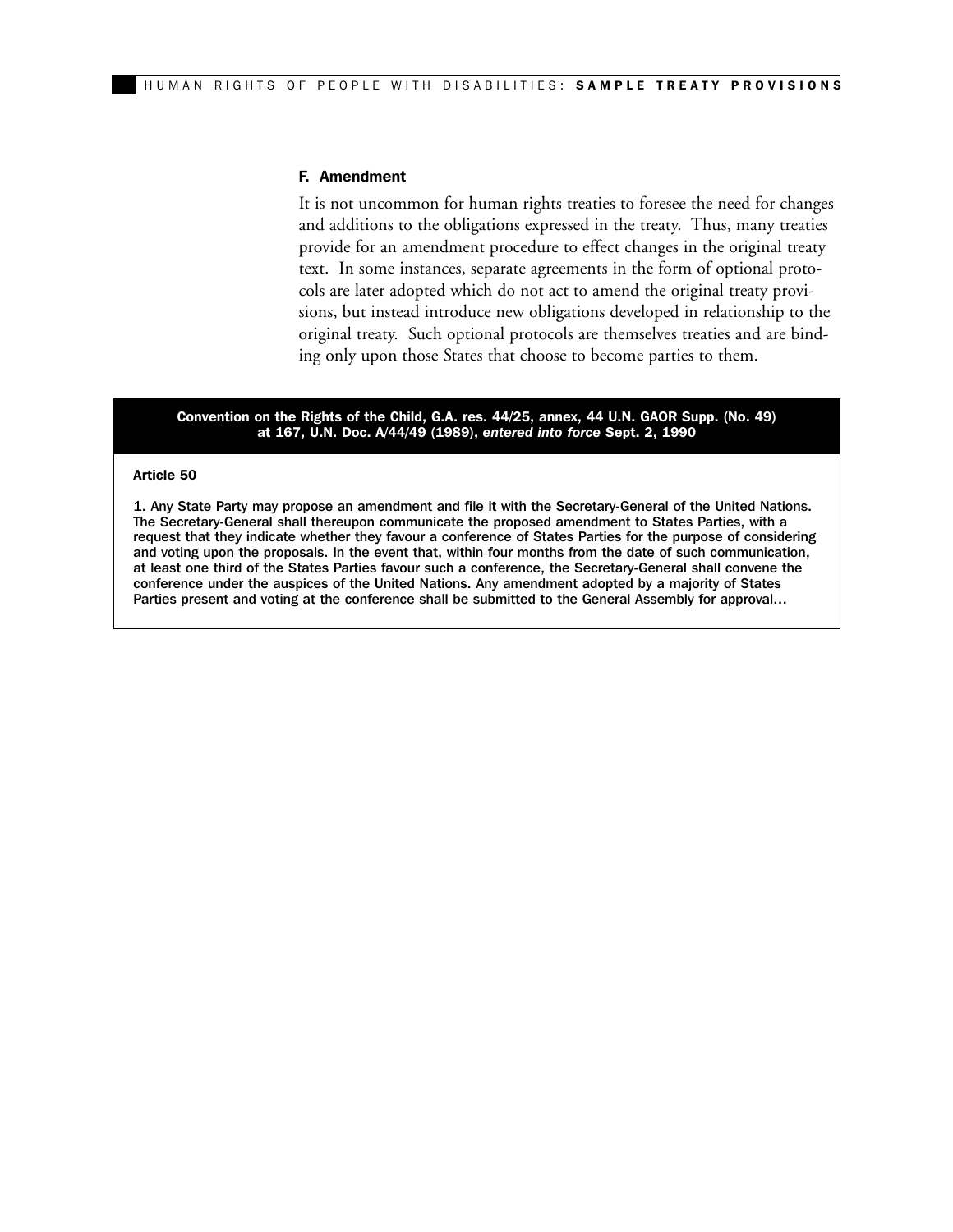#### RESOURCES

For more detailed information concerning the effort to draft an international treaty on the human rights of people with disabilities, or international human rights law generally, the following resources may be useful:

**http://www.ncd.gov** – National Council on Disability website

**http://www.sre.gob.mx/discapacidad** – Office of the Mexican President, offering information on the development of an International Human Rights Convention for People with Disabilities

**http://www1.umn.edu/humanrts** – University of Minnesota Human Rights Library website, offering online human rights documentation

**http://www.un.org/esa/desa.htm** – United Nations Department of Economic and Social Affairs website, offering info on the UN Program on Disability and disability specific resources

**http://www.unhchr.ch** – Office of the United Nations High Commissioner for Human Rights

Gerard Quinn & Theresia Degener, et. al., "Human Rights Are for All: A Study on the Current Use and Future Potential of the UN Human Rights Instruments in the Context of Disability" (February 2002).

Theresia Degener & Yolan Koster-Dreese eds., Human Rights and Disabled Persons: Essays and Relevant Human Rights Instruments (Martinus Nijhoff Publishers 1995).

Theresia Degener & Gerard Quinn, A Survey of International, Comparative and Regional Disability Law Reform (Disability Rights and Education Defence Fund). Available at: http://www.sre.gov.mx/discapacidad/papertdegener1.htm

Thomas Buergenthal, International Human Rights (West 1995).

Thomas Buergenthal, International Public Law (West 1990).

Hurst Hannum ed., Guide to International Human Rights Practice (Transnational 1999).

Henry J. Steiner & Philip Alston eds., International Human Rights in Context: Law, Politics, Morals (Oxford 2000).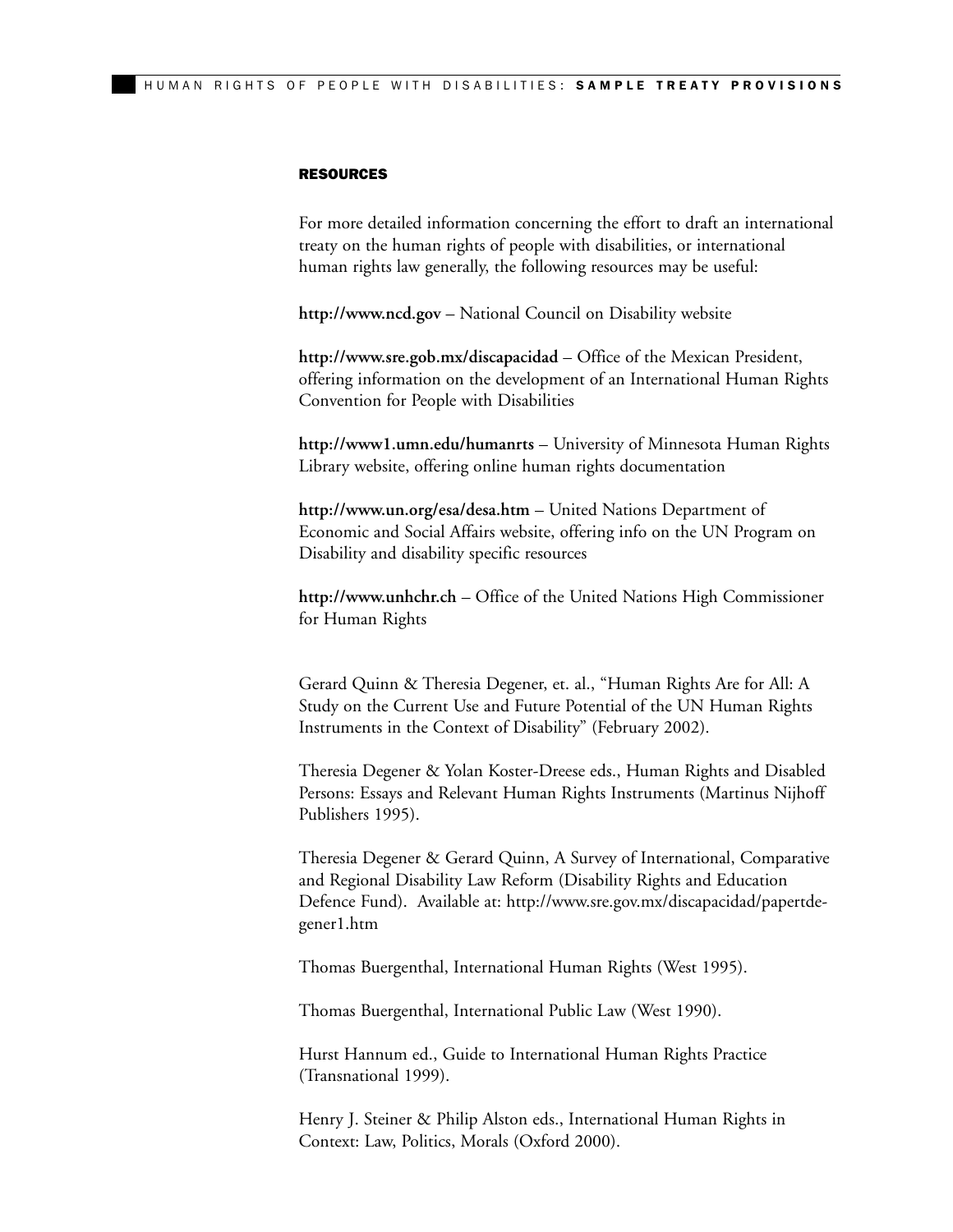# ANNEX

The UN Standard Rules on the Equalization of Opportunities for People With Disabilities (Standard Rules) is a non-binding document, developed by the Commission on Social Development, to serve as a blueprint for States' policy-making on disability issues and to provide a common frame of reference among States. Because it is a non-binding instrument, references and examples from it are not included in the body of the reference tool which is limited to sample provisions from international law. Its legal status notwithstanding, the UN Standard Rules is a widely known and frequently referenced document and has some valuable provisions and language that should be considered by those involved in the development of a convention on the rights of people with disabilities.

#### I. Reference page: 9—Subject: Stereotyping

The UN Standard Rules recognizes the risks associated with stereotyping and, in Rule 1, outlines awareness-raising activities to address stereotyping against people with disabilities.

# Rule 1. Awareness-raising

- 1. States should take action to raise awareness in society about persons with disabilities, their rights, their needs, their potential and their contribution.
- 2. States should ensure that responsible authorities distribute up-to-date information on available programmes and services to persons with disabilities, their families, professionals in the field and the general public. Information to persons with disabilities should be presented in accessible form.
- 3. States should initiate and support information campaigns concerning persons with disabilities and disability policies, conveying the message that persons with disabilities are citizens with the same rights and obligations as others, thus justifying measures to remove all obstacles to full participation.
- 4. States should encourage the portrayal of persons with disabilities by the mass media in a positive way; organizations of persons with disabilities should be consulted on this matter.
- 5. States should ensure that public education programmes reflect in all their aspects the principle of full participation and equality.
- 6. States should invite persons with disabilities and their families and organizations to participate in public education programmes concerning disability matters.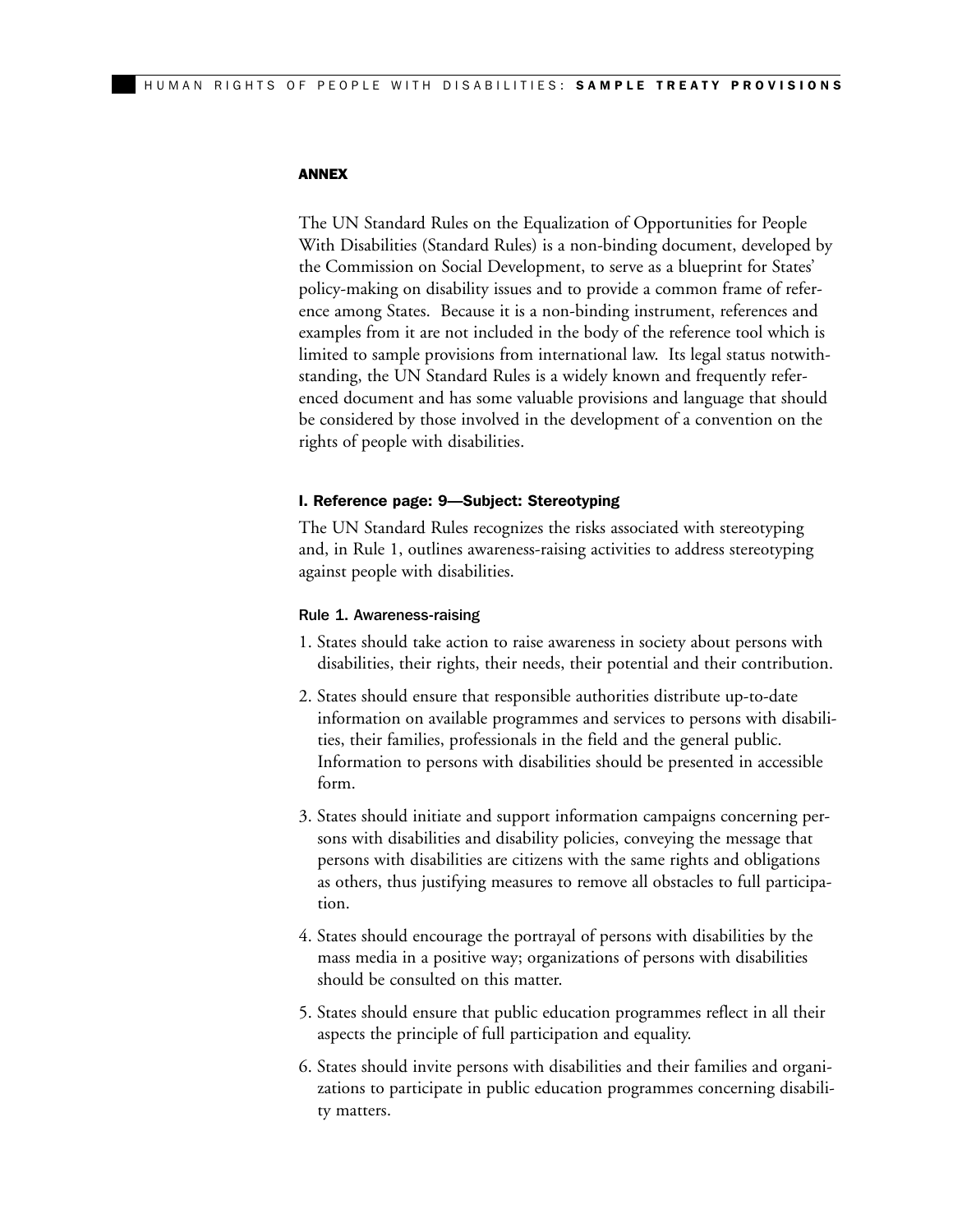- 7. States should encourage enterprises in the private sector to include disability issues in all aspects of their activity.
- 8. States should initiate and promote programmes aimed at raising the level of awareness of persons with disabilities concerning their rights and potential. Increased self-reliance and empowerment will assist persons with disabilities to take advantage of the opportunities available to them.
- 8. Awareness-raising should be an important part of the education of children with disabilities and in rehabilitation programmes. Persons with disabilities could also assist one another in awareness-raising through the activities of their own organizations.
- 9. Awareness-raising should be part of the education of all children and should be a component of teacher-training courses and training of all professionals.

### II. Reference Page: 10—Subject: Participation

The UN Standard Rules recognizes the importance of participation in decisionmaking for people with disabilities and in Rule 18 outlines the role of organizations of people with disabilities in providing representation at all levels.

# Rule 18. Organizations of persons with disabilities

States should recognize the right of the organizations of persons with disabilities to represent persons with disabilities at national, regional and local levels. States should also recognize the advisory role of organizations of persons with disabilities in decision-making on disability matters.

- 1. States should encourage and support economically and in other ways the formation and strengthening of organizations of persons with disabilities, family members and/or advocates. States should recognize that those organizations have a role to play in the development of disability policy.
- 2. States should establish ongoing communication with organizations of persons with disabilities and ensure their participation in the development of government policies.
- 3. The role of organizations of persons with disabilities could be to identify needs and priorities, to participate in the planning, implementation and evaluation of services and measures concerning the lives of persons with disabilities, and to contribute to public awareness and to advocate change.
- 4. As instruments of self-help, organizations of persons with disabilities provide and promote opportunities for the development of skills in various fields, mutual support among members and information sharing.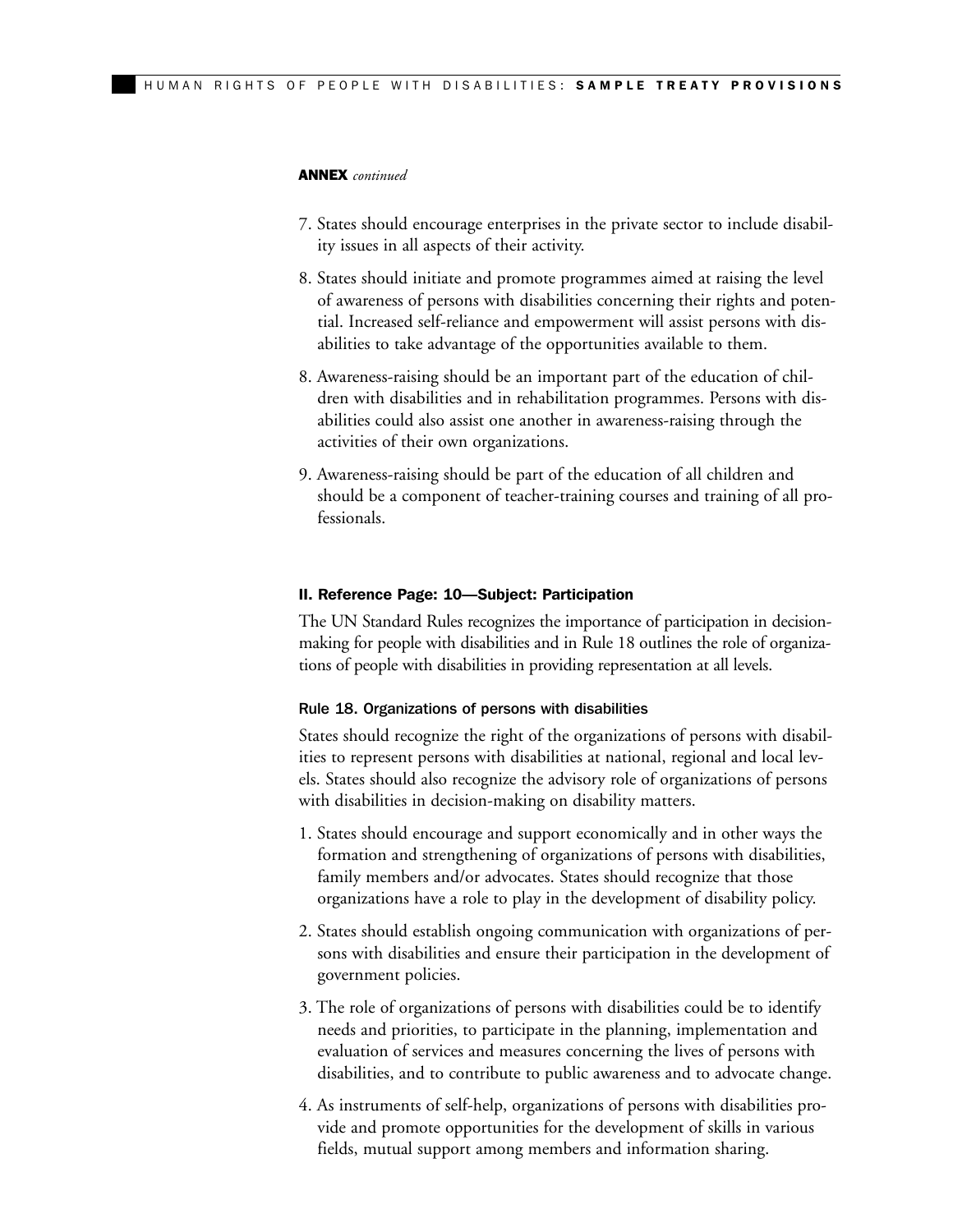- 5. Organizations of persons with disabilities could perform their advisory role in many different ways such as having permanent representation on boards of government-funded agencies, serving on public commissions and providing expert knowledge on different projects.
- 6. The advisory role of organizations of persons with disabilities should be ongoing in order to develop and deepen the exchange of views and information between the State and the organizations.
- 7. Organizations should be permanently represented on the national coordinating committee or similar bodies.
- 8. The role of local organizations of persons with disabilities should be developed and strengthened to ensure that they influence matters at the community level.

# III. Reference Page: 14—Subject: Sexual Exploitation and Related Abuses

Rule 9 of the UN Standard Rules specifically calls for States to take measures to decrease the incidences of abuse, and to educate people on how to identify victims of abuse and take action to report such abuse.

# Rule 9. Family life and personal integrity

States should promote the full participation of persons with disabilities in family life. They should promote their right to personal integrity and ensure that laws do not discriminate against persons with disabilities with respect to sexual relationships, marriage and parenthood.

- 1. Persons with disabilities should be enabled to live with their families. States should encourage the inclusion in family counselling of appropriate modules regarding disability and its effects on family life. Respite-care and attendant-care services should be made available to families which include a person with disabilities. States should remove all unnecessary obstacles to persons who want to foster or adopt a child or adult with disabilities.
- 2. Persons with disabilities must not be denied the opportunity to experience their sexuality, have sexual relationships and experience parenthood. Taking into account that persons with disabilities may experience difficulties in getting married and setting up a family, States should encourage the availability of appropriate counselling. Persons with disabilities must have the same access as others to family-planning methods, as well as to information in accessible form on the sexual functioning of their bodies.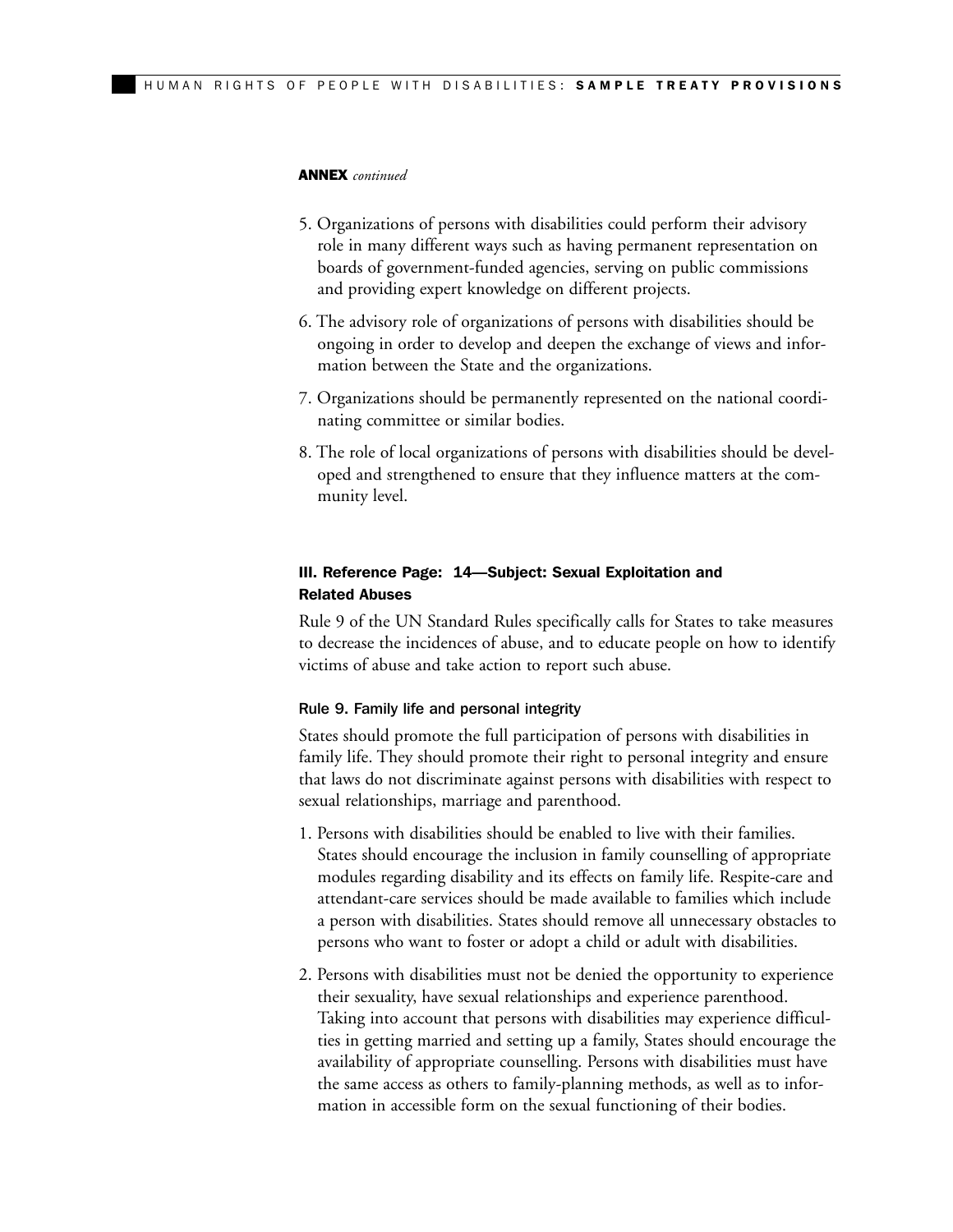- 3. States should promote measures to change negative attitudes towards marriage, sexuality and parenthood of persons with disabilities, especially of girls and women with disabilities, which still prevail in society. The media should be encouraged to play an important role in removing such negative attitudes.
- 4. Persons with disabilities and their families need to be fully informed about taking precautions against sexual and other forms of abuse. Persons with disabilities are particularly vulnerable to abuse in the family, community or institutions and need to be educated on how to avoid the occurrence of abuse, recognize when abuse has occurred and report on such acts.

#### IV.Reference Page: 26—Subject: Medical Care/Health/Rehabilitation

The UN Standard Rules, in Rules 2, 3, and 4, outline preconditions for equal participation in society in the areas of medical care, rehabilitation and support services.

# Rule 2. Medical care

States should ensure the provision of effective medical care to persons with disabilities.

- 1. States should work towards the provision of programmes run by multidisciplinary teams of professionals for early detection, assessment and treatment of impairment. This could prevent, reduce or eliminate disabling effects. Such programmes should ensure the full participation of persons with disabilities and their families at the individual level, and of organizations of persons with disabilities at the planning and evaluation level.
- 2. Local community workers should be trained to participate in areas such as early detection of impairments, the provision of primary assistance and referral to appropriate services.
- 3. States should ensure that persons with disabilities, particularly infants and children, are provided with the same level of medical care within the same system as other members of society.
- 4. States should ensure that all medical and paramedical personnel are adequately trained and equipped to give medical care to persons with disabilities and that they have access to relevant treatment methods and technology.
- 5. States should ensure that medical, paramedical and related personnel are adequately trained so that they do not give inappropriate advice to parents, thus restricting options for their children. This training should be an ongoing process and should be based on the latest information available.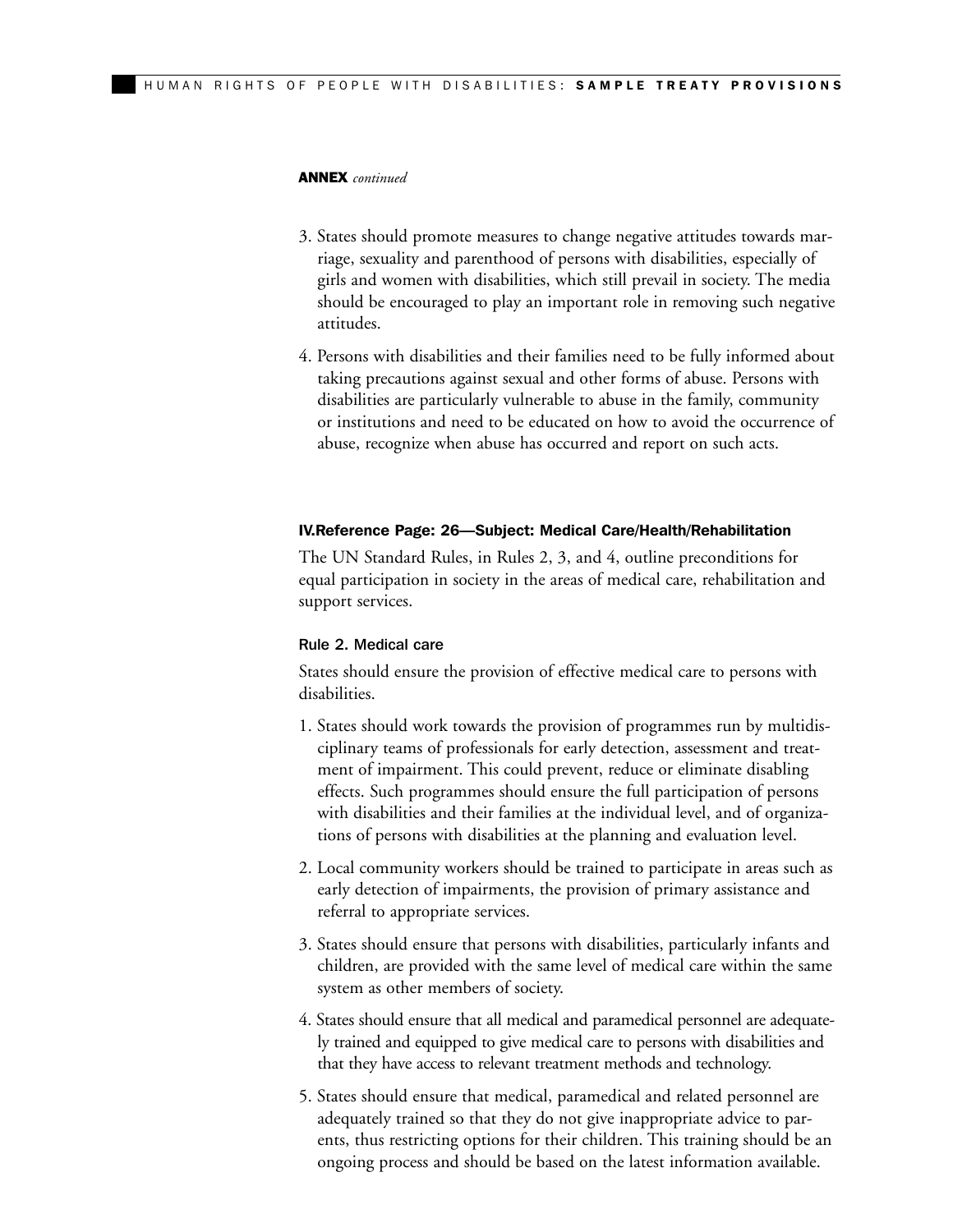6. States should ensure that persons with disabilities are provided with any regular treatment and medicines they may need to preserve or improve their level of functioning.

# Rule 3. Rehabilitation

States should ensure the provision of rehabilitation services to persons with disabilities in order for them to reach and sustain their optimum level of independence and functioning.

- 1. States should develop national rehabilitation programmes for all groups of persons with disabilities. Such programmes should be based on the actual individual needs of persons with disabilities and on the principles of full participation and equality.
- 2. Such programmes should include a wide range of activities, such as basic skills training to improve or compensate for an affected function, counselling of persons with disabilities and their families, developing selfreliance, and occasional services such as assessment and guidance.
- 3. All persons with disabilities, including persons with severe and/or multiple disabilities, who require rehabilitation should have access to it.
- 4. Persons with disabilities and their families should be able to participate in the design and organization of rehabilitation services concerning themselves.
- 5. All rehabilitation services should be available in the local community where the person with disabilities lives. However, in some instances, in order to attain a certain training objective, special time-limited rehabilitation courses may be organized, where appropriate, in residential form.
- 6. Persons with disabilities and their families should be encouraged to involve themselves in rehabilitation, for instance as trained teachers, instructors or counsellors.
- 7. States should draw upon the expertise of organizations of persons with disabilities when formulating or evaluating rehabilitation programmes.

# Rule 4. Support services

States should ensure the development and supply of support services, including assistive devices for persons with disabilities, to assist them to increase their level of independence in their daily living and to exercise their rights.

1. States should ensure the provision of assistive devices and equipment, personal assistance and interpreter services, according to the needs of persons with disabilities, as important measures to achieve the equalization of opportunities.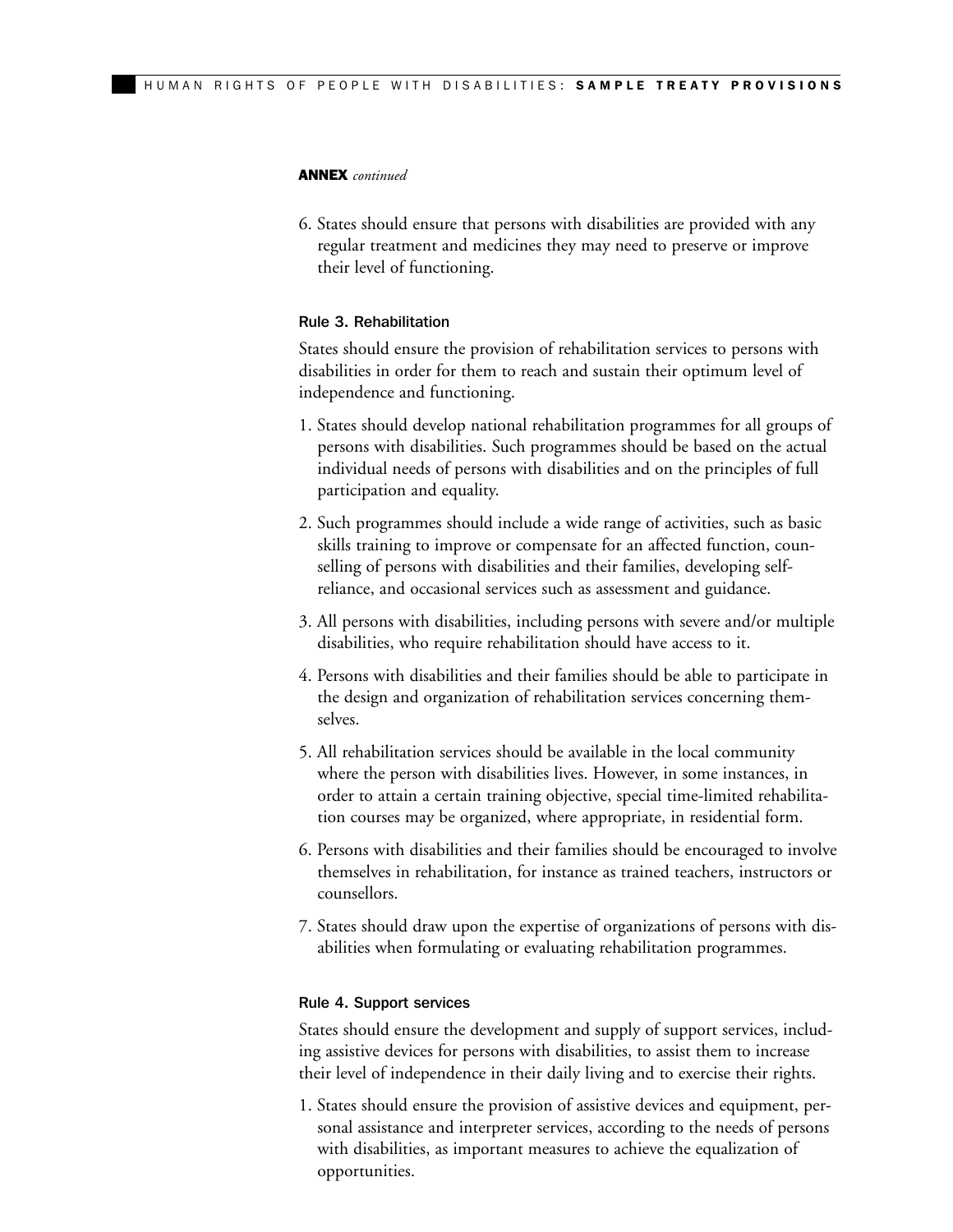- 2. States should support the development, production, distribution and servicing of assistive devices and equipment and the dissemination of knowledge about them.
- 3. To achieve this, generally available technical know-how should be utilized. In States where high-technology industry is available, it should be fully utilized to improve the standard and effectiveness of assistive devices and equipment. It is important to stimulate the development and production of simple and inexpensive devices, using local material and local production facilities when possible. Persons with disabilities themselves could be involved in the production of those devices.
- 4. States should recognize that all persons with disabilities who need assistive devices should have access to them as appropriate, including financial accessibility. This may mean that assistive devices and equipment should be provided free of charge or at such a low price that persons with disabilities or their families can afford to buy them.
- 5. In rehabilitation programmes for the provision of assistive devices and equipment, States should consider the special requirements of girls and boys with disabilities concerning the design, durability and age-appropriateness of assistive devices and equipment.
- 6. States should support the development and provision of personal assistance programmes and interpretation services, especially for persons with severe and/or multiple disabilities. Such programmes would increase the level of participation of persons with disabilities in everyday life at home, at work, in school and during leisure-time activities.
- 7. Personal assistance programmes should be designed in such a way that the persons with disabilities using the programmes have a decisive influence on the way in which the programmes are delivered.

# V. Reference Page: 28—Subject: Employment/Social Security/Income **Maintenance**

Rules 7 and 8 of the UN Standard Rules outline some of the issues relating to employment and income maintenance for people with disabilities.

# Rule 7. Employment

States should recognize the principle that persons with disabilities must be empowered to exercise their human rights, particularly in the field of employment. In both rural and urban areas they must have equal opportunities for productive and gainful employment in the labour market.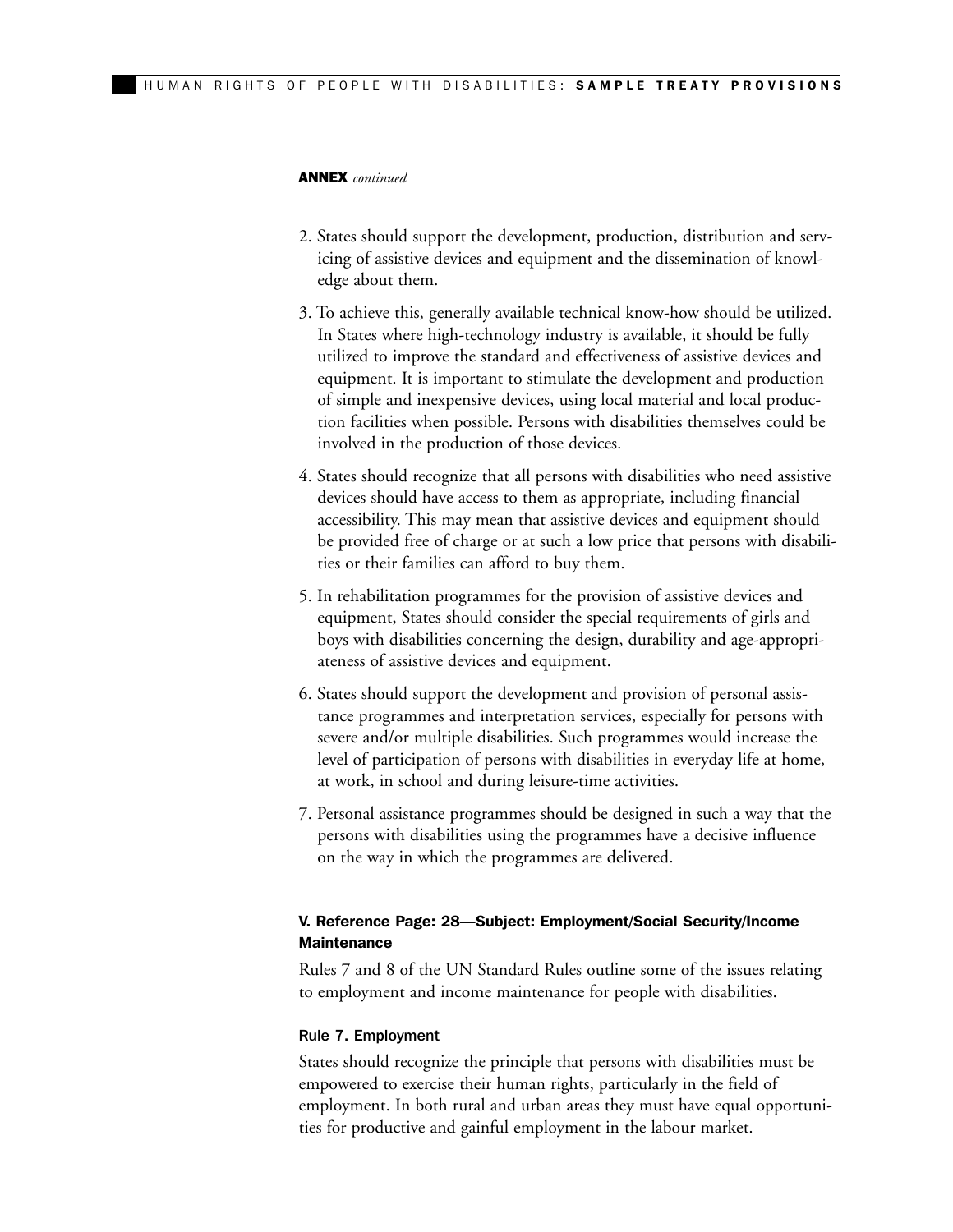- 1. Laws and regulations in the employment field must not discriminate against persons with disabilities and must not raise obstacles to their employment.
- 2. States should actively support the integration of persons with disabilities into open employment. This active support could occur through a variety of measures, such as vocational training, incentive-oriented quota schemes, reserved or designated employment, loans or grants for small business, exclusive contracts or priority production rights, tax concessions, contract compliance or other technical or financial assistance to enterprises employing workers with disabilities. States should also encourage employers to make reasonable adjustments to accommodate persons with disabilities.
- 3. States' action programmes should include:

a. Measures to design and adapt workplaces and work premises in such a way that they become accessible to persons with different disabilities;

b. Support for the use of new technologies and the development and production of assistive devices, tools and equipment and measures to facilitate access to such devices and equipment for persons with disabilities to enable them to gain and maintain employment;

c. Provision of appropriate training and placement and ongoing support such as personal assistance and interpreter services.

- 4. States should initiate and support public awareness-raising campaigns designed to overcome negative attitudes and prejudices concerning workers with disabilities.
- 5. In their capacity as employers, States should create favourable conditions for the employment of persons with disabilities in the public sector.
- 6. States, workers' organizations and employers should cooperate to ensure equitable recruitment and promotion policies, employment conditions, rates of pay, measures to improve the work environment in order to prevent injuries and impairments and measures for the rehabilitation of employees who have sustained employment-related injuries.
- 7. The aim should always be for persons with disabilities to obtain employment in the open labour market. For persons with disabilities whose needs cannot be met in open employment, small units of sheltered or supported employment may be an alternative. It is important that the quality of such programmes be assessed in terms of their relevance and sufficiency in providing opportunities for persons with disabilities to gain employment in the labour market.
- 8. Measures should be taken to include persons with disabilities in training and employment programmes in the private and informal sectors.1.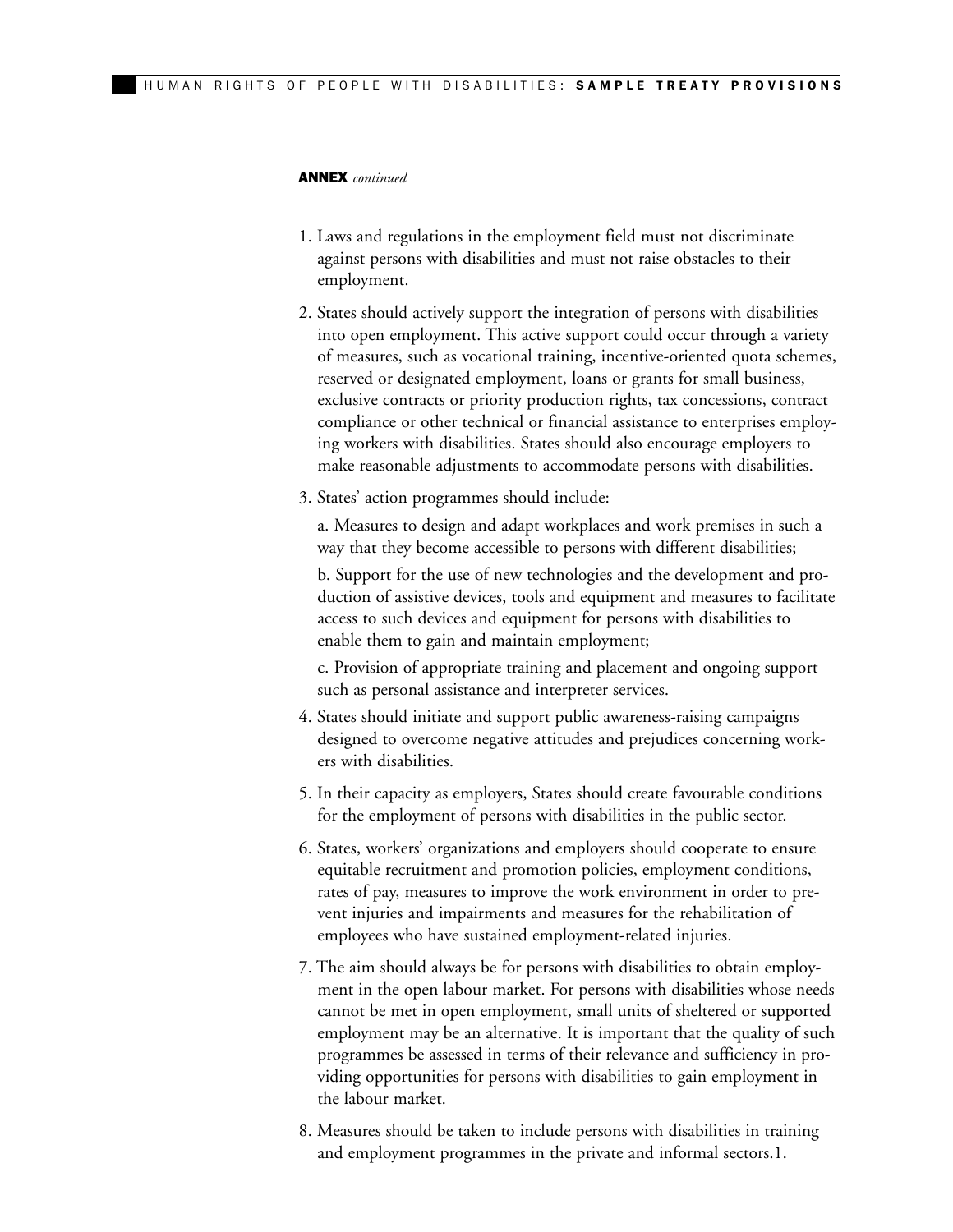9. States, workers' organizations and employers should cooperate with organizations of persons with disabilities concerning all measures to create training and employment opportunities, including flexible hours, part-time work, job-sharing, self-employment and attendant care for persons with disabilities.

#### Rule 8. Income maintenance and social security

States are responsible for the provision of social security and income maintenance for persons with disabilities.

- 1. States should ensure the provision of adequate income support to persons with disabilities who, owing to disability or disability-related factors, have temporarily lost or received a reduction in their income or have been denied employment opportunities. States should ensure that the provision of support takes into account the costs frequently incurred by persons with disabilities and their families as a result of the disability.
- 2. In countries where social security, social insurance or other social welfare schemes exist or are being developed for the general population, States should ensure that such systems do not exclude or discriminate against persons with disabilities.
- 3. States should also ensure the provision of income support and social security protection to individuals who undertake the care of a person with a disability.
- 4. Social security systems should include incentives to restore the incomeearning capacity of persons with disabilities. Such systems should provide or contribute to the organization, development and financing of vocational training. They should also assist with placement services.
- 5. Social security programmes should also provide incentives for persons with disabilities to seek employment in order to establish or re-establish their income-earning capacity.
- 6. Income support should be maintained as long as the disabling conditions remain in a manner that does not discourage persons with disabilities from seeking employment. It should only be reduced or terminated when persons with disabilities achieve adequate and secure income.
- 7. States, in countries where social security is to a large extent provided by the private sector, should encourage local communities, welfare organizations and families to develop self-help measures and incentives for employment or employment-related activities for persons with disabilities.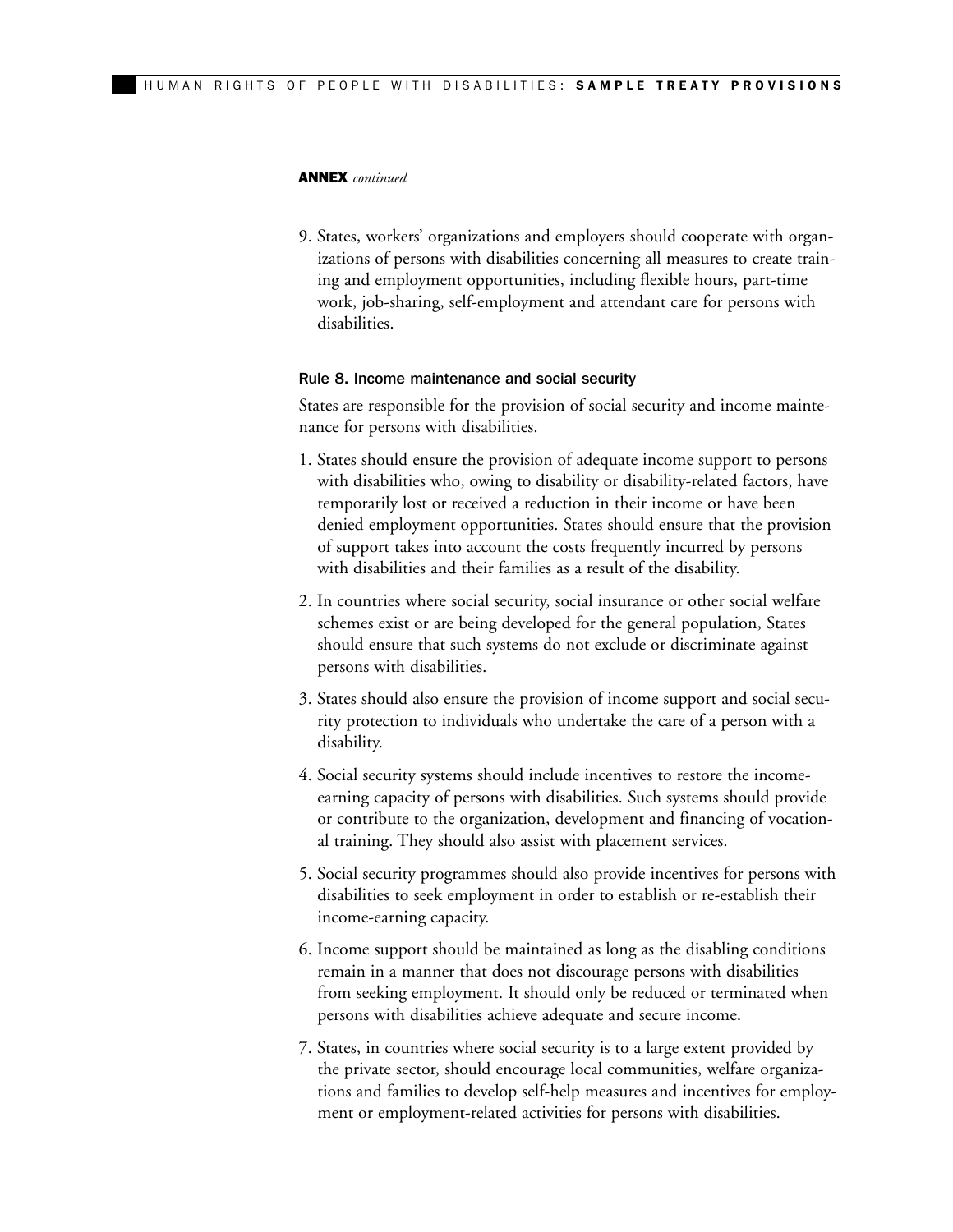#### VI.Reference Page: 31—Subject: Education

Rule 6 of the UN Standard Rules emphasizes the need for people with disabilities of all ages to exercise equal opportunities in accessing primary, secondary and tertiary education.

#### Rule 6. Education

States should recognize the principle of equal primary, secondary and tertiary educational opportunities for children, youth and adults with disabilities, in integrated settings. They should ensure that the education of persons with disabilities is an integral part of the educational system.

- 1. General educational authorities are responsible for the education of persons with disabilities in integrated settings. Education for persons with disabilities should form an integral part of national educational planning, curriculum development and school organization.
- 2. Education in mainstream schools presupposes the provision of interpreter and other appropriate support services. Adequate accessibility and support services, designed to meet the needs of persons with different disabilities, should be provided.
- 3. Parent groups and organizations of persons with disabilities should be involved in the education process at all levels.
- 4. In States where education is compulsory it should be provided to girls and boys with all kinds and all levels of disabilities, including the most severe.
- 5. Special attention should be given in the following areas:
	- a. Very young children with disabilities;
	- b. Pre-school children with disabilities;
	- c. Adults with disabilities, particularly women.
- 6. To accommodate educational provisions for persons with disabilities in the mainstream, States should:

a. Have a clearly stated policy, understood and accepted at the school level and by the wider community;

b. Allow for curriculum flexibility, addition and adaptation;

c. Provide for quality materials, ongoing teacher training and support teachers.

7. Integrated education and community-based programmes should be seen as complementary approaches in providing cost-effective education and training for persons with disabilities. National community-based programmes should encourage communities to use and develop their resources to provide local education to persons with disabilities.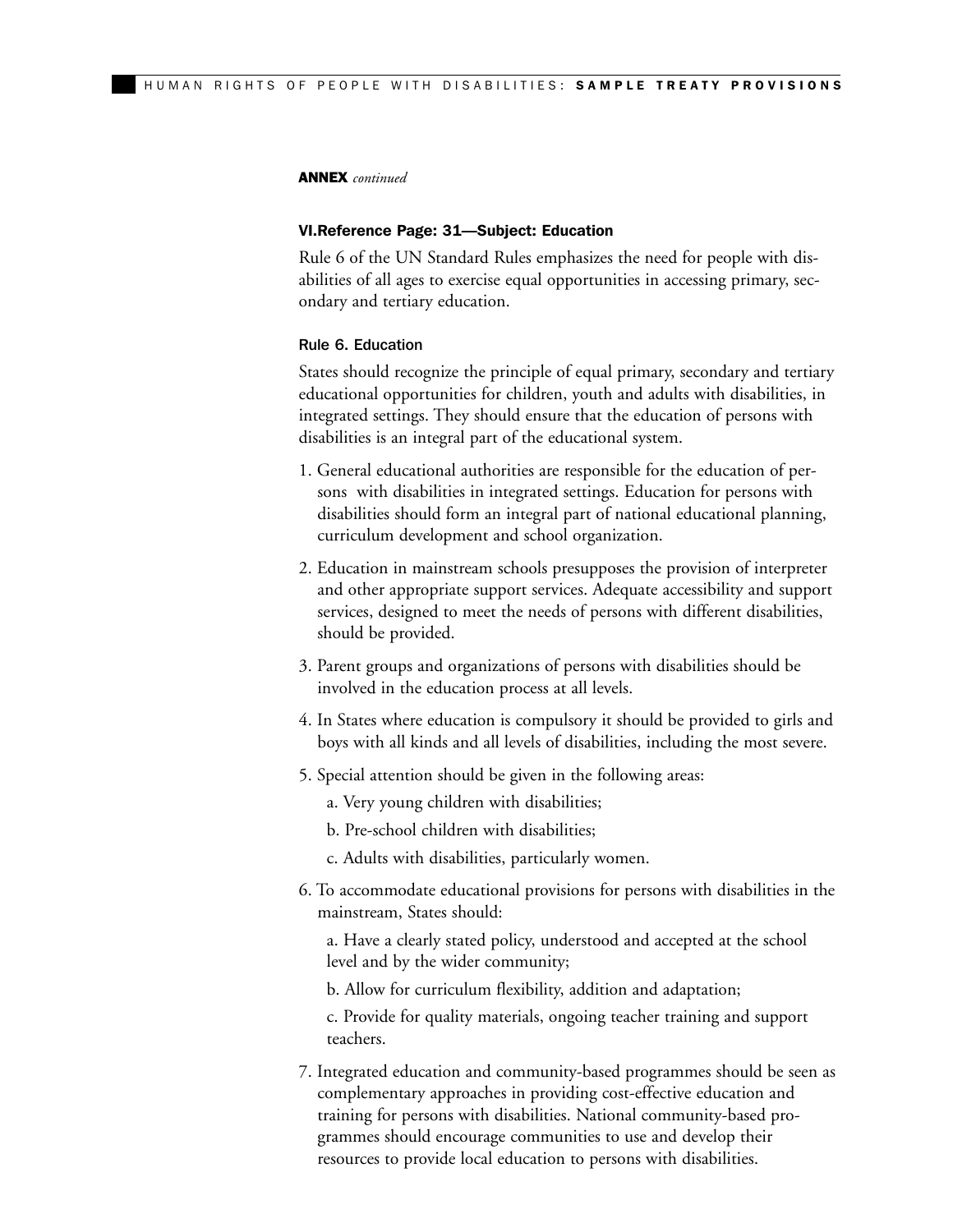- 8. In situations where the general school system does not yet adequately meet the needs of all persons with disabilities, special education may be considered. It should be aimed at preparing students for education in the general school system. The quality of such education should reflect the same standards and ambitions as general education and should be closely linked to it. At a minimum, students with disabilities should be afforded the same portion of educational resources as students without disabilities. States should aim for the gradual integration of special education services into mainstream education. It is acknowledged that in some instances special education may currently be considered to be the most appropriate form of education for some students with disabilities.
- 9. Owing to the particular communication needs of deaf and deaf/blind persons, their education may be more suitably provided in schools for such persons or special classes and units in mainstream schools. At the initial stage, in particular, special attention needs to be focused on culturally sensitive instruction that will result in effective communication skills and maximum independence for people who are deaf or deaf/blind.

### VII. Reference Page: 33—Subject: Family

Rule 9 of the UN Standard Rules addresses a range of issues relating to the right of people with disabilities to have a family and the issue of personal integrity. It is essential that human rights law be strengthened in how it addresses these matters.

#### Rule 9. Family life and personal integrity

States should promote the full participation of persons with disabilities in family life. They should promote their right to personal integrity and ensure that laws do not discriminate against persons with disabilities with respect to sexual relationships, marriage and parenthood.

1. Persons with disabilities should be enabled to live with their families. States should encourage the inclusion in family counselling of appropriate modules regarding disability and its effects on family life. Respite-care and attendant-care services should be made available to families which include a person with disabilities. States should remove all unnecessary obstacles to persons who want to foster or adopt a child or adult with disabilities.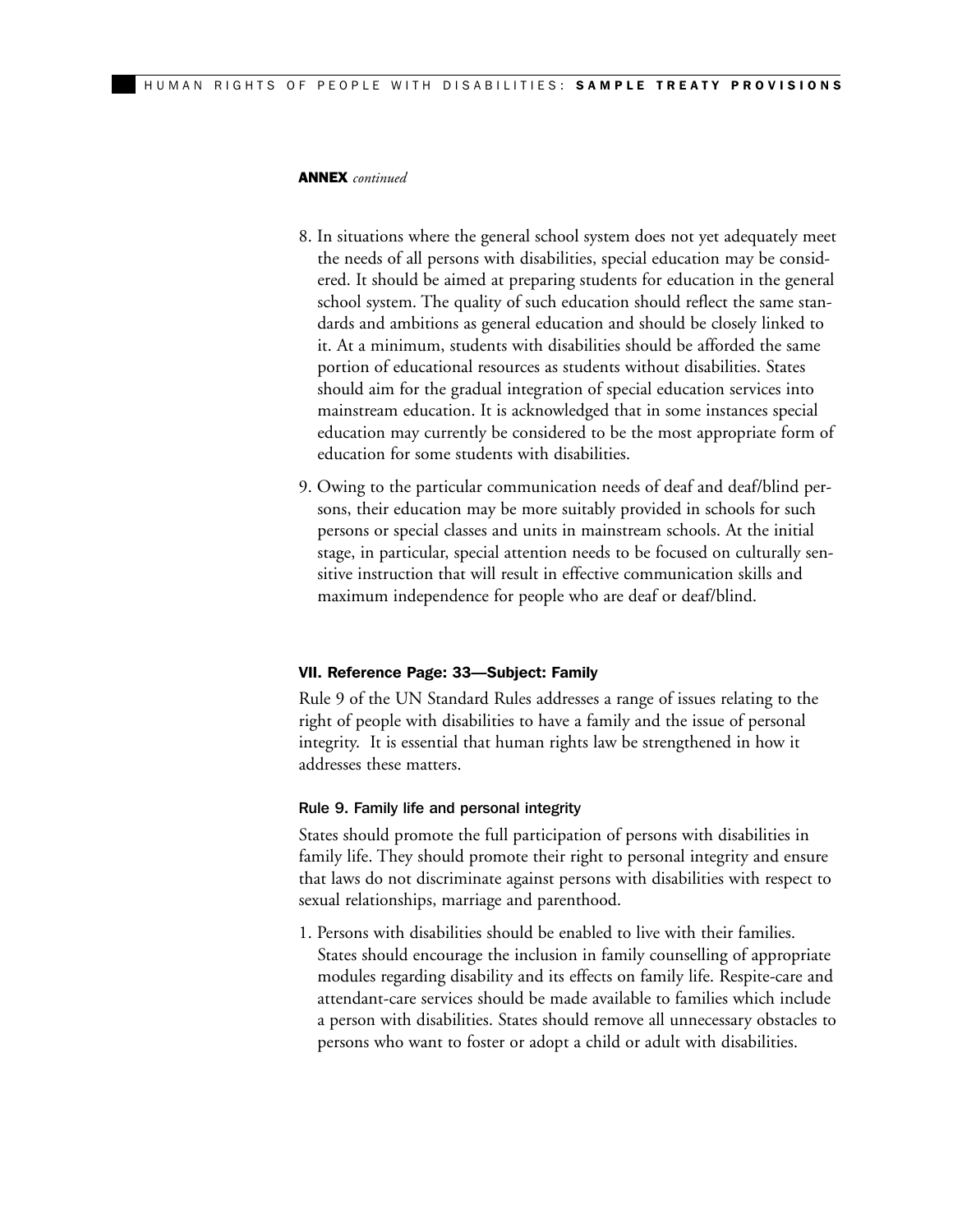- 2. Persons with disabilities must not be denied the opportunity to experience their sexuality, have sexual relationships and experience parenthood. Taking into account that persons with disabilities may experience difficulties in getting married and setting up a family, States should encourage the availability of appropriate counselling. Persons with disabilities must have the same access as others to family-planning methods, as well as to information in accessible form on the sexual functioning of their bodies.
- 3. States should promote measures to change negative attitudes towards marriage, sexuality and parenthood of persons with disabilities, especially of girls and women with disabilities, which still prevail in society. The media should be encouraged to play an important role in removing such negative attitudes.
- 4. Persons with disabilities and their families need to be fully informed about taking precautions against sexual and other forms of abuse. Persons with disabilities are particularly vulnerable to abuse in the family, community or institutions and need to be educated on how to avoid the occurrence of abuse, recognize when abuse has occurred and report on such acts.

#### VIII. Reference Page: 35—Subject: Culture and Religion

Rule 10 of the UN Standard Rules outlines State obligations to ensure the participation of people with disabilities in cultural activities. Rule 11 addresses the equal participation of people with disabilities in religious life.

# Rule 10. Culture

States will ensure that persons with disabilities are integrated into and can participate in cultural activities on an equal basis.

- 1. States should ensure that persons with disabilities have the opportunity to utilize their creative, artistic and intellectual potential, not only for their own benefit, but also for the enrichment of their community, be they in urban or rural areas. Examples of such activities are dance, music, literature, theatre, plastic arts, painting and sculpture. Particularly in developing countries, emphasis should be placed on traditional and contemporary art forms, such as puppetry, recitation and story-telling.
- 2. States should promote the accessibility to and availability of places for cultural performances and services, such as theatres, museums, cinemas and libraries, to persons with disabilities.
- 3. States should initiate the development and use of special technical arrangements to make literature, films and theatre accessible to persons with disabilities.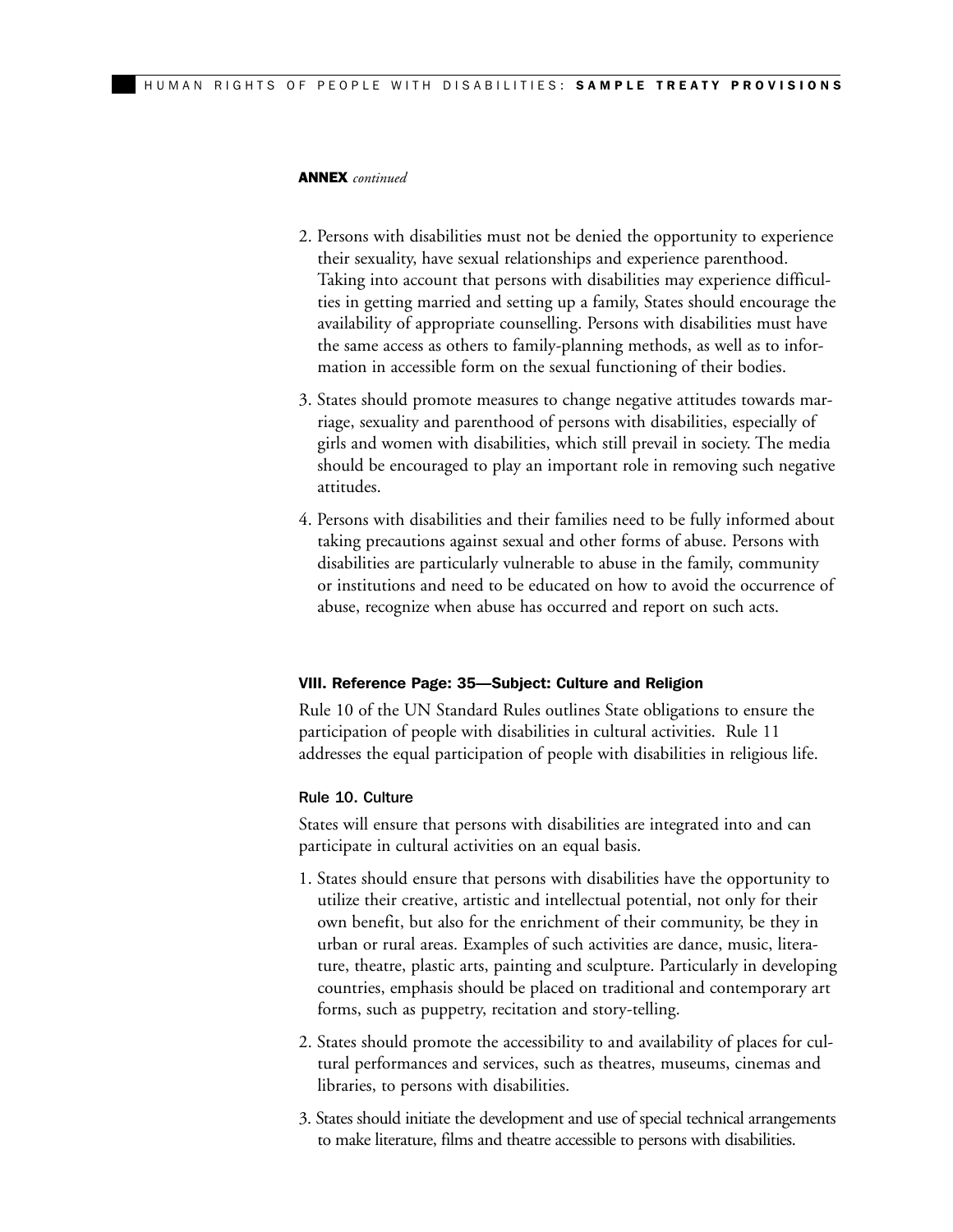# Rule 11. Recreation and sports

States will take measures to ensure that persons with disabilities have equal opportunities for recreation and sports.

- 1. States should initiate measures to make places for recreation and sports, hotels, beaches, sports arenas, gym halls, etc., accessible to persons with disabilities. Such measures should encompass support for staff in recreation and sports programmes, including projects to develop methods of accessibility, and participation, information and training programmes.
- 2. Tourist authorities, travel agencies, hotels, voluntary organizations and others involved in organizing recreational activities or travel opportunities should offer their services to all, taking into account the special needs of persons with disabilities. Suitable training should be provided to assist that process.
- 3. Sports organizations should be encouraged to develop opportunities for participation by persons with disabilities in sports activities. In some cases, accessibility measures could be enough to open up opportunities for participation. In other cases, special arrangements or special games would be needed. States should support the participation of persons with disabilities in national and international events.
- 4. Persons with disabilities participating in sports activities should have access to instruction and training of the same quality as other participants.
- 5. Organizers of sports and recreation should consult with organizations of persons with disabilities when developing their services for persons with disabilities.

# IX. Reference Page: 54—Subject: Public Education and Training

In the context of disability, public education and awareness features as a central component and precondition to equalizing the opportunities of disabled people and is recognized as such in Rule 1 of the UN Standard Rules.

# Rule 1. Awareness-raising

States should take action to raise awareness in society about persons with disabilities, their rights, their needs, their potential and their contribution.

1. States should ensure that responsible authorities distribute up-to-date information on available programmes and services to persons with disabilities, their families, professionals in the field and the general public. Information to persons with disabilities should be presented in accessible form.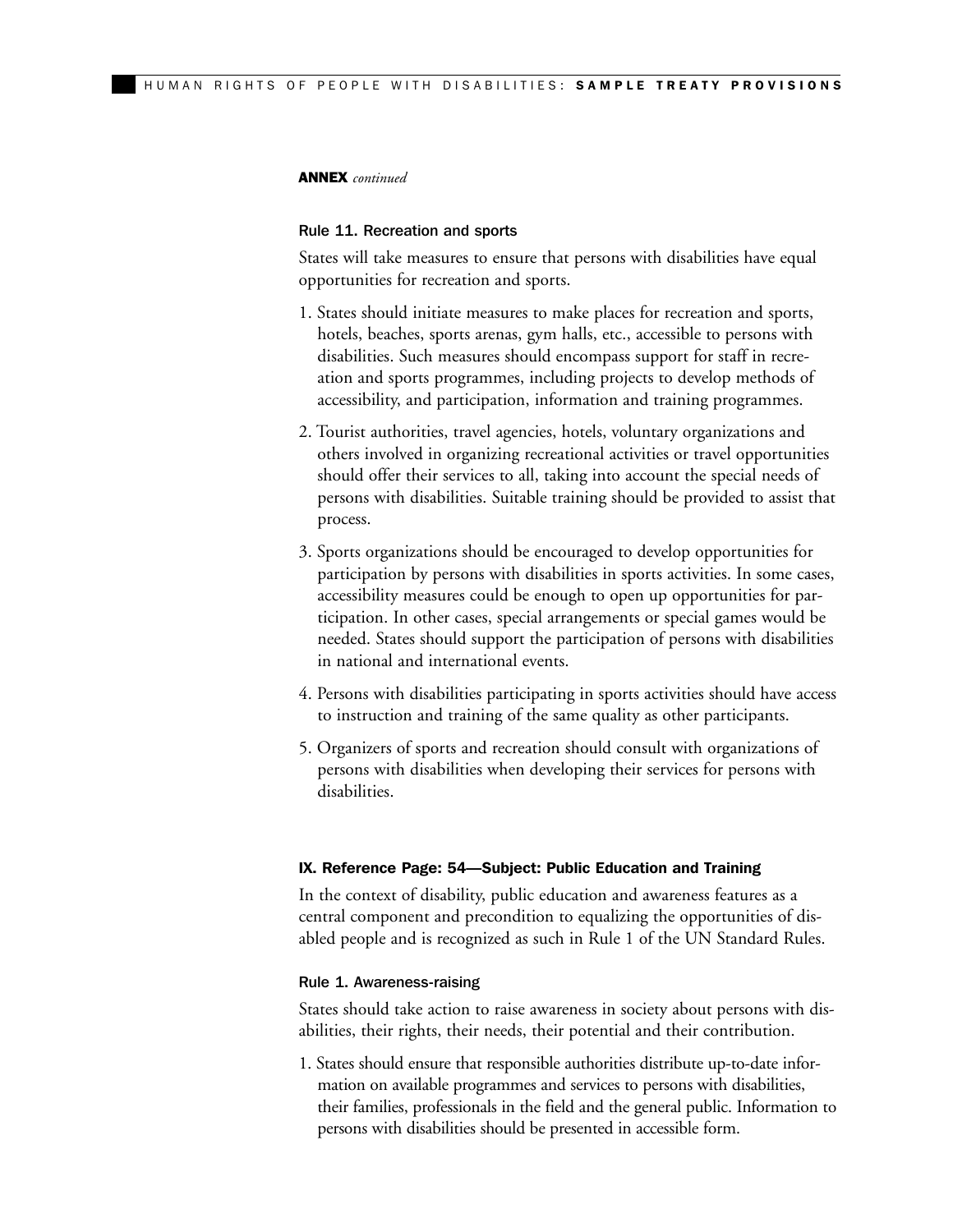- 2. States should initiate and support information campaigns concerning persons with disabilities and disability policies, conveying the message that persons with disabilities are citizens with the same rights and obligations as others, thus justifying measures to remove all obstacles to full participation.
- 3. States should encourage the portrayal of persons with disabilities by the mass media in a positive way; organizations of persons with disabilities should be consulted on this matter.
- 4. States should ensure that public education programmes reflect in all their aspects the principle of full participation and equality.
- 5. States should invite persons with disabilities and their families and organizations to participate in public education programmes concerning disability matters.
- 6. States should encourage enterprises in the private sector to include disability issues in all aspects of their activity.
- 7. States should initiate and promote programmes aimed at raising the level of awareness of persons with disabilities concerning their rights and potential. Increased self-reliance and empowerment will assist persons with disabilities to take advantage of the opportunities available to them.
- 8. Awareness-raising should be an important part of the education of children with disabilities and in rehabilitation programmes. Persons with disabilities could also assist one another in awareness-raising through the activities of their own organizations.
- 9. Awareness-raising should be part of the education of all children and should be a component of teacher-training courses and training of all professionals.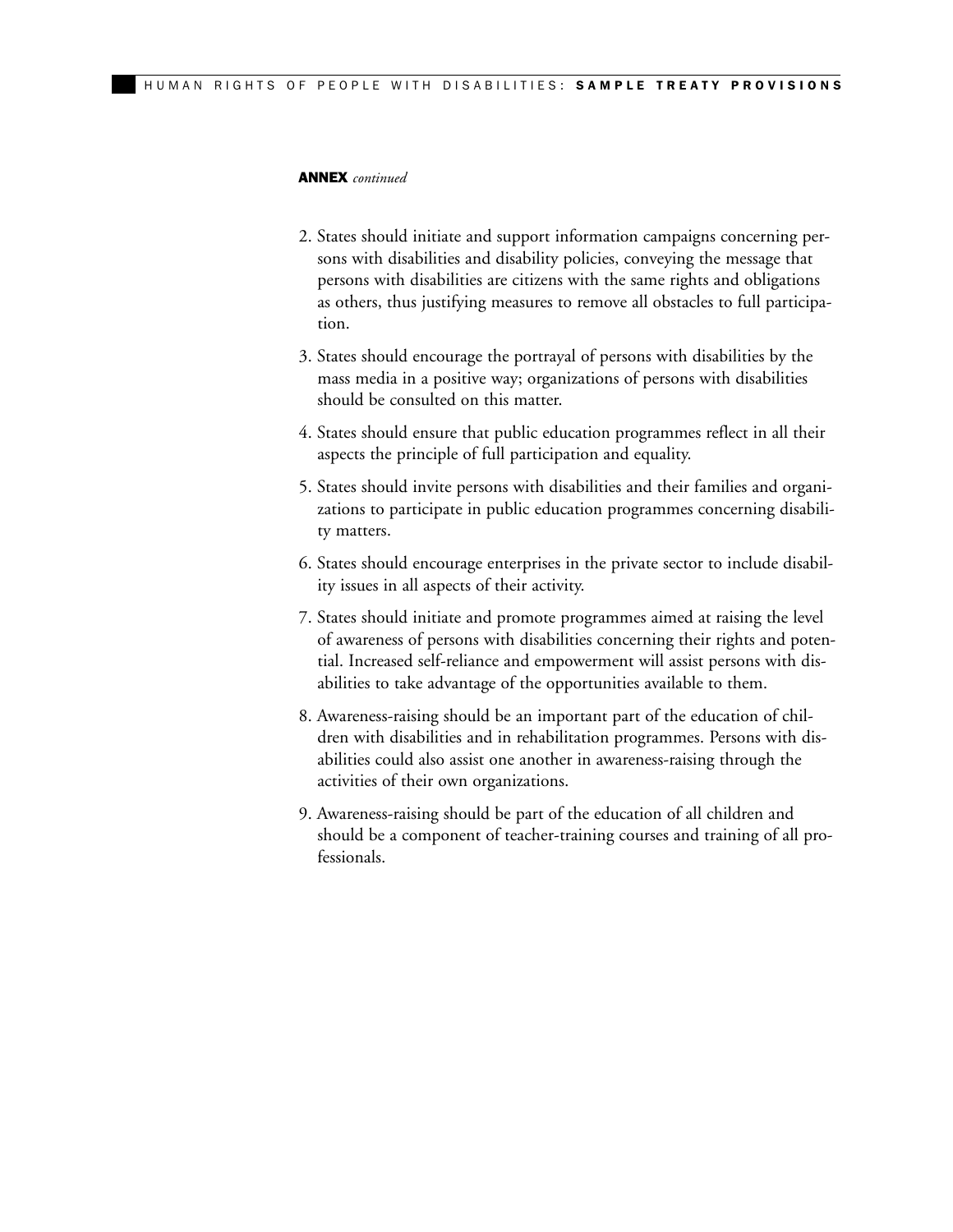# APPENDIX

#### Mission of the National Council on Disability

#### Overview and Purpose

The National Council on Disability (NCD) is an independent federal agency with 15 members appointed by the President of the United States and confirmed by the US Senate. The overall purpose of NCD is to promote policies, programs, practices, and procedures that guarantee equal opportunity for all individuals with disabilities, regardless of the nature or significance of the disability, and to empower individuals with disabilities to achieve economic selfsufficiency, independent living, and inclusion and integration into all aspects of society.

# Specific Duties

The current statutory mandate of NCD includes the following:

- Reviewing and evaluating, on a continuing basis, policies, programs, practices, and procedures concerning individuals with disabilities conducted or assisted by federal departments and agencies, including programs established or assisted under the Rehabilitation Act of 1973, as amended, or under the Developmental Disabilities Assistance and Bill of Rights Act, as well as all statutes and regulations pertaining to federal programs that assist such individuals with disabilities, in order to assess the effectiveness of such policies, programs, practices, procedures, statutes, and regulations in meeting the needs of individuals with disabilities.
- Reviewing and evaluating, on a continuing basis, new and emerging disability policy issues affecting individuals with disabilities at the federal, state, and local levels and in the private sector, including the need for and coordination of adult services, access to personal assistance services, school reform efforts, and the impact of such efforts on individuals with disabilities, access to health care, and policies that act as disincentives for individuals to seek and retain employment.
- Making recommendations to the President, Congress, the Secretary of Education, the director of the National Institute on Disability and Rehabilitation Research, and other officials of federal agencies about ways to better promote equal opportunity, economic self-sufficiency, independent living, and inclusion and integration into all aspects of society for Americans with disabilities.
- Providing Congress, on a continuing basis, with advice, recommendations, legislative proposals, and any additional information that NCD or Congress deems appropriate.
- • Gathering information about the implementation, effectiveness, and impact of the Americans with Disabilities Act of 1990 (42 U.S.C. 12101 et seq.).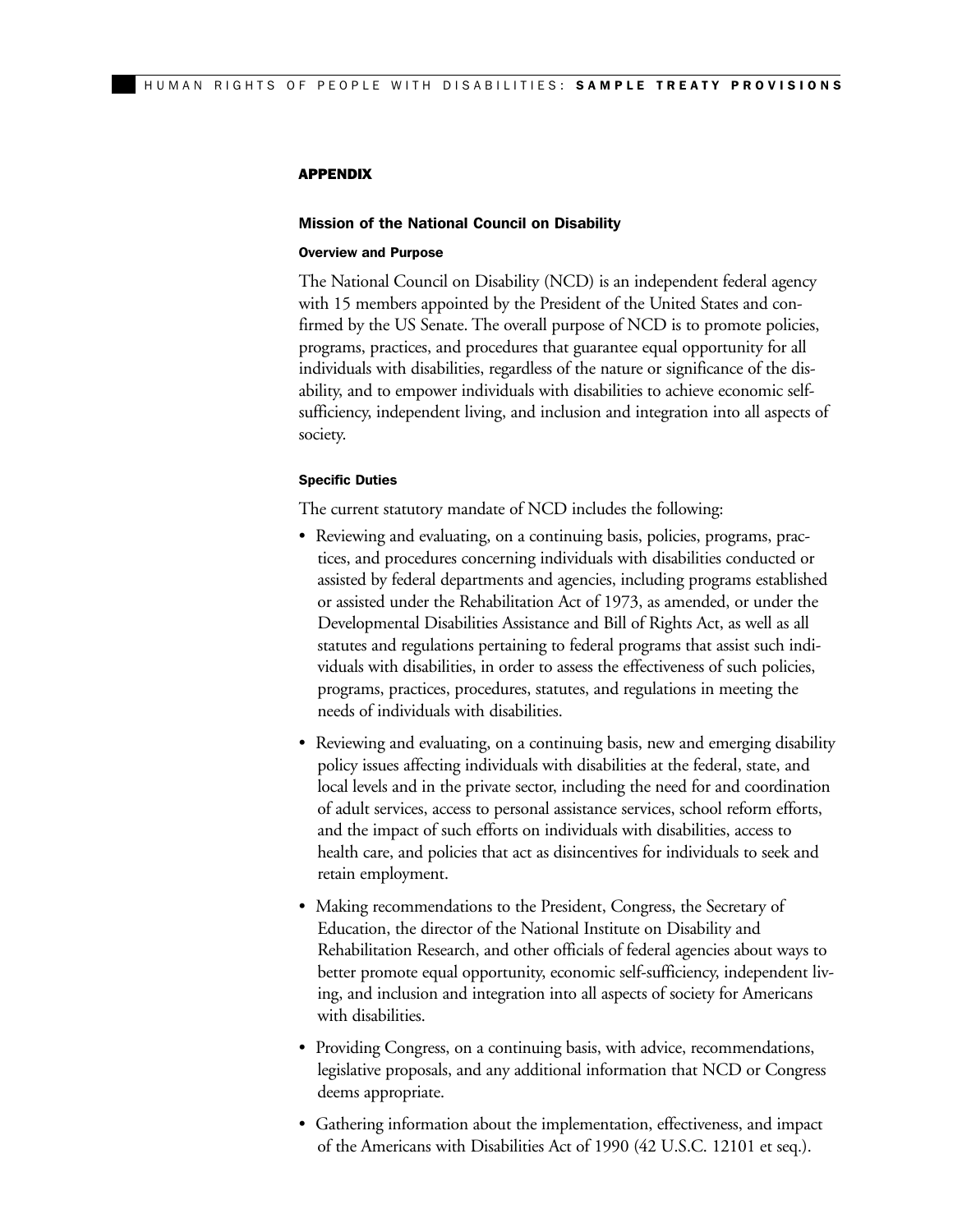# APPENDIX *continued*

- • Advising the President, Congress, the commissioner of the Rehabilitation Services Administration, the Assistant Secretary for Special Education and Rehabilitative Services within the Department of Education, and the director of the National Institute on Disability and Rehabilitation Research on the development of the programs to be carried out under the Rehabilitation Act of 1973, as amended.
- Providing advice to the commissioner of the Rehabilitation Services Administration with respect to the policies and conduct of the administration.
- Making recommendations to the director of the National Institute on Disability and Rehabilitation Research on ways to improve research, service, administration, and the collection, dissemination, and implementation of research findings affecting persons with disabilities.
- Providing advice regarding priorities for the activities of the Interagency Disability Coordinating Council and reviewing the recommendations of this council for legislative and administrative changes to ensure that such recommendations are consistent with NCD's purpose of promoting the full integration, independence, and productivity of individuals with disabilities.
- Preparing and submitting to the President and Congress an annual report titled National Disability Policy: A Progress Report.

# International

In 1995, NCD was designated by the Department of State to be the US government's official contact point for disability issues. Specifically, NCD interacts with the Special Rapporteur of the United Nations Commission for Social Development on disability matters.

# Consumers Served and Current Activities

Although many government agencies deal with issues and programs affecting people with disabilities, NCD is the only federal agency charged with addressing, analyzing, and making recommendations on issues of public policy that affect people with disabilities regardless of age, disability type, perceived employment potential, economic need, specific functional ability, veteran status, or other individual circumstance. NCD recognizes its unique opportunity to facilitate independent living, community integration, and employment opportunities for people with disabilities by ensuring an informed and coordinated approach to addressing the concerns of people with disabilities and eliminating barriers to their active participation in community and family life.